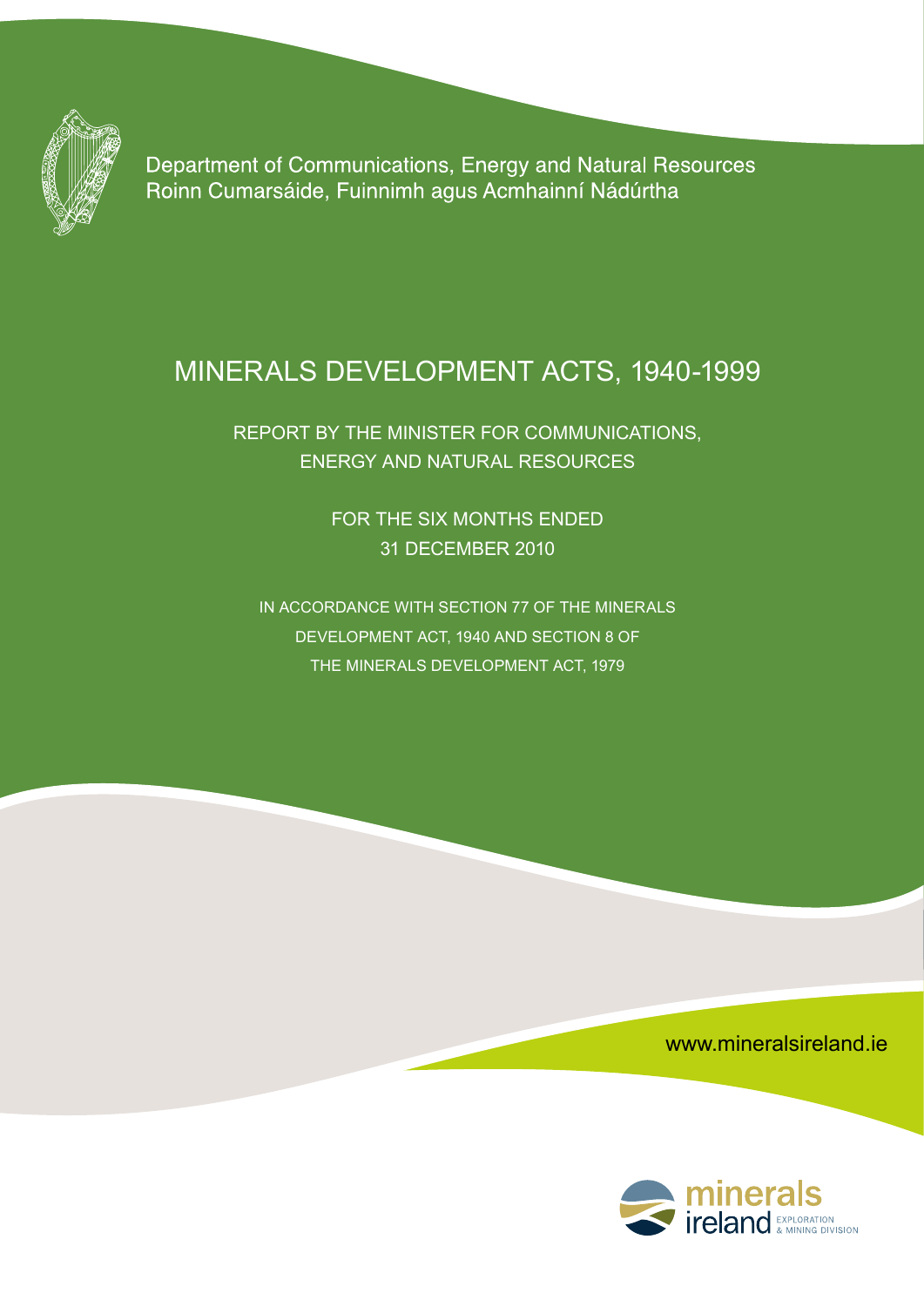## **DEPARTMENT OF COMMUNICATIONS, ENERGY AND NATURAL RESOURCES**

## **MINERALS DEVELOPMENT ACTS, 1940-1999**

## **REPORT BY THE MINISTER FOR COMMUNICATIONS, ENERGY AND NATURAL RESOURCES FOR THE SIX MONTHS ENDED 31 DECEMBER 2010**

#### **IN ACCORDANCE WITH SECTION 77 OF THE MINERALS DEVELOPMENT ACT, 1940 AND SECTION 8 OF THE MINERALS DEVELOPMENT ACT, 1979**

**EXPLORATION AND MINING DIVISION**  *Minerals Production MP 01/11*

**DUBLIN PUBLISHED BY THE STATIONERY OFFICE \_\_\_\_\_\_\_\_\_\_\_\_** 

**\_\_\_\_\_\_\_\_\_\_\_\_\_\_\_\_\_\_\_\_\_\_\_\_\_\_\_\_\_\_\_\_\_\_\_\_\_\_\_** 

**To be purchased through any bookseller, or directly from the GOVERNMENT PUBLICATIONS SALE OFFICE SUN ALLIANCE HOUSE MOLESWORTH STREET, DUBLIN 2** 

**This report may also be found on the Internet at www.dcenr.ie where it was posted shortly after its presentation to the Oireachtas** 

**\_\_\_\_\_\_\_\_\_\_\_\_\_\_\_\_\_\_\_\_\_\_\_\_\_\_\_\_\_\_\_\_\_\_\_\_\_\_\_** 

**Sale Price: €12.70** 

**© Government of Ireland 2011** 

**PRN A11/0001**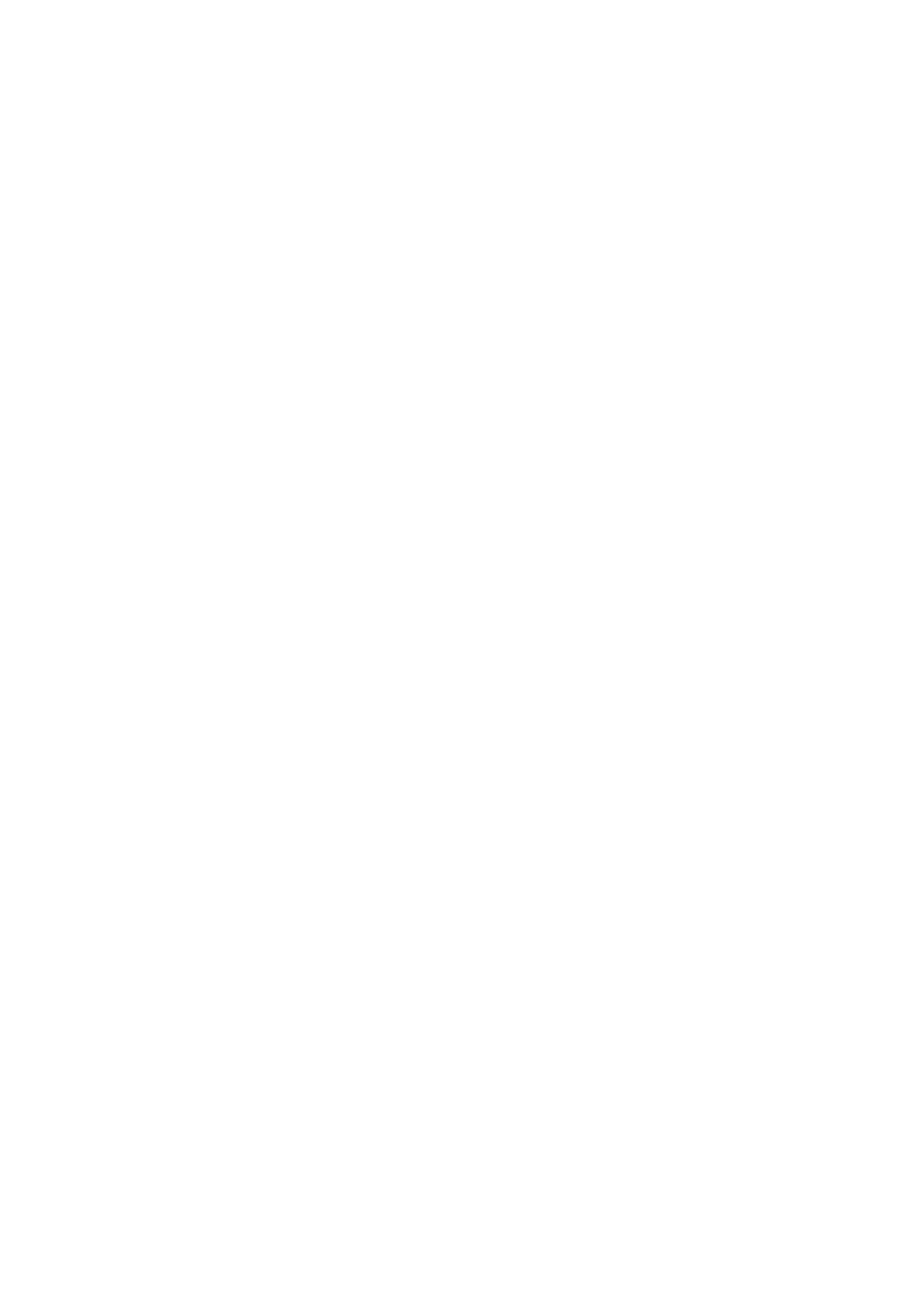## **MINERALS DEVELOPMENT ACTS, 1940-1999**

## *Report by the Minister for Communications, Energy and Natural Resources for the Six Months ended 31 December 2010*

This **Report** is compiled under Section 77 of the Minerals Development Act, 1940 and Section 8 of the Minerals Development Act, 1979.

The **Report** sets out details of the State Mining Leases, State Mining Licences and Prospecting Licences current as of **31 December 2010** and the total amount of all moneys collected by the Minister under or by virtue of any such Lease or Licence or otherwise in connection with the Minerals Development Acts for the six months ended **31 December 2010**.

As of **31 December 2010** there were:

- **12** extant State Mining Leases
- **10** extant State Mining Licences
- **502** extant Prospecting Licences

In the period of six months ended **31 December 2010**:

- **38** Prospecting Licences were granted
- **53** Prospecting Licences were surrendered
- Total receipts amounted to **€3,637,684.18.**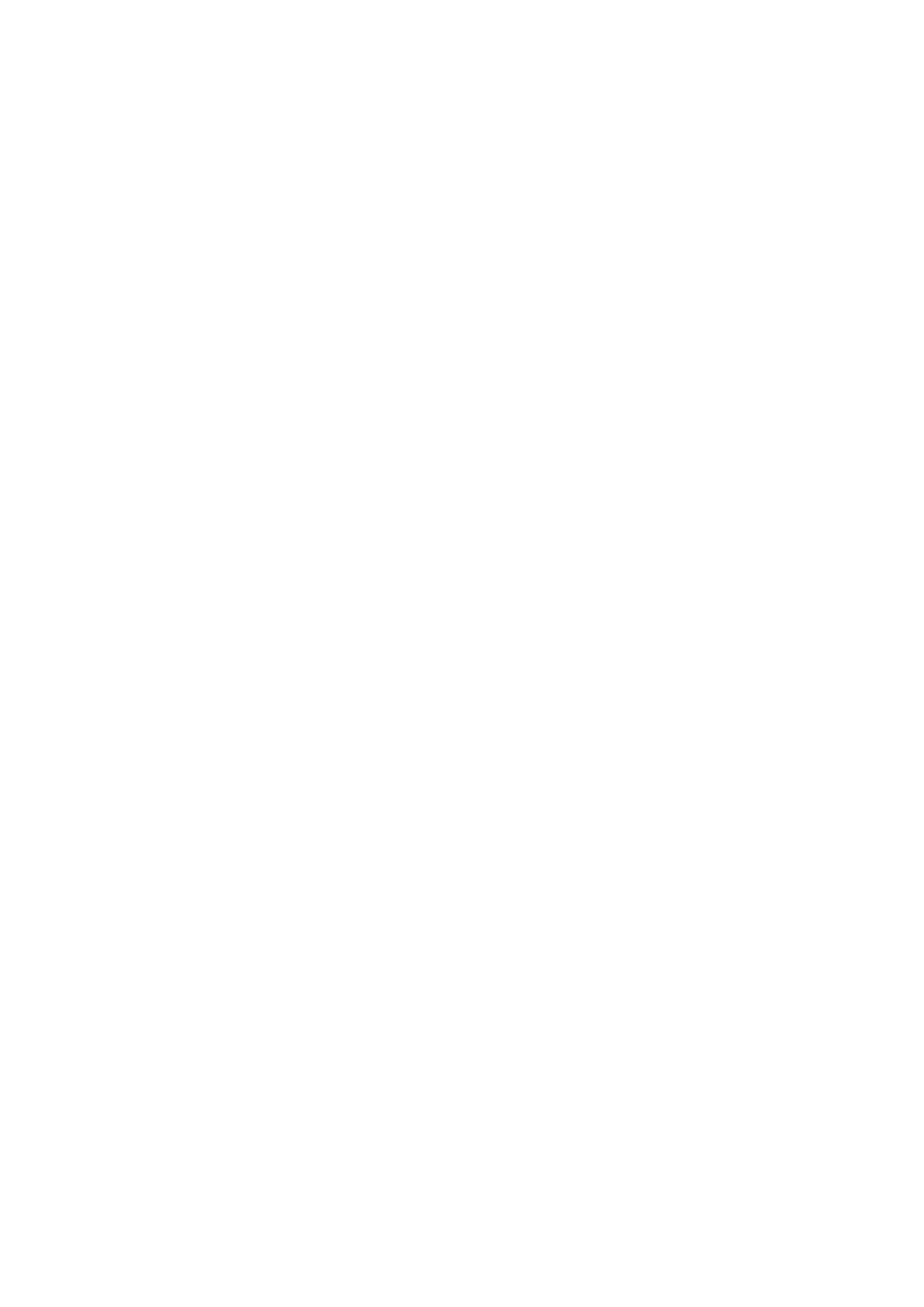# **CONTENTS**

|                                                                             | <b>PAGE</b>    |
|-----------------------------------------------------------------------------|----------------|
| <b>PART 1: STATE MINING LEASES AND LICENCES</b>                             | 1              |
| Anglo American Lisheen Mining Limited, Ivernia Lisheen Mining Limited       |                |
| & Lisheen Milling Co. (Lease No. 140)                                       | $\overline{c}$ |
| Boliden Tara Mines Limited (Licence No. 2)                                  | $\sqrt{2}$     |
| Boliden Tara Mines Limited (Licence No. 3)                                  | $\overline{3}$ |
| Boliden Tara Mines Limited (Licence No. 4)                                  | $\mathfrak{Z}$ |
| Boliden Tara Mines Limited (Licence No. 5)                                  | $\overline{3}$ |
| Boliden Tara Mines Limited (Lease No. 116)                                  | $\overline{4}$ |
| Boliden Tara Mines Limited (Lease No. 144)                                  | $\overline{4}$ |
| Connemara Marble Products Limited (Lease No. 30)                            | $\overline{4}$ |
| Eurostone Limited (Lease No. 143)                                           | $\mathfrak s$  |
| Fleming's Fireclays Limited (Lease No. 23)                                  | $\mathfrak{S}$ |
| Fleming's Fireclays Limited (Lease No. 37)                                  | 6              |
| Galmoy Mines Limited (Licence No. 1)                                        | 6              |
| Galmoy Mines Limited (Licence No. 6)                                        | $\tau$         |
| Galmoy Mines Limited (Licence No. 8)                                        | $\tau$         |
| Galmoy Mines Limited (Licence No.10)                                        | 8              |
| Galmoy Mines Limited (Licence No. 9)                                        | 8              |
| Irish Gypsum Limited (Lease No. 139)                                        | 9              |
| Joyce's Marble Quarries Limited (Lease No. 17)                              | 9              |
| Joyce's Marble Quarries Limited (Lease No. 79)                              | 10             |
| Ormonde Brick Limited (Licence No. 134)                                     | 10             |
| Ormonde Brick Limited (Lease No. 137)                                       | 11             |
| Roadstone Provinces Limited (Lease No. 100)                                 | 11             |
| <b>PART 2: MINERALS PROSPECTING LICENCES</b>                                | 12             |
| Rates of Application & Consideration Fees for minerals prospecting licences | 12             |
| Anglo American Lisheen Mining Limited                                       | 13             |
| Anú                                                                         | 13             |
| <b>Aurum Mineral Resources Limited</b>                                      | 14             |
| <b>Ballinalack Resources Ltd</b>                                            | 15             |
| Bayswater Ventures Corp.                                                    | 15             |
| <b>Belmore Resources Limited</b>                                            | 16             |
| BHP World Exploration Inc.                                                  | 17             |
| <b>Boliden Tara Mines Limited</b>                                           | 17             |
| Bowpark Exploration (Ireland) Limited                                       | 26             |
| Brown Gary R.                                                               | 28             |
| <b>Clare Calcite Limited</b>                                                | 28             |
| Connemara Mining Company Limited                                            | 29             |
| Conroy Diamonds and Gold Plc.                                               | 31             |
| Dan Morrissey (Ireland) Limited                                             | 33             |
| <b>Emerald Zinc Ltd</b>                                                     | 34             |
| Exploration & Discovery Limited                                             | 35             |
| Fractore Pty. Limited                                                       | 40             |
| Grosvenor Exploration and Mining Services (Ireland) Limited                 | 41             |
| <b>Hibernian Resources Limited</b>                                          | 42             |
| Kellys of Fantane (Concrete) Limited                                        | 43             |
| Kenmare Resources Plc.                                                      | 43             |
| Lenagold Ltd                                                                | 44             |
| Limerick Zinc Limited                                                       | 45             |
| Lundin Mining Exploration Limited                                           | 47             |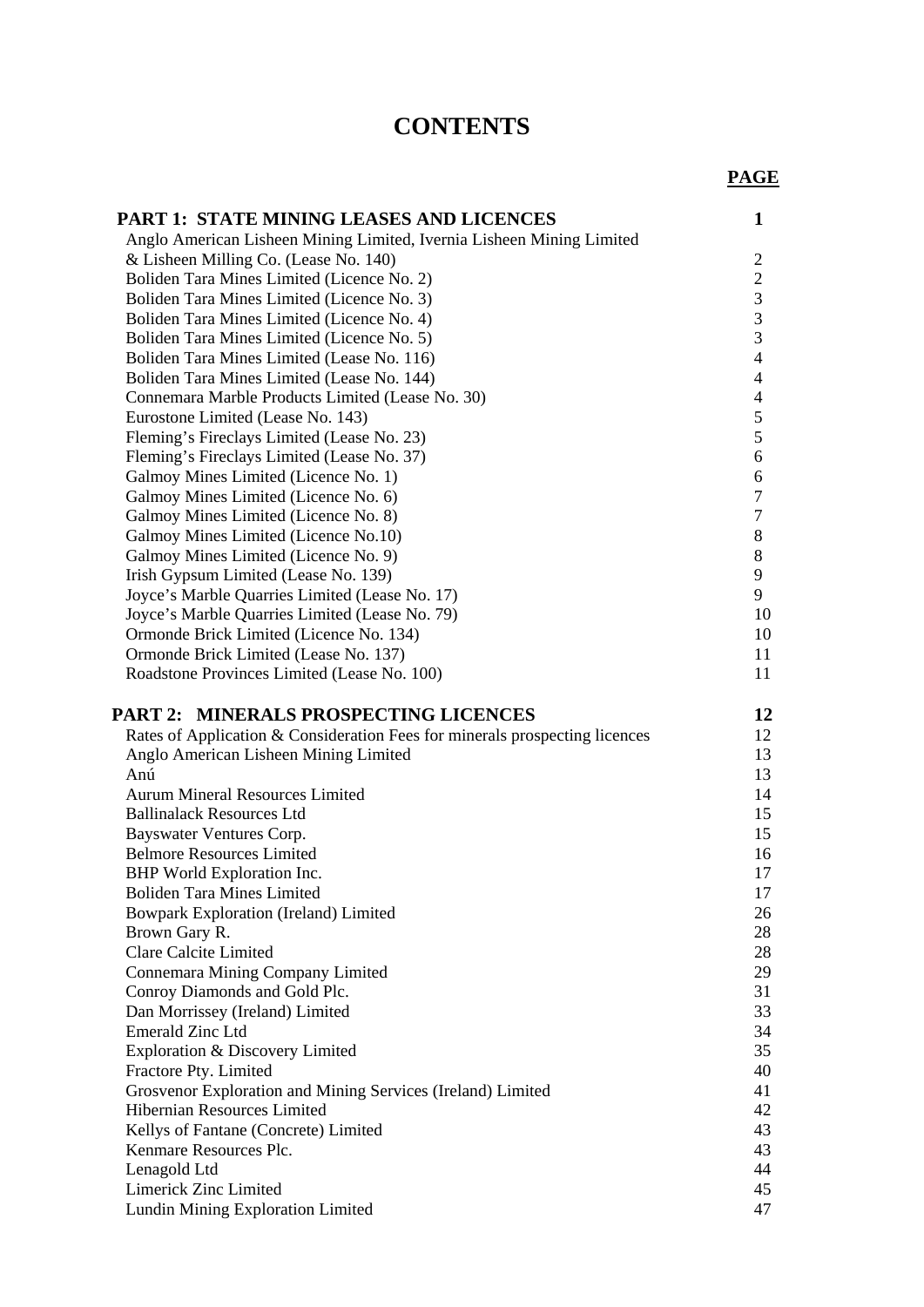| 49 |
|----|
| 52 |
| 56 |
| 57 |
| 57 |
| 58 |
| 59 |
| 60 |
| 61 |
| 61 |
| 61 |
| 62 |
| 68 |
| 68 |
| 69 |
| 70 |
| 71 |
| 72 |
| 73 |
|    |
|    |

| <b>PART 3: RECEIPTS</b>                                | 74 |
|--------------------------------------------------------|----|
| Receipts under Minerals Development Acts, 1940 to 1999 |    |
| Receipts under Mines & Minerals Act, 1931              |    |
|                                                        |    |

### **PART 4: MINERALS ACQUISITION ORDERS MADE UNDER 75 THE MINERALS DEVELOPMENT ACT 1940**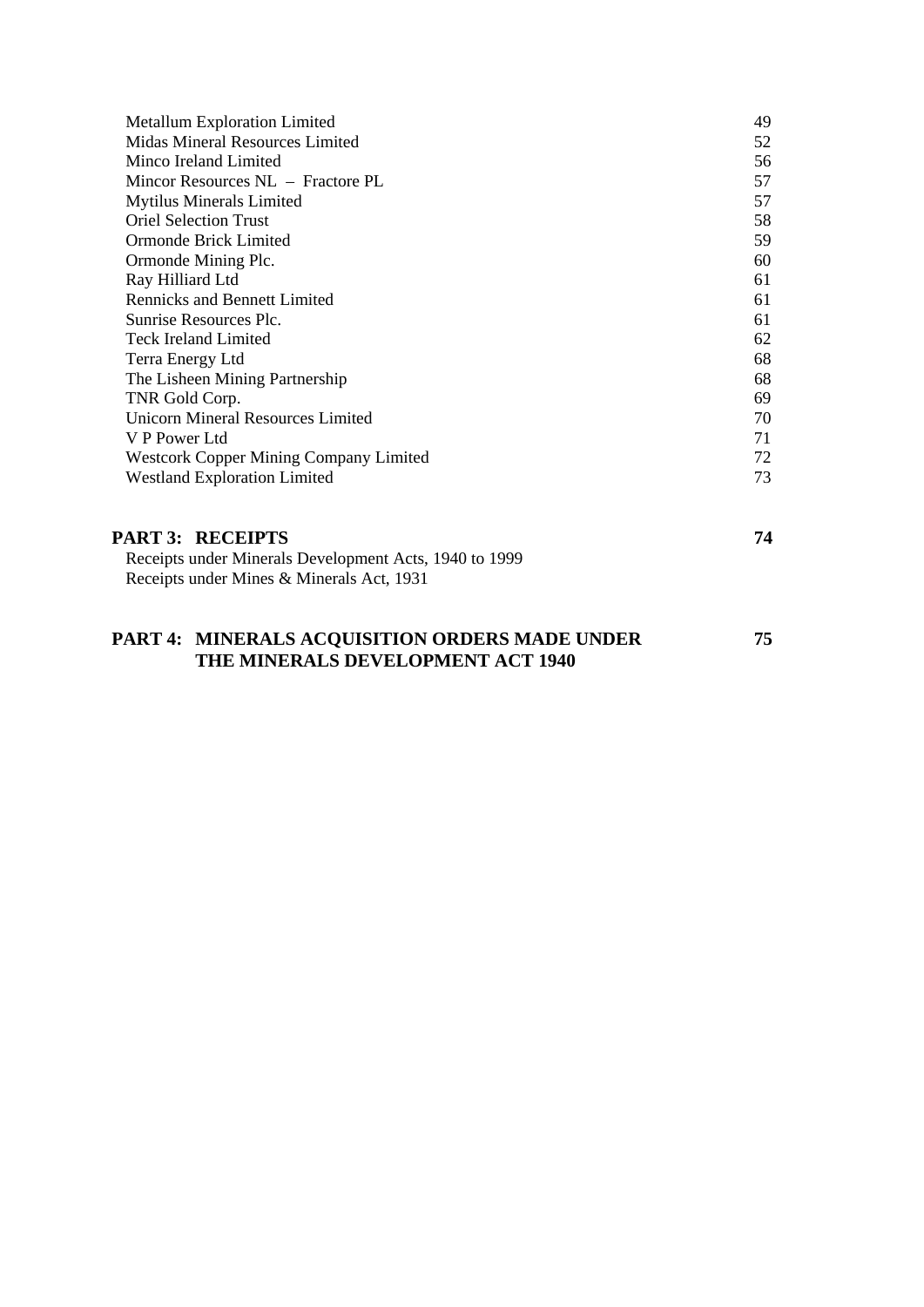## **PART 1**

## *12 State Mining Leases and 10 State Mining Licences granted under the Acts and current during the period 1 July to 31 December 2010*

(Except those marked \* which were granted under the Mines and Minerals Act, 1931 (No. 54))

| <b>SML</b>              | <b>HELD BY</b>                    | <b>COUNTY</b> |             | <b>VALIDITY</b> | PRESENT POSITION                                                 |
|-------------------------|-----------------------------------|---------------|-------------|-----------------|------------------------------------------------------------------|
| NO.                     |                                   |               | <b>FROM</b> | <b>TO</b>       |                                                                  |
|                         |                                   |               |             |                 |                                                                  |
|                         | <b>State Mining Licences</b>      |               |             |                 |                                                                  |
| 1                       | <b>Galmoy Mines Limited</b>       | Kilkenny      | 03.02.1995  | 02.02.2016      | Lead and Zinc - In production                                    |
| $\overline{2}$          | <b>Boliden Tara Mines Limited</b> | Meath         | 03.07.1998  | 31.08.2011      | Lead and Zinc - In production                                    |
| 3                       | <b>Boliden Tara Mines Limited</b> | Meath         | 03.07.1998  | 31.08.2011      | Lead and Zinc - In production                                    |
| $\overline{\mathbf{4}}$ | <b>Boliden Tara Mines Limited</b> | Meath         | 11.09.2000  | 31.08.2011      | Lead and Zinc - In production                                    |
| $\overline{5}$          | <b>Boliden Tara Mines Limited</b> | Meath         | 15.01.2004  | 31.08.2011      | Lead and Zinc - In production                                    |
| 6                       | <b>Galmoy Mines Limited</b>       | Kilkenny      | 29.08.2002  | 02.02.2016      | Lead and Zinc - In production                                    |
| 8                       | <b>Galmoy Mines Limited</b>       | Kilkenny      | 21.01.2005  | 02.02.2016      | Lead and Zinc - In production                                    |
| 9                       | <b>Galmoy Mines Limited</b>       | Kilkenny      | 28.08.2005  | 02.02.2016      | Lead and Zinc - In production                                    |
| 10                      | <b>Galmoy Mines Limited</b>       | Kilkenny      | 28.02.2005  | 02.02.2016      | Lead and Zinc - In production                                    |
| 134                     | Ormonde Brick Limited             | Kilkenny      | 01.06.2004  | 31.05.2029      | <b>Coal and Fireclay</b>                                         |
|                         |                                   |               |             |                 |                                                                  |
|                         | <b>State Mining Leases</b>        |               |             |                 |                                                                  |
| $17*$                   | Joyce's Marble Quarries           | Galway        | 01.10.1933  | 30.09.2032      | <b>Marble and other Minerals</b>                                 |
|                         | Limited                           |               |             |                 | In production                                                    |
| $23*$                   | Flemings Fireclays Limited        | Laois         | 01.03.1935  | 29.02.2032      | Fireclay, Coal - In production                                   |
| $30*$                   | Connemara Marble                  | Galway        | 01.11.1937  | 31.10.2034      | <b>Marble</b>                                                    |
|                         | Products Limited                  |               |             |                 | Currently producing                                              |
| 37                      | Flemings Fireclays Limited        | Laois         | 14.11.1940  | 13.11.2039      | <b>Fireclay, Coal and other Minerals</b>                         |
|                         |                                   |               |             |                 | No production since 1996                                         |
| 79                      | Joyce's Marble Quarries           | Galway        | 01.12.1957  | 30.11.2056      | <b>Marble and other Minerals</b>                                 |
|                         | Limited                           |               |             |                 | In production                                                    |
| 100                     | Roadstone                         | Kilkenny      | 01.01.1969  | 30.06.2009      | <b>Dolomite, Dolomitic Limestone and</b>                         |
|                         | Provinces Limited                 |               |             |                 | other Minerals - In production                                   |
| 116                     | <b>Boliden Tara Mines Limited</b> | Meath         | 01.09.1975  | 31.08.2011      | <b>Zinc, lead and other Minerals</b>                             |
|                         |                                   |               |             |                 | In production                                                    |
| 137                     | Ormonde Brick Limited             | Kilkenny      | 31.01.1997  | 30.01.2012      | Coal and Fireclay - In production                                |
| 139                     | <b>Irish Gypsum Limited</b>       | Monaghan      | 12.11.2002  | 11.11.2032      | <b>Gypsum, Anhydrite and other</b>                               |
| 140                     | (1) Anglo American                | Tipperary     | 07.10.1997  | 06.10.2027      | Minerals - In production<br><b>Zinc, lead and other Minerals</b> |
|                         | <b>Lisheen Mining Limited</b>     |               |             |                 | In production                                                    |
|                         | (formerly Minorco Lisheen         |               |             |                 |                                                                  |
|                         | Mining Limited)                   |               |             |                 |                                                                  |
|                         | (2) Killoran Lisheen              |               |             |                 |                                                                  |
|                         | Mining Limited                    |               |             |                 |                                                                  |
|                         | (3) Lisheen Milling Co.           |               |             |                 |                                                                  |
| 143                     | <b>Eurostone Limited</b>          | Cork          | 01.06.2004  | 30.06.2009      | <b>Dolomite and Dolomitic Limestone</b>                          |
| 144                     | <b>Boliden Tara Mines Limited</b> | Meath         | 01.07.2006  | 30.06.2021      | <b>Zinc, lead and other Minerals</b>                             |
|                         |                                   |               |             |                 | In production                                                    |

## **SUMMARY**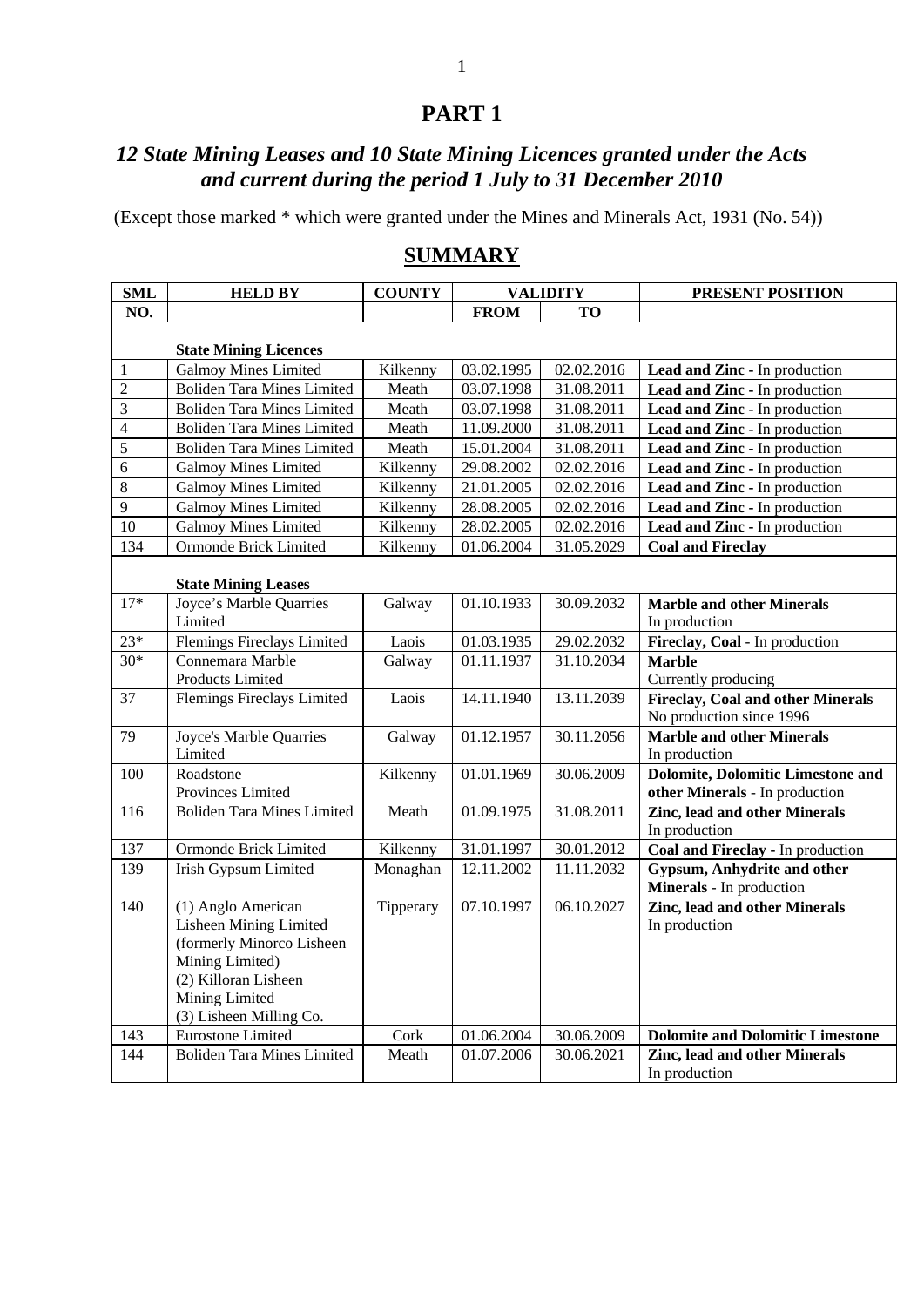| <b>Name and Address of Lessee:</b> | <b>Anglo American Lisheen Mining Limited</b><br><b>Killoran Lisheen Mining Limited</b><br><b>Lisheen Milling Co.</b><br>Killoran, Moyne, Thurles,<br><b>County Tipperary</b>                                                                                                                                                                                                                                             |  |  |
|------------------------------------|--------------------------------------------------------------------------------------------------------------------------------------------------------------------------------------------------------------------------------------------------------------------------------------------------------------------------------------------------------------------------------------------------------------------------|--|--|
| <u>Minerals:</u>                   | All minerals except gold                                                                                                                                                                                                                                                                                                                                                                                                 |  |  |
| <b>Lands Concerned:</b>            | Derryville (part), Killoran (part), Ballyerk (part), Barnalisheen (part), County<br>Tipperary (Lease No. 140)                                                                                                                                                                                                                                                                                                            |  |  |
| <u>Area:</u>                       | 188 hectares                                                                                                                                                                                                                                                                                                                                                                                                             |  |  |
| Period:                            | 30 years from 7 October 1997 (expires 6 October 2027)                                                                                                                                                                                                                                                                                                                                                                    |  |  |
| Consideration:                     | Dead Rent of $63,486.90$ for the first year; $626,973.80$ for the second year;<br>€380,921.42 for each subsequent year until production ceases; and €25,394.76<br>for each year thereafter; with provision to index the Dead Rent at the end of<br>every third year from the commencement date to take account of changes in<br>money values. Royalties, into which the Dead Rent will merge, at the<br>following rates: |  |  |
|                                    | 1.75% per annum of revenue until 31 December 2000;<br>1.5% per annum of revenue from 1 January 2001 until 31 December 2007; and<br>3.5% per annum of revenue from 1 January 2008 until the minerals are worked<br>out.                                                                                                                                                                                                   |  |  |

| <b>Name and Address of Licensee:</b> | <b>Boliden Tara Mines Limited</b><br>Knockumber House, Navan,<br><b>County Meath</b> |  |  |
|--------------------------------------|--------------------------------------------------------------------------------------|--|--|
| Minerals:                            | Lead, zinc and other minerals                                                        |  |  |
| <b>Lands Concerned:</b>              | Ardbraccan (part), Knockumber (part), County Meath<br>(Licence No. 2)                |  |  |
| Area:                                | 35.61 hectares                                                                       |  |  |
| Period:                              | 3 July 1998 to 31 August 2011                                                        |  |  |
| Consideration:                       | Once off payment of $\bigoplus$ 90,460.71 in lieu of Royalties.                      |  |  |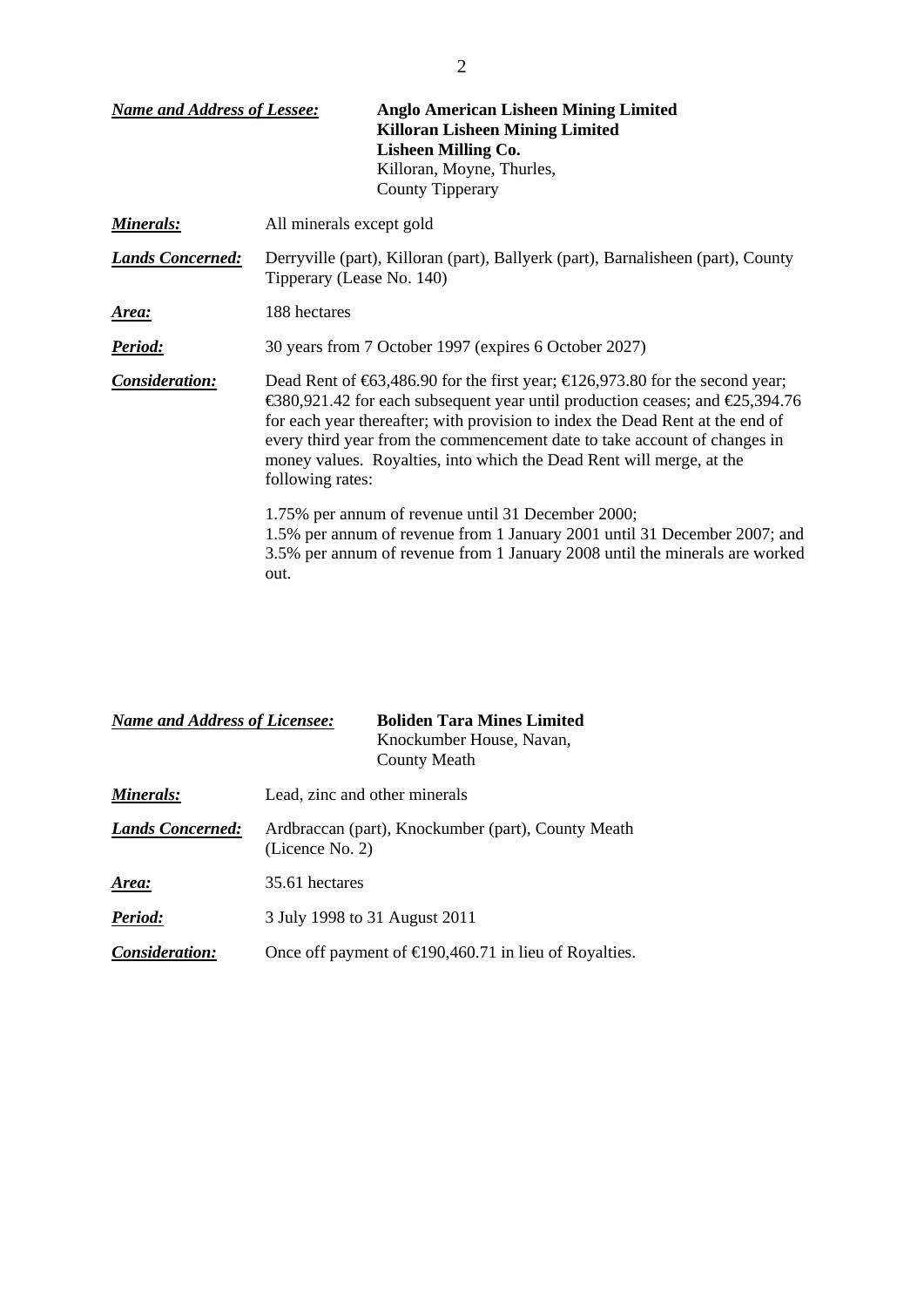| <b>Name and Address of Licensee:</b> | <b>Boliden Tara Mines Limited</b><br>Knockumber House, Navan,<br>County Meath |
|--------------------------------------|-------------------------------------------------------------------------------|
| Minerals:                            | Lead, zinc and other minerals                                                 |
| <b>Lands Concerned:</b>              | Parts of the townlands of Whistlemount in County Meath<br>(Licence No. 3)     |
| Area:                                | 1.06 hectares or thereabouts                                                  |
| <b>Period:</b>                       | 3 July 1998 to 31 August 2011                                                 |
| <i>Consideration:</i>                | Once off payment of $\text{\textsterling}07,895.23$ in lieu of royalties.     |

| <b>Name and Address of Licensee:</b> | <b>Boliden Tara Mines Limited</b><br>Knockumber House, Navan,<br>County Meath  |  |
|--------------------------------------|--------------------------------------------------------------------------------|--|
| <b>Minerals:</b>                     | Lead, zinc and other minerals                                                  |  |
| <b>Lands Concerned:</b>              | Part of the townlands of Ardbraccan and Glebe, County Meath<br>(Licence No. 4) |  |
| <u>Area:</u>                         | 39.36 hectares or thereabouts                                                  |  |
| Period:                              | 11 September 2000 to 31 August 2011                                            |  |
| Consideration:                       | Once off payment of $\text{E}26,973.80$ in lieu of royalties.                  |  |

| <b>Name and Address of Licensee:</b> | <b>Boliden Tara Mines Limited</b><br>Knockumber House, Navan,<br>County Meath          |
|--------------------------------------|----------------------------------------------------------------------------------------|
| Minerals:                            | Lead, zinc and other minerals                                                          |
| <b>Lands Concerned:</b>              | Part of the townlands of Ardbraccan and Boyerstown, County Meath<br>(Licence No. $5$ ) |
| Area:                                | 87.17 hectares or thereabouts                                                          |
| Period:                              | 15 January 2004 to 31 August 2011                                                      |
| Consideration:                       | Once off payment of $\bigoplus$ , 050,000.00 in lieu of royalties.                     |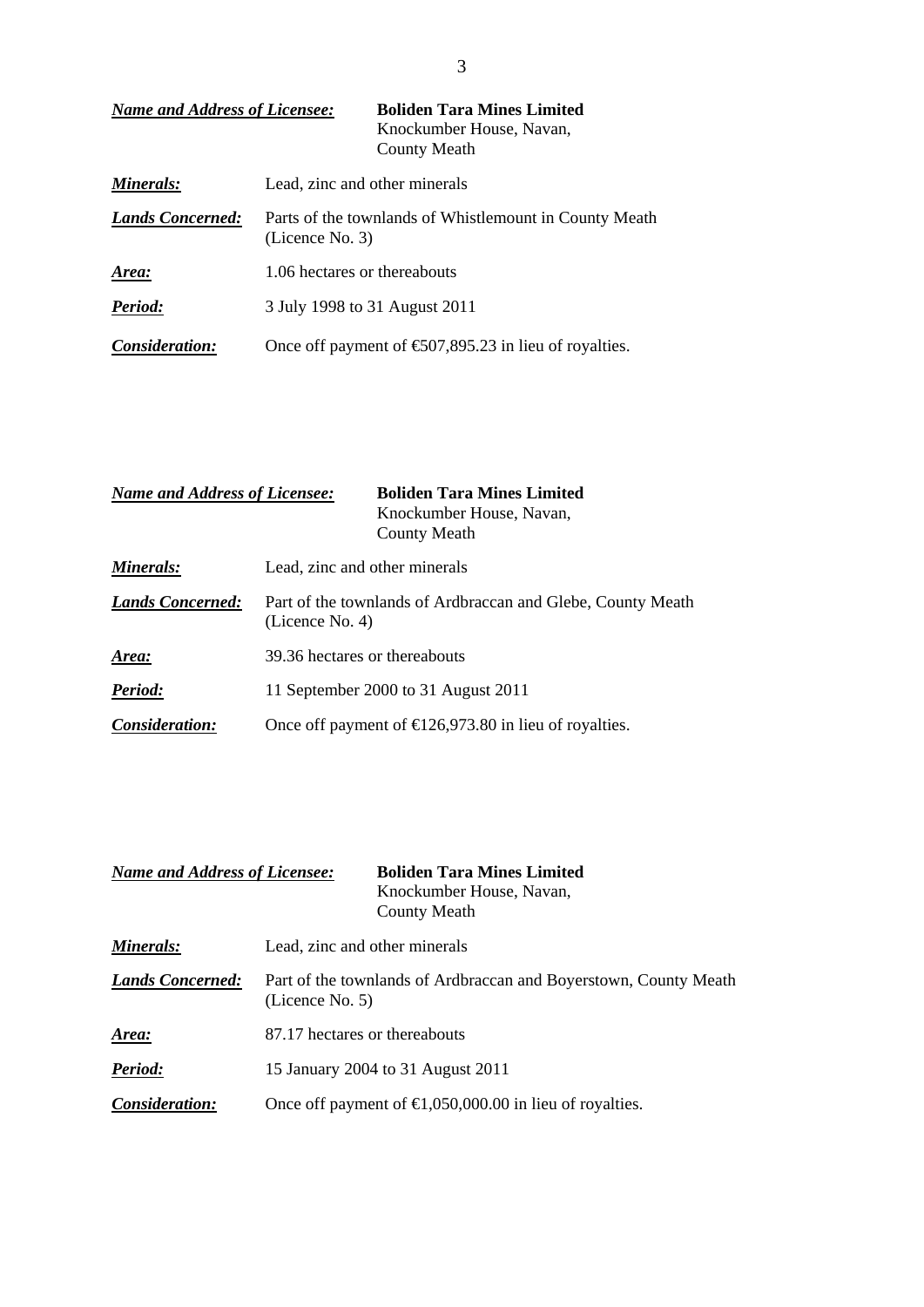| <b>Name and Address of Lessee:</b> | <b>Boliden Tara Mines Limited</b><br>Knockumber House, Navan,<br><b>County Meath</b>                                                       |
|------------------------------------|--------------------------------------------------------------------------------------------------------------------------------------------|
| Minerals:                          | Lead, zinc and other minerals                                                                                                              |
| <b>Lands Concerned:</b>            | Parts of the townlands of Whistlemount, Knockumber, Liscartan and other<br>townlands in County Meath (Lease No. 116)                       |
| Area:                              | 1,769 hectares or thereabouts                                                                                                              |
| Period:                            | 36 years from 1 September 1975 (expires 31 August 2011)                                                                                    |
| Consideration:                     | Dead Rent of $\text{E}2,697.38$ per annum. Dead rent of $\text{E}44,440.83$ per annum in the<br>event of stoppage of working the minerals. |

| <b>Name and Address of Lessee:</b> | <b>Boliden Tara Mines Limited</b><br>Knockumber House, Navan,<br><b>County Meath</b> |
|------------------------------------|--------------------------------------------------------------------------------------|
| Minerals:                          | Lead, zinc and other minerals                                                        |
| <b>Lands Concerned:</b>            | Parts of the townland of Nevinstown in County Meath (Lease No. 144)                  |
| Area:                              | 49.3 hectares or thereabouts                                                         |
| Period:                            | 15 years from 1 July 2006 (expires 30 June 2021)                                     |
| Consideration:                     | Once off payment of $600,000.00$ in lieu of royalties.                               |

| <b>Name and Address of Lessee:</b> | <b>Connemara Marble Products Limited</b><br>Moycullen,<br>County Galway                                                                        |
|------------------------------------|------------------------------------------------------------------------------------------------------------------------------------------------|
| Minerals:                          | Marble and all other minerals                                                                                                                  |
| <b>Lands Concerned:</b>            | Cregg (part), Ballinahinch, County Galway (Lease No. 30)                                                                                       |
| <u>Area:</u>                       | 4 hectares or thereabouts                                                                                                                      |
| Period:                            | 97 years from 1 November 1937 (expires 31 October 2034)                                                                                        |
| Consideration:                     | Dead Rent of $E$ 5.39 per annum and Royalties into which Dead Rent will<br>merge, at the rate of 2½% on all sales of marble raised and gotten. |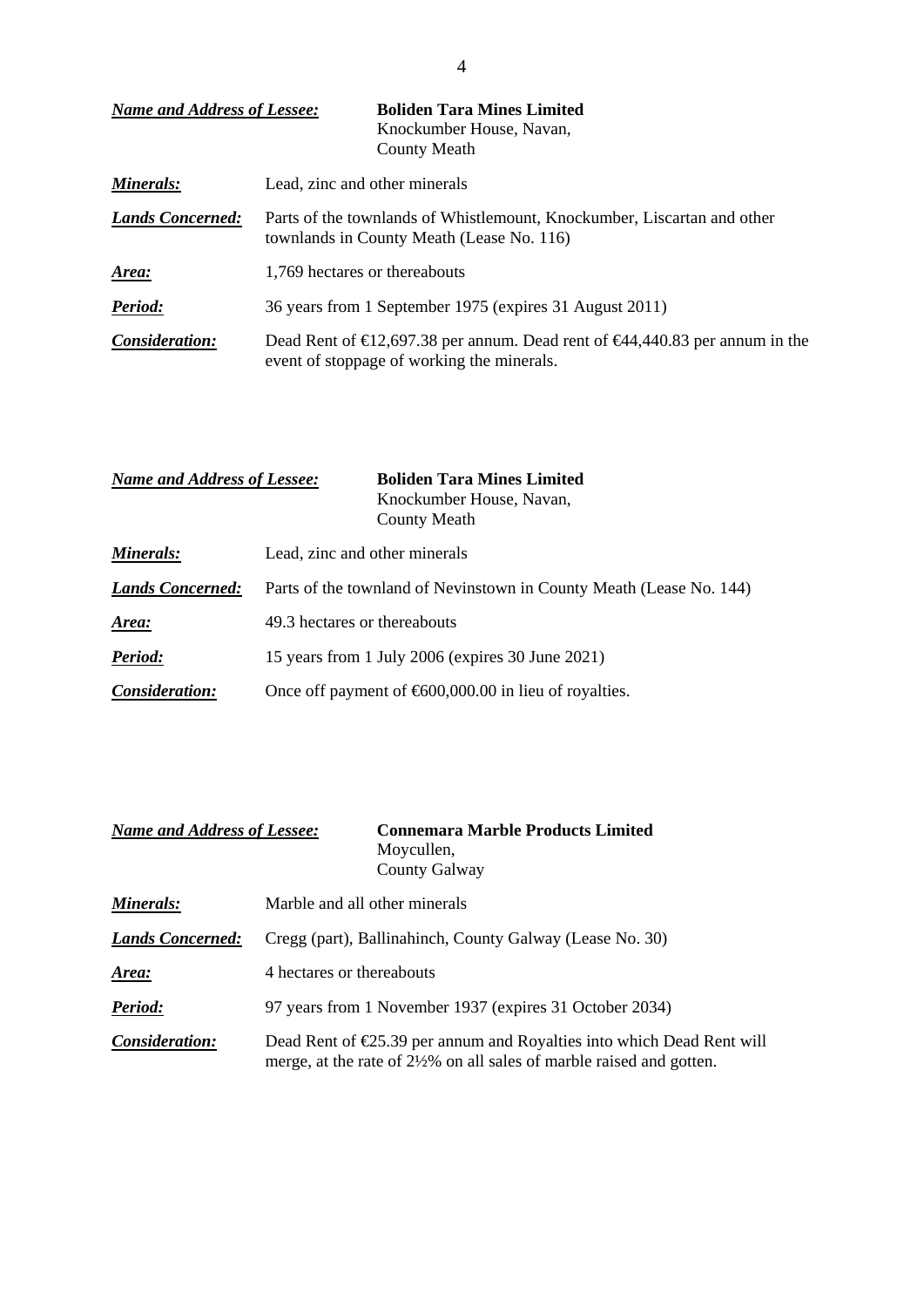| <b>Name and Address of Lessee:</b> | <b>Eurostone Limited</b><br>Gouldshill, Mallow,<br>County Cork                                                                                                                         |  |
|------------------------------------|----------------------------------------------------------------------------------------------------------------------------------------------------------------------------------------|--|
| Minerals:                          | Dolomite and dolomitic limestone.                                                                                                                                                      |  |
| <b>Lands Concerned:</b>            | Subulter (part), Duhallow, County Cork (Lease No. 143)                                                                                                                                 |  |
| Area:                              | 0.133 square kilometres or thereabouts                                                                                                                                                 |  |
| Period:                            | 4 years and 7 months from 1 June 2004 (expires 30 June 2009)                                                                                                                           |  |
| Consideration:                     | Dead Rent of $\bigoplus$ 52 per annum and Royalties into which Dead Rent will merge,<br>at the rate of 38 cent per tonne on all dolomite and dolomitic limestone raised<br>and gotten. |  |

| <b>Name and Address of Lessee:</b> | <b>Fleming's Fireclays Limited</b><br>The Swan, Athy,<br>County Kildare                                                      |  |
|------------------------------------|------------------------------------------------------------------------------------------------------------------------------|--|
| Minerals:                          | Coal, fireclay and other minerals (Lease No. 23)                                                                             |  |
| <b>Lands Concerned:</b>            | Moyadd (part), Aghadreen (part), Knockacrin (part) and Slatt Lower, County<br>Laois                                          |  |
| Area:                              | 384 hectares                                                                                                                 |  |
| Period:                            | 97 years from 1 March 1935 (expires 29 February 2032)                                                                        |  |
| Consideration:                     | Dead Rent of $\bigoplus$ 1.74 per annum and royalties, in which the Dead Rent will<br>merge, at the following rates:         |  |
|                                    | $\Theta$ .0159 per metric tonne on coal, culm or carbonaceous matter; $\Theta$ .0105<br>per metric tonne on fireclay raised. |  |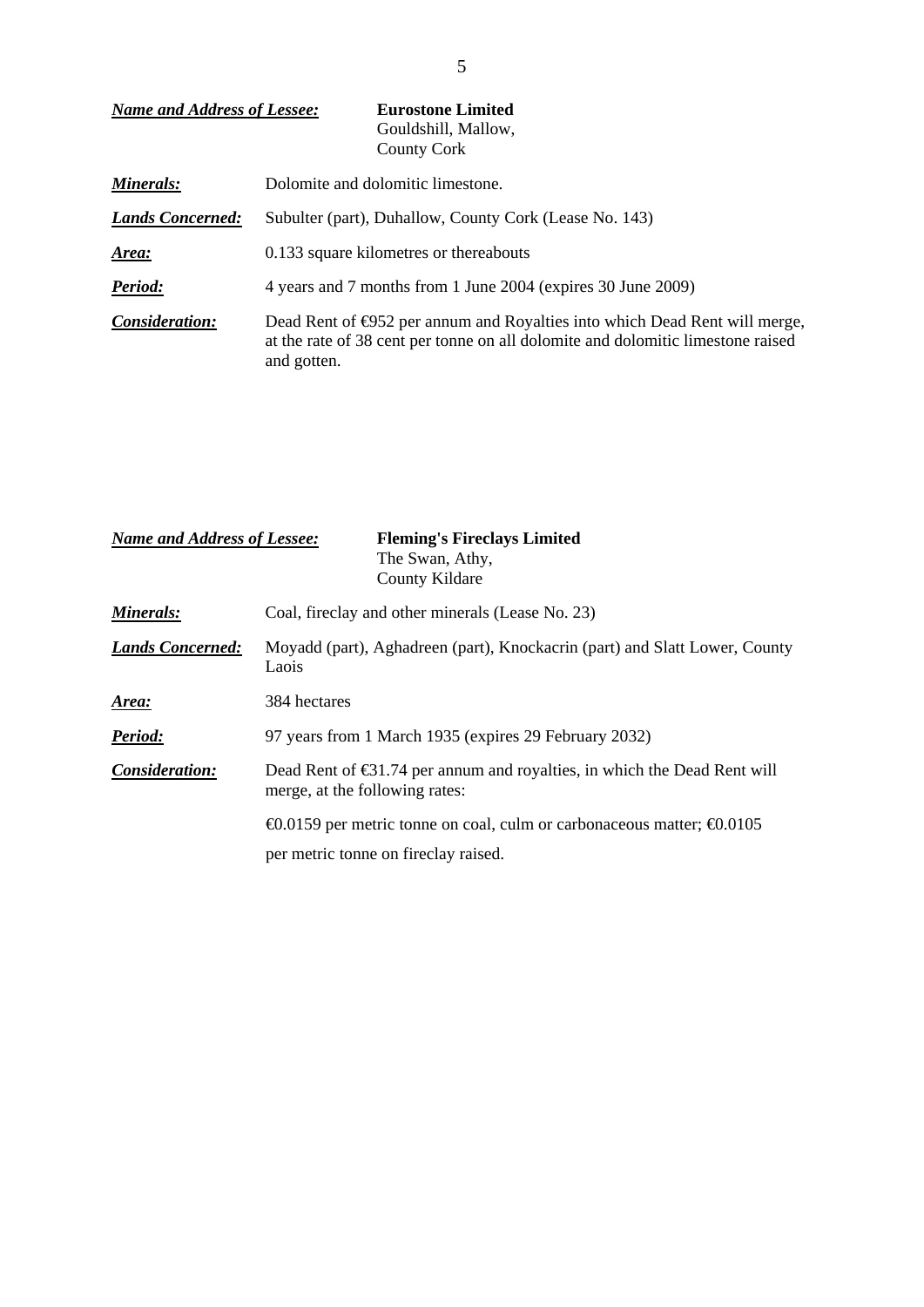| <b>Name and Address of Lessee:</b> | <b>Fleming's Fireclays Limited</b><br>The Swan, Athy,<br>County Kildare                                                                                         |  |
|------------------------------------|-----------------------------------------------------------------------------------------------------------------------------------------------------------------|--|
|                                    | By Assignment                                                                                                                                                   |  |
| Minerals:                          | Coal, fireclay and other minerals (Lease No. 37)                                                                                                                |  |
| <b>Lands Concerned:</b>            | Slatt Lower (part) and Ballylehane Upper (part), County Laois                                                                                                   |  |
| Area:                              | 121.4 hectares                                                                                                                                                  |  |
| Period:                            | 99 years from 14 November 1940 (expires 13 November 2039)                                                                                                       |  |
| Consideration:                     | Dead Rent of $\bigoplus$ 1.74 per annum and royalties, in which the Dead Rent will<br>merge, at the following rates:                                            |  |
|                                    | $\Theta$ .0159 per metric tonne on coal, culm or carbonaceous matter; $\Theta$ .0105 per<br>metric tonne on fireclay and 4% of the value of all other minerals. |  |

| <b>Name and Address of Licensee:</b> | <b>Galmoy Mines Limited (formerly Arcon Mines Limited)</b><br>Galmoy,<br>via Thurles,<br>County Kilkenny                                                                                                                                                                                                                                                                                                                                                                                                                                          |  |
|--------------------------------------|---------------------------------------------------------------------------------------------------------------------------------------------------------------------------------------------------------------------------------------------------------------------------------------------------------------------------------------------------------------------------------------------------------------------------------------------------------------------------------------------------------------------------------------------------|--|
| Minerals:                            | Lead, zinc and other minerals                                                                                                                                                                                                                                                                                                                                                                                                                                                                                                                     |  |
| <b>Lands concerned:</b>              | Castletown (part), Garrylaun (part), Rathreagh (part), Whiteswall (part),<br>County Kilkenny (Licence No. 1)                                                                                                                                                                                                                                                                                                                                                                                                                                      |  |
| Area:                                | 141 hectares or thereabouts                                                                                                                                                                                                                                                                                                                                                                                                                                                                                                                       |  |
| <u>Period:</u>                       | 21 years from 3 February 1995 (expires 2 February 2016)                                                                                                                                                                                                                                                                                                                                                                                                                                                                                           |  |
| <b>Consideration:</b>                | Licence Fee of $\text{\textsterling}63,486.90$ per annum for each of the first two years of Licence;<br>$E$ 26,973.80 per annum for the third year of Licence and each subsequent year<br>until the working of the minerals has permanently ceased; and $\epsilon$ 25,394.76 per<br>annum for each year thereafter with provision to index the Licence Fee at the<br>end of every third year from the commencement date to take account of<br>changes in money values. Royalties, in which the Licence Fee will merge, at<br>the following rates: |  |
|                                      | 1.5% of revenue per annum until 31 August 2000;<br>2.5% of revenue per annum from 1 September 2000 until 28 February 2001;<br>1.25% of revenue per annum from 1 March 2001 until 30 June 2006; and<br>1.75% of revenue per annum from 1 July 2006 until the minerals are worked<br>out.                                                                                                                                                                                                                                                           |  |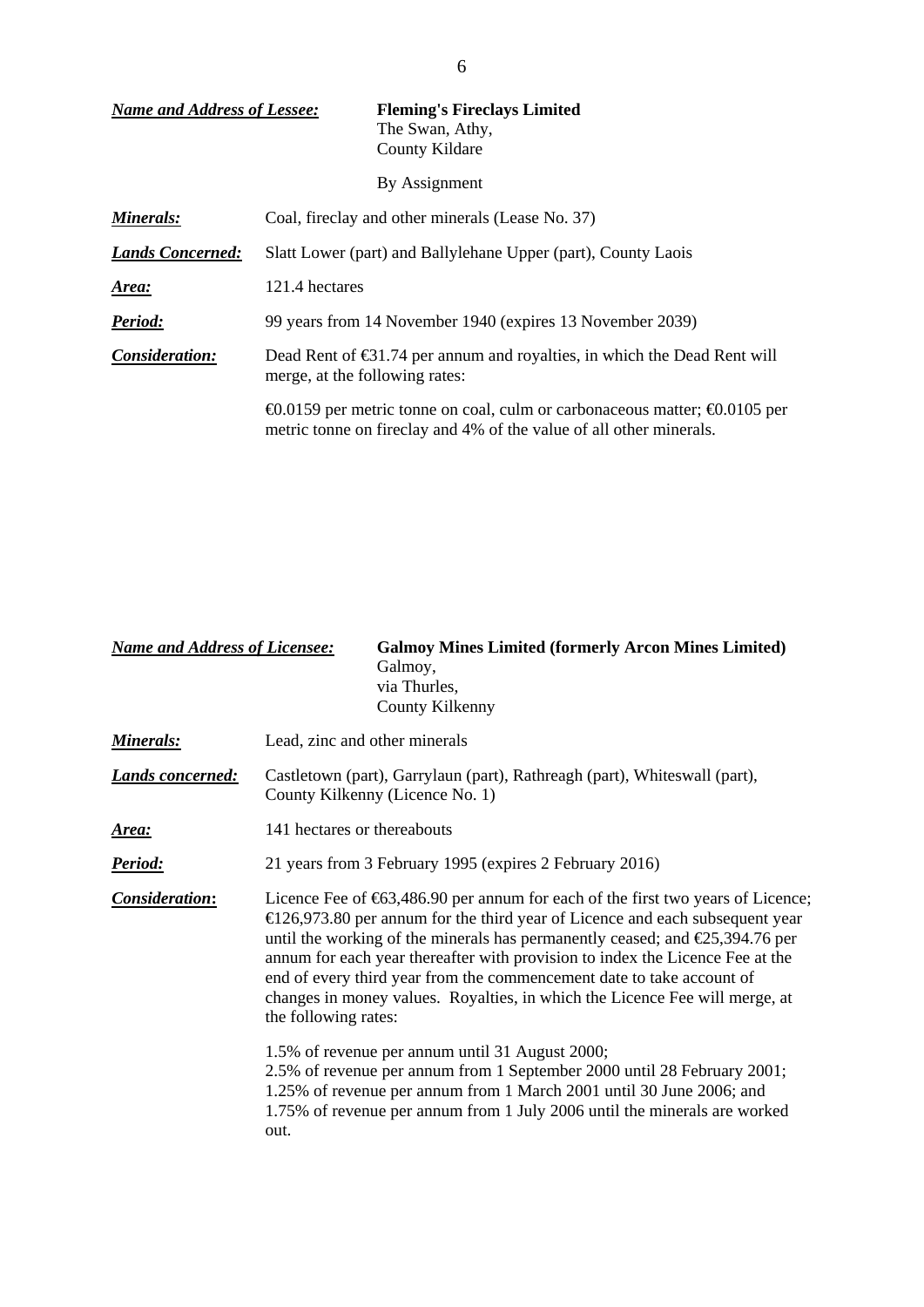| <b>Name and Address of Licensee:</b> | <b>Galmoy Mines Limited (formerly Arcon Mines Limited)</b><br>Galmoy,<br>via Thurles,<br>County Kilkenny                                                                                                                                                                                                                                                                                                         |  |
|--------------------------------------|------------------------------------------------------------------------------------------------------------------------------------------------------------------------------------------------------------------------------------------------------------------------------------------------------------------------------------------------------------------------------------------------------------------|--|
| Minerals:                            | Lead, zinc and other minerals                                                                                                                                                                                                                                                                                                                                                                                    |  |
| <b>Lands concerned:</b>              | Rathreagh (part) (Licence No. 6)                                                                                                                                                                                                                                                                                                                                                                                 |  |
| <u>Area:</u>                         | 26 hectares or thereabouts                                                                                                                                                                                                                                                                                                                                                                                       |  |
| Period:                              | 13.5 years from 29 August 2002 (expires 2 February 2016)                                                                                                                                                                                                                                                                                                                                                         |  |
| Consideration:                       | The Licence provides for an annual Licence Fee of $\epsilon$ ,000 per annum subject to<br>indexation in line with the C.P.I. Accordingly the Annual Fee increased to<br>$\epsilon$ ,590 in February 2004. Thereafter the Licence Fee shall be indexed at the<br>end of every three-year period to account for changes in money values.<br>Royalties, in which the Licence Fee will merge, at the following rate: |  |
|                                      | 1.25% per annum of revenue until 30 June 2006; and<br>1.75% per annum of revenue from 1 July 2006 until the minerals are worked<br>out.                                                                                                                                                                                                                                                                          |  |

*Name and Address of Licensee:* **Galmoy Mines Limited (formerly Arcon Mines Limited)**  Galmoy, via Thurles, County Kilkenny

| Minerals:        | Lead, zinc and other minerals                                                                                                                                                                                                                                                                                                                                                                                                                                                                               |  |
|------------------|-------------------------------------------------------------------------------------------------------------------------------------------------------------------------------------------------------------------------------------------------------------------------------------------------------------------------------------------------------------------------------------------------------------------------------------------------------------------------------------------------------------|--|
| Lands concerned: | Rathreagh (part) (Licence No. 8)                                                                                                                                                                                                                                                                                                                                                                                                                                                                            |  |
| Area:            | 12.9 hectares or thereabouts                                                                                                                                                                                                                                                                                                                                                                                                                                                                                |  |
| Period:          | 11 years from 21 January 2005 (expires 2 February 2016)                                                                                                                                                                                                                                                                                                                                                                                                                                                     |  |
| Consideration:   | Licence Fee of $\epsilon$ 5,000 per annum for each year until the working of the<br>minerals has permanently ceased. In February 2007 the Licence Fee shall be<br>increased or decreased by the same proportion as the CPI has increased or<br>decreased between February 2001 and February 2007. Thereafter the Licence<br>Fee shall be indexed at the end of every three-year period to account for<br>changes in money values. Royalties, in which the Licence Fee will merge, at<br>the following rate: |  |

 1.25% of revenue per annum until 30 June 2006. 1.75% of revenue per annum thereafter until the minerals are worked out.

7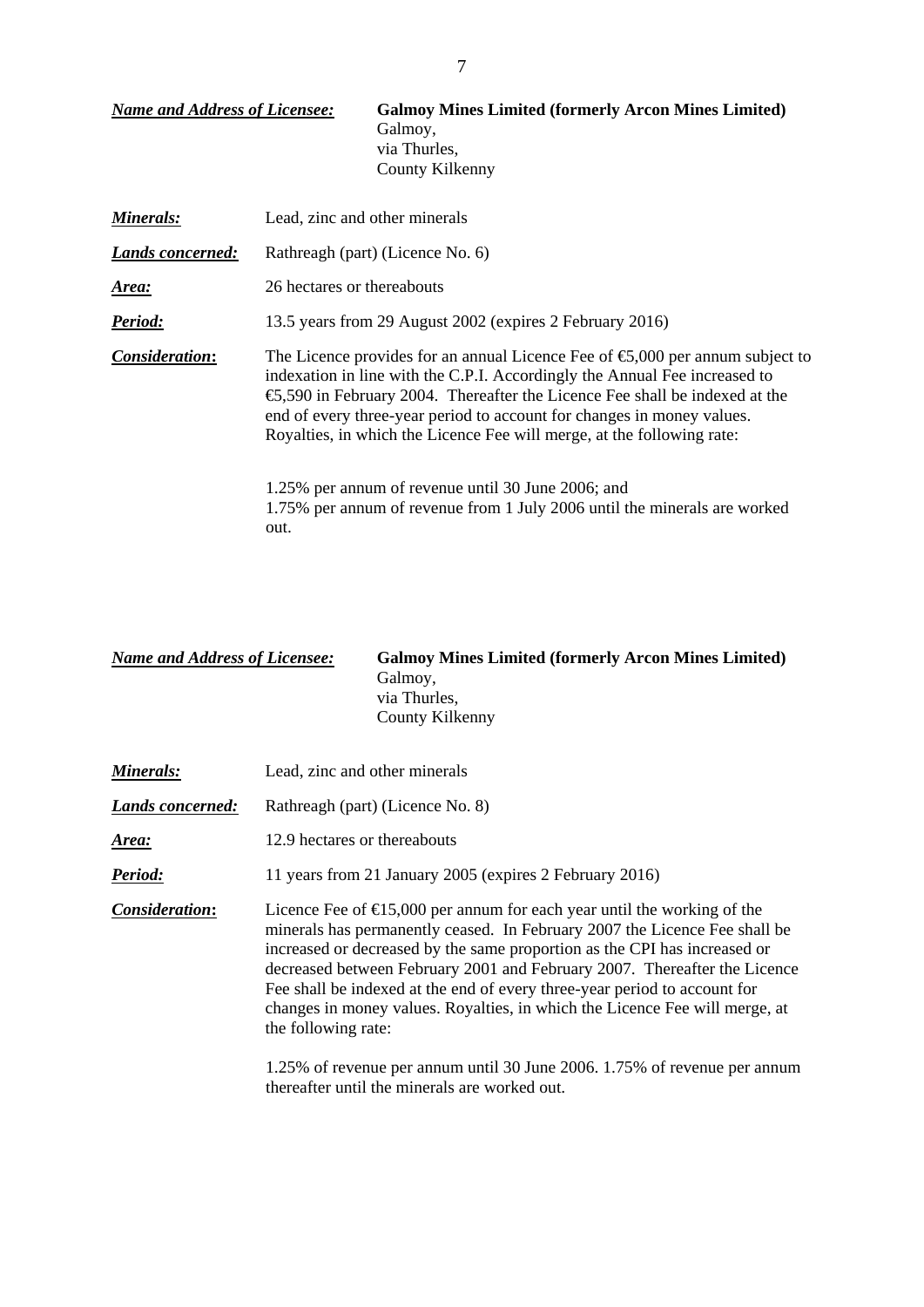| <b>Name and Address of Licensee:</b> | <b>Galmoy Mines Limited (formerly Arcon Mines Limited)</b><br>Galmoy,<br>via Thurles,<br>County Kilkenny                                                                                                                                                                                                                                                                                                                                                                                                                                                                                     |  |
|--------------------------------------|----------------------------------------------------------------------------------------------------------------------------------------------------------------------------------------------------------------------------------------------------------------------------------------------------------------------------------------------------------------------------------------------------------------------------------------------------------------------------------------------------------------------------------------------------------------------------------------------|--|
| Minerals:                            | Lead, zinc and other minerals                                                                                                                                                                                                                                                                                                                                                                                                                                                                                                                                                                |  |
| Lands concerned:                     | Castletown (part) (Licence No. 10)                                                                                                                                                                                                                                                                                                                                                                                                                                                                                                                                                           |  |
| <u>Area:</u>                         | 109 hectares or thereabouts                                                                                                                                                                                                                                                                                                                                                                                                                                                                                                                                                                  |  |
| Period:                              | 11 years from 28 February 2005 (expires 2 February 2016)                                                                                                                                                                                                                                                                                                                                                                                                                                                                                                                                     |  |
| Consideration:                       | Licence Fee of $\epsilon$ ,000.00 per annum for each year until the working of the<br>minerals has permanently ceased. In February 2007 the Licence Fee shall be<br>increased or decreased by the same proportion as the CPI has increased or<br>decreased between February 2001 and February 2007. Thereafter the Licence<br>Fee shall be indexed at the end of every three-year period to account for<br>changes in money values. Royalties, in which the Licence Fee will merge, at<br>the following rate:<br>$1.25\%$ of revenue per annum until 30 June 2006 1.75% of revenue per annum |  |

 1.25% of revenue per annum until 30 June 2006. 1.75% of revenue per annum thereafter until the minerals are worked out.

| <b>Name and Address of Licensee:</b> | <b>Galmoy Mines Limited (formerly Arcon Mines Limited)</b> |  |
|--------------------------------------|------------------------------------------------------------|--|
|                                      | Galmoy,                                                    |  |
|                                      | via Thurles.                                               |  |
|                                      | County Kilkenny                                            |  |

| Minerals:        | Lead, zinc and other minerals                                                                                                                                                                                                                                                                                                                                                                                                                                                                                  |  |
|------------------|----------------------------------------------------------------------------------------------------------------------------------------------------------------------------------------------------------------------------------------------------------------------------------------------------------------------------------------------------------------------------------------------------------------------------------------------------------------------------------------------------------------|--|
| Lands concerned: | Rathreagh (part) (Licence No. 9)                                                                                                                                                                                                                                                                                                                                                                                                                                                                               |  |
| Area:            | 33.0 hectares or thereabouts                                                                                                                                                                                                                                                                                                                                                                                                                                                                                   |  |
| Period:          | 10.5 years from 25 August 2005 (expires 2 February 2016)                                                                                                                                                                                                                                                                                                                                                                                                                                                       |  |
| Consideration:   | Licence Fee of $\epsilon$ 5,000.00 per annum for each year until the working of the<br>minerals has permanently ceased. In February 2007 the Licence Fee shall be<br>increased or decreased by the same proportion as the CPI has increased or<br>decreased between February 2001 and February 2007. Thereafter the Licence<br>Fee shall be indexed at the end of every three-year period to account for<br>changes in money values. Royalties, in which the Licence Fee will merge, at<br>the following rate: |  |
|                  | $1.25\%$ of rover parameters until $30 \text{ Jmo}$ $2006$ $1.75\%$ of revenue per ennum                                                                                                                                                                                                                                                                                                                                                                                                                       |  |

 1.25% of revenue per annum until 30 June 2006. 1.75% of revenue per annum thereafter until the minerals are worked out.

8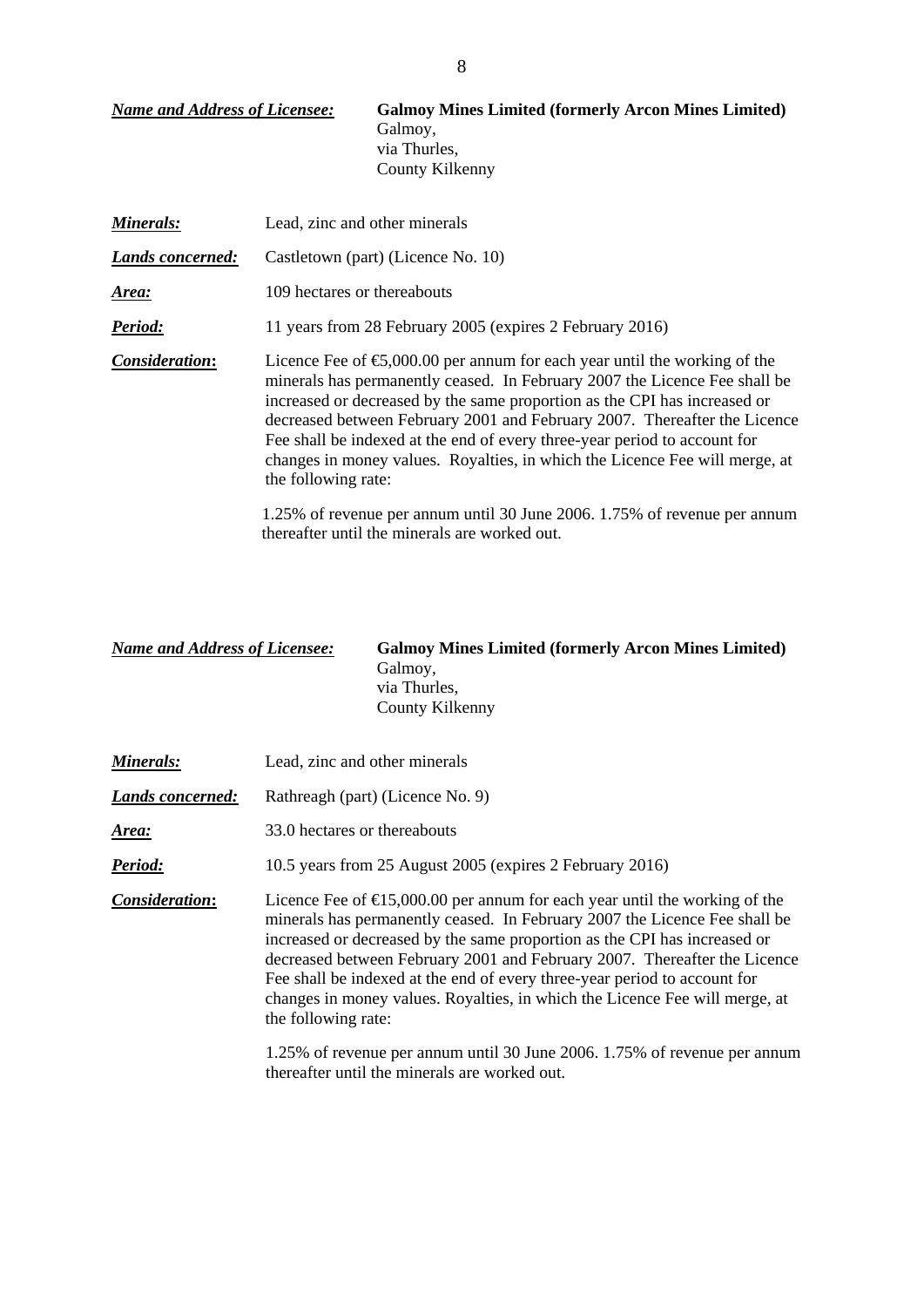| <b>Name and Address of Lessee:</b> | <b>Irish Gypsum Limited</b><br>Unit 14, Park West Industrial Park,<br>Dublin 12                                                                                                                                                                                                                                                                                  |  |
|------------------------------------|------------------------------------------------------------------------------------------------------------------------------------------------------------------------------------------------------------------------------------------------------------------------------------------------------------------------------------------------------------------|--|
| <b>Minerals:</b>                   | Gypsum, anhydrite and all other minerals                                                                                                                                                                                                                                                                                                                         |  |
| <b>Lands Concerned:</b>            | Ballycartlan, Derryleeg, Derrynaglah, Derrynascobe, Drumgoosat, Drummond<br>(E.D. Enagh), Enagh, Knocknacran East and Knocknacran West, Co.<br>Monaghan, and Cormey in Co. Cavan (Lease No. 139)                                                                                                                                                                 |  |
| <u>Area:</u>                       | 4.57 square kilometres                                                                                                                                                                                                                                                                                                                                           |  |
| Period:                            | 30 years from 12 November 2002 (expires 11 November 2032)                                                                                                                                                                                                                                                                                                        |  |
| Consideration:                     | Dead Rent of $\epsilon$ 29,387.08 per annum and royalties in which the Dead Rent will<br>merge at the following rate:                                                                                                                                                                                                                                            |  |
|                                    | €0.6343 per tonne on the minerals raised, gotten and taken away.                                                                                                                                                                                                                                                                                                 |  |
|                                    | On 1 December 2005, the Dead Rent and royalties were increased by 12.5% to<br>$\text{\textsterling}3,060.46$ per annum and $\text{\textsterling}0.7136$ per tonne in line with the C.P.I Every four<br>years thereafter, the Dead Rent and royalties shall be altered in line with the<br>C.P.I. to take account of changes in monetary values and price levels. |  |

| <b>Name and Address of Lessee:</b> | <b>Joyce's Marble Quarries Limited</b> |
|------------------------------------|----------------------------------------|
|                                    | Lissoughter, Recess, Connemara,        |
|                                    | County Galway                          |

| By Assignment |
|---------------|
|               |

| Minerals:               | Marble and all other minerals                                                                                      |
|-------------------------|--------------------------------------------------------------------------------------------------------------------|
| <b>Lands Concerned:</b> | Barnanoraun (part), County Galway (Lease No. 17)                                                                   |
| Area:                   | 24.65 hectares or thereabouts                                                                                      |
| Period:                 | 99 years from 1 October 1933 (expires 30 September 2032)                                                           |
| Consideration:          | Dead Rent of $\epsilon$ 5.24 per annum and royalties, in which the Dead Rent will<br>merge, at the following rate: |
|                         | $\bigoplus$ 3174 per metric tonne on all marble raised, gotten and taken away and 4%<br>of all other minerals.     |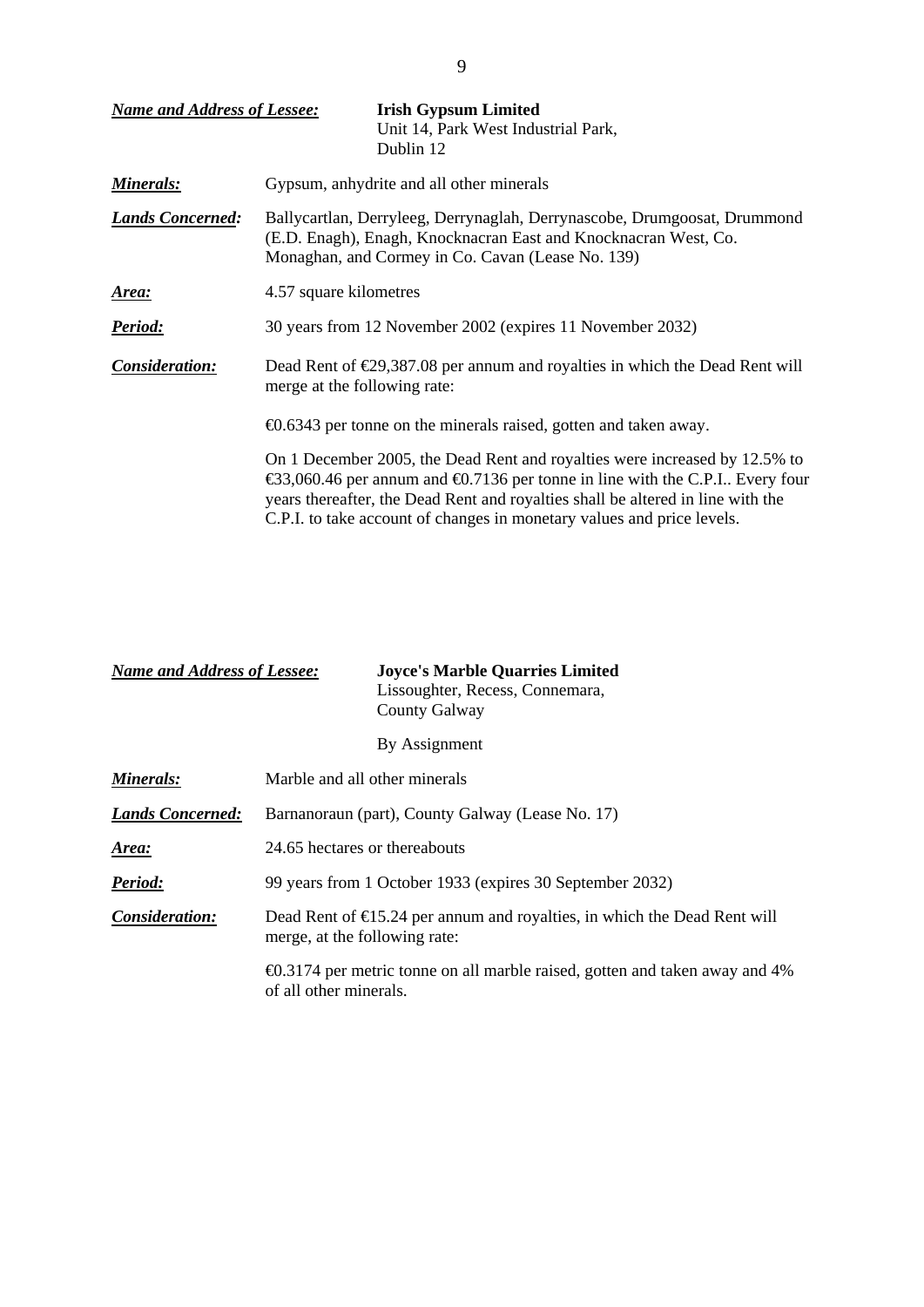| <b>Name and Address of Lessee:</b>      | <b>Joyce's Marble Quarries Limited</b><br>Lissoughter, Recess, Connemara,<br><b>County Galway</b>                    |
|-----------------------------------------|----------------------------------------------------------------------------------------------------------------------|
|                                         | By Assignment                                                                                                        |
| Minerals:                               | Marble and all other minerals                                                                                        |
| <b>Lands Concerned:</b><br><u>Area:</u> | Tievebreen (part), County Galway (Lease No. 79)<br>16.19 hectares                                                    |
| Period:                                 | 99 years from 1 December 1957 (expires 30 November 2056)                                                             |
| Consideration:                          | Dead Rent of $\epsilon$ 25.39 per annum and royalties, in which the Dead Rent will<br>merge, at the following rates: |
|                                         | $\bigoplus$ 3123 per metric tonne on all marble raised, gotten and taken away, 4% on all<br>other minerals.          |

| <b>Name and Address of Licensee:</b> |                                                   | <b>Ormonde Brick Limited</b><br>Castlecomer,<br>County Kilkenny                               |  |  |
|--------------------------------------|---------------------------------------------------|-----------------------------------------------------------------------------------------------|--|--|
| Minerals:                            | Coal and fireclay                                 |                                                                                               |  |  |
| <b>Lands Concerned:</b>              | Gorteen (part), County Kilkenny (Licence No. 134) |                                                                                               |  |  |
| Area:                                | 13.25 hectares                                    |                                                                                               |  |  |
| Period:                              |                                                   | 25 years from 01 June 2004 (expires 31 May 2029)                                              |  |  |
| Consideration:                       | at the following rates:                           | Dead Rent of $\epsilon 1,000$ per annum and royalty, into which Dead Rent will merge          |  |  |
|                                      |                                                   | $\triangleleft$ 0.45 per tonne on fireclay raised; 2½% of sales revenue (net of VAT) on coal. |  |  |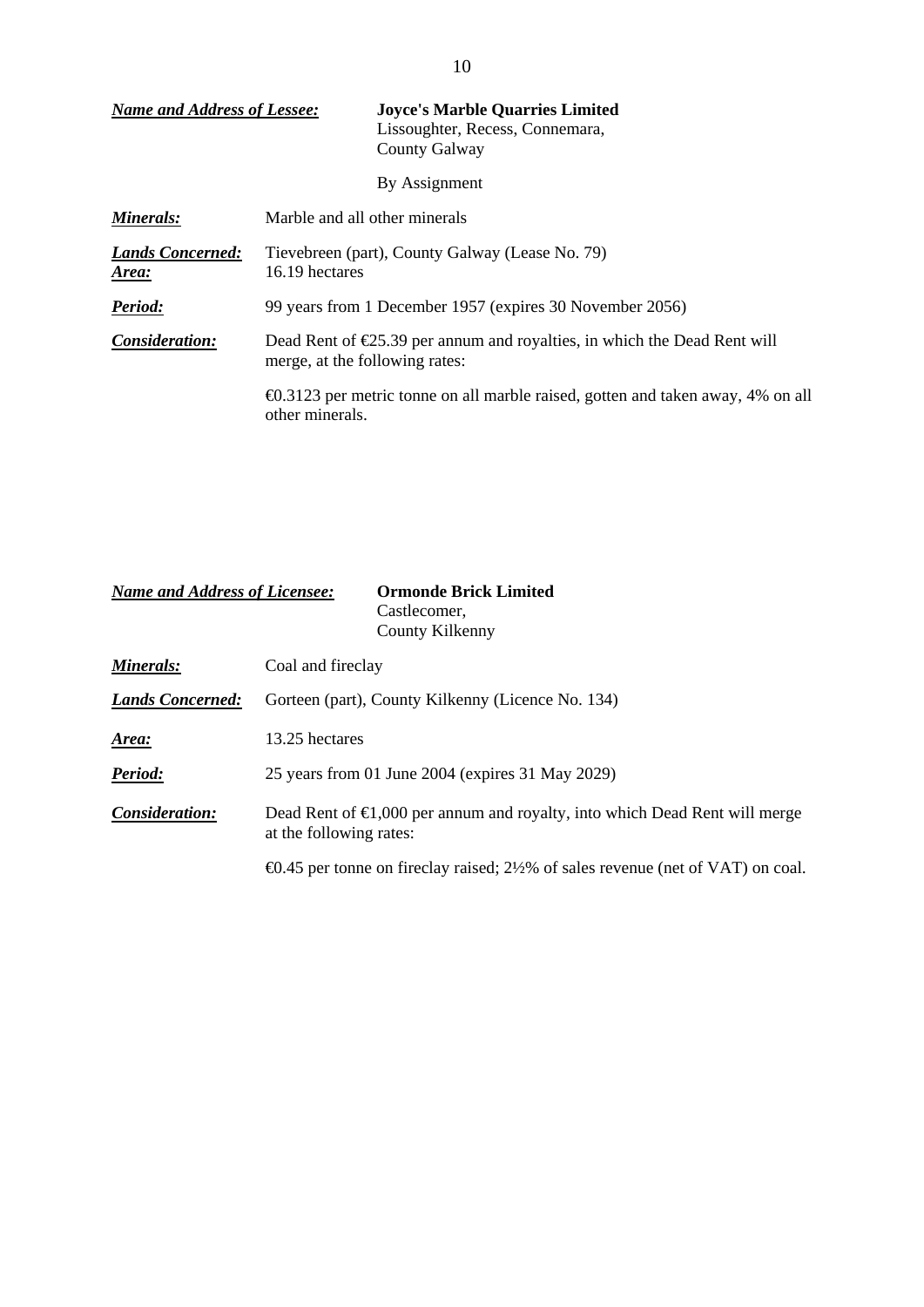| <b>Name and Address of Lessee:</b><br>Castlecomer,<br>County Kilkenny       |                                                                                   |
|-----------------------------------------------------------------------------|-----------------------------------------------------------------------------------|
| Coal and fireclay                                                           |                                                                                   |
| <b>Lands Concerned:</b><br>Coolbawn (part), County Kilkenny (Lease No. 137) |                                                                                   |
| 18.4 hectares                                                               |                                                                                   |
| 15 years from 31 January 1997 (expires 30 January 2012)                     |                                                                                   |
| Consideration:<br>at the following rates:                                   | Dead Rent of €634.87 per annum and royalty, into which Dead Rent will merge       |
| coal when sales exceed 1,000 tonnes per annum.                              | <b>€0.3174</b> per tonne on fireclay raised; 2½% of sales revenue (net of VAT) on |
|                                                                             |                                                                                   |

| <b>Name and Address of Lessee:</b> |                               | <b>Roadstone Provinces Limited</b><br>Saggart,<br><b>County Dublin</b>                                                             |
|------------------------------------|-------------------------------|------------------------------------------------------------------------------------------------------------------------------------|
|                                    |                               | By Assignment                                                                                                                      |
| Minerals:                          |                               | Dolomite, dolomitic limestone and all other minerals                                                                               |
| <b>Lands Concerned:</b>            |                               | Dunbell Big (part), County Kilkenny (Lease No. 100)                                                                                |
| Area:                              | 256.97 hectares               |                                                                                                                                    |
| Period:                            |                               | 40 years from 1 January 1969 (expires 30 June 2009)                                                                                |
| Consideration:                     | merge at the following rates: | Dead Rent of $\in$ 190.46 per annum and royalty, in which the Dead Rent will                                                       |
|                                    |                               | $\Theta$ .0317 per metric tonne on dolomite and dolomitic limestone raised, gotten<br>and taken away and 4% of all other minerals. |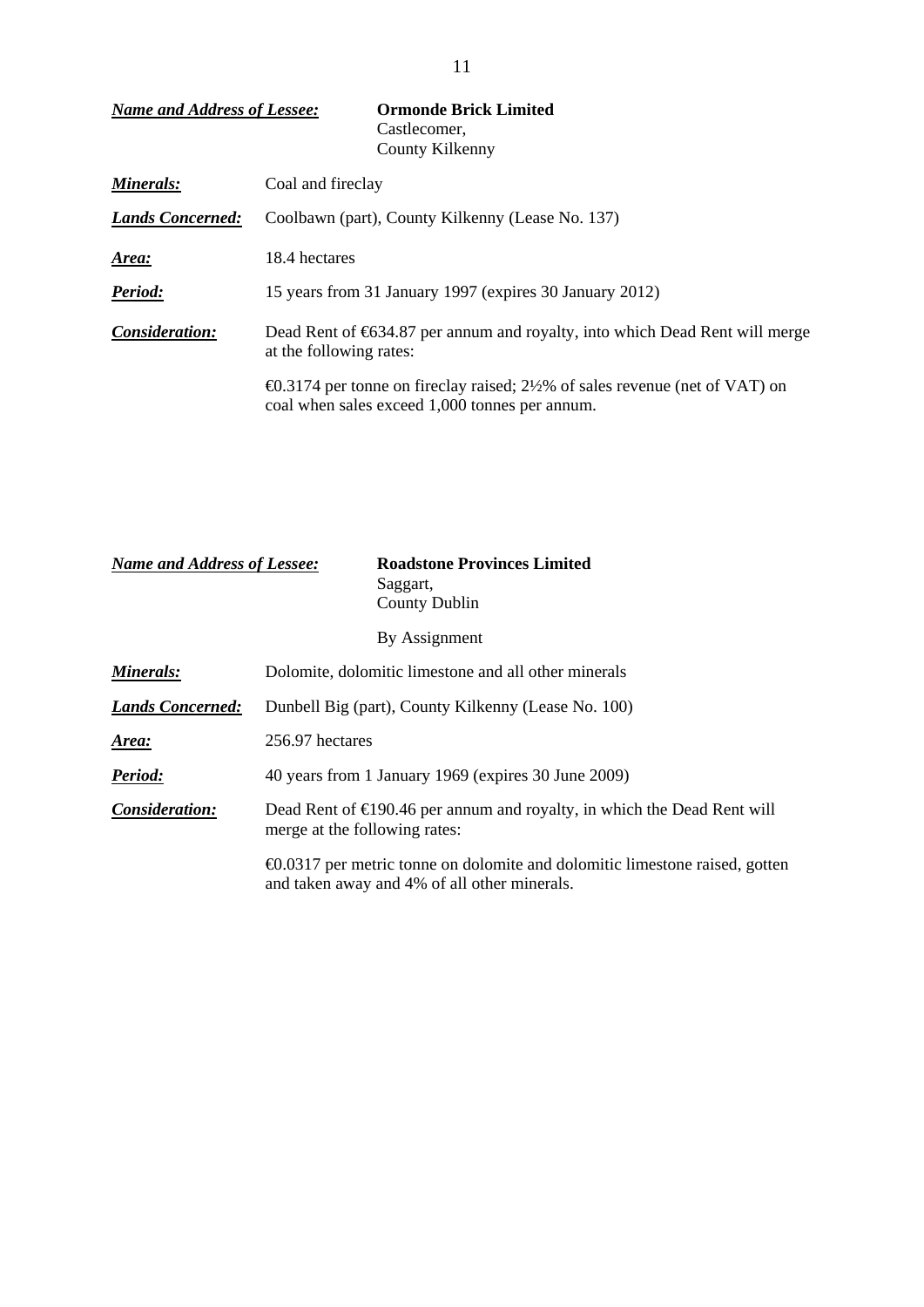## **PART 2**

## *Minerals Prospecting Licences granted under the Acts and current during the period 1 July to 31 December 2010*

**Note:** The townlands referred to in the second column of the following tables are the key townlands in respect of each prospecting licence. However, in each case, neighbouring townlands (not specified in the Tables) are involved.

### **RATES OF APPLICATION & CONSIDERATION FEES FOR MINERALS PROSPECTING LICENCES (PL)**

## **Application Fee**

There is a standard application fee of  $\in$ 190 per Prospecting Licence Area.

## **Consideration**

| <b>Two-Year Period</b>     | <b>Consideration</b>      |
|----------------------------|---------------------------|
| First                      | $\text{\textsterling}750$ |
| Second                     | €875                      |
| Third                      | €1,500                    |
| Fourth and each subsequent |                           |
| two-year period            | $\epsilon$ 2,500          |

Thus, the fee will be  $\epsilon$ ,500 per two-year period where a Prospecting Licence is renewed to any person who was the holder of the Prospecting Licence for 6 years or more.

## **Special Consideration as incentive for prospecting in under-explored areas**

A reduced consideration of  $\epsilon$ 1,250 for an initial six-year term was introduced in conjunction with the May 1995 Competition for Minerals Prospecting Licences as a promotional incentive for areas which, in the opinion of the Minister, have been under-explored with regard to their mineral potential, namely,

(a) open ground, i.e., areas that have never been licensed,

and

(b) open areas that have not been licensed for over four years.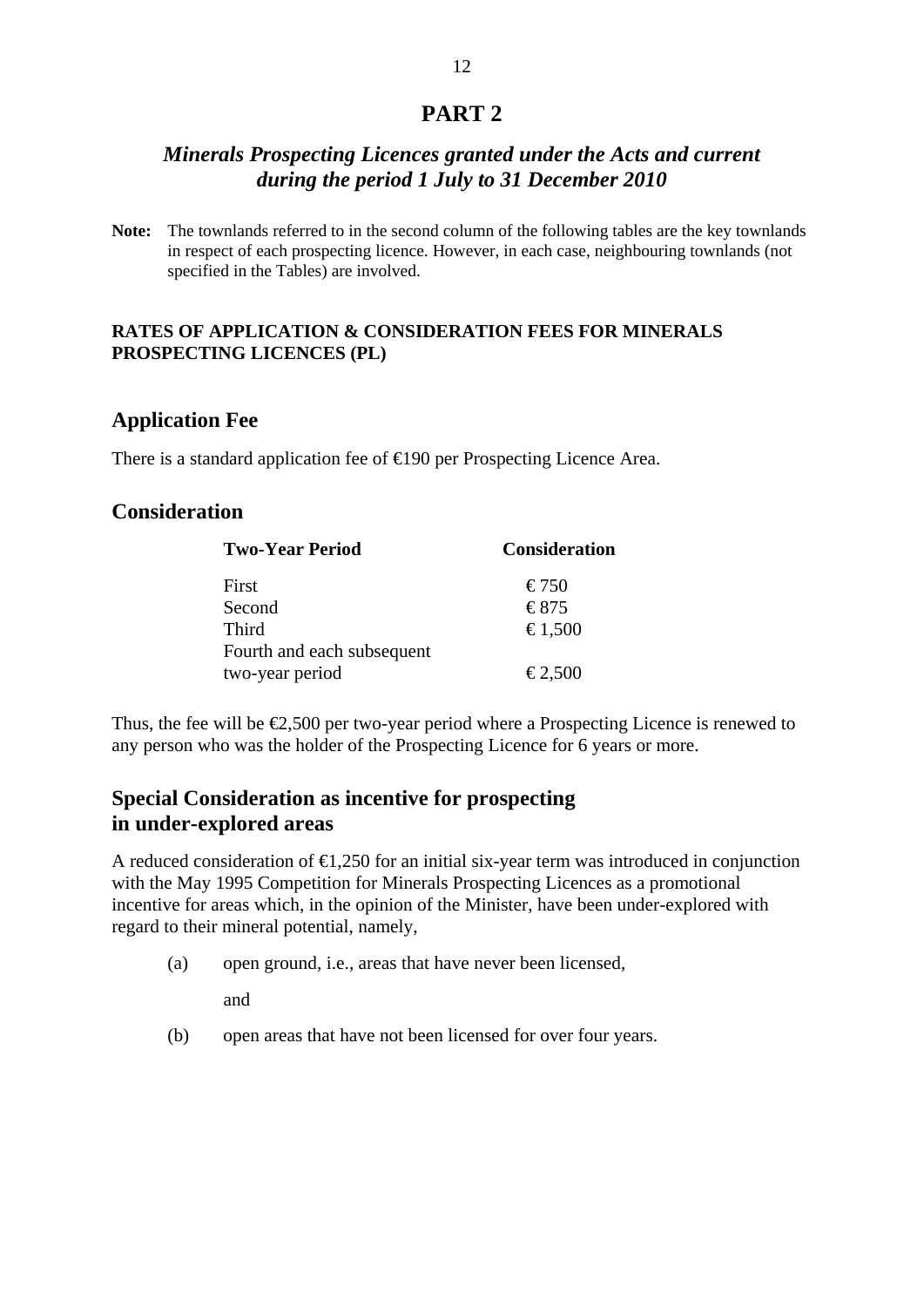**ANGLO AMERICAN LISHEEN MINING LIMITED**  THE LISHEEN MINE KILLORAN, MOYNE, THURLES, COUNTY TIPPERARY

| AREA  | <b>TOWNLANDS</b>                      | <b>COUNTY</b>    | <b>MINERALS</b>                                   | <b>START</b> | <b>SURRENDERED</b> |
|-------|---------------------------------------|------------------|---------------------------------------------------|--------------|--------------------|
| 2258  | <b>CASTLELEINY</b><br>(BY ASSIGNMENT) | <b>TIPPERARY</b> | <b>BASE METALS,</b><br>SILVER &<br><b>BARYTES</b> | 28/05/1987   |                    |
| 3262R | <b>DERRYVILLE</b><br>(BY ASSIGNMENT)  | TIPPERARY        | <b>BASE METALS,</b><br>SILVER &<br><b>BARYTES</b> | 28/05/1987   |                    |

**ANÚ**  40 GILTSPUR BROOK BRAY CO WICKLOW

|      | AREA TOWNLANDS    | <b>COUNTY</b> | <b>MINERALS</b>                                                                         | <b>START</b> | <b>SURRENDERED</b> |
|------|-------------------|---------------|-----------------------------------------------------------------------------------------|--------------|--------------------|
| 1140 | <b>CARRICKANE</b> | <b>CAVAN</b>  | <b>BASE METALS,</b><br>BARYTES,<br>SILVER, GOLD<br>& PLATINUM<br><b>GROUP METALS</b>    | 12/05/2010   |                    |
| 2988 | <b>AGHAKNOCK</b>  | <b>CAVAN</b>  | <b>BASE METALS,</b><br>BARYTES,<br>SILVER, GOLD<br>& PLATINUM<br><b>GROUP METALS</b>    | 12/05/2010   |                    |
| 3383 | <b>ANNAGH</b>     | <b>SLIGO</b>  | <b>BASE METALS,</b><br>BARYTES,<br>SILVER, GOLD<br>& PLATINUM<br><b>GROUP METALS</b>    | 12/05/2010   |                    |
| 3384 | <b>BELCLARE</b>   | <b>SLIGO</b>  | <b>BASE METALS,</b><br>BARYTES,<br>SILVER, GOLD<br>& PLATINUM<br><b>GROUP METALS</b>    | 12/05/2010   |                    |
| 3751 | BALLYDALY         |               | ROSCOMMON BASE METALS,<br>BARYTES,<br>SILVER, GOLD<br>& PLATINUM<br><b>GROUP METALS</b> | 12/05/2010   |                    |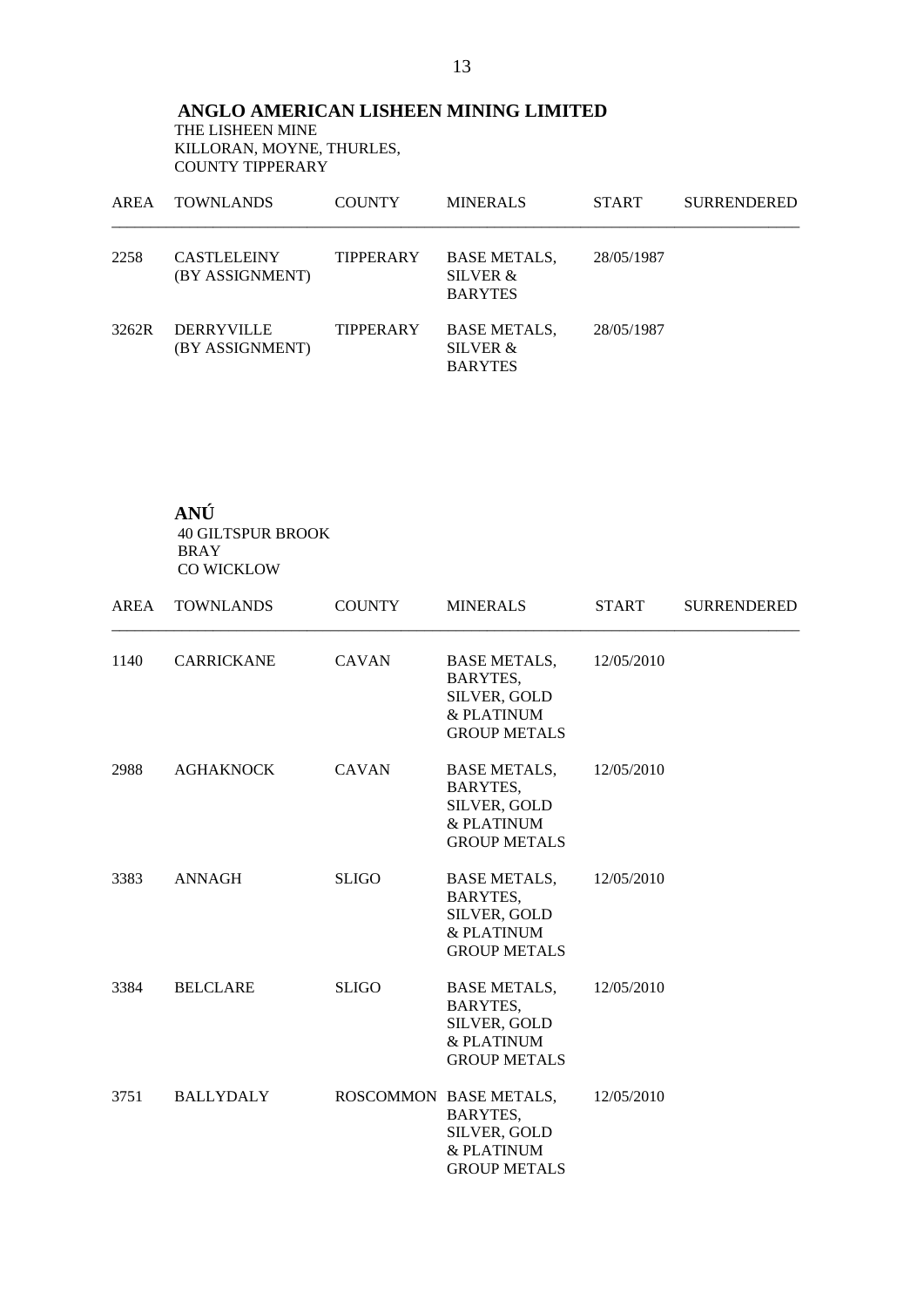**ANÚ (Continued)**  40 GILTSPUR BROOK BRAY CO WICKLOW

| AREA | <b>TOWNLANDS</b> | <b>COUNTY</b> | <b>MINERALS</b>                                                                                | <b>START</b> | <b>SURRENDERED</b> |
|------|------------------|---------------|------------------------------------------------------------------------------------------------|--------------|--------------------|
| 3752 | <b>ARDEVIN</b>   |               | ROSCOMMON BASE METALS,<br>BARYTES,<br><b>SILVER, GOLD</b><br>& PLATINUM<br><b>GROUP METALS</b> | 12/05/2010   |                    |
| 4037 | <b>BELRA</b>     | <b>SLIGO</b>  | <b>BASE METALS,</b><br>BARYTES,<br>SILVER, GOLD<br>& PLATINUM<br><b>GROUP METALS</b>           | 12/05/2010   |                    |

#### **AURUM MINERAL RESOURCES LIMITED**

 UNIT S/C KELLS BUSINESS PARK VIRGINIA ROAD KELLS, CO MEATH

| <b>AREA</b> | <b>TOWNLANDS</b>      | <b>COUNTY</b>   | <b>MINERALS</b>                                         | <b>START</b> | <b>SURRENDERED</b> |
|-------------|-----------------------|-----------------|---------------------------------------------------------|--------------|--------------------|
| 1431        | <b>BREENAUN</b>       | <b>GALWAY</b>   | <b>SILVER &amp; GOLD</b>                                | 30/03/2007   |                    |
| 2295        | <b>LEE</b>            | <b>GALWAY</b>   | SILVER & GOLD                                           | 30/06/2004   | 05/08/2010         |
| 2645        | <b>KILBRIDE</b>       | <b>MAYO</b>     | SILVER & GOLD                                           | 30/06/2004   | 05/08/2010         |
| 2646        | SHANAFARAGHAUN GALWAY |                 | SILVER & GOLD                                           | 30/06/2004   | 05/08/2010         |
| 2647        | <b>CANGARROW</b>      | <b>GALWAY</b>   | <b>SILVER &amp; GOLD</b>                                | 30/06/2004   | 05/08/2010         |
| 3145        | <b>CLAGGAN</b>        | <b>GALWAY</b>   | <b>SILVER &amp; GOLD</b>                                | 30/03/2007   |                    |
| 3169        | <b>MAUM EAST</b>      | <b>GALWAY</b>   | SILVER & GOLD                                           | 30/06/2004   | 05/08/2010         |
| 3170        | <b>CAHERGAL</b>       | <b>GALWAY</b>   | <b>SILVER &amp; GOLD</b>                                | 30/06/2004   | 05/08/2010         |
| 3267        | <b>CREAN</b>          | <b>LIMERICK</b> | <b>BASE METALS,</b><br><b>BARYTES, SILVER</b><br>& GOLD | 28/06/2006   | 27/07/2010         |
| 3422        | <b>CLOONBUR</b>       | <b>GALWAY</b>   | <b>SILVER &amp; GOLD</b>                                | 30/06/2004   | 05/08/2010         |
| 3824        | <b>ROCKBARTON</b>     | <b>LIMERICK</b> | <b>BASE METALS,</b><br><b>BARYTES, SILVER</b><br>& GOLD | 27/05/2004   |                    |

14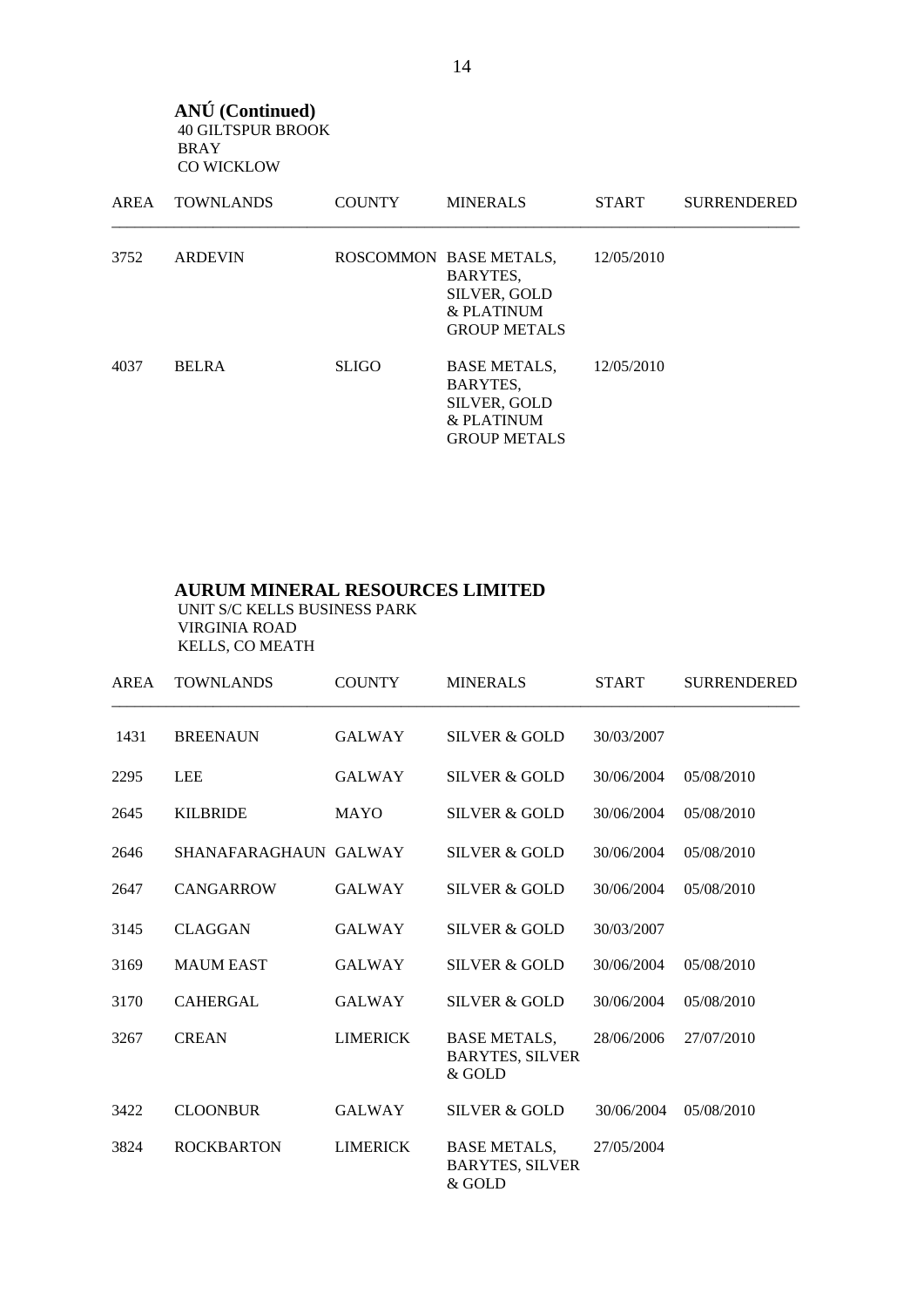#### **BALLINALACK RESOURCES LTD**  5 WENTWORTH PLACE WICKLOW

| AREA | <b>TOWNLANDS</b>                      | <b>COUNTY</b> | <b>MINERALS</b>                                                                         | <b>START</b> | <b>SURRENDERED</b> |
|------|---------------------------------------|---------------|-----------------------------------------------------------------------------------------|--------------|--------------------|
| 622  | <b>LEGAN</b><br>(BY ASSIGNMENT)       | LONGFORD      | <b>BASE METALS,</b><br>BARYTES,<br>SILVER, GOLD<br>& PLATINUM<br><b>GROUP METALS</b>    | 20/02/2006   |                    |
| 1344 | <b>RATHOWEN</b><br>(BY ASSIGNMENT)    | WESTMEATH     | <b>BASE METALS,</b><br>BARYTES,<br>SILVER, GOLD<br>& PLATINUM<br><b>GROUP METALS</b>    | 30/11/2005   |                    |
| 1345 | <b>GRANGE</b><br>(BY ASSIGNMENT)      |               | WESTMEATH BASE METALS,<br>BARYTES,<br>SILVER, GOLD<br>& PLATINUM<br><b>GROUP METALS</b> | 30/11/2005   |                    |
| 1346 | <b>BALLINALACK</b><br>(BY ASSIGNMENT) |               | WESTMEATH BASE METALS,<br>BARYTES,<br>SILVER, GOLD<br>& PLATINUM<br><b>GROUP METALS</b> | 30/11/2005   |                    |
| 3936 | <b>KILLINAGH</b><br>(BY ASSIGNMENT)   | WESTMEATH     | <b>BASE METALS,</b><br>BARYTES,<br>SILVER, GOLD<br>& PLATINUM<br><b>GROUP METALS</b>    | 20/02/2006   |                    |

## **BAYSWATER VENTURES CORP**

 202-837 WEST HASTINGS STREET VANCOUVER, B.C. V6N 3N6 CANADA

| AREA | <b>TOWNLANDS</b> | <b>COUNTY</b>  | <b>MINERALS</b>                                                    | <b>START</b> | <b>SURRENDERED</b> |
|------|------------------|----------------|--------------------------------------------------------------------|--------------|--------------------|
| 3849 | <b>REDCROSS</b>  | <b>WICKLOW</b> | <b>BASE METALS,</b><br><b>SILVER, GOLD</b><br><b>&amp; BARYTES</b> | 11/06/1998   |                    |
| 3850 | <b>TIGRONEY</b>  | WICKLOW        | <b>BASE METALS,</b><br><b>SILVER, GOLD</b><br><b>&amp; BARYTES</b> | 11/06/1998   |                    |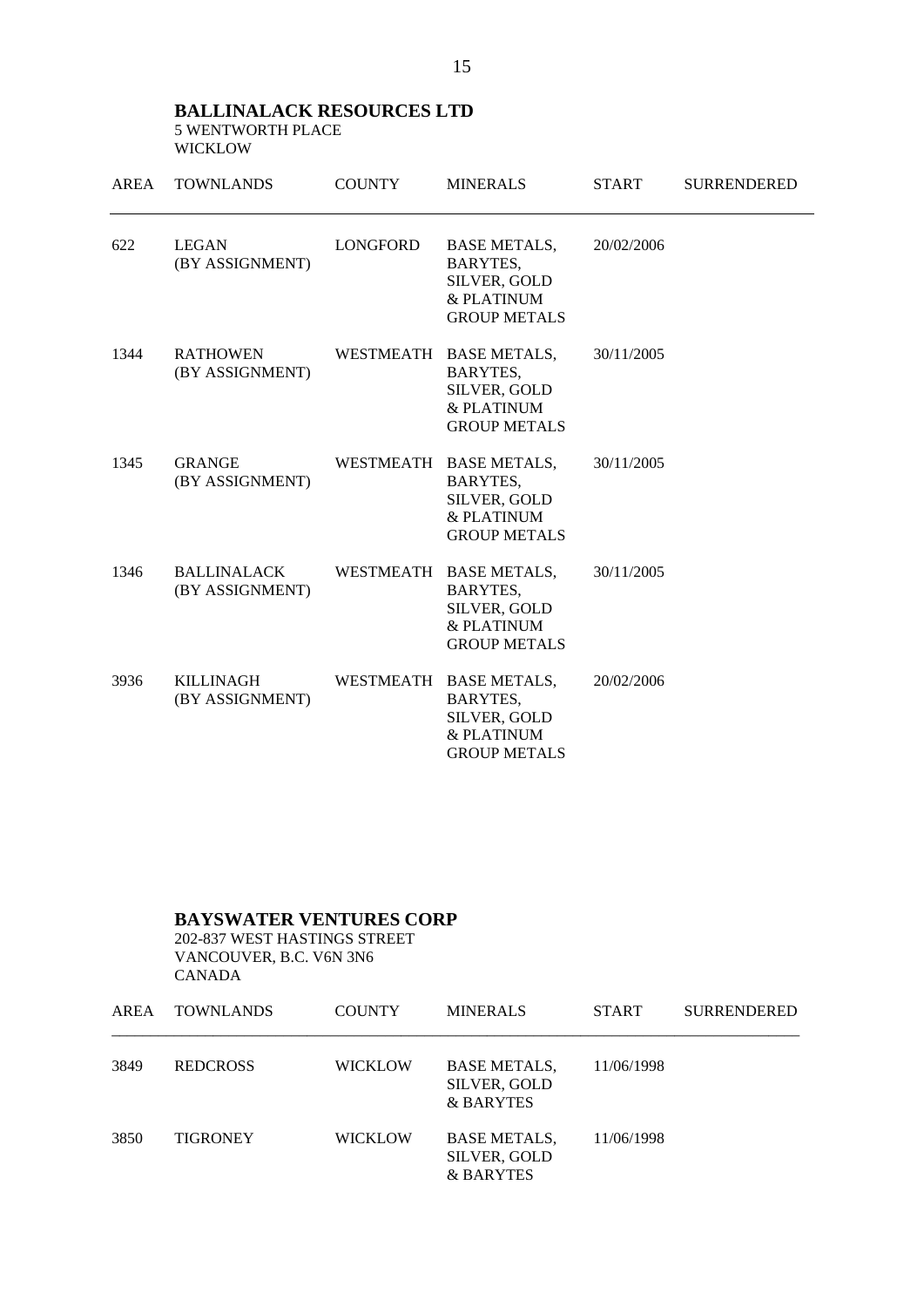#### **BELMORE RESOURCES LIMITED**  103 RATHFARNHAM WOOD DUBLIN 14

| <b>AREA</b> | <b>TOWNLANDS</b>                        | <b>COUNTY</b> | <b>MINERALS</b>                                                                                    | <b>START</b>             | <b>SURRENDERED</b> |
|-------------|-----------------------------------------|---------------|----------------------------------------------------------------------------------------------------|--------------------------|--------------------|
| 2799        | ARDARA                                  | DONEGAL       | <b>BASE METALS,</b><br><b>BARYTES, SILVER</b><br><b>GOLD &amp; PLATINUM</b><br><b>GROUP METALS</b> | 20/06/2007               |                    |
| 3508        | <b>SIXMILEBRIDGE</b><br>(BY ASSIGNMENT) | <b>CLARE</b>  | <b>BASE METALS,</b><br>SILVER, BARYTES,<br><b>CALCITE &amp;</b><br><b>FLUORITE</b>                 | 16/11/1998               |                    |
| 3640        | <b>ARDSOLLUS</b>                        | <b>CLARE</b>  | <b>BASE METALS,</b><br><b>BARYTES &amp;</b><br><b>SILVER</b>                                       | 14/07/2008               |                    |
| 3641        | <b>BALLYCONNEELY</b>                    | <b>CLARE</b>  | <b>BASE METALS,</b><br><b>BARYTES &amp;</b><br><b>SILVER</b>                                       | 14/07/2008               |                    |
| 3642        | <b>RATHLAHEEN</b><br><b>NORTH</b>       | <b>CLARE</b>  | <b>BASE METALS,</b><br>BARYTES, SILVER,<br>& GOLD                                                  | 30/09/2005               |                    |
| 3643        | <b>CANT</b><br>(BY ASSIGNMENT)          | <b>CLARE</b>  | <b>BASE METALS,</b><br>SILVER &<br><b>BARYTES</b>                                                  | 25/05/1999               |                    |
| 3679        | <b>BALLYHANNAN</b><br><b>NORTH</b>      | <b>CLARE</b>  | <b>BASE METALS,</b><br><b>BARYTES, SILVER</b><br>& GOLD                                            | 19/12/2005               |                    |
| 3787        | MAGHERA<br>(BY ASSIGNMENT)              | <b>CLARE</b>  | <b>BASE METALS,</b><br><b>BARYTES &amp;</b><br><b>SILVER</b>                                       | 08/06/1994               |                    |
| 3788        | <b>BALLYRAGGET</b><br>(BY ASSIGNMENT)   | <b>CLARE</b>  | <b>BASE METALS,</b><br>BARYTES &<br><b>SILVER</b><br><b>CALCITE &amp;</b>                          | 08/06/1994<br>08/06/1995 |                    |
|             |                                         |               | <b>FLUORITE</b>                                                                                    |                          |                    |
| 3789        | DERRYMORE WEST<br>(BY ASSIGNMENT)       | <b>CLARE</b>  | <b>BASE METALS,</b><br><b>BARYTES &amp;</b><br><b>SILVER</b>                                       | 08/06/1994               |                    |
| 3863        | <b>CAPPANAPEASTA</b><br>(BY ASSIGNMENT) | <b>CLARE</b>  | <b>BASE METALS,</b><br>BARYTES, SILVER,<br><b>CALCITE &amp;</b><br><b>FLUORITE</b>                 | 21/05/1997               |                    |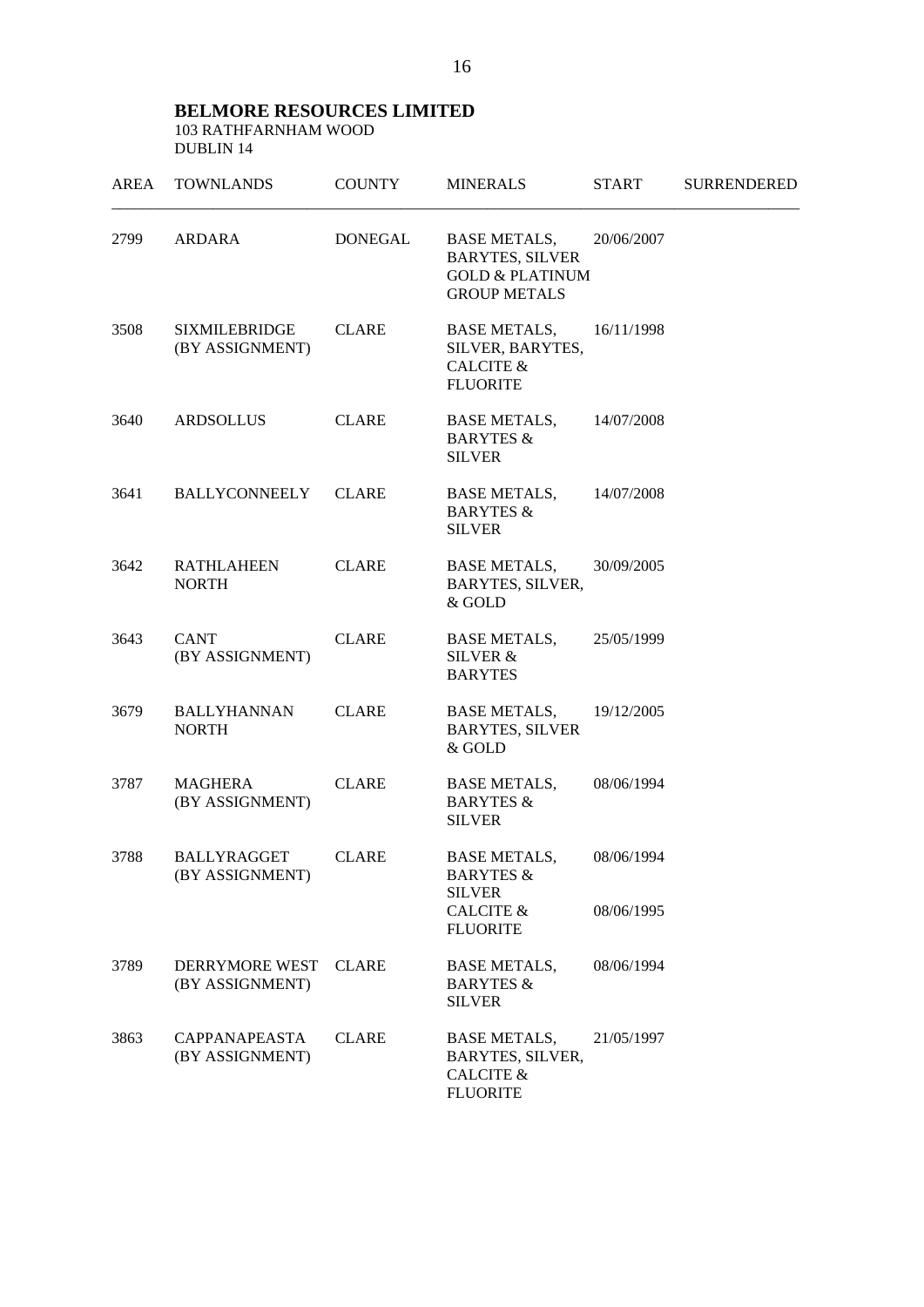**BHP WORLD EXPLORATION INC.** SUITE 800-FOUR BENTALL CENTRE, 1055 VANCOUVER, BC V7X 1L2 CANADA

| AREA | TOWNLANDS | <b>COUNTY</b> | <b>MINERALS</b>                                                          | <b>START</b> | <b>SURRENDERED</b> |
|------|-----------|---------------|--------------------------------------------------------------------------|--------------|--------------------|
| 1500 | RATHCORE  | MEATH         | <b>BASE METALS.</b><br><b>BARYTES, SILVER,</b><br><b>GOLD &amp; IRON</b> | 14/12/1995   |                    |

#### **BOLIDEN TARA MINES LIMITED**

 KNOCKUMBER HOUSE KNOCKUMBER ROAD NAVAN, COUNTY MEATH

| AREA | <b>TOWNLANDS</b>   | <b>COUNTY</b>  | <b>MINERALS</b>                                           | <b>START</b> | <b>SURRENDERED</b> |
|------|--------------------|----------------|-----------------------------------------------------------|--------------|--------------------|
| 626  | <b>ARRA MORE</b>   | TIPPERARY      | <b>BASE METALS,</b><br><b>BARYTES, SILVER</b><br>$&$ GOLD | 30/03/2007   |                    |
| 627  | <b>BALLYLINA</b>   | TIPPERARY      | <b>BASE METALS,</b><br><b>BARYTES, SILVER</b><br>& GOLD   | 30/03/2007   |                    |
| 1102 | <b>NEWFOREST</b>   | GALWAY         | <b>BASE METALS,</b><br><b>BARYTES, GOLD</b><br>& SILVER   | 15/11/2006   |                    |
| 1183 | <b>GREATISLAND</b> | <b>WEXFORD</b> | <b>BASE METALS,</b><br><b>BARYTES, GOLD</b><br>& SILVER   | 10/03/2000   | 18/10/2010         |
| 1185 | <b>NEWBAWN</b>     | <b>WEXFORD</b> | <b>BASE METALS,</b><br><b>BARYTES, GOLD</b><br>& SILVER   | 10/03/2000   | 18/10/2010         |
| 1188 | <b>SCULLABOGE</b>  | <b>WEXFORD</b> | <b>BASE METALS,</b><br><b>BARYTES, GOLD</b><br>& SILVER   | 10/03/2000   | 18/10/2010         |
| 1190 | <b>CLONROCHE</b>   | <b>WEXFORD</b> | <b>BASE METALS,</b><br><b>BARYTES, GOLD</b><br>& SILVER   | 10/03/2000   | 18/10/2010         |
| 1191 | <b>TEMPLESCOBY</b> | <b>WEXFORD</b> | <b>BASE METALS,</b><br><b>BARYTES, GOLD</b><br>& SILVER   | 10/03/2000   |                    |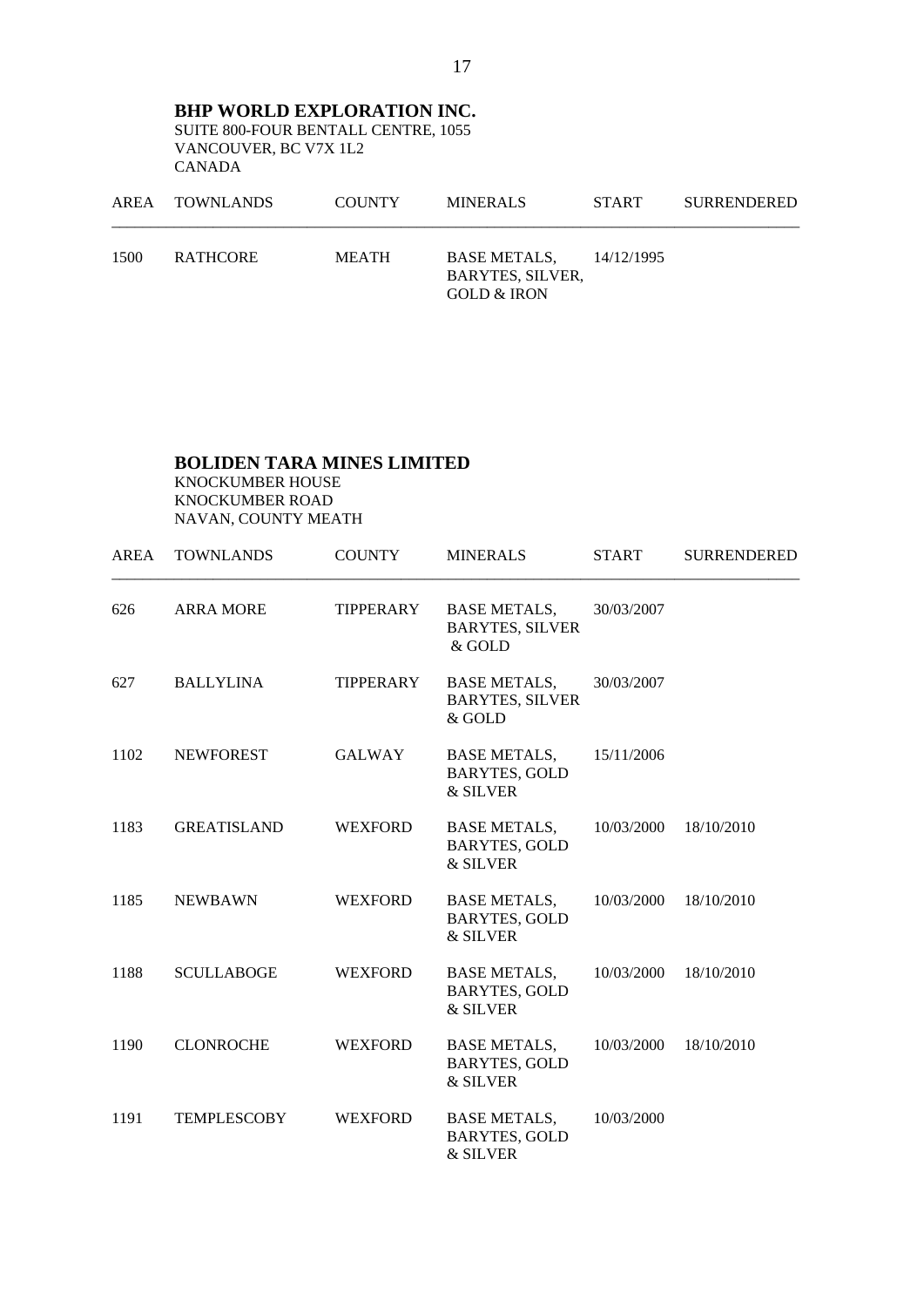| AREA | <b>TOWNLANDS</b>                    | <b>COUNTY</b>  | <b>MINERALS</b>                                              | <b>START</b> | <b>SURRENDERED</b> |
|------|-------------------------------------|----------------|--------------------------------------------------------------|--------------|--------------------|
| 1192 | <b>KILPIERCE</b>                    | <b>WEXFORD</b> | BASE METALS,<br><b>BARYTES, GOLD</b><br>& SILVER             | 10/03/2000   | 18/10/2010         |
| 1193 | <b>ENNISCORTHY</b><br>(PART)        | <b>WEXFORD</b> | <b>BASE METALS,</b><br><b>BARYTES, GOLD</b><br>& SILVER      | 10/03/2000   | 18/10/2010         |
| 1194 | <b>BALLYSIMON</b>                   | <b>WEXFORD</b> | <b>BASE METALS,</b><br><b>BARYTES, GOLD</b><br>& SILVER      | 10/03/2000   |                    |
| 1196 | <b>FERNS</b>                        | <b>WEXFORD</b> | <b>BASE METALS,</b><br><b>BARYTES, GOLD</b><br>& SILVER      | 10/03/2000   | 18/10/2010         |
| 1197 | <b>BALLYTRACEY</b>                  | <b>WEXFORD</b> | <b>BASE METALS,</b><br><b>BARYTES, GOLD</b><br>& SILVER      | 10/03/2000   |                    |
| 1198 | <b>CAMOLIN</b>                      | <b>WEXFORD</b> | <b>BASE METALS,</b><br><b>BARYTES, GOLD</b><br>& SILVER      | 10/03/2000   |                    |
| 1199 | <b>BALLOUGHTER</b>                  | <b>WEXFORD</b> | <b>BASE METALS,</b><br>BARYTES, GOLD,<br>& SILVER            | 10/03/2000   |                    |
| 1200 | <b>GOREYHILL</b>                    | <b>WEXFORD</b> | <b>BASE METALS,</b><br><b>BARYTES, GOLD</b><br>& SILVER      | 10/03/2000   |                    |
| 1201 | <b>RAHEENAGURREN</b><br><b>EAST</b> | <b>WEXFORD</b> | <b>BASE METALS,</b><br><b>BARYTES, GOLD</b><br>& SILVER      | 10/03/2000   | 18/10/2010         |
| 1322 | COOLRONAN                           | MEATH          | <b>BASE METALS,</b><br><b>BARYTES, SILVER</b><br>& GOLD      | 16/12/2005   |                    |
| 1323 | <b>MOYRATH</b>                      | <b>MEATH</b>   | <b>BASE METALS,</b><br><b>BARYTES, SILVER</b><br>& GOLD      | 16/12/2005   |                    |
| 1324 | <b>KILBRIDE</b>                     | <b>MEATH</b>   | <b>BASE METALS,</b><br><b>BARYTES &amp;</b><br><b>SILVER</b> | 16/11/1995   |                    |
| 1325 | <b>BELLEWSTOWN</b>                  | <b>MEATH</b>   | <b>BASE METALS,</b><br><b>BARYTES, SILVER</b><br>& GOLD      | 16/12/2005   |                    |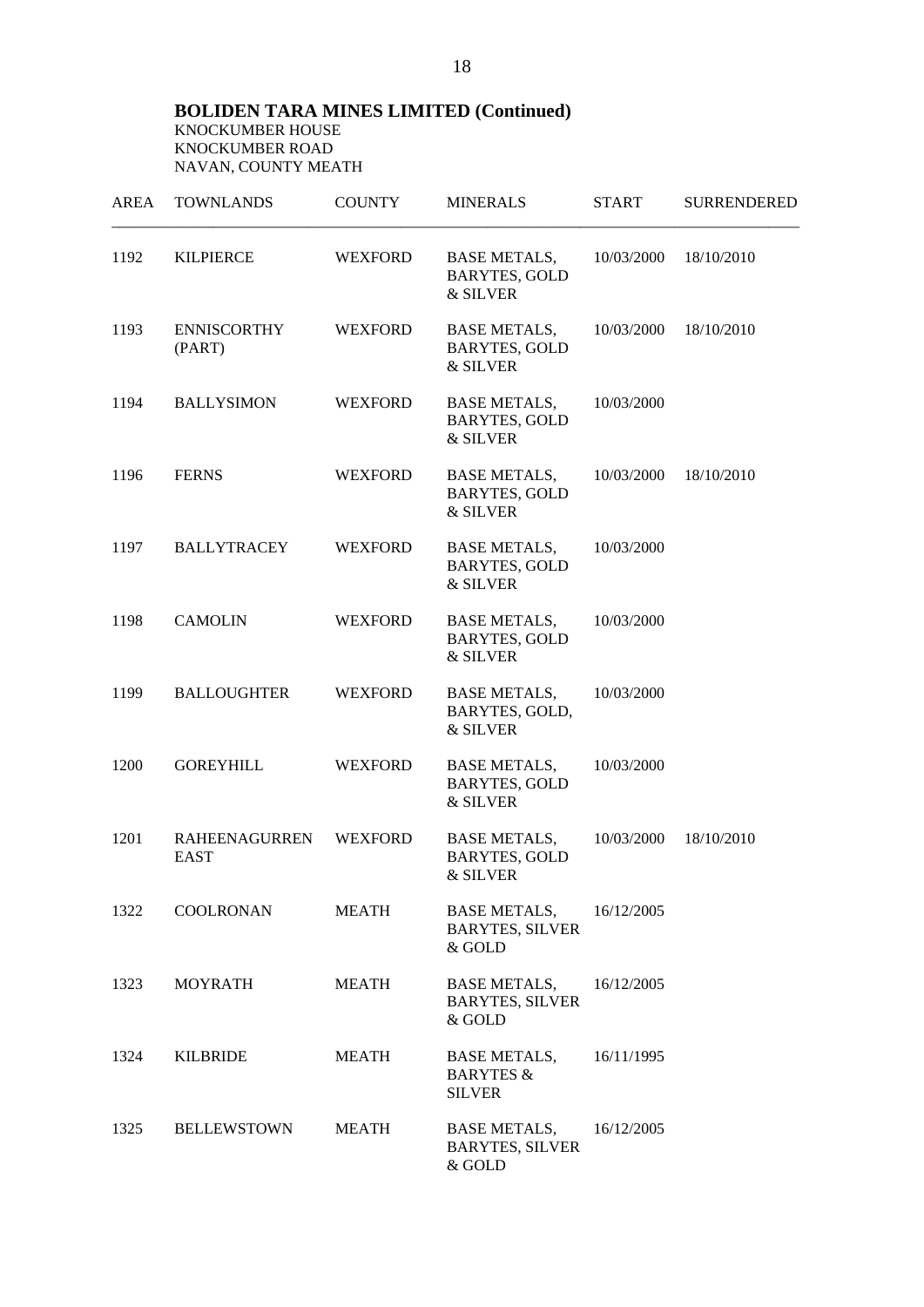| AREA  | <b>TOWNLANDS</b>                           | <b>COUNTY</b>   | <b>MINERALS</b>                                            | <b>START</b> | <b>SURRENDERED</b> |
|-------|--------------------------------------------|-----------------|------------------------------------------------------------|--------------|--------------------|
| 1339  | <b>BALLIVOR</b>                            | <b>MEATH</b>    | <b>BASE METALS,</b><br><b>BARYTES, SILVER</b><br>& GOLD    | 16/12/2005   |                    |
| 1341  | <b>BALLYCOMMON</b>                         | <b>OFFALY</b>   | <b>BASE METALS,</b><br><b>BARYTES, SILVER</b><br>& GOLD    | 25/01/2007   |                    |
| 1343  | <b>BALLINEGAR</b>                          | <b>OFFALY</b>   | <b>BASE METALS,</b><br><b>BARYTES, SILVER</b><br>& GOLD    | 15/11/2006   |                    |
| 1380R | ARDBRACCAN (PART) MEATH<br>(BY ASSIGNMENT) |                 | <b>BASE METALS,</b><br><b>BARYTES, GOLD</b><br>& SILVER    | 31/12/1970   |                    |
| 1489R | <b>DUNMOE</b><br>(BY ASSIGNMENT)           | <b>MEATH</b>    | BASE METALS,<br><b>BARYTES, GOLD</b><br>& SILVER           | 26/10/1970   |                    |
| 1583  | <b>NEWPARK</b><br>(BY ASSIGNMENT)          | <b>LIMERICK</b> | <b>BASE METALS,</b><br><b>BARYTES, GOLD</b><br>& SILVER    | 01/05/1991   |                    |
| 1661R | <b>LISCARTON (PART)</b><br>(BY ASSIGNMENT) | <b>MEATH</b>    | <b>BASE METALS,</b><br><b>BARYTES, GOLD</b><br>& SILVER    | 31/12/1971   |                    |
| 1663  | <b>ROOSKY</b>                              |                 | ROSCOMMON BASE METALS,<br><b>BARYTES, GOLD</b><br>& SILVER | 11/05/2007   |                    |
| 1665  | <b>GRAFFOGE</b>                            |                 | ROSCOMMON BASE METALS,<br><b>BARYTES, GOLD</b><br>& SILVER | 11/05/2007   |                    |
| 1680  | <b>MOUNTDELVIN</b>                         |                 | ROSCOMMON BASE METALS,<br><b>BARYTES, GOLD</b><br>& SILVER | 27/11/2006   |                    |
| 1813  | <b>INCH</b>                                | <b>WEXFORD</b>  | <b>BASE METALS,</b><br><b>BARYTES, GOLD</b><br>& SILVER    | 10/03/2000   | 18/10/2010         |
| 1949  | <b>KILMALLOCK</b>                          | <b>LIMERICK</b> | <b>BASE METALS,</b><br><b>BARYTES, GOLD</b><br>& SILVER    | 27/05/1987   |                    |
| 2520  | <b>LISCUILL</b>                            | <b>GALWAY</b>   | <b>BASE METALS,</b><br><b>BARYTES, GOLD</b><br>& SILVER    | 15/11/2006   |                    |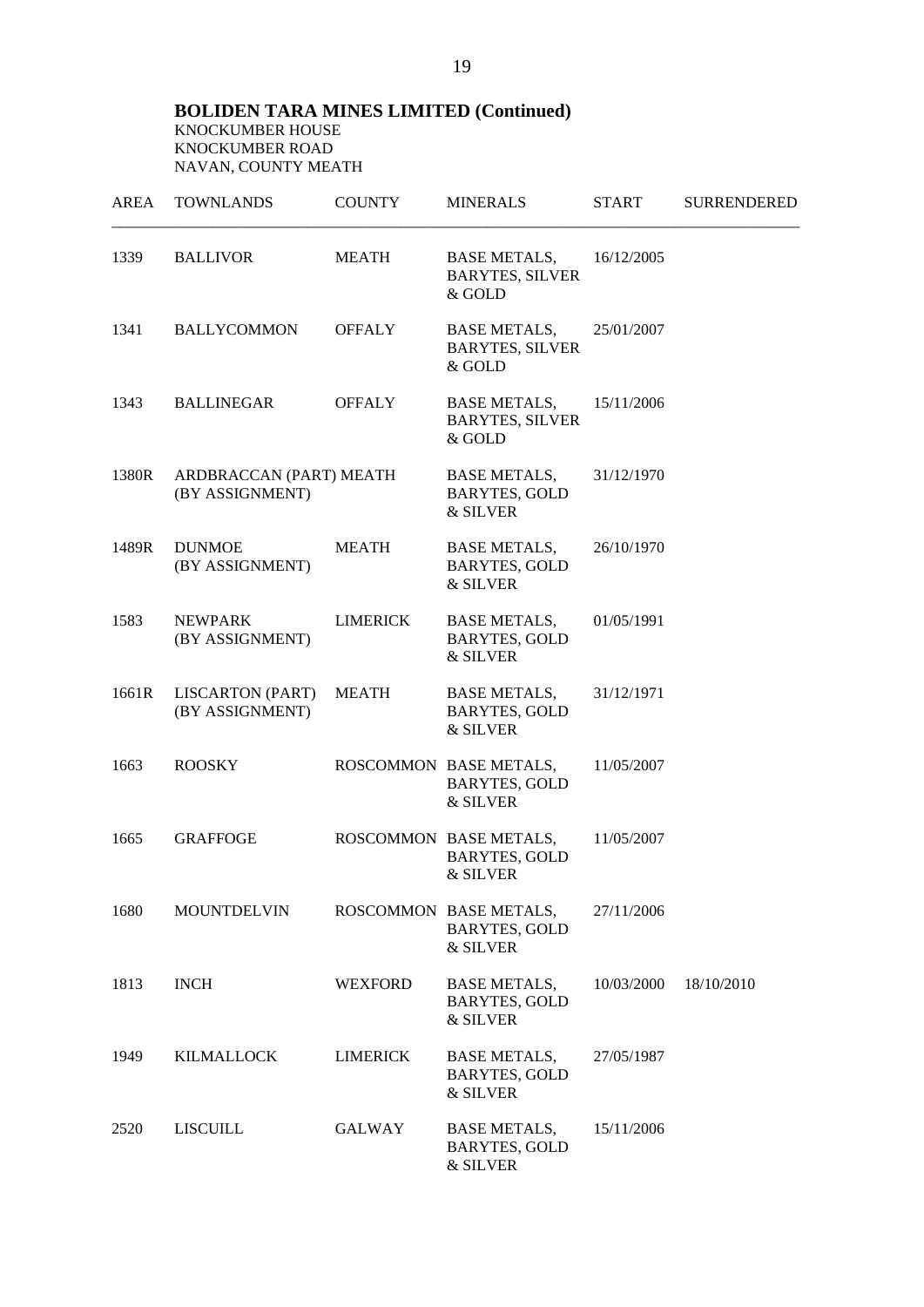| AREA | <b>TOWNLANDS</b>   | <b>COUNTY</b> | <b>MINERALS</b>                                            | <b>START</b> | <b>SURRENDERED</b> |
|------|--------------------|---------------|------------------------------------------------------------|--------------|--------------------|
| 2522 | <b>GEASHILL</b>    | OFFALY        | BASE METALS,<br><b>BARYTES, GOLD</b><br>& SILVER           | 15/11/2006   |                    |
| 2537 | <b>ESKER MORE</b>  | <b>OFFALY</b> | BASE METALS,<br><b>BARYTES, GOLD</b><br>& SILVER           | 15/11/2006   |                    |
| 2538 | EDENDERRY          | <b>OFFALY</b> | BASE METALS,<br><b>BARYTES, GOLD</b><br>& SILVER           | 15/11/2006   |                    |
| 2560 | <b>GARRYCASTLE</b> | OFFALY        | BASE METALS,<br><b>BARYTES, GOLD</b><br>& SILVER           | 15/11/2006   |                    |
| 2568 | ANNAGH             | TIPPERARY     | <b>BASE METALS,</b><br><b>BARYTES, GOLD</b><br>& SILVER    | 15/11/2006   |                    |
| 2613 | <b>ASHBROOK</b>    |               | ROSCOMMON BASE METALS,<br><b>BARYTES, GOLD</b><br>& SILVER | 11/05/2007   |                    |
| 2666 | CALTRAGH           |               | ROSCOMMON BASE METALS,<br><b>BARYTES, GOLD</b><br>& SILVER | 30/03/2007   |                    |
| 2674 | <b>HIGGINSTOWN</b> | <b>OFFALY</b> | BASE METALS,<br><b>BARYTES, GOLD</b><br>& SILVER           | 25/01/2007   |                    |
| 2700 | BALLYGAR           | GALWAY        | <b>BASE METALS,</b><br><b>BARYTES, GOLD</b><br>& SILVER    | 15/11/2006   |                    |
| 2702 | <b>KILLEIGH</b>    | <b>OFFALY</b> | <b>BASE METALS,</b><br><b>BARYTES, GOLD</b><br>& SILVER    | 15/11/2006   |                    |
| 2748 | <b>QUARRYMOUNT</b> | <b>LAOIS</b>  | <b>BASE METALS,</b><br><b>BARYTES, GOLD</b><br>& SILVER    | 15/11/2006   |                    |
| 2781 | <b>DERRYCOOLY</b>  | <b>OFFALY</b> | <b>BASE METALS,</b><br><b>BARYTES, GOLD</b><br>& SILVER    | 15/11/2006   |                    |
| 2782 | <b>MUCKLAGH</b>    | <b>OFFALY</b> | <b>BASE METALS,</b><br><b>BARYTES, GOLD</b><br>& SILVER    | 15/11/2006   |                    |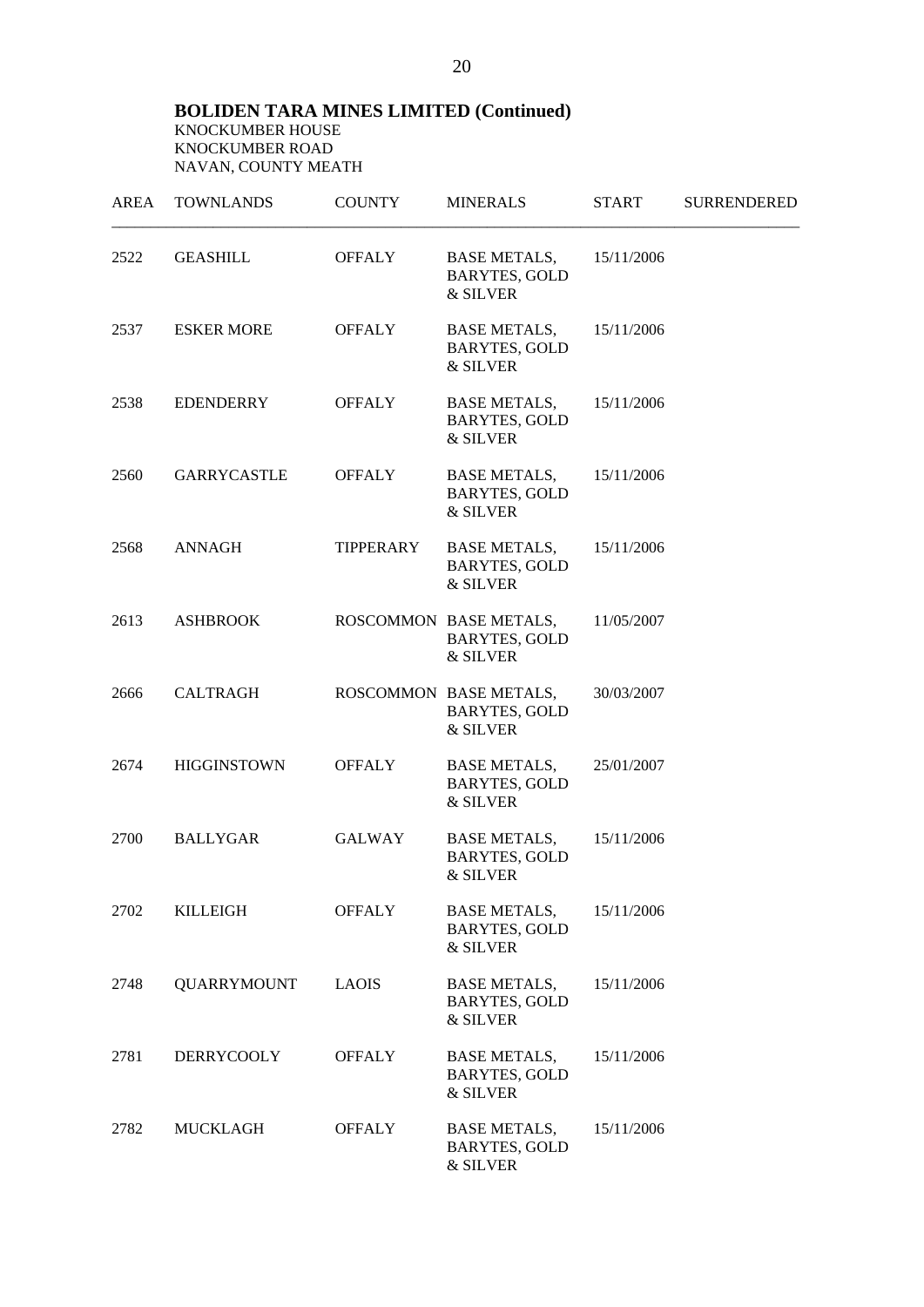| AREA | <b>TOWNLANDS</b>    | <b>COUNTY</b>   | <b>MINERALS</b>                                              | <b>START</b> | <b>SURRENDERED</b> |
|------|---------------------|-----------------|--------------------------------------------------------------|--------------|--------------------|
| 2788 | ARDASS              |                 | ROSCOMMON BASE METALS,<br><b>BARYTES, GOLD</b><br>& SILVER   | 30/03/2007   |                    |
| 2861 | <b>RATHROBIN</b>    | <b>OFFALY</b>   | BASE METALS,<br><b>BARYTES, GOLD</b><br>& SILVER             | 15/11/2006   |                    |
| 2887 | CASTLEGAR           | GALWAY          | BASE METALS,<br><b>BARYTES, GOLD</b><br>& SILVER             | 15/11/2006   |                    |
| 3059 | <b>BRACKLOON</b>    |                 | ROSCOMMON BASE METALS,<br><b>BARYTES, GOLD</b><br>& SILVER   | 30/03/2007   |                    |
| 3248 | <b>SKRINE</b>       |                 | ROSCOMMON BASE METALS,<br><b>BARYTES, GOLD</b><br>& SILVER   | 30/03/2007   |                    |
| 3249 | <b>MOUNTCOOTE</b>   | LIMERICK        | <b>BASE METALS,</b><br><b>BARYTES, GOLD</b><br>& SILVER      | 27/05/1987   |                    |
| 3264 | <b>DRANAGH</b>      | <b>WEXFORD</b>  | <b>BASE METALS,</b><br><b>BARYTES, GOLD</b><br>& SILVER      | 10/03/2000   | 18/10/2010         |
| 3266 | MOUNTPLEASANT       | <b>OFFALY</b>   | <b>BASE METALS,</b><br><b>BARYTES, GOLD</b><br>& SILVER      | 15/11/2006   |                    |
| 3324 | <b>BALLYHEALY</b>   |                 | WESTMEATH BASE METALS,<br><b>BARYTES, GOLD</b><br>& SILVER   | 16/12/2005   |                    |
| 3346 | <b>BALLYBOY</b>     | <b>MEATH</b>    | <b>BASE METALS,</b><br><b>BARYTES, GOLD</b><br>& SILVER      | 16/12/2005   |                    |
| 3368 | <b>TORYHILL</b>     | <b>LIMERICK</b> | <b>BASE METALS,</b><br><b>BARYTES, GOLD</b><br>& SILVER      | 27/04/1988   |                    |
| 3373 | <b>BARFORDSTOWN</b> | <b>MEATH</b>    | <b>BASE METALS,</b><br><b>BARYTES &amp;</b><br><b>SILVER</b> | 01/03/1993   |                    |
| 3429 | <b>NEWGROVE</b>     | GALWAY          | <b>BASE METALS,</b><br><b>BARYTES, GOLD</b><br>& SILVER      | 15/11/2006   |                    |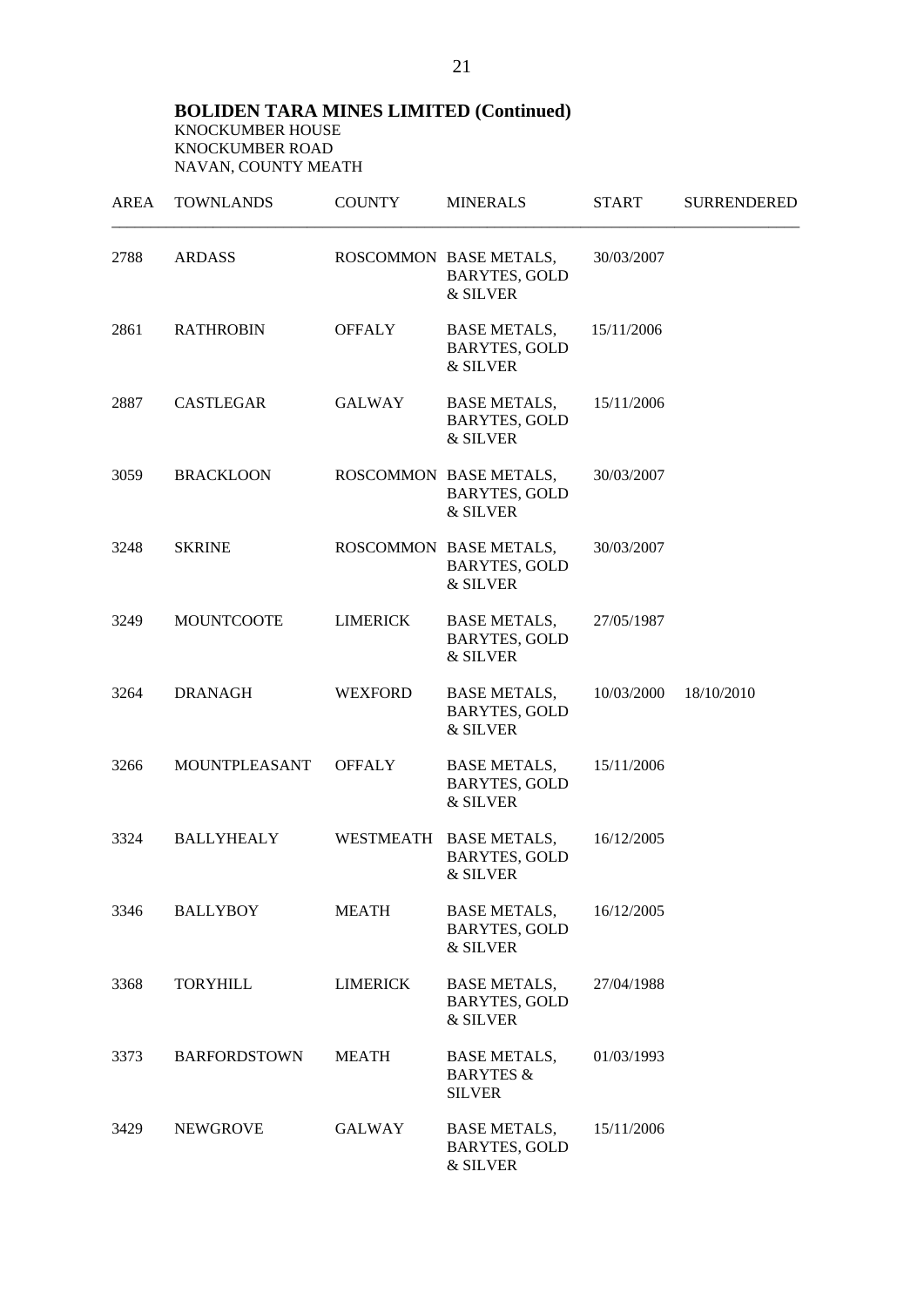| AREA | <b>TOWNLANDS</b>                                       | <b>COUNTY</b>   | <b>MINERALS</b>                                            | <b>START</b> | <b>SURRENDERED</b> |
|------|--------------------------------------------------------|-----------------|------------------------------------------------------------|--------------|--------------------|
| 3432 | <b>GORTEEN</b>                                         | <b>OFFALY</b>   | BASE METALS,<br><b>BARYTES, GOLD</b><br>& SILVER           | 15/11/2006   |                    |
| 3436 | <b>DERRANE</b>                                         |                 | ROSCOMMON BASE METALS,<br><b>BARYTES, GOLD</b><br>& SILVER | 11/05/2007   |                    |
| 3463 | <b>SALTMILLS</b><br>(E.D. BALLYHACK)                   | <b>WEXFORD</b>  | BASE METALS,<br><b>BARYTES, GOLD</b><br>& SILVER           | 10/03/2000   | 18/10/2010         |
| 3464 | <b>NASH</b>                                            | <b>WEXFORD</b>  | BASE METALS,<br><b>BARYTES, GOLD</b><br>& SILVER           | 10/03/2000   | 18/10/2010         |
| 3465 | <b>ROCHESTOWN</b>                                      | <b>WEXFORD</b>  | BASE METALS,<br><b>BARYTES, GOLD</b><br>& SILVER           | 10/03/2000   | 18/10/2010         |
| 3466 | <b>TEMPLESHELIN</b>                                    | <b>WEXFORD</b>  | <b>BASE METALS,</b><br><b>BARYTES, GOLD</b><br>& SILVER    | 10/03/2000   |                    |
| 3470 | <b>KINNAKINELLY</b>                                    | GALWAY          | <b>BASE METALS,</b><br><b>BARYTES, GOLD</b><br>& SILVER    | 27/11/2006   |                    |
| 3471 | <b>KILDAREE</b>                                        | <b>GALWAY</b>   | <b>BASE METALS,</b><br><b>BARYTES, GOLD</b><br>& SILVER    | 27/11/2006   |                    |
| 3475 | <b>NEWTOWN</b>                                         | <b>OFFALY</b>   | <b>BASE METALS,</b><br><b>BARYTES, GOLD</b><br>& SILVER    | 27/11/2006   | 08/11/2010         |
| 3488 | <b>WOLFESBURGESS</b><br><b>WEST</b><br>(BY ASSIGNMENT) | LIMERICK        | <b>BASE METALS,</b><br><b>BARYTES, GOLD</b><br>& SILVER    | 02/05/1988   |                    |
| 3489 | <b>RATHKEALE</b><br>(BY ASSIGNMENT)                    | <b>LIMERICK</b> | <b>BASE METALS,</b><br><b>BARYTES, GOLD</b><br>& SILVER    | 02/05/1988   |                    |
| 3507 | <b>MEELICK</b>                                         | <b>GALWAY</b>   | <b>BASE METALS,</b><br><b>BARYTES, GOLD</b><br>& SILVER    | 15/11/2006   | 08/11/2010         |
| 3545 | <b>KILCOLMAN</b>                                       | <b>LIMERICK</b> | <b>BASE METALS,</b><br><b>BARYTES, GOLD</b><br>& SILVER    | 17/11/2009   |                    |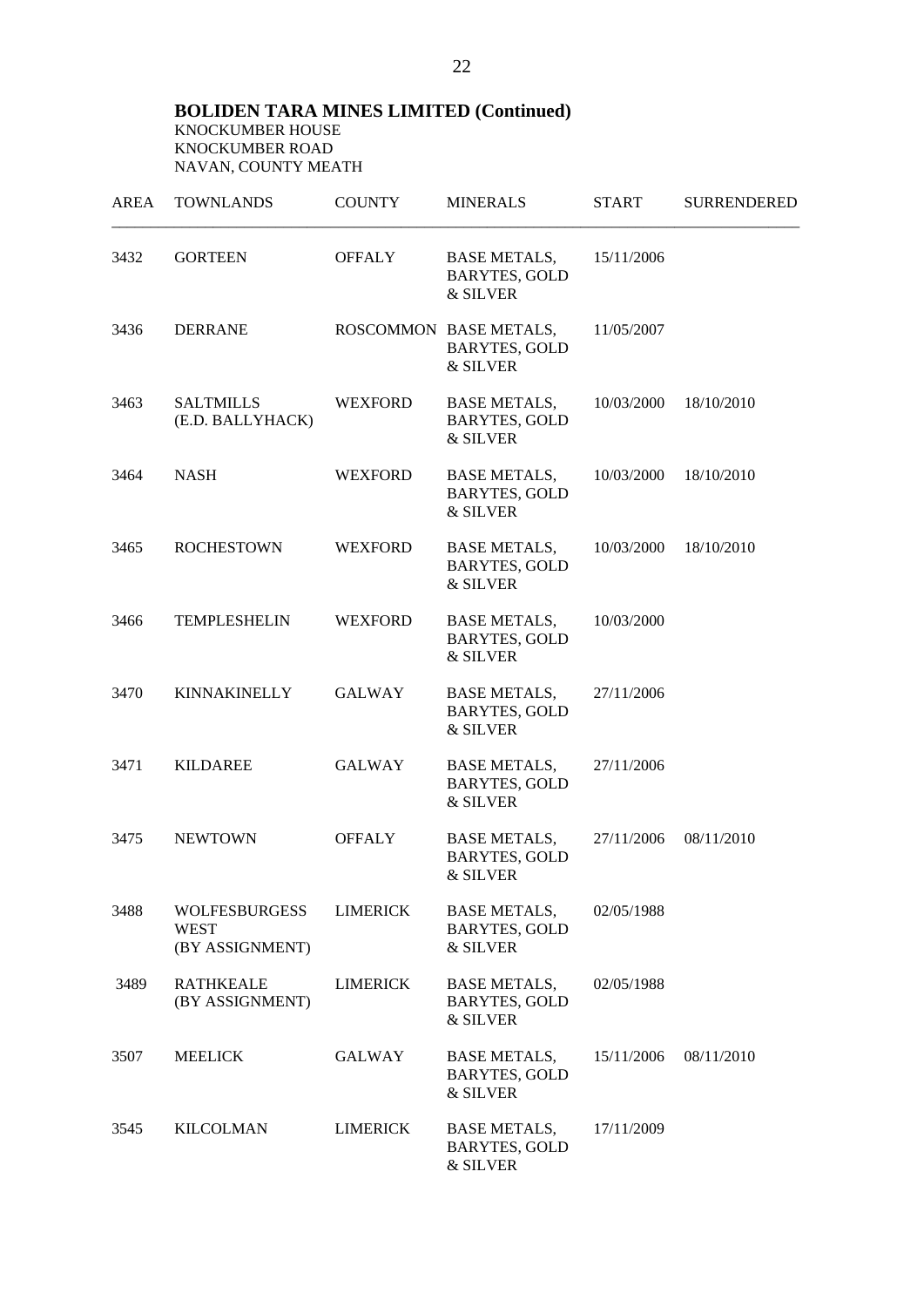|      | AREA TOWNLANDS     | <b>COUNTY</b>   | <b>MINERALS</b>                                            | START      | <b>SURRENDERED</b> |
|------|--------------------|-----------------|------------------------------------------------------------|------------|--------------------|
| 3549 | <b>CARBURY</b>     | KILDARE         | BASE METALS,<br><b>BARYTES, GOLD</b><br>& SILVER           | 15/11/2006 |                    |
| 3561 | BALLAGH            |                 | ROSCOMMON BASE METALS,<br><b>BARYTES, GOLD</b><br>& SILVER | 11/05/2007 |                    |
| 3582 | <b>BOTTOMSTOWN</b> | <b>LIMERICK</b> | BASE METALS,<br><b>BARYTES, GOLD</b><br>& SILVER           | 29/07/2002 |                    |
| 3622 | <b>BECTIVE</b>     | MEATH           | BASE METALS,<br><b>BARYTES, GOLD</b><br>& SILVER           | 16/12/2005 |                    |
| 3637 | <b>POLLYNOON</b>   | GALWAY/         | <b>BASE METALS,</b><br>ROSCOMMON BARYTES, GOLD<br>& SILVER | 27/11/2006 |                    |
| 3638 | <b>ARCHERSTOWN</b> |                 | WESTMEATH BASE METALS,<br><b>BARYTES, GOLD</b><br>& SILVER | 16/12/2005 |                    |
| 3685 | <b>CARROWARD</b>   |                 | ROSCOMMON BASE METALS,<br><b>BARYTES, GOLD</b><br>& SILVER | 11/05/2007 |                    |
| 3686 | ANNAGH             |                 | ROSCOMMON BASE METALS,<br><b>BARYTES, GOLD</b><br>& SILVER | 17/11/2009 |                    |
| 3742 | NEWBRIDGE          | GALWAY          | <b>BASE METALS,</b><br><b>BARYTES, GOLD</b><br>& SILVER    | 15/11/2006 |                    |
| 3744 | ADDERGOOLE         |                 | ROSCOMMON BASE METALS,<br><b>BARYTES, GOLD</b><br>& SILVER | 30/03/2007 |                    |
| 3746 | ARDAGOOL           |                 | ROSCOMMON BASE METALS,<br><b>BARYTES, GOLD</b><br>& SILVER | 30/03/2007 |                    |
| 3754 | <b>CLOGHER</b>     |                 | ROSCOMMON BASE METALS,<br><b>BARYTES, GOLD</b><br>& SILVER | 11/05/2007 |                    |
| 3757 | <b>CULTIAFADDA</b> | <b>GALWAY</b>   | <b>BASE METALS,</b><br><b>BARYTES, GOLD</b><br>& SILVER    | 27/11/2006 |                    |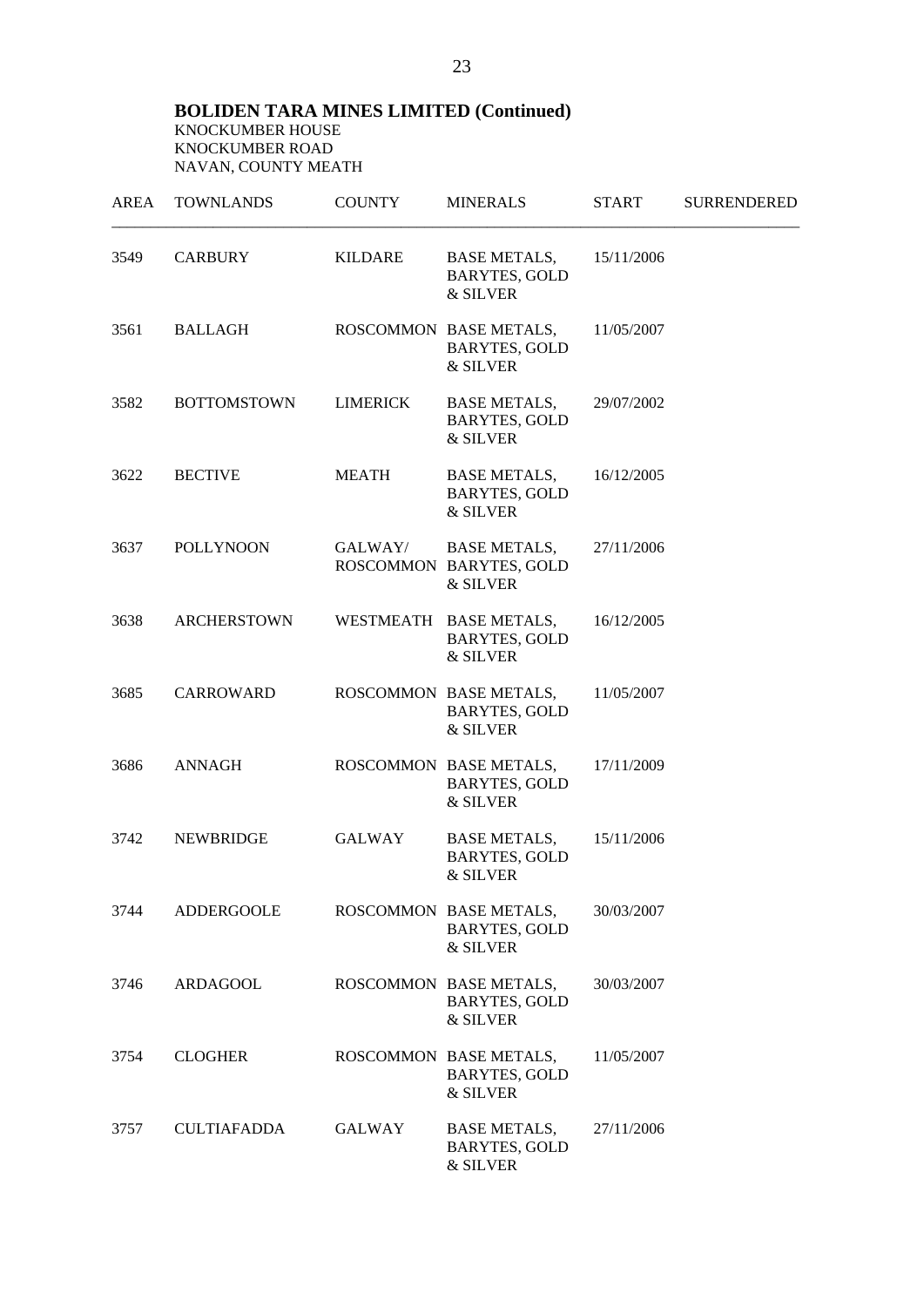| AREA  | <b>TOWNLANDS</b>   | <b>COUNTY</b>   | <b>MINERALS</b>                                             | <b>START</b> | <b>SURRENDERED</b> |
|-------|--------------------|-----------------|-------------------------------------------------------------|--------------|--------------------|
| 3759  | <b>SRAH</b>        |                 | ROSCOMMON BASE METALS,<br><b>BARYTES, GOLD</b><br>& SILVER  | 30/03/2007   |                    |
| 3760  | ANNAGH             | ROSCOMON        | BASE METALS,<br><b>BARYTES, GOLD</b><br>& SILVER            | 29/03/2007   |                    |
| 3763  | KILGARVE           |                 | ROSCOMMON BASE METALS,<br><b>BARYTES, GOLD</b><br>& SILVER  | 30/03/2007   |                    |
| 3781  | <b>CREGGS</b>      | GALWAY          | ROSCOMMON/ BASE METALS,<br><b>BARYTES, GOLD</b><br>& SILVER | 30/03/2007   |                    |
| 3822  | <b>ADAMSTOWN</b>   | WEXFORD         | <b>BASE METALS,</b><br><b>BARYTES, GOLD</b><br>& SILVER     | 10/03/2000   |                    |
| 3848  | <b>ATHLEAGUE</b>   |                 | ROSCOMMON BASE METALS,<br><b>BARYTES, GOLD</b><br>& SILVER  | 30/03/2007   |                    |
| 3851  | <b>NUGENTSTOWN</b> | MEATH           | <b>BASE METALS,</b><br><b>BARYTES</b><br>& SILVER           | 30/04/2001   |                    |
| 3852  | <b>MARTINSTOWN</b> | <b>MEATH</b>    | <b>BASE METALS,</b><br><b>BARYTES, GOLD</b><br>& SILVER     | 16/12/2005   |                    |
| 3858  | ASHGROVE           | <b>LIMERICK</b> | <b>BASE METALS,</b><br><b>BARYTES, GOLD</b><br>& SILVER     | 17/11/2009   |                    |
| 3867  | <b>FAIRFIELD</b>   | <b>GALWAY</b>   | <b>BASE METALS,</b><br><b>BARYTES, GOLD</b><br>& SILVER     | 15/11/2006   |                    |
| 3868  | <b>KILCRUTTIN</b>  | <b>OFFALY</b>   | <b>BASE METALS,</b><br><b>BARYTES, GOLD</b><br>& SILVER     | 15/11/2006   |                    |
| 3912R | <b>RATHALDRON</b>  | <b>MEATH</b>    | <b>BASE METALS,</b><br>BARYTES,<br>& SILVER                 | 19/04/2002   |                    |
| 3923  | <b>ATTYFLIN</b>    | <b>LIMERICK</b> | <b>BASE METALS,</b><br><b>BARYTES, GOLD</b><br>& SILVER     | 27/05/2004   |                    |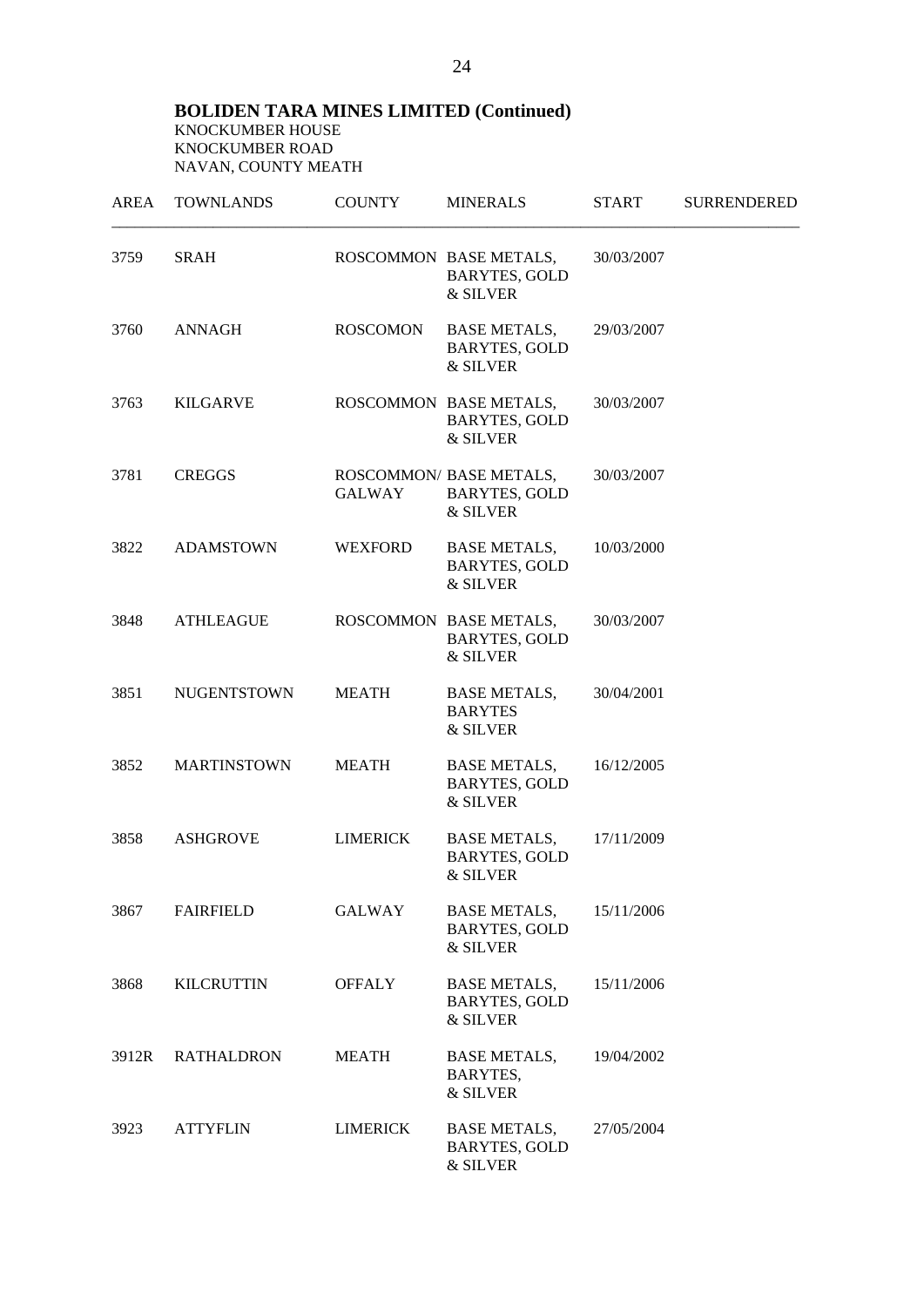| AREA | <b>TOWNLANDS</b>    | <b>COUNTY</b>   | <b>MINERALS</b>                                            | <b>START</b> | <b>SURRENDERED</b> |
|------|---------------------|-----------------|------------------------------------------------------------|--------------|--------------------|
| 3932 | <b>RICKARDSTOWN</b> |                 | WESTMEATH BASE METALS,<br><b>BARYTES, GOLD</b><br>& SILVER | 16/12/2005   |                    |
| 3940 | <b>CAPPAGH</b>      | <b>OFFALY</b>   | <b>BASE METALS,</b><br><b>BARYTES, GOLD</b><br>& SILVER    | 25/01/2007   |                    |
| 3941 | <b>OLDTOWN</b>      | <b>OFFALY</b>   | BASE METALS,<br><b>BARYTES, GOLD</b><br>& SILVER           | 25/01/2007   |                    |
| 3942 | CROGHANHILL         | <b>OFFALY</b>   | BASE METALS,<br><b>BARYTES, GOLD</b><br>& SILVER           | 15/11/2006   |                    |
| 3943 | <b>KNOCKDRIN</b>    | <b>OFFALY</b>   | <b>BASE METALS,</b><br><b>BARYTES, GOLD</b><br>& SILVER    | 25/01/2007   |                    |
| 3944 | <b>TYRRELLSTOWN</b> |                 | WESTMEATH BASE METALS,<br><b>BARYTES, GOLD</b><br>& SILVER | 25/01/2007   |                    |
| 3945 | <b>BALLYKILMORE</b> |                 | WESTMEATH BASE METALS,<br><b>BARYTES, GOLD</b><br>& SILVER | 25/01/2007   |                    |
| 3946 | <b>BALLYBEG</b>     |                 | WESTMEATH BASE METALS,<br><b>BARYTES, GOLD</b><br>& SILVER | 25/01/2007   |                    |
| 3947 | <b>KILBEGGAN</b>    | <b>OFFALY</b>   | <b>BASE METALS,</b><br><b>BARYTES, GOLD</b><br>& SILVER    | 25/01/2007   |                    |
| 3948 | <b>KILTOBER</b>     |                 | WESTMEATH BASE METALS,<br><b>BARYTES, GOLD</b><br>& SILVER | 25/01/2007   |                    |
| 3956 | <b>CULLEEN</b>      | OFFALY/         | <b>BASE METALS,</b><br>WESTMEATH BARYTES, GOLD<br>& SILVER | 25/01/2007   |                    |
| 3980 | <b>BOHERDEEL</b>    | <b>OFFALY</b>   | <b>BASE METALS,</b><br><b>BARYTES, GOLD</b><br>& SILVER    | 12/06/2008   |                    |
| 3994 | ARDAGH              | <b>LIMERICK</b> | <b>BASE METALS,</b><br><b>BARYTES, GOLD</b><br>& SILVER    | 17/11/2009   |                    |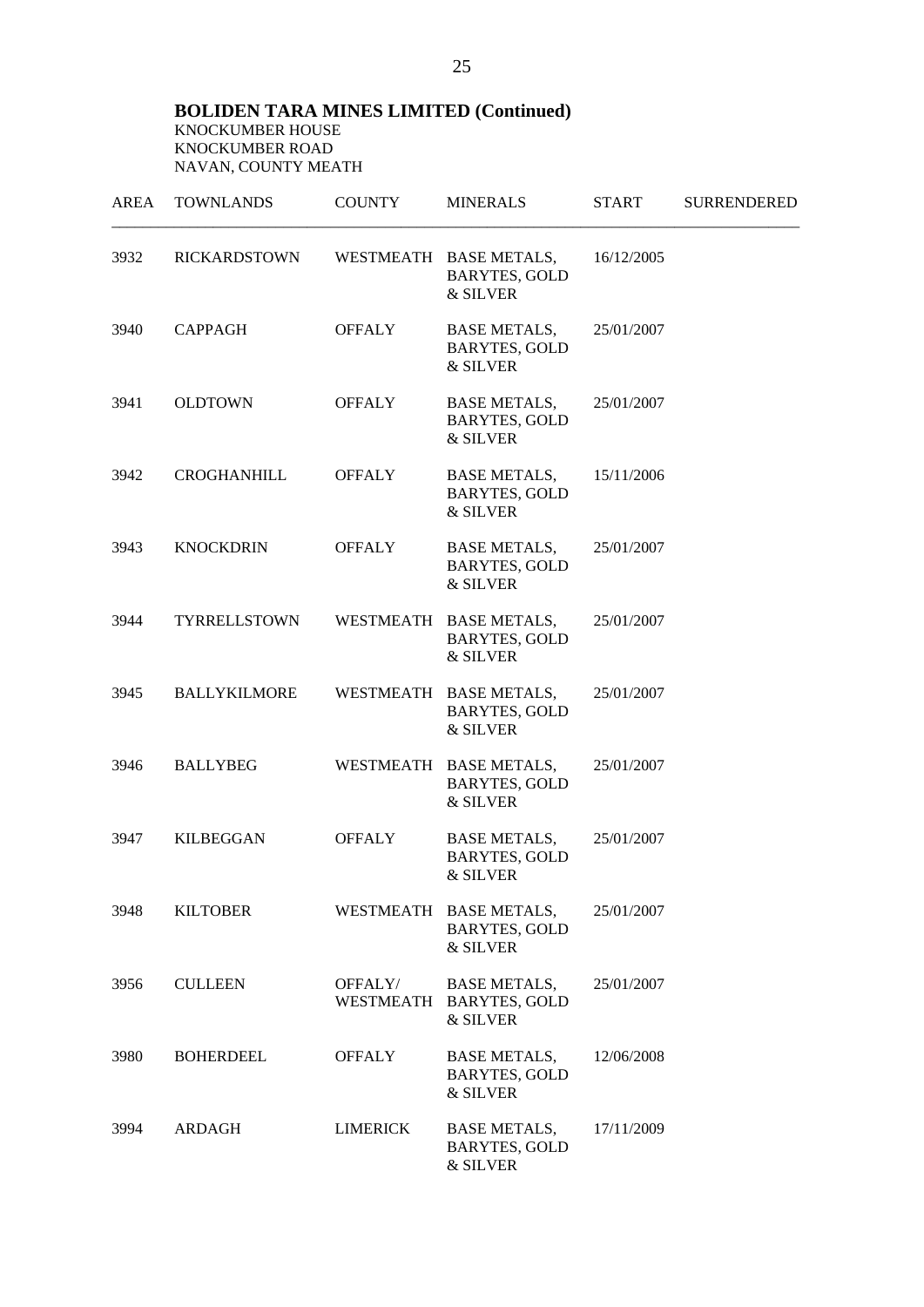|      | AREA TOWNLANDS   | <b>COUNTY</b> | <b>MINERALS</b>                                  | <b>START</b> | <b>SURRENDERED</b> |
|------|------------------|---------------|--------------------------------------------------|--------------|--------------------|
| 3995 | <b>BALLINREE</b> | <b>OFFALY</b> | <b>BASE METALS.</b><br>BARYTES,<br>SILVER & GOLD | 22/02/2010   |                    |

#### **BOWPARK EXPLORATION (IRELAND) LIMITED** NOREVIEW THOMASTOWN COUNTY KILKENNY

| <b>AREA</b> | <b>TOWNLANDS</b>   | <b>COUNTY</b> | <b>MINERALS</b>                                            | <b>START</b> | <b>SURRENDERED</b> |
|-------------|--------------------|---------------|------------------------------------------------------------|--------------|--------------------|
| 2923        | <b>ARNASBRACK</b>  | <b>SLIGO</b>  | <b>BASE METALS,</b><br><b>BARYTES, GOLD</b><br>& SILVER    | 10/09/2010   |                    |
| 3380        | <b>CABRAGH</b>     | <b>SLIGO</b>  | <b>BASE METALS,</b><br><b>BARYTES, GOLD</b><br>& SILVER    | 10/09/2010   |                    |
| 3381        | <b>BALLYGLASS</b>  | <b>SLIGO</b>  | <b>BASE METALS,</b><br><b>BARYTES, GOLD</b><br>& SILVER    | 10/09/2010   |                    |
| 3382        | <b>CLOONACOOL</b>  | <b>SLIGO</b>  | <b>BASE METALS,</b><br><b>BARYTES, GOLD</b><br>& SILVER    | 10/09/2010   |                    |
| 3385        | <b>BELLANABOY</b>  | <b>SLIGO</b>  | <b>BASE METALS,</b><br><b>BARYTES, GOLD</b><br>& SILVER    | 10/09/2010   |                    |
| 3389        | <b>CARROWLEAGH</b> | <b>MAYO</b>   | <b>BASE METALS,</b><br><b>BARYTES, GOLD</b><br>& SILVER    | 10/09/2010   |                    |
| 3390        | <b>BALLYMORE</b>   | <b>MAYO</b>   | <b>BASE METALS,</b><br><b>BARYTES, GOLD</b><br>& SILVER    | 10/09/2010   |                    |
| 3391        | <b>ARDRASS</b>     | <b>MAYO</b>   | <b>BASE METALS,</b><br><b>BARYTES, GOLD</b><br>$\&$ SILVER | 10/09/2010   |                    |
| 3392        | <b>BELGARROW</b>   | <b>MAYO</b>   | <b>BASE METALS,</b><br><b>BARYTES, GOLD</b><br>& SILVER    | 10/09/2010   |                    |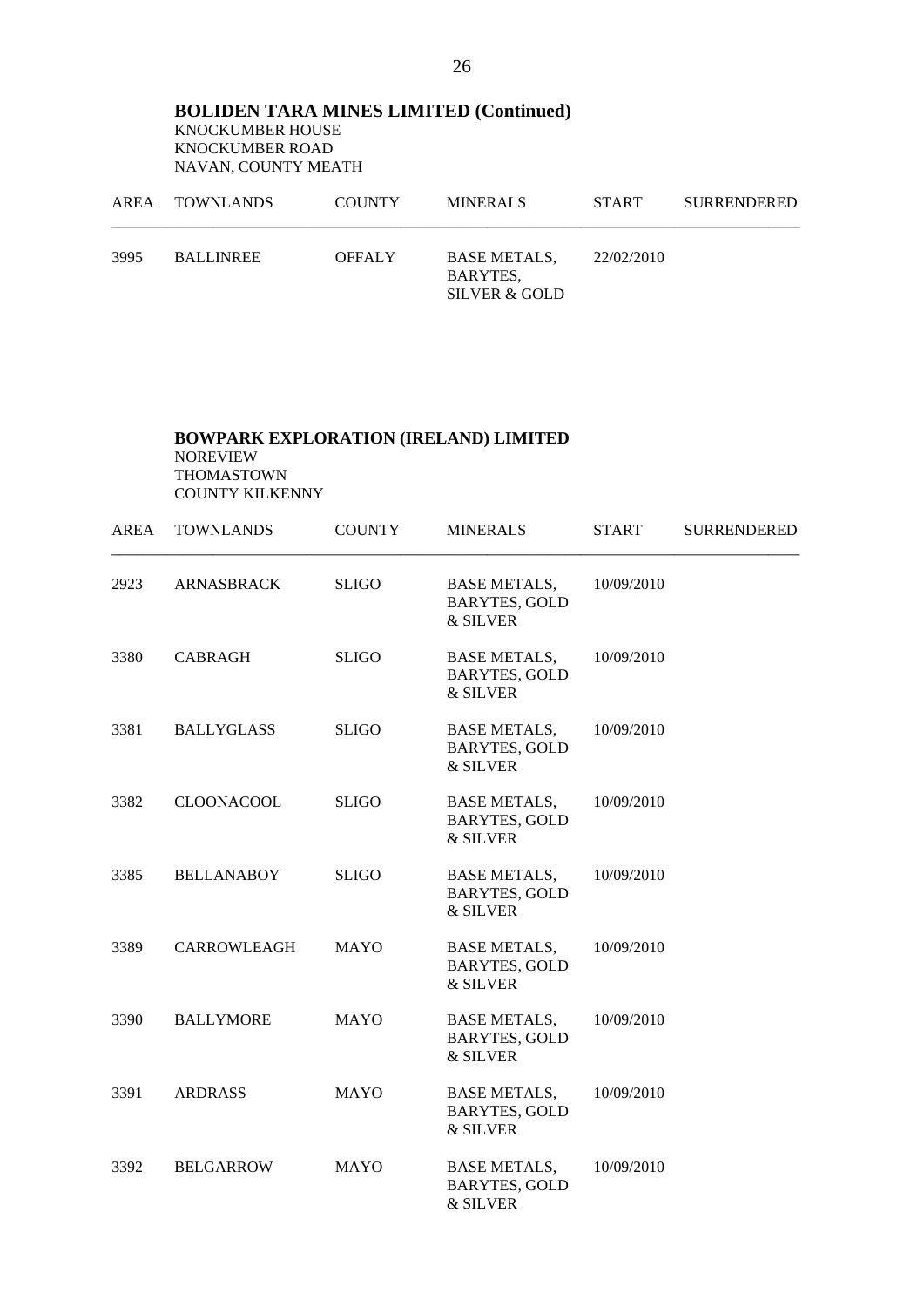#### **BOWPARK EXPLORATION (IRELAND) LIMITED (Continued)** NOREVIEW THOMASTOWN COUNTY KILKENNY

| AREA | <b>TOWNLANDS</b>     | <b>COUNTY</b> | <b>MINERALS</b>                                         | <b>START</b> | <b>SURRENDERED</b> |
|------|----------------------|---------------|---------------------------------------------------------|--------------|--------------------|
| 3393 | <b>ASKILLAUN</b>     | <b>MAYO</b>   | <b>BASE METALS,</b><br><b>BARYTES, GOLD</b><br>& SILVER | 10/09/2010   |                    |
| 3394 | ATTINASKOLLIA        | <b>MAYO</b>   | <b>BASE METALS,</b><br><b>BARYTES, GOLD</b><br>& SILVER | 10/09/2010   |                    |
| 3395 | <b>AGHAWARD</b>      | <b>MAYO</b>   | BASE METALS,<br><b>BARYTES, GOLD</b><br>& SILVER        | 10/09/2010   |                    |
| 3396 | <b>ANNAGH BEG</b>    | <b>SLIGO</b>  | <b>BASE METALS,</b><br><b>BARYTES, GOLD</b><br>& SILVER | 10/09/2010   |                    |
| 4038 | <b>CARROWCULLEEN</b> | <b>SLIGO</b>  | <b>BASE METALS,</b><br><b>BARYTES, GOLD</b><br>& SILVER | 10/09/2010   |                    |
| 4039 | <b>GRANGE MORE</b>   | <b>SLIGO</b>  | <b>BASE METALS,</b><br><b>BARYTES, GOLD</b><br>& SILVER | 10/09/2010   |                    |
| 4040 | <b>BELVILLE</b>      | <b>SLIGO</b>  | <b>BASE METALS,</b><br><b>BARYTES, GOLD</b><br>& SILVER | 10/09/2010   |                    |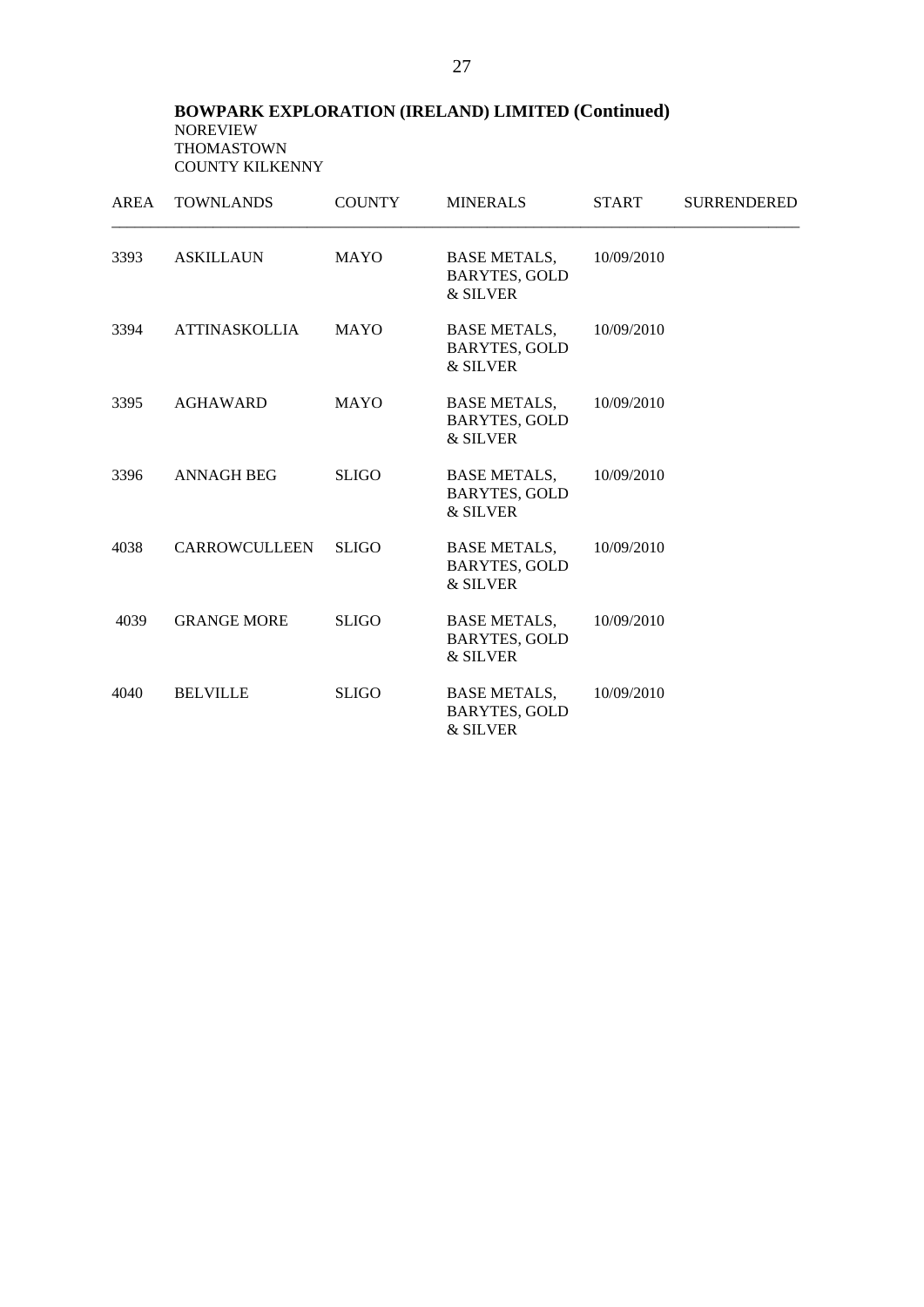**BROWN GARY R**  C/O MS ROISIN GOODMAN SLR CONSULTING 7 DUNDRUM BUSINESS PARK, WINDY ARBOUR DUBLIN 14

| AREA | <b>TOWNLANDS</b>                 | <b>COUNTY</b> | <b>MINERALS</b>                | <b>START</b> | <b>SURRENDERED</b> |
|------|----------------------------------|---------------|--------------------------------|--------------|--------------------|
| 930  | <b>MURVEY</b><br>(BY ASSIGNMENT) | <b>GALWAY</b> | <b>BASE METALS</b><br>& SILVER | 25/09/2006   |                    |
| 934  | <b>CARNA</b><br>(BY ASSIGNMENT)  | <b>GALWAY</b> | <b>BASE METALS</b><br>& SILVER | 31/12/2005   |                    |

#### **CLARE CALCITE LIMITED**

 BLOCK 10, UNIT 3 BLANCHARDSTOWN CORPORATE BUSINESS PARK DUBLIN 15

|      | AREA TOWNLANDS                     | <b>COUNTY</b> | MINERALS       | <b>START</b> | <b>SURRENDERED</b> |
|------|------------------------------------|---------------|----------------|--------------|--------------------|
| 3679 | <b>BALLYHANNAN</b><br><b>NORTH</b> | CLARE.        | <b>CALCITE</b> | 27/10/1991   |                    |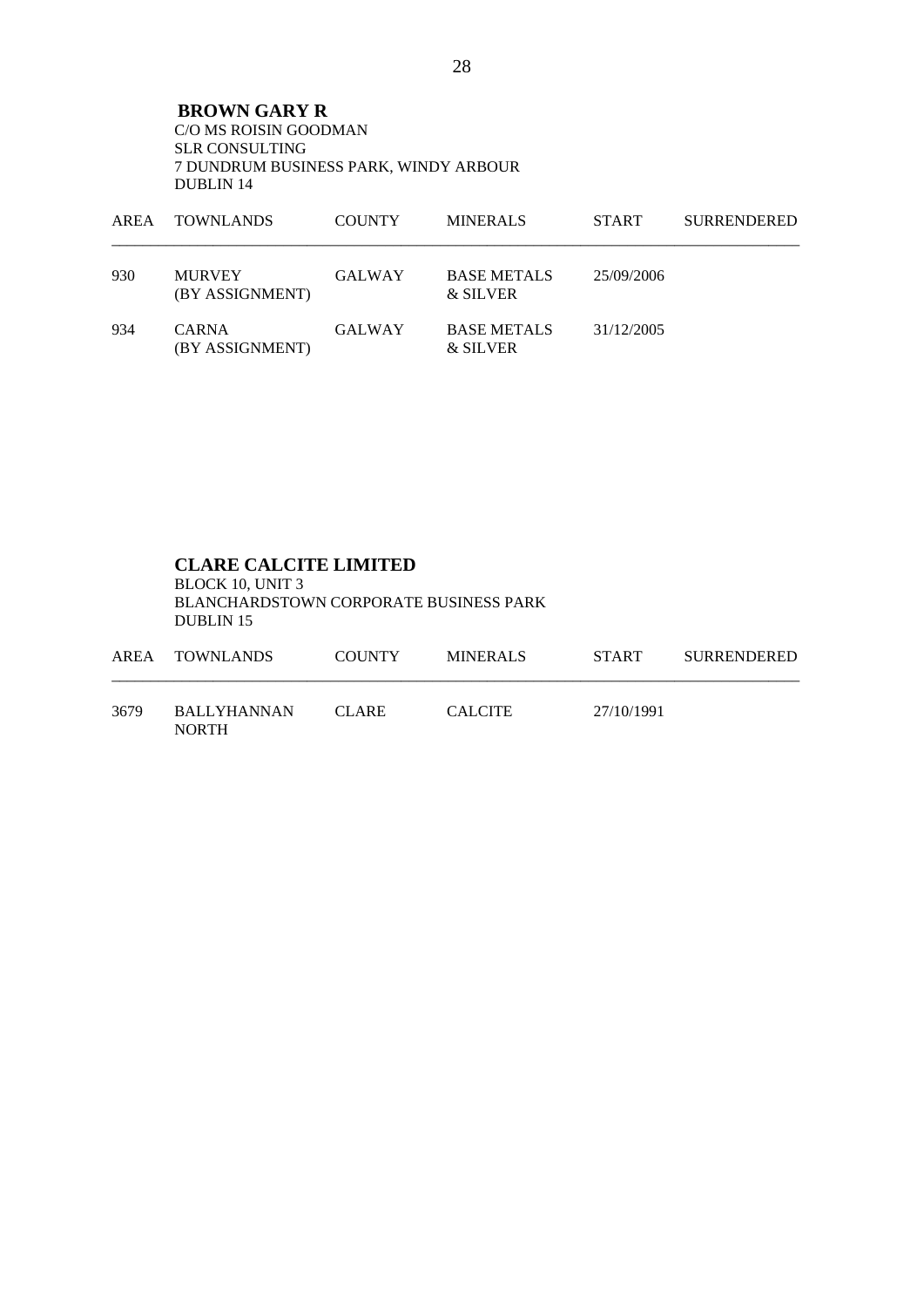#### **CONNEMARA MINING CO. LIMITED**  162 CLONTARF ROAD DUBLIN 3

|      | AREA TOWNLANDS   | COUNTY         | <b>MINERALS</b>                                                                                                          | START      | <b>SURRENDERED</b> |
|------|------------------|----------------|--------------------------------------------------------------------------------------------------------------------------|------------|--------------------|
| 1051 | MOUNTNUGENT      | CAVAN          | BASE METALS, 28/01/2005<br>BARYTES,<br>SILVER, GOLD &<br>PLATINUM GROUP<br><b>METALS</b>                                 |            |                    |
| 1053 | OLDCASTLE        | MEATH          | BASE METALS, 28/01/2005<br>BARYTES,<br>SILVER, GOLD &<br><b>PLATINUM GROUP</b><br><b>METALS</b>                          |            |                    |
| 1577 | ASHHILL          | TIPPERARY      | BASE METALS, 07/07/2008<br>BARYTES,<br>SILVER, GOLD, IRON<br>& PLATINUM GROUP<br><b>METALS</b>                           |            |                    |
| 1578 | ARCHERSTOWN      | TIPPERARY      | BASE METALS, 07/07/2008<br>BARYTES,<br>SILVER, GOLD, IRON<br>& PLATINUM GROUP<br><b>METALS</b>                           |            |                    |
| 1991 | <b>ROSS</b>      | <b>MEATH</b>   | BASE METALS, 28/01/2005<br>BARYTES,<br>SILVER, GOLD &<br>PLATINUM GROUP<br><b>METALS</b>                                 |            |                    |
| 2029 | CASTLEMAINE      | KERRY          | <b>BASE METALS,</b><br>BARYTES,<br>SILVER, GOLD &<br><b>PLATINUM GROUP</b><br><b>METALS</b>                              | 31/01/2005 |                    |
| 2553 | <b>ASKINAMOE</b> | WEXFORD        | BASE METALS,<br>BARYTES, SILVER,<br><b>GOLD, PLATINUM</b><br><b>GROUP METALS,</b><br><b>CAESIUM &amp; LITHIUM</b>        | 16/04/2008 |                    |
| 2554 | <b>ABBEYDOWN</b> | <b>WEXFORD</b> | <b>BASE METALS,</b><br>BARYTES, SILVER,<br><b>GOLD, PLATINUM</b><br><b>GROUP METALS,</b><br><b>CAESIUM &amp; LITHIUM</b> | 16/04/2008 |                    |
| 2555 | <b>ASKUNSHIN</b> | WEXFORD        | <b>BASE METALS,</b><br>BARYTES, SILVER,<br><b>GOLD, PLATINUM</b><br><b>GROUP METALS,</b><br><b>CAESIUM &amp; LITHIUM</b> | 16/04/2008 |                    |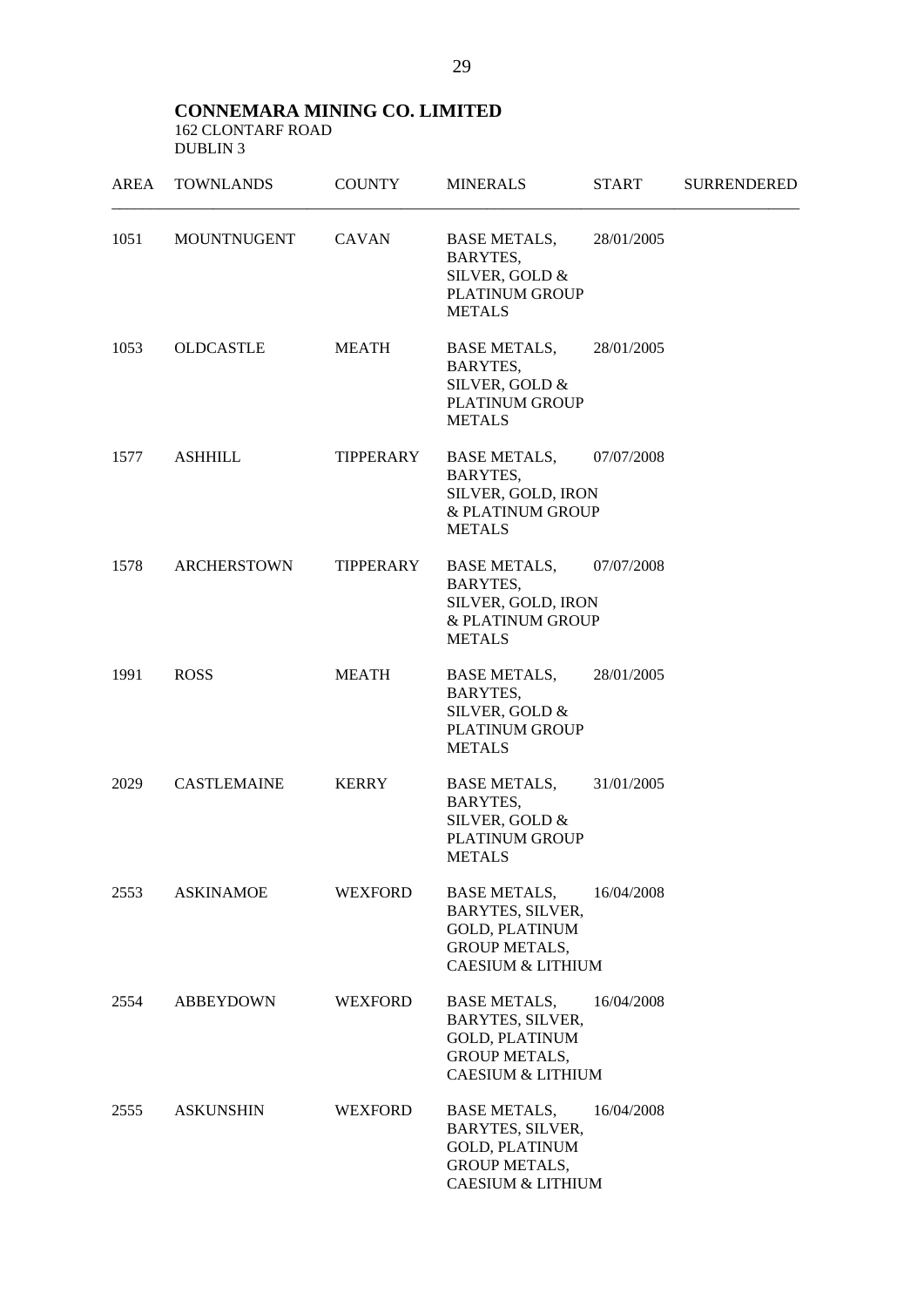#### **CONNEMARA MINING CO. LIMITED (Continued)**  162 CLONTARF ROAD DUBLIN<sub>3</sub>

|      | AREA TOWNLANDS                      | <b>COUNTY</b>  | <b>MINERALS</b>                                                                                                              | START      | <b>SURRENDERED</b> |
|------|-------------------------------------|----------------|------------------------------------------------------------------------------------------------------------------------------|------------|--------------------|
|      | 2558 BALLINGATE                     | WICKLOW        | BASE METALS, 16/04/2008<br>BARYTES, SILVER,<br><b>GOLD, PLATINUM</b><br><b>GROUP METALS,</b><br><b>CAESIUM &amp; LITHIUM</b> |            |                    |
|      | 3156 BALLINDIGNY                    | TIPPERARY      | <b>BASE METALS,</b><br>BARYTES, SILVER,<br><b>GOLD &amp; PLATINUM</b><br><b>GROUP METALS</b>                                 | 29/09/2008 |                    |
| 3321 | <b>BORRIS</b>                       | TIPPERARY      | <b>BASE METALS,</b><br>BARYTES, SILVER,<br><b>GOLD, IRON</b><br>& PLATINUM<br><b>GROUP METALS</b>                            | 07/07/2008 |                    |
| 3406 | ARDBORRA                            |                | WESTMEATH BASE METALS,<br>BARYTES, SILVER,<br><b>GOLD &amp; PLATINUM</b><br><b>GROUP METALS</b>                              | 26/08/2008 | 01/10/2010         |
| 3425 | ANNAGHBEG                           | TIPPERARY      | BASE METALS,<br>BARYTES, SILVER,<br><b>GOLD &amp; PLATINUM</b><br><b>GROUP METALS</b>                                        | 29/09/2008 |                    |
| 3678 | ARDCRONY                            | TIPPERARY      | <b>BASE METALS,</b><br>BARYTES, SILVER,<br><b>GOLD &amp; PLATINUM</b><br><b>GROUP METALS</b>                                 | 29/09/2008 |                    |
| 3722 | ANKERSBOWER                         |                | WESTMEATH BASE METALS,<br>BARYTES, SILVER,<br><b>GOLD &amp; PLATINUM</b><br><b>GROUP METALS</b>                              | 26/08/2008 | 01/10/2010         |
| 3777 | <b>PUNCHESTOWN</b><br><b>LITTLE</b> | <b>KILDARE</b> | <b>BASE METALS,</b><br>BARYTES,<br><b>SILVER &amp; GOLD</b>                                                                  | 17/04/2006 | 05/07/2010         |
| 3925 | <b>BOOLIES</b>                      | <b>MEATH</b>   | <b>BASE METALS,</b><br>BARYTES, SILVER,<br><b>GOLD &amp; PLATINUM</b><br><b>GROUP METALS</b>                                 | 28/01/2005 |                    |
| 3926 | LOUGHCREW                           | MEATH          | <b>BASE METALS,</b><br>BARYTES, SILVER,<br><b>GOLD &amp; PLATINUM</b><br><b>GROUP METALS</b>                                 | 28/01/2005 |                    |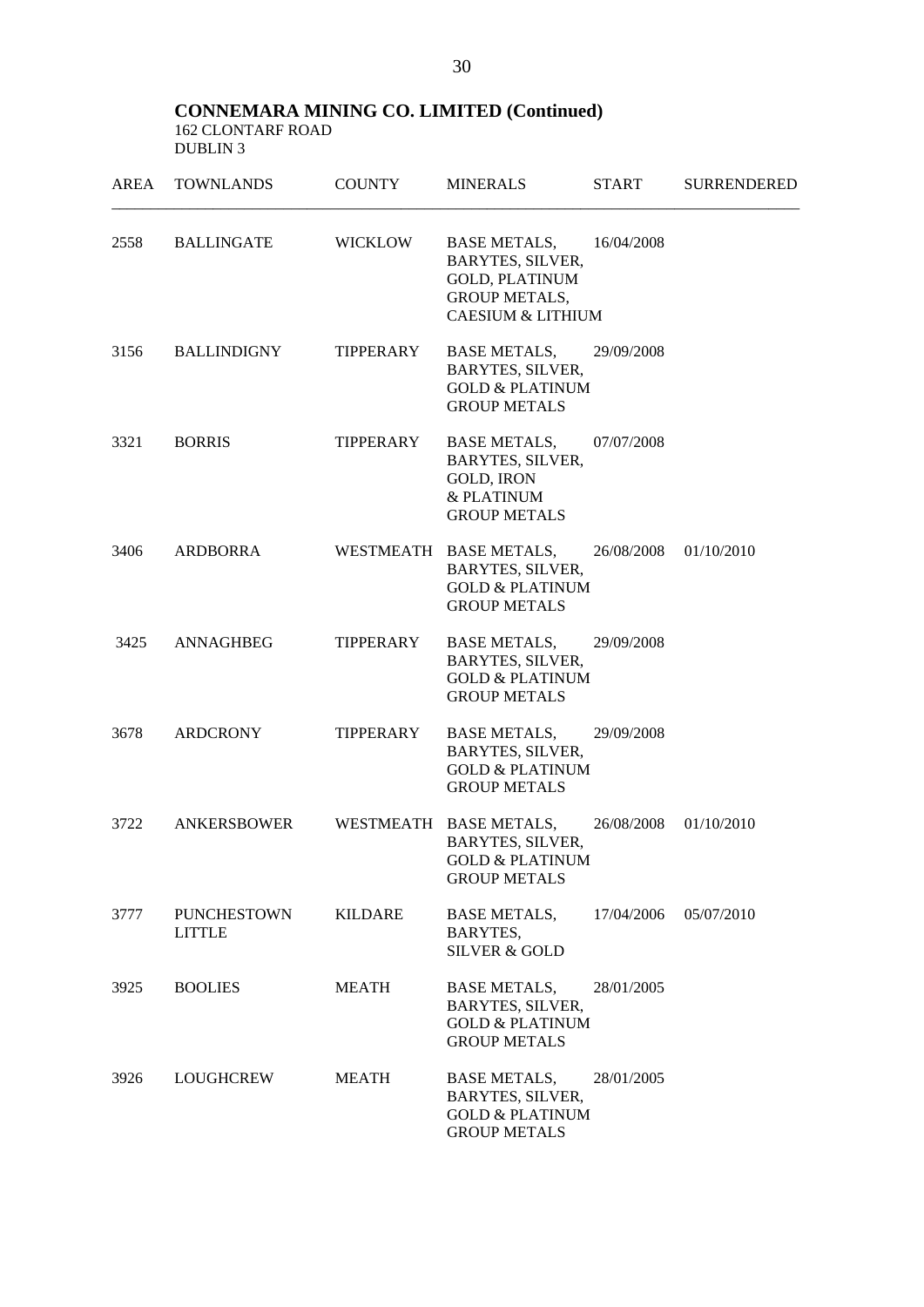**CONNEMARA MINING CO. LIMITED (Continued)**  162 CLONTARF ROAD DUBLIN 3

| AREA | <b>TOWNLANDS</b>   | <b>COUNTY</b> | <b>MINERALS</b>                                                                                        | <b>START</b> | <b>SURRENDERED</b> |
|------|--------------------|---------------|--------------------------------------------------------------------------------------------------------|--------------|--------------------|
| 3953 | <b>BALLYCAHILL</b> | TIPPERARY     | <b>BASE METALS,</b><br><b>BARYTES, SILVER,</b><br><b>GOLD &amp; PLATINUM</b><br><b>GROUP METALS</b>    | 29/09/2008   |                    |
| 3982 | <b>BALLYDUFF</b>   | OFFALY/       | BASE METALS,<br>WESTMEATH BARYTES, SILVER,<br><b>GOLD &amp; PLATINUM</b><br><b>GROUP METALS</b>        | 26/08/2008   | 01/10/2010         |
| 3983 | <b>BALLINLIG</b>   |               | WESTMEATH BASE METALS,<br><b>BARYTES, SILVER,</b><br><b>GOLD &amp; PLATINUM</b><br><b>GROUP METALS</b> | 26/08/2008   | 01/10/2010         |

# **CONROY DIAMONDS AND GOLD PLC.**

 10 UPPER PEMBROKE STREET DUBLIN 2

| AREA | <b>TOWNLANDS</b> | <b>COUNTY</b> | <b>MINERALS</b>                                                            | <b>START</b> | <b>SURRENDERED</b> |
|------|------------------|---------------|----------------------------------------------------------------------------|--------------|--------------------|
| 1356 | MULLYASH         |               | MONAGHAN BASE METALS,<br>ANTIMONY,<br>BARYTES,<br><b>SILVER &amp; GOLD</b> | 23/01/1998   |                    |
| 1357 | <b>TOMOGROW</b>  | MONAGHAN      | BASE METALS,<br>ANTIMONY,<br>BARYTES,<br><b>SILVER &amp; GOLD</b>          | 23/01/1998   |                    |
| 1870 | <b>TASSAN</b>    | MONAGHAN      | BASE METALS,<br>SILVER, GOLD<br>& BARYTES                                  | 10/04/1997   |                    |
| 2139 | AGHAGASHLAN      | <b>CAVAN</b>  | <b>BASE METALS,</b><br>BARYTES,<br>SILVER, GOLD<br>& GEM MINERALS          | 20/04/2009   |                    |
| 2193 | <b>GRIG</b>      | MONAGHAN      | BASE METALS,<br>ANTIMONY,<br>BARYTES,<br><b>SILVER &amp; GOLD</b>          | 23/01/1998   | 27/07/2010         |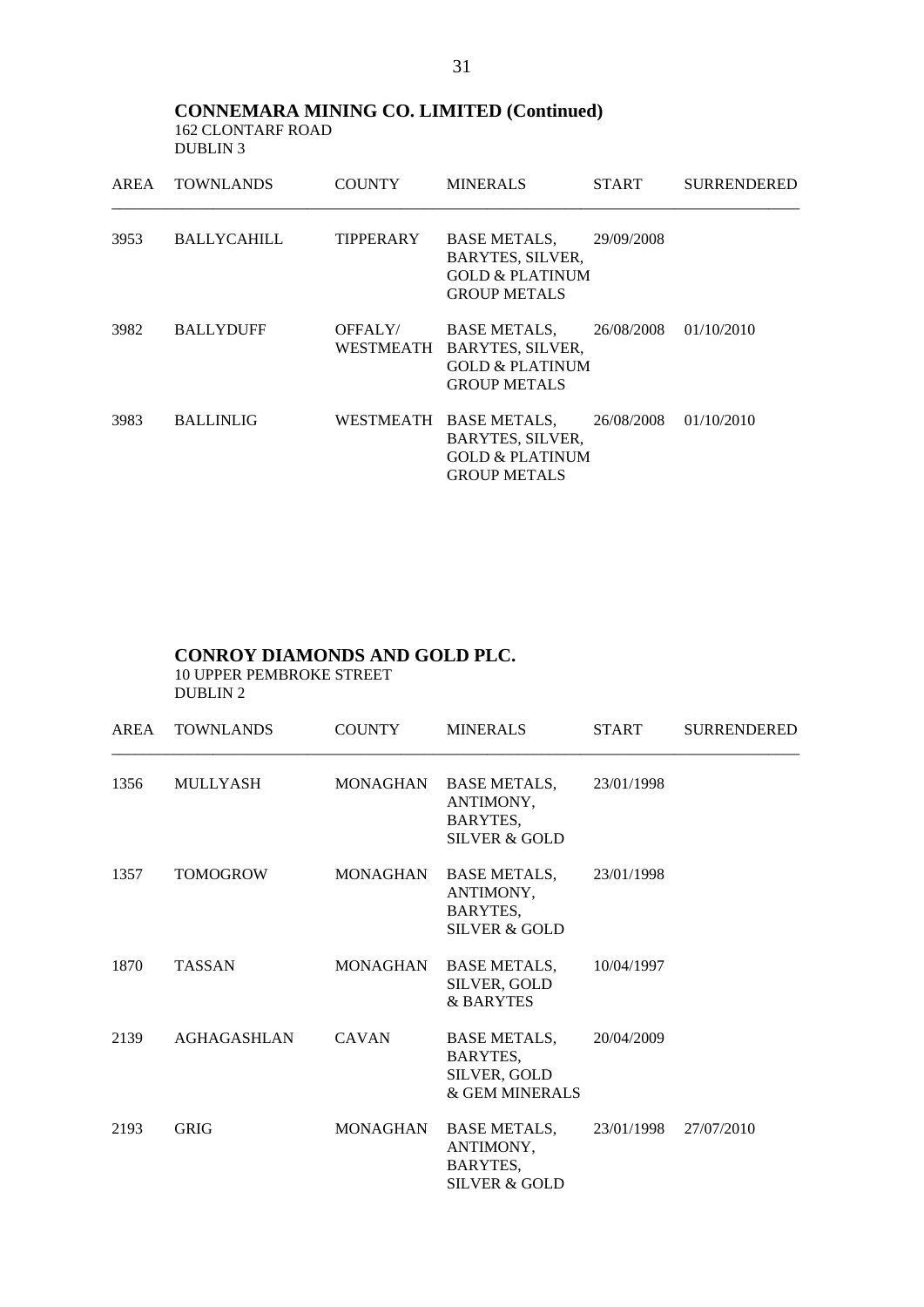## **CONROY DIAMONDS AND GOLD PLC. (Continued)**

 10 UPPER PEMBROKE STREET DUBLIN 2

| <b>AREA</b> | <b>TOWNLANDS</b>    | <b>COUNTY</b>   | <b>MINERALS</b>                                                                     | <b>START</b> | <b>SURRENDERED</b> |
|-------------|---------------------|-----------------|-------------------------------------------------------------------------------------|--------------|--------------------|
| 2194        | <b>TULLYBUCK</b>    | <b>MONAGHAN</b> | <b>BASE METALS,</b><br>SILVER, GOLD<br>& BARYTES                                    | 15/07/1996   |                    |
| 2254        | <b>FADOO</b>        | <b>MONAGHAN</b> | <b>BASE METALS,</b><br>ANTIMONY,<br>BARYTES,<br><b>SILVER &amp; GOLD</b>            | 23/01/1998   | 27/07/2010         |
| 2683        | <b>LECK</b>         | MONAGHAN        | <b>BASE METALS,</b><br>SILVER, GOLD<br>& BARYTES                                    | 15/07/1996   |                    |
| 3028        | <b>KNOCKNAMADDY</b> | <b>MONAGHAN</b> | <b>BASE METALS,</b><br>SILVER, GOLD<br><b>&amp; BARYTES</b>                         | 15/07/1996   |                    |
| 3066        | <b>CORRASKEA</b>    | <b>MONAGHAN</b> | <b>BASE METALS,</b><br>ANTIMONY,<br>BARYTES,<br><b>SILVER &amp; GOLD</b>            | 20/08/1998   | 27/07/2010         |
| 3130        | <b>CRUMLIN</b>      | <b>CAVAN</b>    | <b>BASE METALS,</b><br>SILVER, GOLD<br>& BARYTES                                    | 27/11/1996   |                    |
| 3400        | <b>DRUMHEEL</b>     | <b>CAVAN</b>    | <b>BASE METALS,</b><br>SILVER, GOLD<br>& BARYTES                                    | 27/11/1996   |                    |
| 3572        | <b>AGHABOY</b>      | <b>CAVAN</b>    | <b>BASE METALS,</b><br>BARYTES, SILVER,<br><b>GOLD &amp; GEM</b><br><b>MINERALS</b> | 03/09/2007   |                    |
| 3623        | <b>BARNAGROW</b>    | <b>CAVAN</b>    | <b>BASE METALS,</b><br>BARYTES,<br>SILVER, GOLD<br>& GEM MINERALS                   | 20/04/2009   |                    |
| 3624        | <b>DOOREAGH</b>     | <b>CAVAN</b>    | <b>BASE METALS,</b><br>BARYTES,<br>SILVER, GOLD<br>& GEM MINERALS                   | 20/04/2009   |                    |
| 3625        | <b>ARDMONE</b>      | <b>CAVAN</b>    | <b>BASE METALS,</b><br>BARYTES,<br>SILVER, GOLD<br>& GEM MINERALS                   | 20/04/2009   |                    |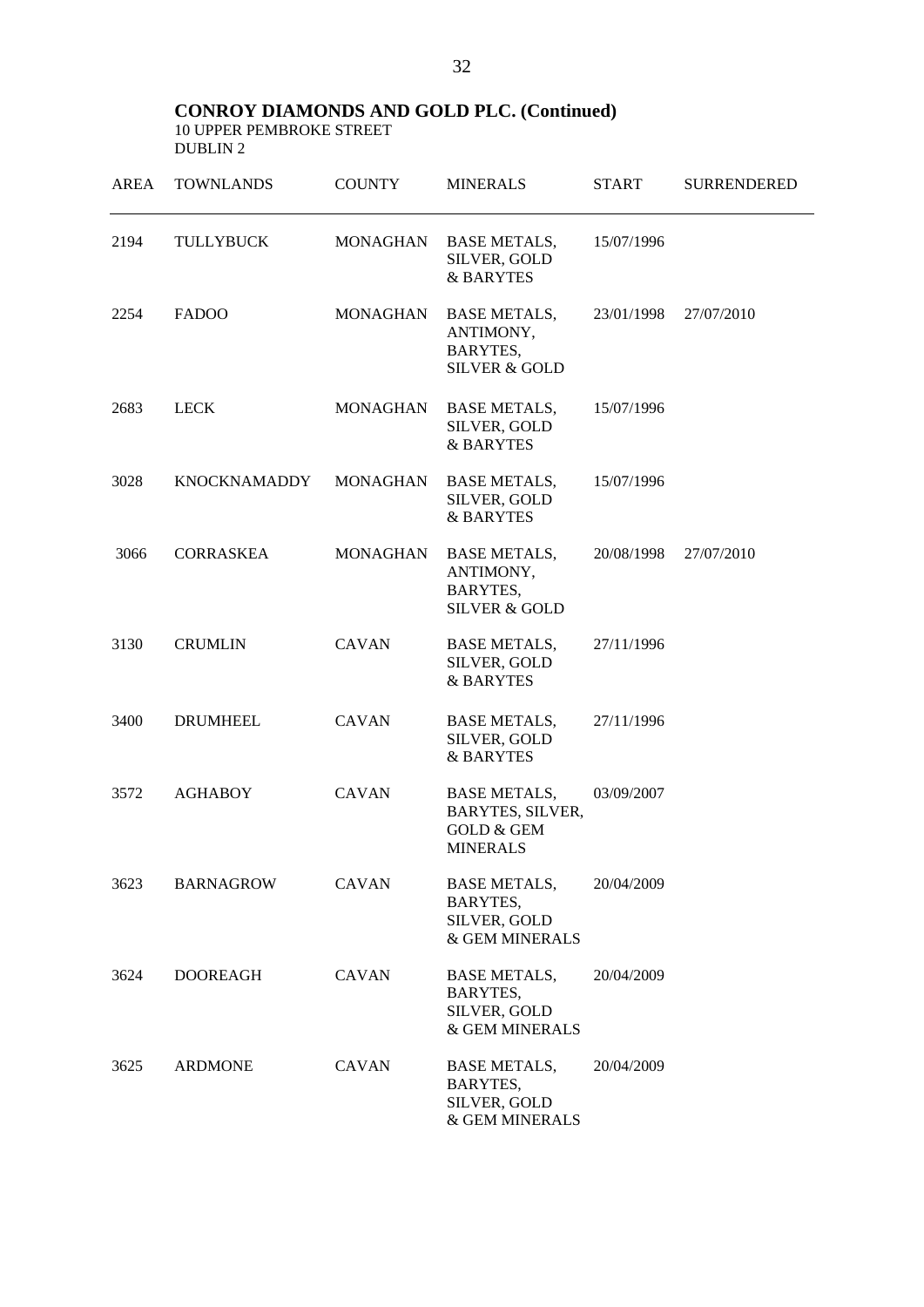**CONROY DIAMONDS AND GOLD PLC. (Continued)**  10 UPPER PEMBROKE STREET DUBLIN 2

| AREA | <b>TOWNLANDS</b>      | <b>COUNTY</b>   | <b>MINERALS</b>                                                          | <b>START</b> | <b>SURRENDERED</b> |
|------|-----------------------|-----------------|--------------------------------------------------------------------------|--------------|--------------------|
| 4028 | <b>ALTBEAGH</b>       | <b>CAVAN</b>    | <b>BASE METALS,</b><br>BARYTES,<br><b>SILVER, GOLD</b><br>& GEM MINERALS | 20/04/2009   |                    |
| 4029 | CARRICKALDRAGH CAVAN/ | <b>MONAGHAN</b> | <b>BASE METALS,</b><br>BARYTES,<br><b>SILVER, GOLD</b><br>& GEM MINERALS | 20/04/2009   |                    |

### **DAN MORRISSEY (IRELAND) LIMITED**  BENNEKERRY HOUSE COUNTY CARLOW

| AREA | <b>TOWNLANDS</b> | <b>COUNTY</b>           | <b>MINERALS</b>           | <b>START</b> | <b>SURRENDERED</b> |
|------|------------------|-------------------------|---------------------------|--------------|--------------------|
| 3891 | ROSSMORE (PART)  | <b>LAOIS</b>            | COAL &<br><b>FIRECLAY</b> | 27/09/1999   |                    |
| 3931 | <b>ROSSMORE</b>  | CARLOW/<br><b>LAOIS</b> | COAL &<br><b>FIRECLAY</b> | 27/04/2005   |                    |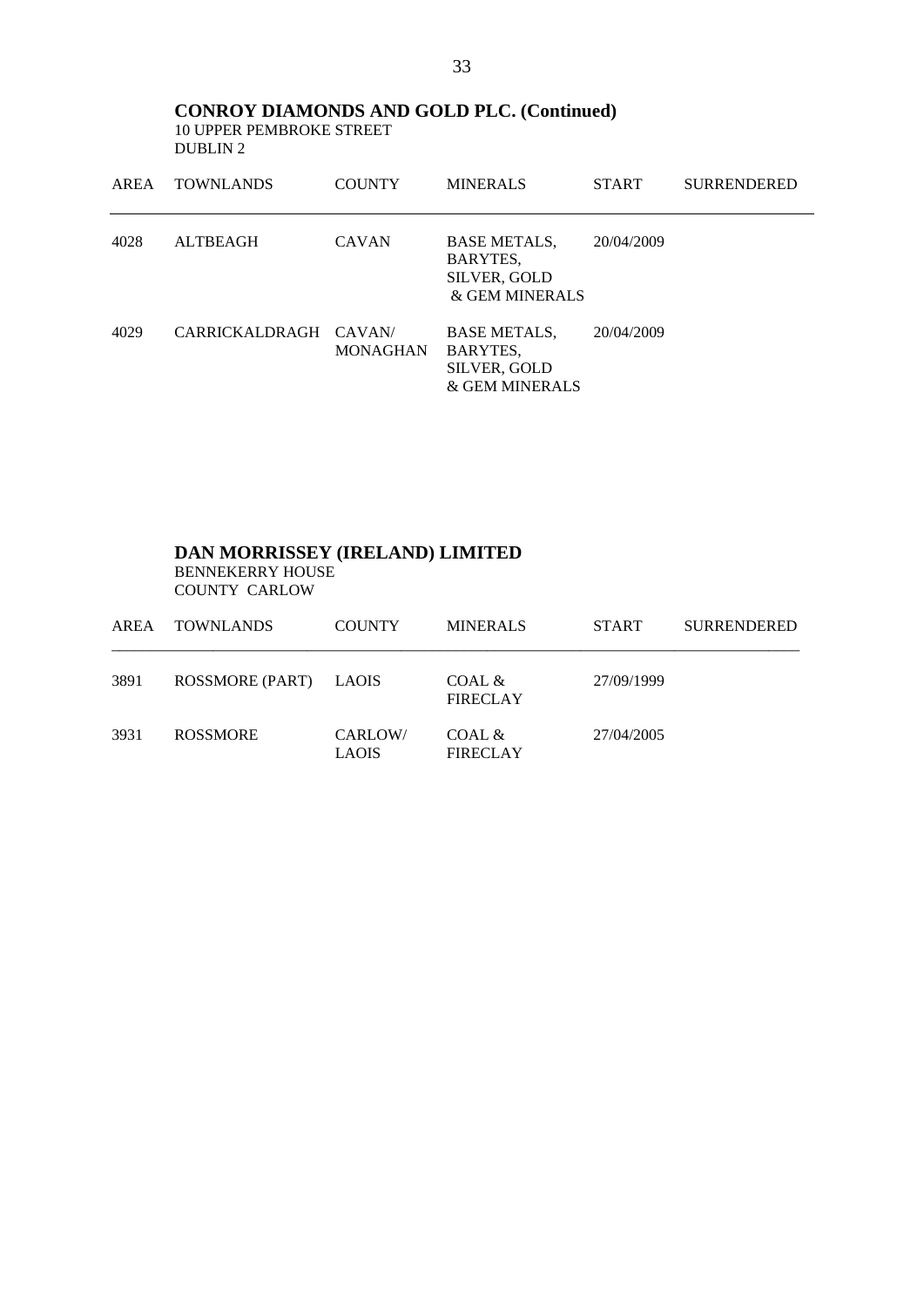**EMERALD ZINC LTD**  UNIT S/C KELLS BUSINESS PARK VIRGINIA ROAD KELLS CO MEATH

| AREA | <b>TOWNLANDS</b>   | <b>COUNTY</b>                 | <b>MINERALS</b>                                               | <b>START</b> | <b>SURRENDERED</b> |
|------|--------------------|-------------------------------|---------------------------------------------------------------|--------------|--------------------|
| 1113 | <b>CLARA</b>       | <b>OFFALY</b>                 | <b>BASE METALS</b><br>BARYTES,<br><b>SILVER &amp; GOLD</b>    | 16/03/2010   |                    |
| 2786 | <b>BRACKAGH</b>    | <b>OFFALY</b>                 | <b>BASE METALS,</b><br>BARYTES,<br><b>SILVER &amp; GOLD</b>   | 16/03/2010   |                    |
| 3588 | <b>ARDNURCHER</b>  |                               | WESTMEATH BASE METALS<br>BARYTES,<br><b>SILVER &amp; GOLD</b> | 16/03/2010   |                    |
| 3589 | <b>AGHAMORE</b>    |                               | WESTMEATH BASE METALS<br>BARYTES,<br><b>SILVER &amp; GOLD</b> | 16/03/2010   |                    |
| 3652 | ARDBALLYMORE       | OFFALY/<br>WESTMEATH BARYTES, | <b>BASE METALS,</b><br><b>SILVER &amp; GOLD</b>               | 16/03/2010   |                    |
| 3813 | <b>BALLYCUMBER</b> | OFFALY/<br>WESTMEATH          | <b>BASE METALS,</b><br>BARYTES,<br><b>SILVER &amp; GOLD</b>   | 16/03/2010   |                    |
| 4023 | <b>ARDNAPONRA</b>  | OFFALY/<br>WESTMEATH          | <b>BASE METALS,</b><br>BARYTES,<br><b>SILVER &amp; GOLD</b>   | 16/03/2010   |                    |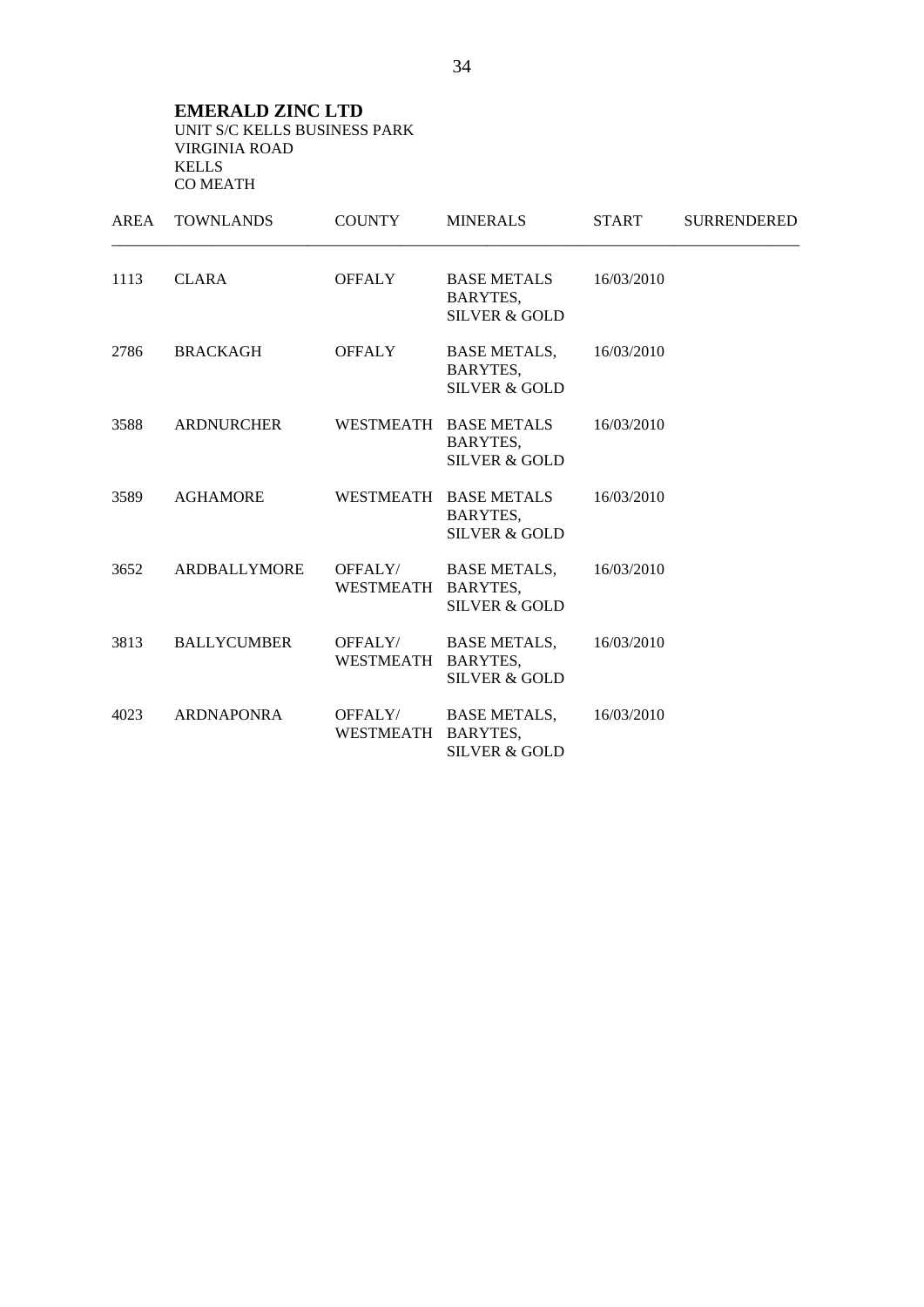| <b>AREA</b> | <b>TOWNLANDS</b>   | <b>COUNTY</b>                  | <b>MINERALS</b>                                                | <b>START</b> | <b>SURRENDERED</b> |
|-------------|--------------------|--------------------------------|----------------------------------------------------------------|--------------|--------------------|
| 1228        | <b>AGHANVONEEN</b> |                                | WESTMEATH BASE METALS,<br><b>BARYTES</b><br>& SILVER           | 12/06/2008   | 05/07/2010         |
| 1229        | <b>CARTRONS</b>    |                                | WESTMEATH BASE METALS,<br><b>BARYTES</b><br>& SILVER           | 12/06/2008   | 05/07/2010         |
| 1244        | <b>BALLYHAST</b>   |                                | WESTMEATH BASE METALS,<br><b>BARYTES</b><br>& SILVER           | 23/07/2007   |                    |
| 1327        | <b>BAILIS</b>      | <b>MEATH</b>                   | <b>BASE METALS,</b><br>BARYTES,<br><b>SILVER &amp; GOLD</b>    | 29/09/2008   | 29/09/2010         |
| 1353        | <b>HANSTOWN</b>    |                                | WESTMEATH BASE METALS,<br>BARYTES,<br>& SILVER                 | 23/07/2007   |                    |
| 1384        | <b>DOON</b>        |                                | WESTMEATH BASE METALS,<br><b>BARYTES</b><br>& SILVER           | 08/08/2007   |                    |
| 1387        | <b>BALRATH</b>     |                                | WESTMEATH BASE METALS,<br><b>BARYTES</b><br>& SILVER           | 08/08/2007   |                    |
| 1388        | ARDNAGROSS         |                                | WESTMEATH BASE METALS,<br>BARYTES,<br><b>SILVER &amp; GOLD</b> | 29/09/2008   |                    |
| 1450        | <b>BLACKWATER</b>  | <b>MEATH/</b><br><b>DUBLIN</b> | <b>BASE METALS,</b><br>BARYTES,<br><b>SILVER &amp; GOLD</b>    | 07/10/2008   | 29/09/2010         |
| 1630        | <b>BALLYBRACK</b>  | KILDARE                        | <b>BASE METALS,</b><br>BARYTES,<br><b>SILVER &amp; GOLD</b>    | 25/02/2008   |                    |
| 1631        | <b>BLACKWOOD</b>   | <b>KILDARE</b>                 | <b>BASE METALS,</b><br>BARYTES,<br><b>SILVER &amp; GOLD</b>    | 25/02/2008   |                    |
| 1646        | <b>AGHAFIN</b>     | <b>LAOIS</b>                   | <b>BASE METALS,</b><br><b>BARYTES</b><br>& SILVER              | 25/02/2008   |                    |
| 1650        | <b>BOLEY UPPER</b> | <b>LAOIS</b>                   | <b>BASE METALS,</b><br><b>BARYTES</b><br>& SILVER              | 25/02/2008   |                    |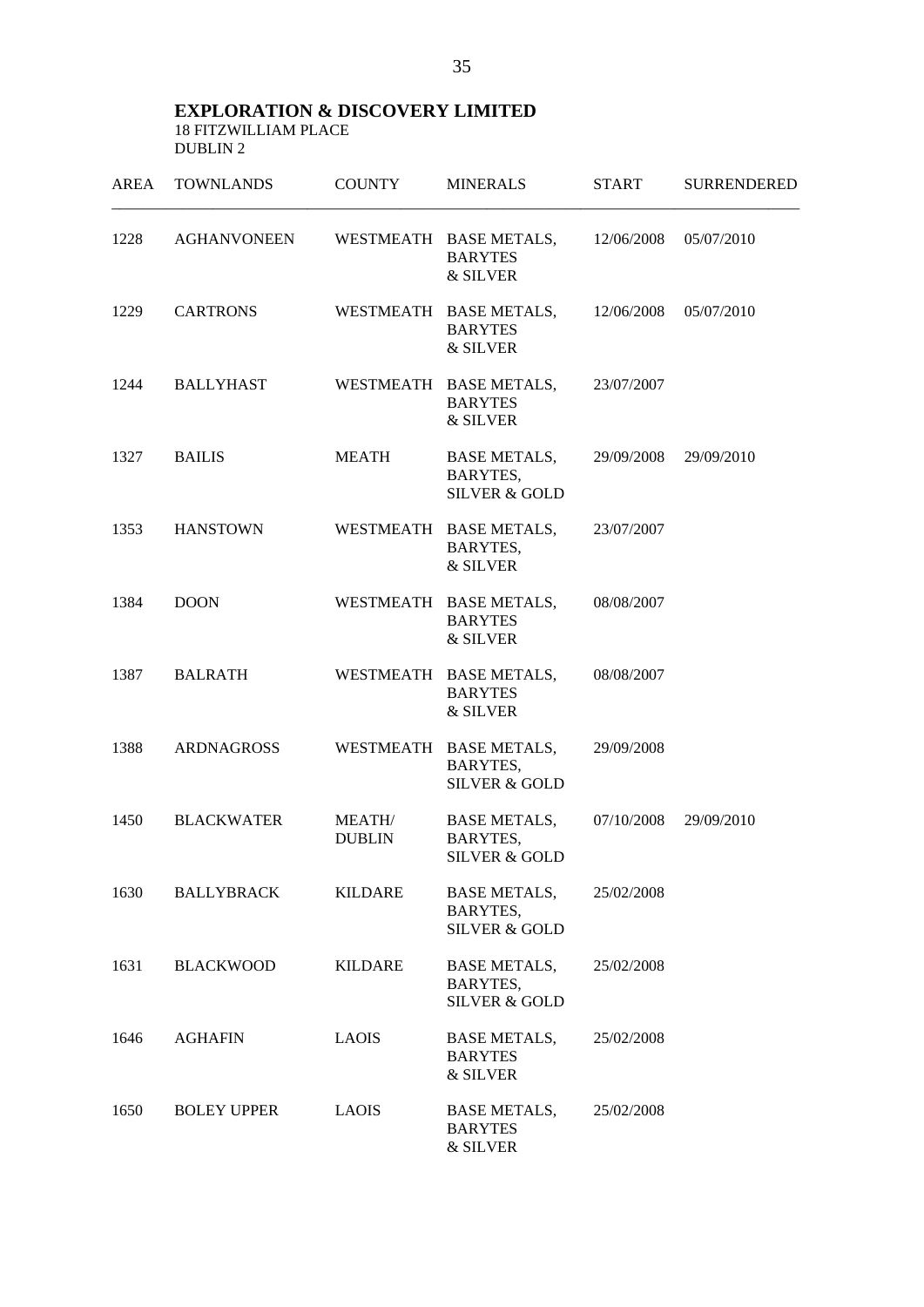| AREA | <b>TOWNLANDS</b>    | <b>COUNTY</b>   | <b>MINERALS</b>                                                    | <b>START</b> | <b>SURRENDERED</b> |
|------|---------------------|-----------------|--------------------------------------------------------------------|--------------|--------------------|
| 1652 | <b>BALLYCOLLA</b>   | <b>LAOIS</b>    | <b>BASE METALS,</b><br><b>BARYTES</b><br>& SILVER                  | 23/11/2009   |                    |
| 1667 | <b>BALLYGATE</b>    |                 | ROSCOMMON BASE METALS,<br>BARYTES,<br><b>SILVER &amp; GOLD</b>     | 26/08/2008   |                    |
| 1801 | <b>BARNACOR</b>     | LONGFORD        | <b>BASE METALS,</b><br><b>BARYTES,</b><br><b>SILVER &amp; GOLD</b> | 26/08/2008   |                    |
| 1802 | <b>AGHAKEEL</b>     | <b>LONGFORD</b> | <b>BASE METALS,</b><br>BARYTES,<br><b>SILVER &amp; GOLD</b>        | 26/08/2008   |                    |
| 1803 | <b>BALLAGH</b>      | <b>LONGFORD</b> | <b>BASE METALS,</b><br>BARYTES,<br><b>SILVER &amp; GOLD</b>        | 26/08/2008   |                    |
| 2217 | <b>AGHAMORE</b>     | <b>LAOIS</b>    | <b>BASE METALS,</b><br><b>BARYTES</b><br>& SILVER                  | 25/02/2008   |                    |
| 2625 | <b>AGHABOE</b>      | <b>LAOIS</b>    | <b>BASE METALS,</b><br><b>BARYTES</b><br>& SILVER                  | 25/02/2008   |                    |
| 2637 | <b>ANNAGH NORTH</b> | <b>CORK</b>     | <b>BASE METALS,</b><br>BARYTES,<br><b>SILVER &amp; GOLD</b>        | 26/08/2008   |                    |
| 2664 | <b>AHANAGH</b>      | <b>LONGFORD</b> | <b>BASE METALS,</b><br>BARYTES,<br><b>SILVER &amp; GOLD</b>        | 26/08/2008   |                    |
| 2698 | <b>AGHNAGORE</b>    | LONGFORD        | <b>BASE METALS,</b><br>BARYTES,<br><b>SILVER &amp; GOLD</b>        | 26/08/2008   |                    |
| 2780 | <b>BUNDOON</b>      | LONGFORD        | <b>BASE METALS,</b><br>BARYTES,<br><b>SILVER &amp; GOLD</b>        | 26/08/2008   |                    |
| 2784 | <b>DRINAGH</b>      |                 | ROSCOMMON BASE METALS,<br>BARYTES,<br><b>SILVER &amp; GOLD</b>     | 26/08/2008   |                    |
| 2836 | <b>BRANSTOWN</b>    | <b>MEATH</b>    | <b>BASE METALS,</b><br>BARYTES,<br><b>SILVER &amp; GOLD</b>        | 29/09/2008   | 29/09/2010         |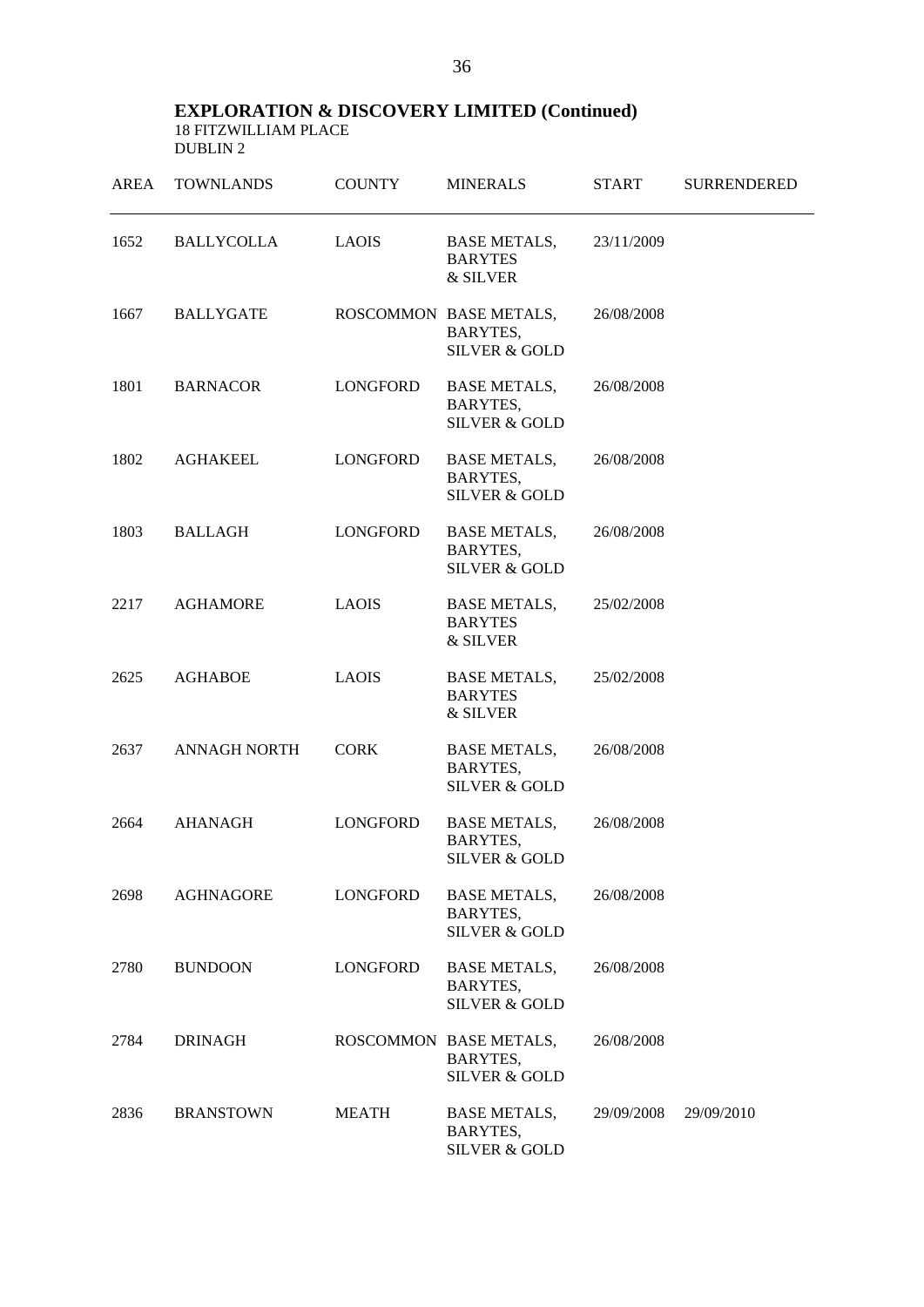| <b>AREA</b> | <b>TOWNLANDS</b>    | <b>COUNTY</b>            | <b>MINERALS</b>                                             | <b>START</b> | <b>SURRENDERED</b> |
|-------------|---------------------|--------------------------|-------------------------------------------------------------|--------------|--------------------|
| 3158        | <b>BARNADARRIG</b>  | <b>LAOIS</b>             | <b>BASE METALS,</b><br><b>BARYTES</b><br>& SILVER           | 25/02/2008   |                    |
| 3160        | <b>ARDLEA</b>       | <b>LAOIS</b>             | <b>BASE METALS,</b><br><b>BARYTES</b><br>& SILVER           | 25/02/2008   |                    |
| 3263        | <b>BALLINLOUGH</b>  | <b>LAOIS</b>             | <b>BASE METALS,</b><br><b>BARYTES</b><br>& SILVER           | 25/02/2008   |                    |
| 3293        | ARDSKEAGH           | LIMERICK/<br><b>CORK</b> | <b>BASE METALS,</b><br>BARYTES,<br><b>SILVER &amp; GOLD</b> | 26/08/2008   |                    |
| 3295        | ARDADAM             | <b>CORK</b>              | <b>BASE METALS,</b><br>BARYTES,<br><b>SILVER &amp; GOLD</b> | 26/08/2008   |                    |
| 3338        | <b>BALLINVONEAR</b> | <b>CORK</b>              | <b>BASE METALS,</b><br>BARYTES,<br><b>SILVER &amp; GOLD</b> | 26/08/2008   |                    |
| 3365        | ALTAMIRA            | <b>CORK</b>              | <b>BASE METALS,</b><br>BARYTES,<br><b>SILVER &amp; GOLD</b> | 26/08/2008   |                    |
| 3527        | <b>CARTRONFIN</b>   | LONGFORD                 | <b>BASE METALS,</b><br><b>BARYTES</b><br>& SILVER           | 23/07/2007   |                    |
| 3528        | <b>MOYVORE</b>      |                          | WESTMEATH BASE METALS,<br><b>BARYTES</b><br>& SILVER        | 23/07/2007   |                    |
| 3529        | <b>BIGFURZE</b>     |                          | WESTMEATH BASE METALS,<br><b>BARYTES</b><br>& SILVER        | 23/07/2007   |                    |
| 3530        | <b>BALLARD</b>      |                          | WESTMEATH BASE METALS,<br><b>BARYTES</b><br>& SILVER        | 23/07/2007   |                    |
| 3531        | <b>DALYSTOWN</b>    |                          | WESTMEATH BASE METALS,<br>BARYTES,<br>& SILVER              | 23/07/2007   |                    |
| 3535        | <b>CURRAGLASS</b>   | <b>CORK</b>              | <b>BASE METALS,</b><br>BARYTES,<br><b>SILVER &amp; GOLD</b> | 09/07/2007   |                    |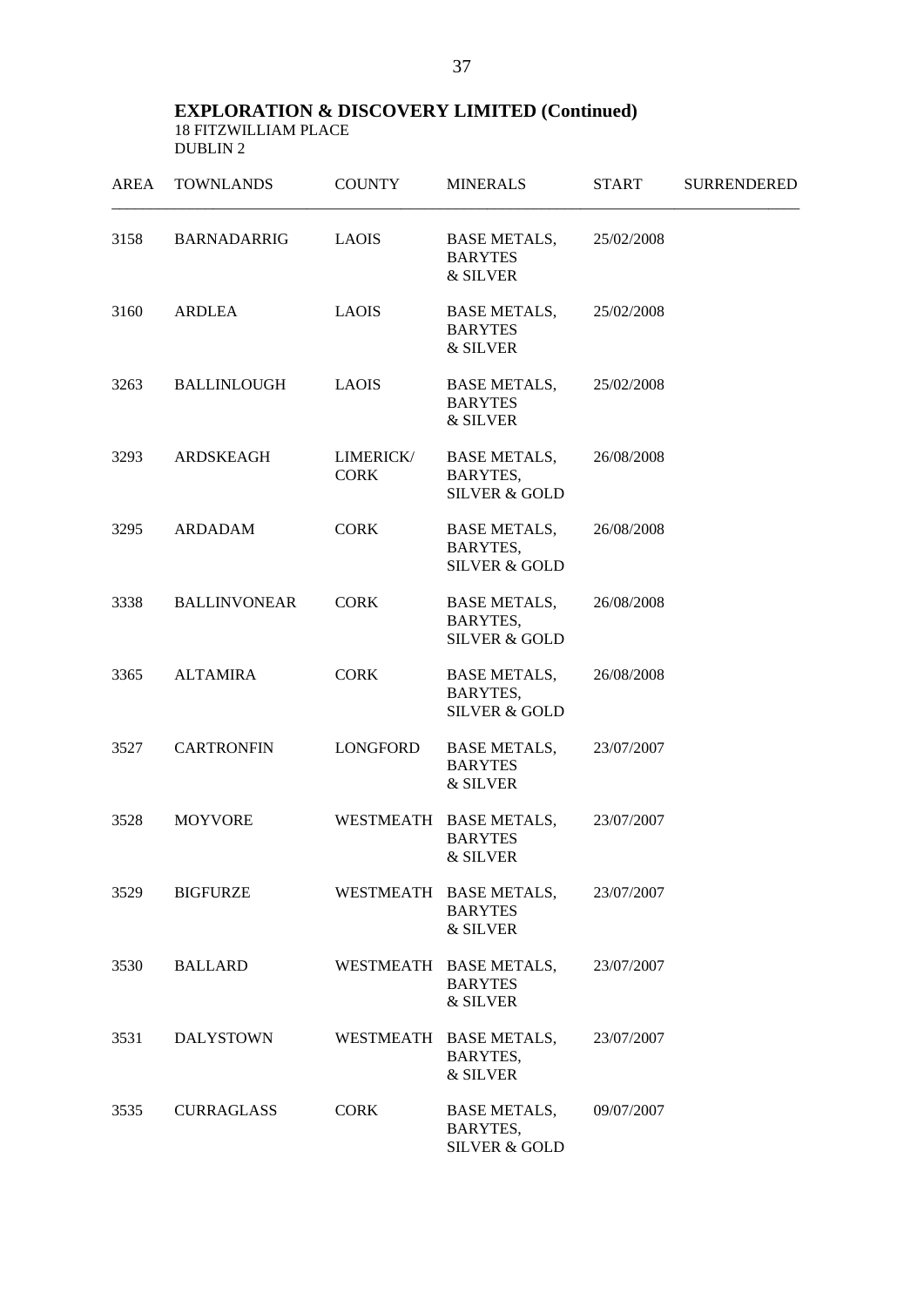| AREA | <b>TOWNLANDS</b>   | <b>COUNTY</b>  | <b>MINERALS</b>                                             | <b>START</b> | <b>SURRENDERED</b> |
|------|--------------------|----------------|-------------------------------------------------------------|--------------|--------------------|
| 3536 | <b>BALLYBEG</b>    | <b>CORK</b>    | <b>BASE METALS,</b><br>BARYTES,<br><b>SILVER &amp; GOLD</b> | 09/07/2007   |                    |
| 3537 | <b>BALLYMAGUE</b>  | <b>CORK</b>    | <b>BASE METALS,</b><br>BARYTES,<br><b>SILVER &amp; GOLD</b> | 09/07/2007   |                    |
| 3538 | <b>BREGOGE</b>     | <b>CORK</b>    | <b>BASE METALS,</b><br>BARYTES,<br><b>SILVER &amp; GOLD</b> | 09/07/2007   |                    |
| 3583 | <b>CASTLETOWN</b>  |                | WESTMEATH BASE METALS,<br><b>BARYTES</b><br>& SILVER        | 23/07/2007   |                    |
| 3633 | <b>AGHABOY</b>     | LONGFORD       | <b>BASE METALS,</b><br>BARYTES,<br><b>SILVER &amp; GOLD</b> | 26/08/2008   | 07/09/2010         |
| 3655 | DEERPARK           |                | WESTMEATH BASE METALS,<br><b>BARYTES</b><br>& SILVER        | 08/08/2007   |                    |
| 3664 | <b>BALLYMADUN</b>  | <b>DUBLIN</b>  | <b>BASE METALS,</b><br>BARYTES,<br><b>SILVER &amp; GOLD</b> | 07/10/2008   |                    |
| 3665 | <b>CABRAGH</b>     | <b>DUBLIN</b>  | <b>BASE METALS,</b><br>BARYTES,<br><b>SILVER &amp; GOLD</b> | 07/10/2008   |                    |
| 3692 | <b>ANNAGH</b>      | <b>GALWAY</b>  | <b>BASE METALS,</b><br><b>BARYTES</b><br>& SILVER           | 19/09/2007   |                    |
| 3741 | <b>ASSOLAS</b>     | <b>CORK</b>    | <b>BASE METALS,</b><br>BARYTES,<br><b>SILVER &amp; GOLD</b> | 18/06/2009   |                    |
| 3846 | <b>BALLINURE</b>   | <b>KILDARE</b> | <b>BASE METALS,</b><br>BARYTES,<br><b>SILVER &amp; GOLD</b> | 25/02/2008   |                    |
| 3902 | <b>BALLYANDREW</b> | <b>CORK</b>    | <b>BASE METALS,</b><br>BARYTES,<br><b>SILVER &amp; GOLD</b> | 26/08/2008   |                    |
| 3963 | BEAGH              | GALWAY         | <b>BASE METALS,</b><br><b>BARYTES</b><br>& SILVER           | 19/09/2007   |                    |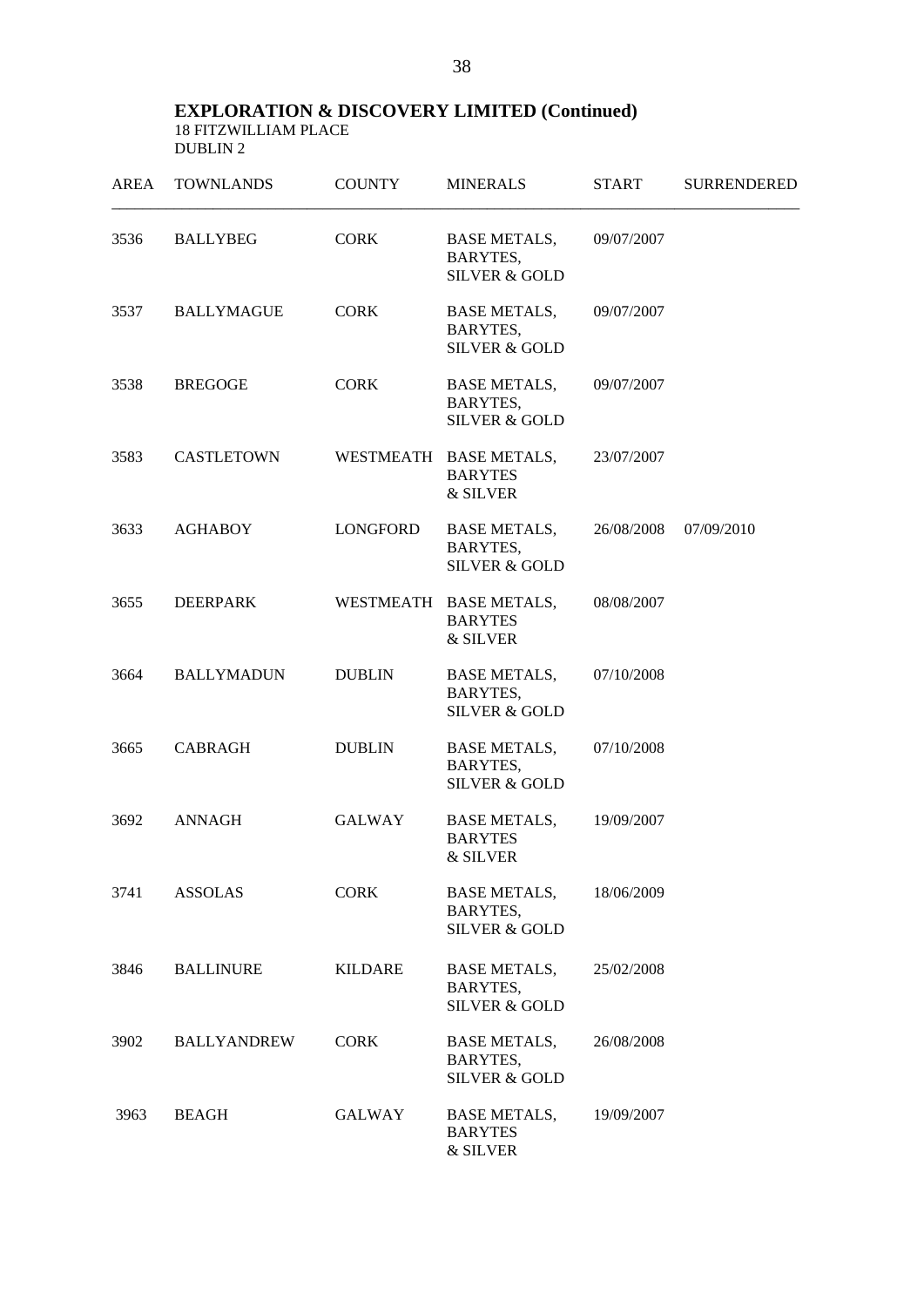| <b>AREA</b> | <b>TOWNLANDS</b>                   | <b>COUNTY</b> | <b>MINERALS</b>                                                    | <b>START</b> | <b>SURRENDERED</b> |
|-------------|------------------------------------|---------------|--------------------------------------------------------------------|--------------|--------------------|
| 3981        | <b>AGHAFIN</b>                     |               | WESTMEATH BASE METALS,<br><b>BARYTES</b><br>& SILVER               | 12/06/2008   | 05/07/2010         |
| 3985        | <b>BALLINIVE</b>                   |               | WESTMEATH BASE METALS,<br><b>BARYTES</b><br>& SILVER               | 12/06/2008   |                    |
| 3988        | ARDBRACKAN                         | <b>MEATH</b>  | <b>BASE METALS,</b><br>BARYTES,<br><b>SILVER &amp; GOLD</b>        | 29/09/2008   | 29/09/2010         |
| 3989        | <b>BROWNSTOWN</b>                  | <b>MEATH</b>  | <b>BASE METALS,</b><br>BARYTES,<br><b>SILVER &amp; GOLD</b>        | 29/09/2008   |                    |
| 3990        | <b>ARLONSTOWN</b>                  | <b>MEATH</b>  | <b>BASE METALS,</b><br><b>BARYTES,</b><br><b>SILVER &amp; GOLD</b> | 29/09/2008   | 29/09/2010         |
| 3991        | <b>ALLCOLLEGE</b>                  | <b>MEATH</b>  | <b>BASE METALS,</b><br>BARYTES,<br><b>SILVER &amp; GOLD</b>        | 07/10/2008   |                    |
| 3992        | <b>BALRICKARD</b>                  | <b>DUBLIN</b> | <b>BASE METALS,</b><br>BARYTES,<br><b>SILVER &amp; GOLD</b>        | 07/10/2008   |                    |
| 4041        | <b>ABBEYLEIX</b><br><b>DEMESNE</b> | <b>LAOIS</b>  | <b>BASE METALS,</b><br><b>BARYTES</b><br>& SILVER                  | 02/12/2010   |                    |
| 4042        | <b>AHARNEY</b>                     | <b>LAOIS</b>  | <b>BASE METALS,</b><br><b>BARYTES</b><br>& SILVER                  | 02/12/2010   |                    |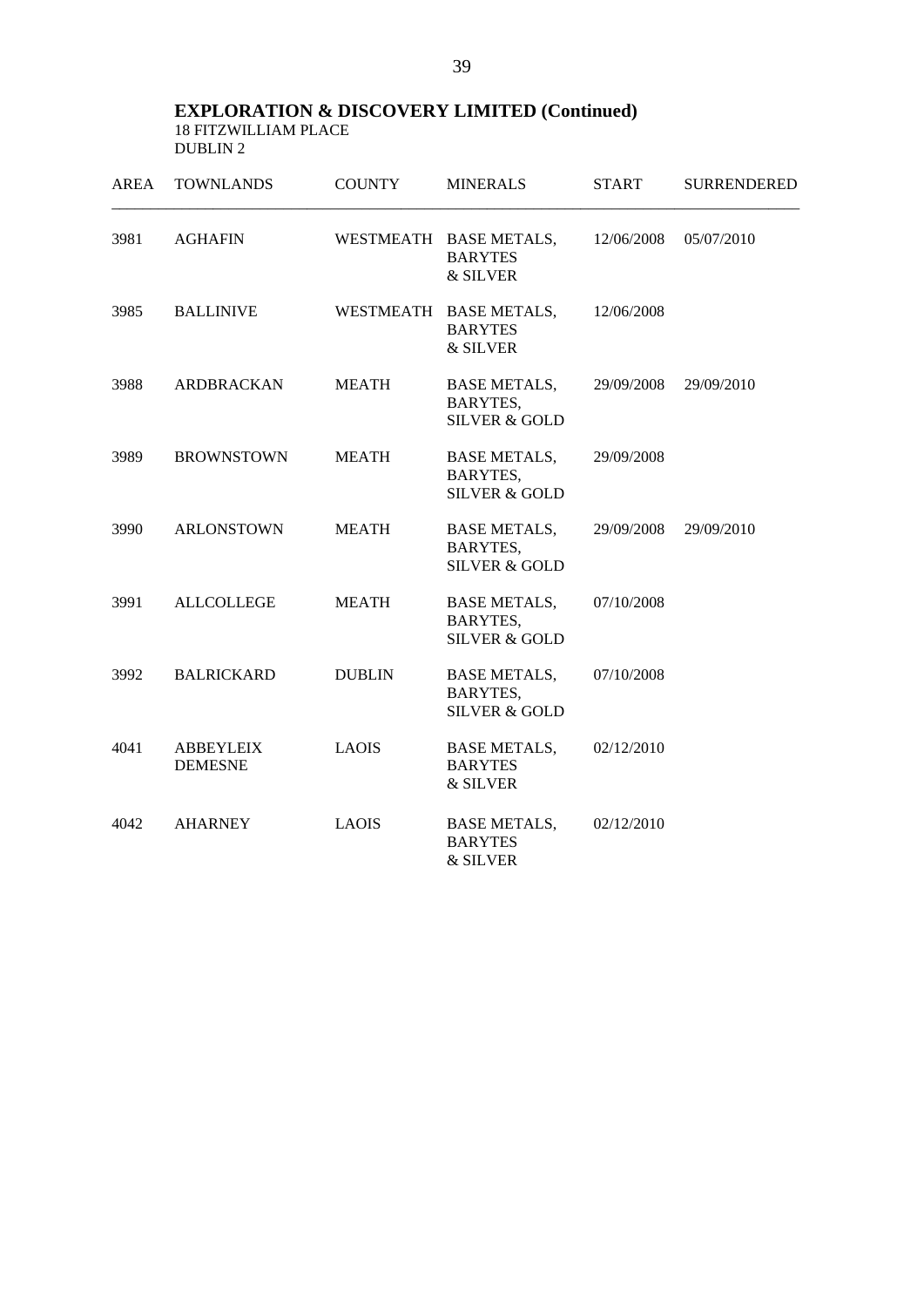#### **FRACTORE PTY. LIMITED**  11 FRENCH STREET CAMBERWELL VICTORIA 3124 AUSTRALIA

|      | AREA TOWNLANDS  | <b>COUNTY</b>          | <b>MINERALS</b>                                                         | <b>START</b> | <b>SURRENDERED</b> |
|------|-----------------|------------------------|-------------------------------------------------------------------------|--------------|--------------------|
| 1457 | RAHEEN          | LIMERICK               | BASE METALS,<br><b>BARYTES &amp;</b><br><b>SILVER</b>                   | 18/04/2007   |                    |
| 2655 | <b>KILLEA</b>   |                        | TIPPERARY BASE METALS,<br><b>BARYTES &amp;</b><br><b>SILVER</b>         | 18/04/2007   |                    |
| 3319 | DRISHANE        | TIPPERARY              | BASE METALS,<br><b>BARYTES &amp;</b><br><b>SILVER</b>                   | 18/04/2007   |                    |
| 3421 | KILSHANE        |                        | TIPPERARY BASE METALS,<br><b>BARYTES</b><br>& SILVER                    | 18/04/2007   |                    |
| 3705 | <b>CORDERRY</b> | LIMERICK/<br>TIPPERARY | <b>BASE METALS,</b><br><b>BARYTES &amp;</b><br><b>SILVER</b>            | 18/04/2007   |                    |
| 3782 | <b>CLONPET</b>  | TIPPERARY              | <b>BASE METALS, 11/07/2002</b><br><b>BARYTES &amp;</b><br><b>SILVER</b> |              | 18/10/2010         |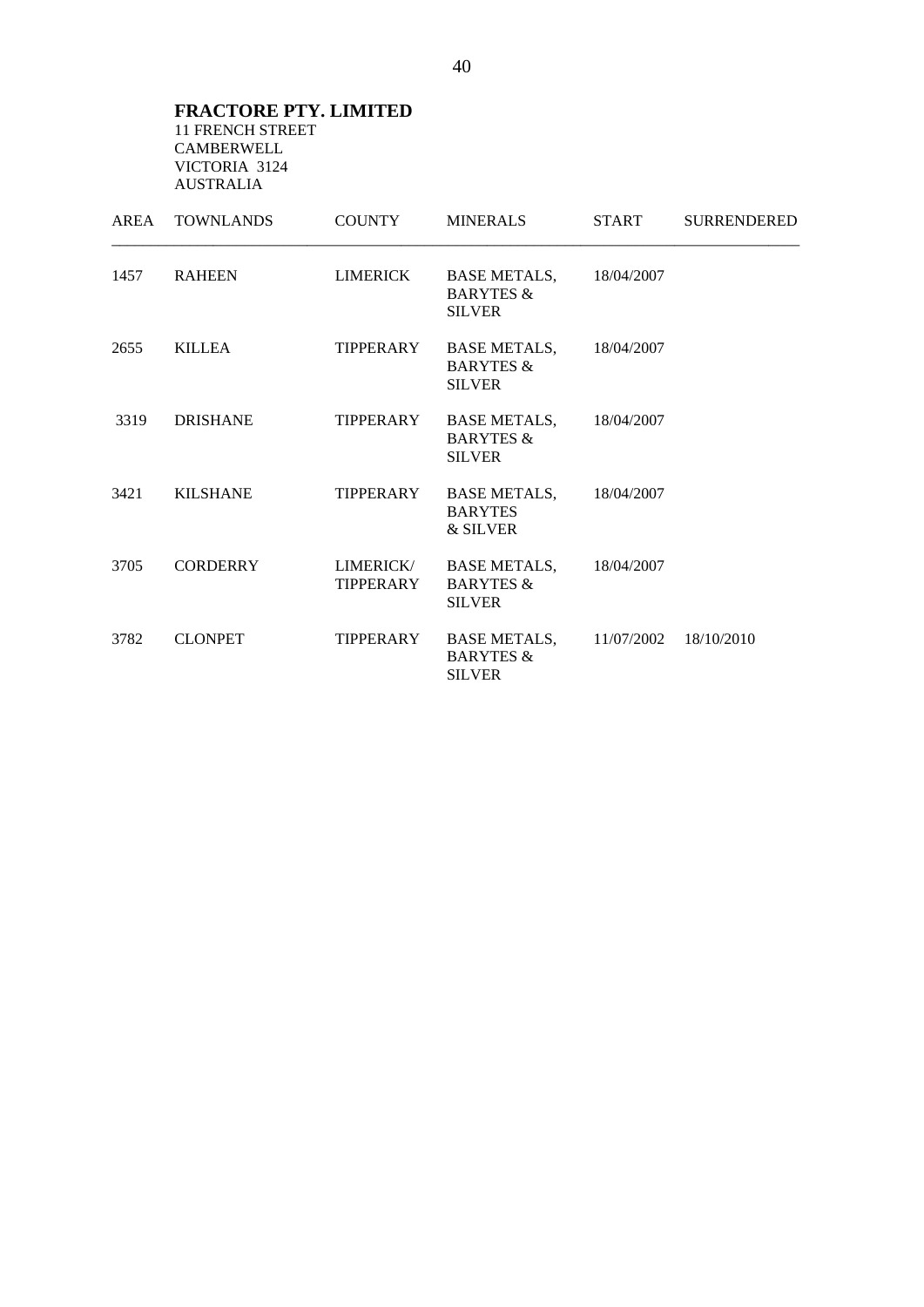## **GROSVENOR EXPLORATION AND MINING SERVICES (IRELAND) LTD**

C/O UHY FARRELLY DAWE WHITE CORPORATE COMPLIANCE LTD FDW HOUSE, BLACKTHORN BUSINESS PARK COES ROAD DUNDALK CO LOUTH

| AREA | <b>TOWNLANDS</b>   | <b>COUNTY</b>  | <b>MINERALS</b>                            | <b>START</b> | <b>SURRENDERED</b> |
|------|--------------------|----------------|--------------------------------------------|--------------|--------------------|
| 2964 | BALLYLOSKEY        | DONEGAL        | DIAMONDS,<br><b>GEM MINERALS</b><br>& GOLD | 08/09/2010   |                    |
| 3007 | <b>AGHATUBBRID</b> | DONEGAL        | DIAMONDS,<br><b>GEM MINERALS</b><br>& GOLD | 08/09/2010   |                    |
| 3008 | BALLEEGHAN         | <b>DONEGAL</b> | DIAMONDS,<br><b>GEM MINERALS</b><br>& GOLD | 08/09/2010   |                    |
| 3062 | <b>AGHAGLASSAN</b> | DONEGAL        | DIAMONDS,<br><b>GEM MINERALS</b><br>& GOLD | 08/09/2010   |                    |
| 3094 | <b>BALLYBRACK</b>  | <b>DONEGAL</b> | DIAMONDS,<br><b>GEM MINERALS</b><br>& GOLD | 08/09/2010   |                    |
| 3496 | <b>BASKILL</b>     | <b>DONEGAL</b> | DIAMONDS,<br><b>GEM MINERALS</b><br>& GOLD | 08/09/2010   |                    |
| 3856 | <b>BALLAGH</b>     | <b>DONEGAL</b> | DIAMONDS,<br><b>GEM MINERALS</b><br>& GOLD | 08/09/2010   |                    |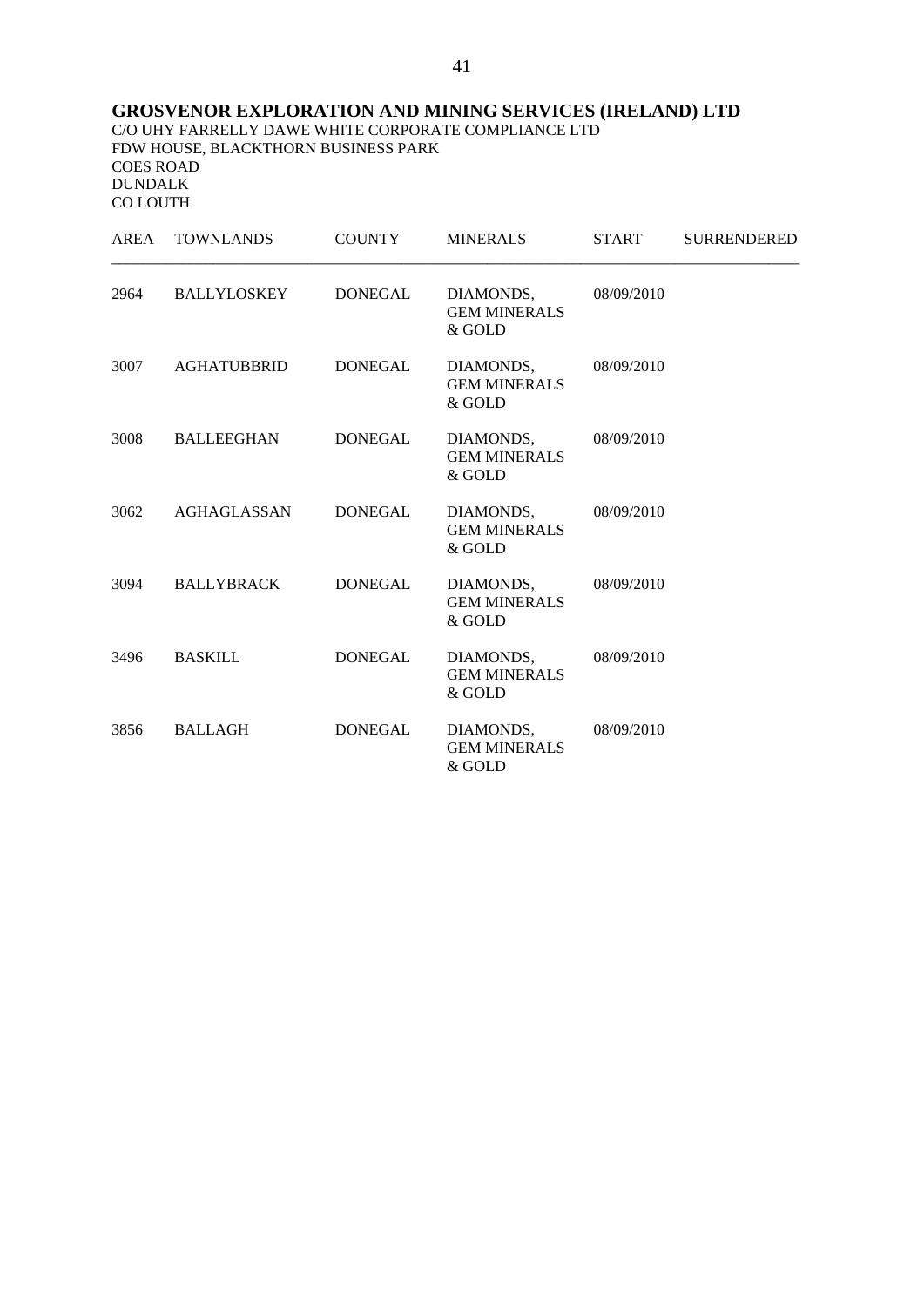**HIBERNIAN RESOURCES LIMITED**  UNIT S/C KELLS BUSINESS PARK, VIRGINIA ROAD, KELLS, CO MEATH,

| AREA | <b>TOWNLANDS</b>                    | <b>COUNTY</b> | <b>MINERALS</b>                                                | <b>START</b> | SURRENDERED |
|------|-------------------------------------|---------------|----------------------------------------------------------------|--------------|-------------|
| 1555 | AGLISH                              |               | WATERFORD BASE METALS,<br>BARYTES,<br><b>SILVER &amp; GOLD</b> | 26/01/2010   |             |
| 1556 | <b>BALLINANCHOR</b>                 | WATERFORD     | <b>BASE METALS,</b><br>BARYTES,<br><b>SILVER &amp; GOLD</b>    | 26/01/2010   |             |
| 1966 | <b>BALLINWILLIN</b>                 | WATERFORD     | <b>BASE METALS,</b><br>BARYTES,<br><b>SILVER &amp; GOLD</b>    | 26/01/2010   |             |
| 1967 | <b>AFFANE</b>                       |               | WATERFORD BASE METALS,<br>BARYTES,<br><b>SILVER &amp; GOLD</b> | 26/01/2010   |             |
| 2280 | <b>CURRABEHA</b>                    | <b>CORK</b>   | <b>BASE METALS,</b><br>BARYTES,<br><b>SILVER &amp; GOLD</b>    | 26/01/2010   |             |
| 3713 | <b>BALLINTAYLOR</b><br><b>LOWER</b> |               | WATERFORD BASE METALS,<br>BARYTES,<br><b>SILVER &amp; GOLD</b> | 26/01/2010   |             |
| 3714 | <b>ACRES</b>                        |               | WATERFORD BASE METALS,<br>BARYTES,<br><b>SILVER &amp; GOLD</b> | 26/01/2010   |             |
| 3715 | <b>BALLINURE</b>                    | WATERFORD     | <b>BASE METALS,</b><br>BARYTES,<br><b>SILVER &amp; GOLD</b>    | 26/01/2010   |             |
| 3716 | <b>BALLINTERRY</b>                  | <b>CORK</b>   | <b>BASE METALS,</b><br>BARYTES,<br><b>SILVER &amp; GOLD</b>    | 26/01/2010   |             |
| 3717 | <b>BALLYARRA</b>                    | <b>CORK</b>   | <b>BASE METALS,</b><br>BARYTES,<br><b>SILVER &amp; GOLD</b>    | 26/01/2010   |             |
| 3718 | <b>BALLYBRIDE</b><br><b>LOWER</b>   | <b>CORK</b>   | <b>BASE METALS,</b><br>BARYTES,<br><b>SILVER &amp; GOLD</b>    | 26/01/2010   |             |
| 3719 | <b>AHAUNBOY</b><br><b>SOUTH</b>     |               | WATERFORD BASE METALS,<br>BARYTES,<br>SILVER & GOLD            | 26/01/2010   |             |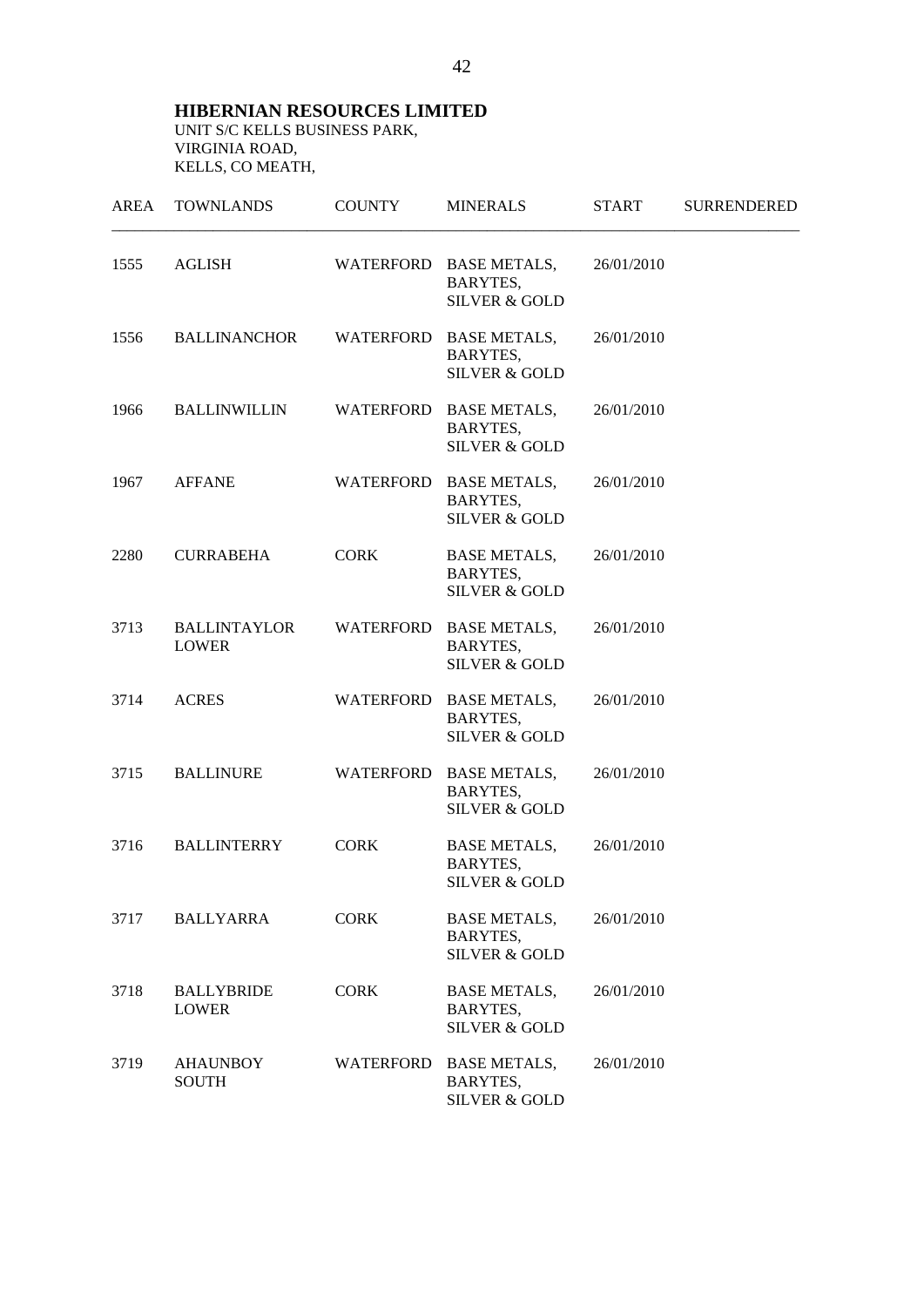## **KELLYS OF FANTANE (CONCRETE) LIMITED** FANTANE, BORRISOLEIGH, THURLES, COUNTY TIPPERARY

|      | AREA TOWNLANDS     | COUNTY | MINERALS                                                        | <b>START</b> | SURRENDERED |
|------|--------------------|--------|-----------------------------------------------------------------|--------------|-------------|
| 3246 | <b>INCHIROURKE</b> |        | TIPPERARY DOLOMITE $\&$<br><b>DOLOMITIC</b><br><b>LIMESTONE</b> | 28/02/2006   |             |

## **KENMARE RESOURCES PLC.**

 CHATHAM HOUSE CHATHAM STREET DUBLIN 2

| AREA | <b>TOWNLANDS</b>  | <b>COUNTY</b>  | <b>MINERALS</b>                       | <b>START</b> | <b>SURRENDERED</b> |
|------|-------------------|----------------|---------------------------------------|--------------|--------------------|
| 3155 | <b>BALLYKELLY</b> | <b>WEXFORD</b> | <b>BASE METALS,</b><br><b>BARYTES</b> | 29/09/2008   | 29/09/2010         |
| 3237 | <b>BECKVILLE</b>  | <b>WEXFORD</b> | <b>BASE METALS,</b><br><b>BARYTES</b> | 29/09/2008   |                    |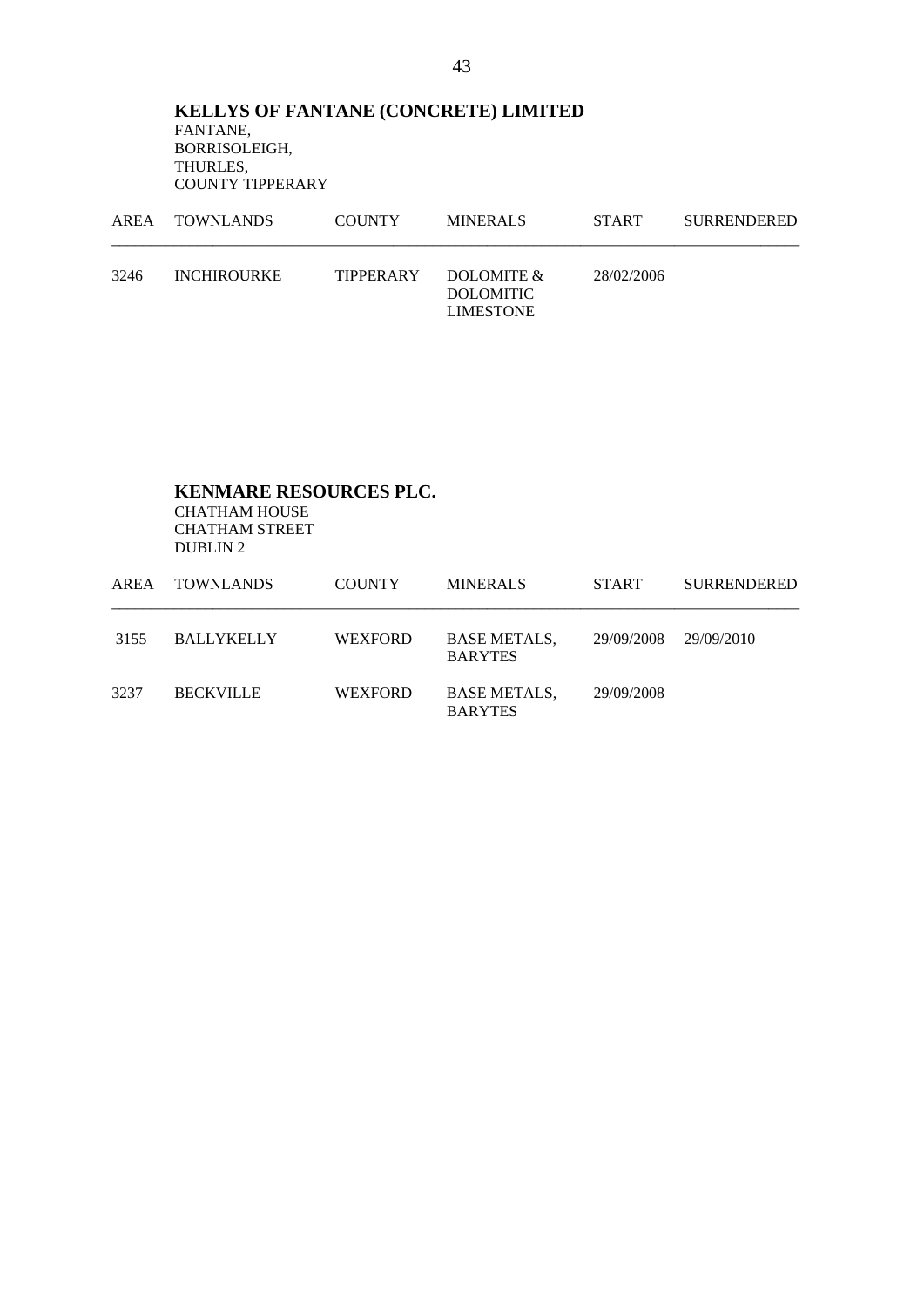#### **LENAGOLD LTD**  THE DERRIES BALLINTRA CO DONEGAL

| AREA | <b>TOWNLANDS</b>    | <b>COUNTY</b>  | <b>MINERALS</b>                                             | <b>START</b> | <b>SURRENDERED</b> |
|------|---------------------|----------------|-------------------------------------------------------------|--------------|--------------------|
| 3128 | <b>ABBEY ISLAND</b> | <b>DONEGAL</b> | <b>BASE METALS,</b><br>BARYTES,<br><b>SILVER &amp; GOLD</b> | 07/08/2009   |                    |
| 3132 | <b>ARDGILLEW</b>    | <b>DONEGAL</b> | <b>BASE METALS,</b><br>BARYTES,<br><b>SILVER &amp; GOLD</b> | 07/08/2009   |                    |
| 3133 | ARD LOUGHILL        | <b>DONEGAL</b> | <b>BASE METALS,</b><br>BARYTES,<br><b>SILVER &amp; GOLD</b> | 07/08/2009   |                    |
| 3134 | ALLA                | <b>DONEGAL</b> | <b>BASE METALS,</b><br>BARYTES,<br><b>SILVER &amp; GOLD</b> | 07/08/2009   |                    |
| 3135 | <b>AGHADOWEY</b>    | <b>DONEGAL</b> | <b>BASE METALS,</b><br>BARYTES,<br><b>SILVER &amp; GOLD</b> | 07/08/2009   |                    |
| 3136 | ARDNAGALLIAGH       | <b>DONEGAL</b> | <b>BASE METALS,</b><br>BARYTES,<br><b>SILVER &amp; GOLD</b> | 07/08/2009   |                    |
| 3162 | <b>AMORSET</b>      | <b>LEITRIM</b> | <b>BASE METALS,</b><br>BARYTES,<br><b>SILVER &amp; GOLD</b> | 07/08/2009   |                    |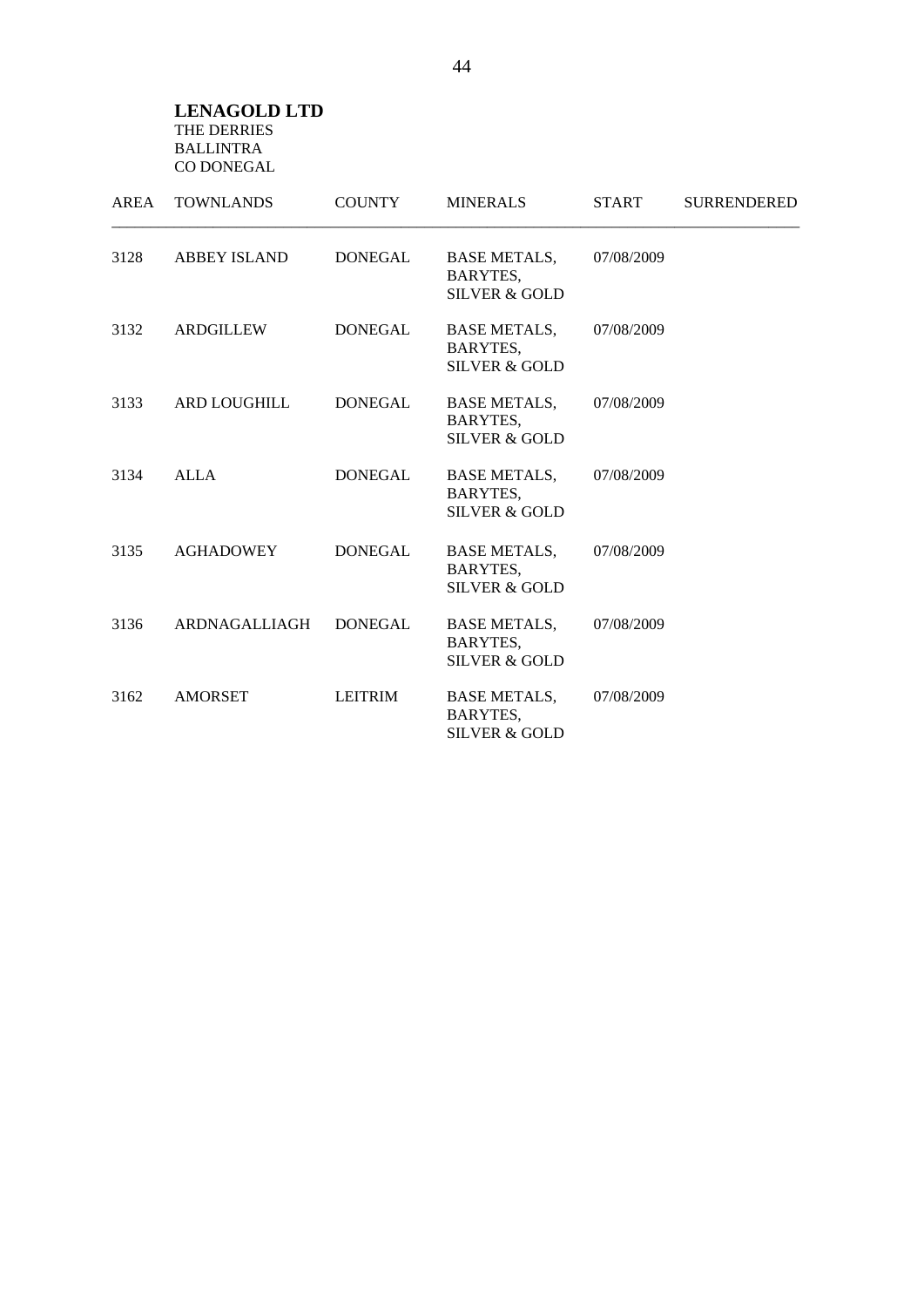#### **LIMERICK ZINC LIMITED**  162 CLONTARF ROAD DUBLIN 3

| <b>AREA</b> | <b>TOWNLANDS</b>                      | <b>COUNTY</b>   | <b>MINERALS</b>                                                                                    | <b>START</b> | <b>SURRENDERED</b> |
|-------------|---------------------------------------|-----------------|----------------------------------------------------------------------------------------------------|--------------|--------------------|
| 449         | <b>GRANGE</b><br>(BY ASSIGNMENT)      | <b>LIMERICK</b> | <b>BASE METALS,</b><br><b>BARYTES &amp;</b><br><b>SILVER</b>                                       | 31/01/2005   |                    |
| 450         | <b>KILDROMIN</b><br>(BY ASSIGNMENT)   | <b>LIMERICK</b> | <b>BASE METALS,</b><br><b>BARYTES &amp;</b><br><b>SILVER</b>                                       | 31/01/2005   |                    |
| 1303        | <b>ARDDRINE</b><br>(BY ASSIGNMENT)    | <b>LIMERICK</b> | <b>BASE METALS,</b><br>BARYTES,<br>SILVER, GOLD &<br>PLATINUM GROUP<br><b>METALS</b>               | 15/04/2005   |                    |
| 1940        | <b>LYRAGH</b><br>(BY ASSIGNMENT)      | <b>CORK</b>     | <b>BASE METALS,</b><br>BARYTES,<br>SILVER, GOLD &<br>PLATINUM GROUP<br><b>METALS</b>               | 15/04/2005   |                    |
| 1942        | <b>CLONCAGH</b><br>(BY ASSIGNMENT)    | <b>LIMERICK</b> | <b>BASE METALS,</b><br>BARYTES,<br>SILVER, GOLD &<br>PLATINUM GROUP<br><b>METALS</b>               | 15/04/2005   |                    |
| 1943        | <b>AHAVEHEEN</b><br>(BY ASSIGNMENT)   | <b>LIMERICK</b> | <b>BASE METALS,</b><br>BARYTES,<br>SILVER, GOLD &<br>PLATINUM GROUP<br><b>METALS</b>               | 15/04/2005   |                    |
| 1946        | <b>CAPPANIHANE</b><br>(BY ASSIGNMENT) | <b>LIMERICK</b> | <b>BASE METALS,</b><br>BARYTES,<br>SILVER, GOLD &<br>PLATINUM GROUP<br><b>METALS</b>               | 15/04/2005   |                    |
| 1947        | <b>GARRYFINE</b><br>(BY ASSIGNMENT)   | <b>LIMERICK</b> | <b>BASE METALS,</b><br><b>BARYTES,</b><br>SILVER, GOLD &<br><b>PLATINUM GROUP</b><br><b>METALS</b> | 15/04/2005   |                    |
| 2531        | <b>WONDERHILL</b><br>(BY ASSIGNMENT)  | <b>LIMERICK</b> | <b>BASE METALS,</b><br>BARYTES,<br>SILVER, GOLD &<br>PLATINUM GROUP<br><b>METALS</b>               | 28/04/2006   |                    |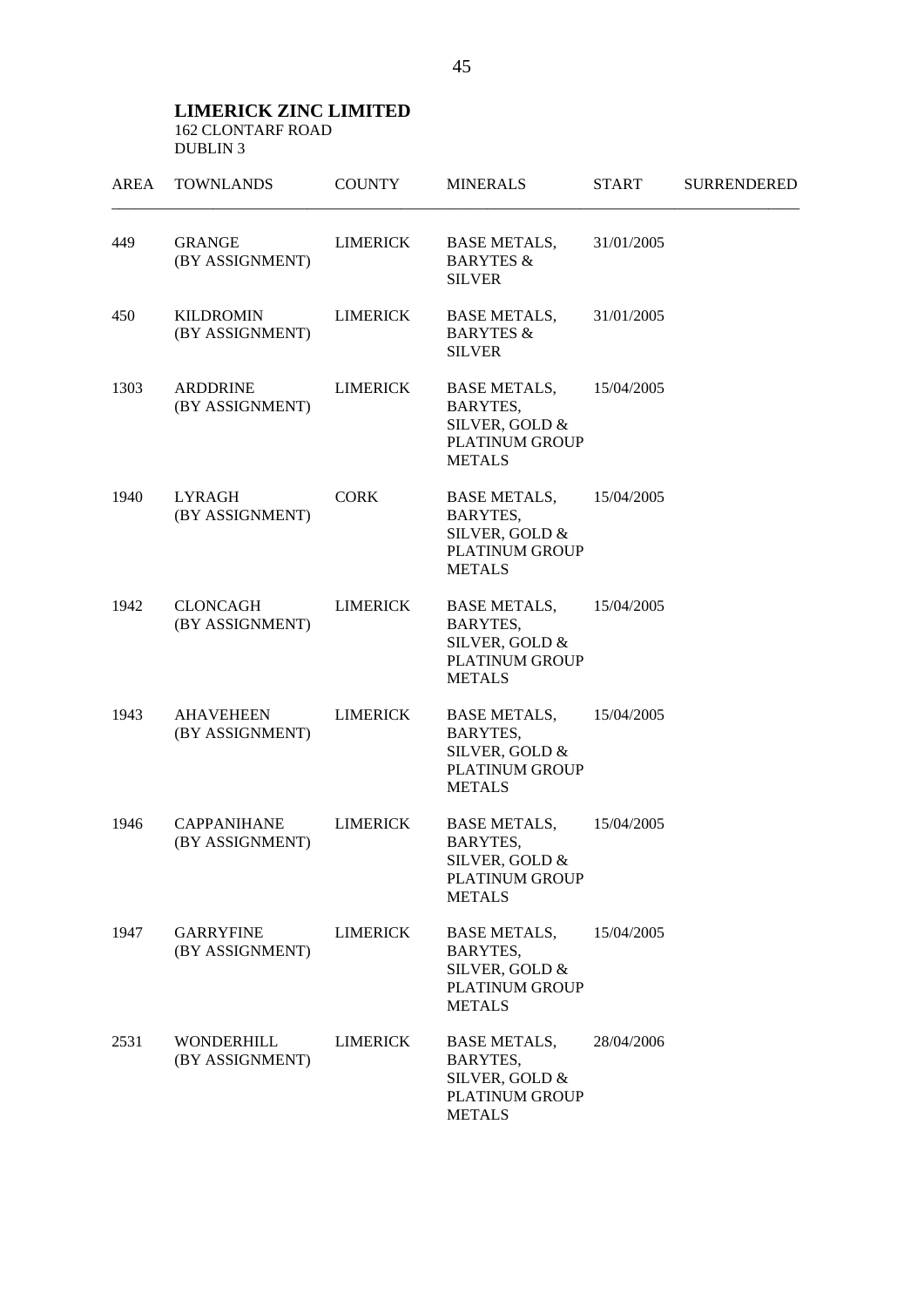**LIMERICK ZINC LIMITED (Continued)**  162 CLONTARF ROAD DUBLIN 3

| <b>AREA</b> | <b>TOWNLANDS</b>                       | <b>COUNTY</b>   | <b>MINERALS</b>                                                                                    | <b>START</b> | <b>SURRENDERED</b> |
|-------------|----------------------------------------|-----------------|----------------------------------------------------------------------------------------------------|--------------|--------------------|
| 2594        | <b>AHAWILK</b><br>(BY ASSIGNMENT)      | <b>LIMERICK</b> | <b>BASE METALS,</b><br>BARYTES,<br>SILVER, GOLD &<br><b>PLATINUM GROUP</b><br><b>METALS</b>        | 15/04/2005   |                    |
| 2638        | <b>FEDAMORE</b><br>(BY ASSIGNMENT)     | <b>LIMERICK</b> | <b>BASE METALS,</b><br><b>BARYTES</b><br>& SILVER                                                  | 31/01/2005   |                    |
| 2845        | <b>REENS EAST</b><br>(BY ASSIGNMENT)   | <b>LIMERICK</b> | <b>BASE METALS,</b><br><b>BARYTES,</b><br>SILVER, GOLD &<br><b>PLATINUM GROUP</b><br><b>METALS</b> | 15/04/2005   |                    |
| 2927        | <b>KILPEACON</b><br>(BY ASSIGNMENT)    | <b>LIMERICK</b> | <b>BASE METALS,</b><br><b>BARYTES</b><br>& SILVER                                                  | 31/01/2005   |                    |
| 3367        | <b>MEANUS</b><br>(BY ASSIGNMENT)       | <b>LIMERICK</b> | <b>BASE METALS,</b><br>BARYTES,<br>& SILVER                                                        | 31/01/2005   |                    |
| 3650        | ARRANAGH<br>(BY ASSIGNMENT)            | <b>LIMERICK</b> | <b>BASE METALS,</b><br><b>BARYTES,</b><br>SILVER, GOLD &<br><b>PLATINUM GROUP</b><br><b>METALS</b> | 15/04/2005   |                    |
| 3651        | <b>BALLYDONNELL</b><br>(BY ASSIGNMENT) | <b>LIMERICK</b> | <b>BASE METALS,</b><br><b>BARYTES,</b><br>SILVER, GOLD &<br>PLATINUM GROUP<br><b>METALS</b>        | 15/04/2005   |                    |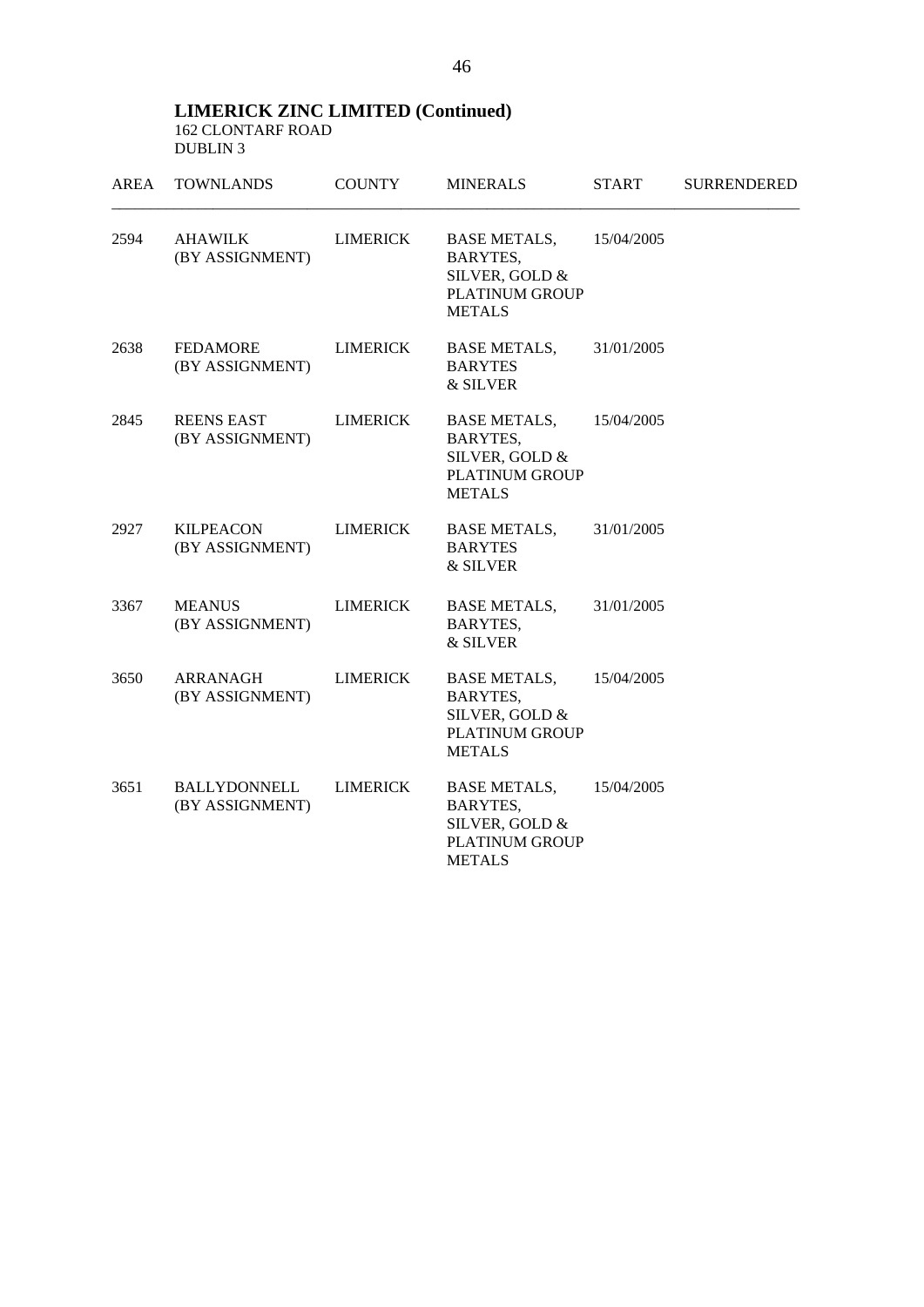#### **LUNDIN MINING EXPLORATION LIMITED**  SUAN QUIN COUNTY CLARE

| AREA | <b>TOWNLANDS</b>           | <b>COUNTY</b>    | <b>MINERALS</b>                                              | <b>START</b> | <b>SURRENDERED</b> |
|------|----------------------------|------------------|--------------------------------------------------------------|--------------|--------------------|
| 185  | AGHNACRANAGH               | LONGFORD         | <b>BASE METALS,</b><br>BARYTES,<br><b>SILVER &amp; GOLD</b>  | 17/04/2006   |                    |
| 186  | <b>CARRICKBOY</b>          | LONGFORD         | <b>BASE METALS,</b><br><b>BARYTES &amp;</b><br><b>SILVER</b> | 31/05/2005   |                    |
| 582  | <b>TIRLICKEEN</b>          | LONGFORD         | <b>BASE METALS,</b><br>SILVER &<br><b>BARYTES</b>            | 19/06/1991   |                    |
| 754  | LISDUFF<br>(BY ASSIGNMENT) | <b>LAOIS</b>     | <b>BASE METALS,</b><br>SILVER,<br><b>BARYTES &amp; GOLD</b>  | 20/02/1987   |                    |
| 1302 | ABBEYLANDS                 | <b>LIMERICK</b>  | <b>BASE METALS,</b><br><b>BARYTES</b><br>& SILVER            | 07/08/2009   |                    |
| 1575 | <b>ARDMAYLE</b>            | TIPPERARY        | BASE METALS,<br><b>BARYTES</b><br>& SILVER                   | 16/02/2009   |                    |
| 1584 | <b>BALLYLIN</b>            | <b>LIMERICK</b>  | <b>BASE METALS,</b><br><b>BARYTES</b><br>& SILVER            | 07/08/2009   |                    |
| 1670 | ARDAGH                     | <b>LEITRIM</b>   | BASE METALS,<br><b>BARYTES</b><br>& SILVER                   | 08/12/2008   |                    |
| 1675 | <b>ANNAGHMORE</b>          | <b>LEITRIM</b>   | <b>BASE METALS,</b><br><b>BARYTES</b><br>& SILVER            | 07/08/2009   |                    |
| 2069 | <b>ARDBAUN</b>             | <b>TIPPERARY</b> | <b>BASE METALS,</b><br><b>BARYTES</b><br>& SILVER            | 29/09/2008   | 18/10/2010         |
| 2579 | <b>CURRAHCHASE</b>         | <b>LIMERICK</b>  | <b>BASE METALS,</b><br>BARYTES,<br><b>SILVER &amp; GOLD</b>  | 17/04/2006   |                    |
| 2604 | <b>CLONYHARP</b>           | TIPPERARY        | <b>BASE METALS,</b><br><b>BARYTES</b><br>& SILVER            | 16/02/2009   |                    |
| 2696 | CARRIGOGUNNEL              | LIMERICK         | <b>BASE METALS,</b><br>BARYTES,<br><b>SILVER &amp; GOLD</b>  | 28/02/2006   |                    |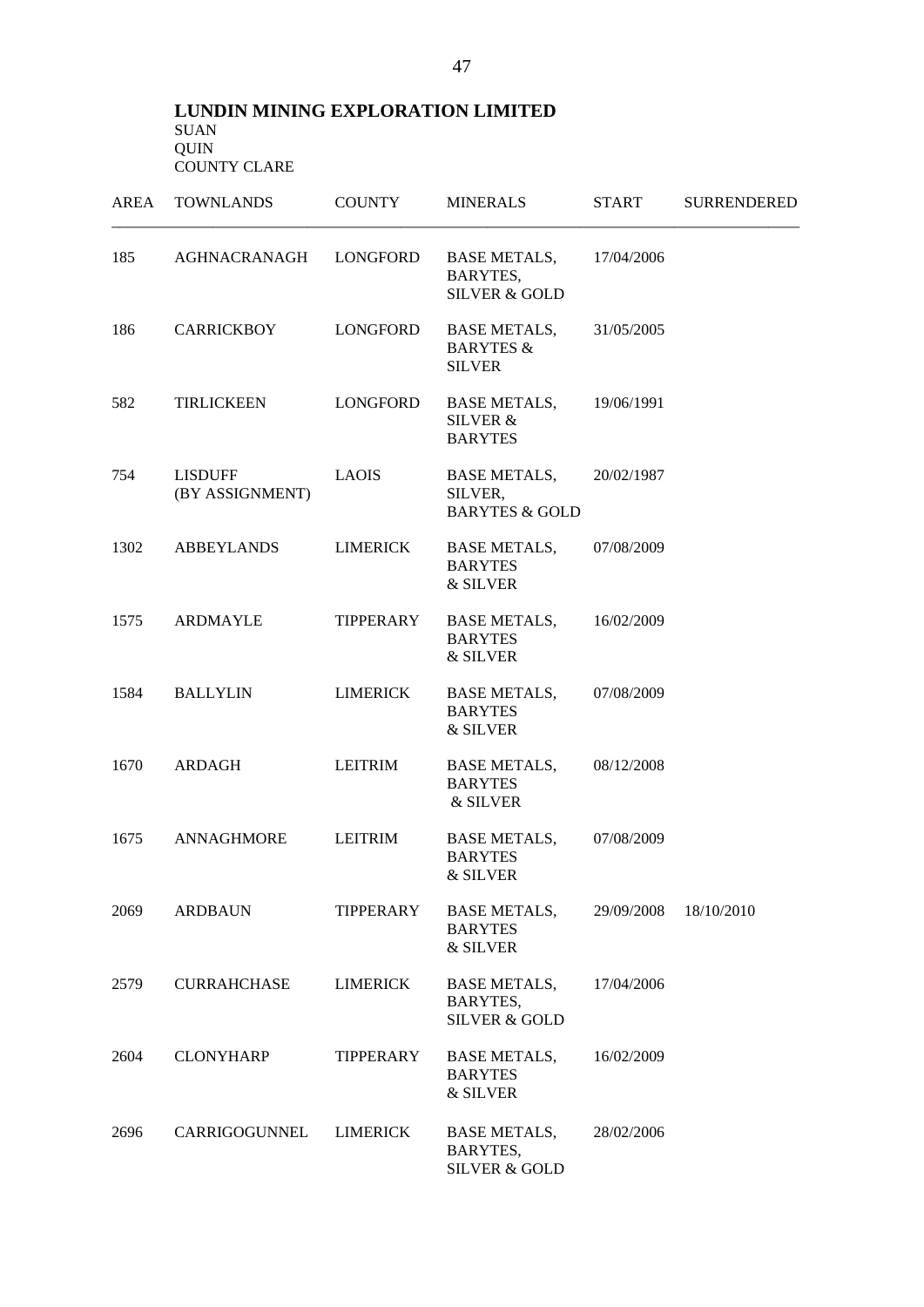## **LUNDIN MINING EXPLORATION LIMITED (Continued)**  SUAN QUIN COUNTY CLARE

| <b>AREA</b> | <b>TOWNLANDS</b>                   | <b>COUNTY</b>                 | <b>MINERALS</b>                                              | <b>START</b> | <b>SURRENDERED</b> |
|-------------|------------------------------------|-------------------------------|--------------------------------------------------------------|--------------|--------------------|
| 2776        | <b>CLOONCOE</b>                    | <b>LEITRIM</b>                | <b>BASE METALS,</b><br><b>BARYTES</b><br>& SILVER            | 08/12/2008   |                    |
| 2835        | <b>KILDIMO</b>                     | <b>LIMERICK</b>               | <b>BASE METALS,</b><br>BARYTES,<br><b>SILVER &amp; GOLD</b>  | 20/02/2006   |                    |
| 2840        | <b>KNOCKDERK</b>                   | LIMERICK/<br><b>TIPPERARY</b> | <b>BASE METALS,</b><br>SILVER, BARYTES<br>& GOLD             | 19/12/1986   |                    |
| 3312        | <b>NEWTOWN</b><br>(BY ASSIGNMENT)  | <b>LAOIS</b>                  | <b>BASE METALS,</b><br><b>SILVER &amp;</b><br><b>BARYTES</b> | 04/08/1987   |                    |
| 3316        | <b>BALLAGH</b>                     | TIPPERARY                     | <b>BASE METALS,</b><br><b>BARYTES &amp;</b><br><b>SILVER</b> | 16/02/2009   |                    |
| 3317        | <b>AUGHNAGOMAUN</b>                | TIPPERARY                     | <b>BASE METALS,</b><br><b>BARYTES</b><br>& SILVER            | 16/02/2009   |                    |
| 3318        | <b>BALLYNAHOW</b>                  | TIPPERARY                     | <b>BASE METALS,</b><br><b>BARYTES &amp;</b><br><b>SILVER</b> | 29/09/2008   | 18/10/2010         |
| 3320        | <b>BALLYGARRANE</b>                | TIPPERARY                     | <b>BASE METALS,</b><br><b>BARYTES &amp;</b><br><b>SILVER</b> | 16/02/2009   |                    |
| 3366        | <b>BALLYFOLEEN</b><br><b>NORTH</b> | <b>LIMERICK</b>               | <b>BASE METALS,</b><br><b>BARYTES</b><br>& SILVER            | 07/08/2009   |                    |
| 3544        | <b>SHANAGOLDEN</b>                 | <b>LIMERICK</b>               | <b>BASE METALS,</b><br>BARYTES,<br><b>SILVER &amp; GOLD</b>  | 17/04/2006   |                    |
| 3569        | <b>BALLYCARRANE</b>                | <b>TIPPERARY</b>              | <b>BASE METALS,</b><br><b>BARYTES &amp;</b><br><b>SILVER</b> | 29/09/2008   | 18/10/2010         |
| 3608        | <b>ASKEATON</b>                    | <b>LIMERICK</b>               | <b>BASE METALS,</b><br>BARYTES,<br><b>SILVER &amp; GOLD</b>  | 17/04/2006   |                    |
| 3888        | <b>AGHNACROSS</b>                  | <b>LEITRIM</b>                | <b>BASE METALS,</b><br><b>BARYTES</b><br>& SILVER            | 08/12/2008   |                    |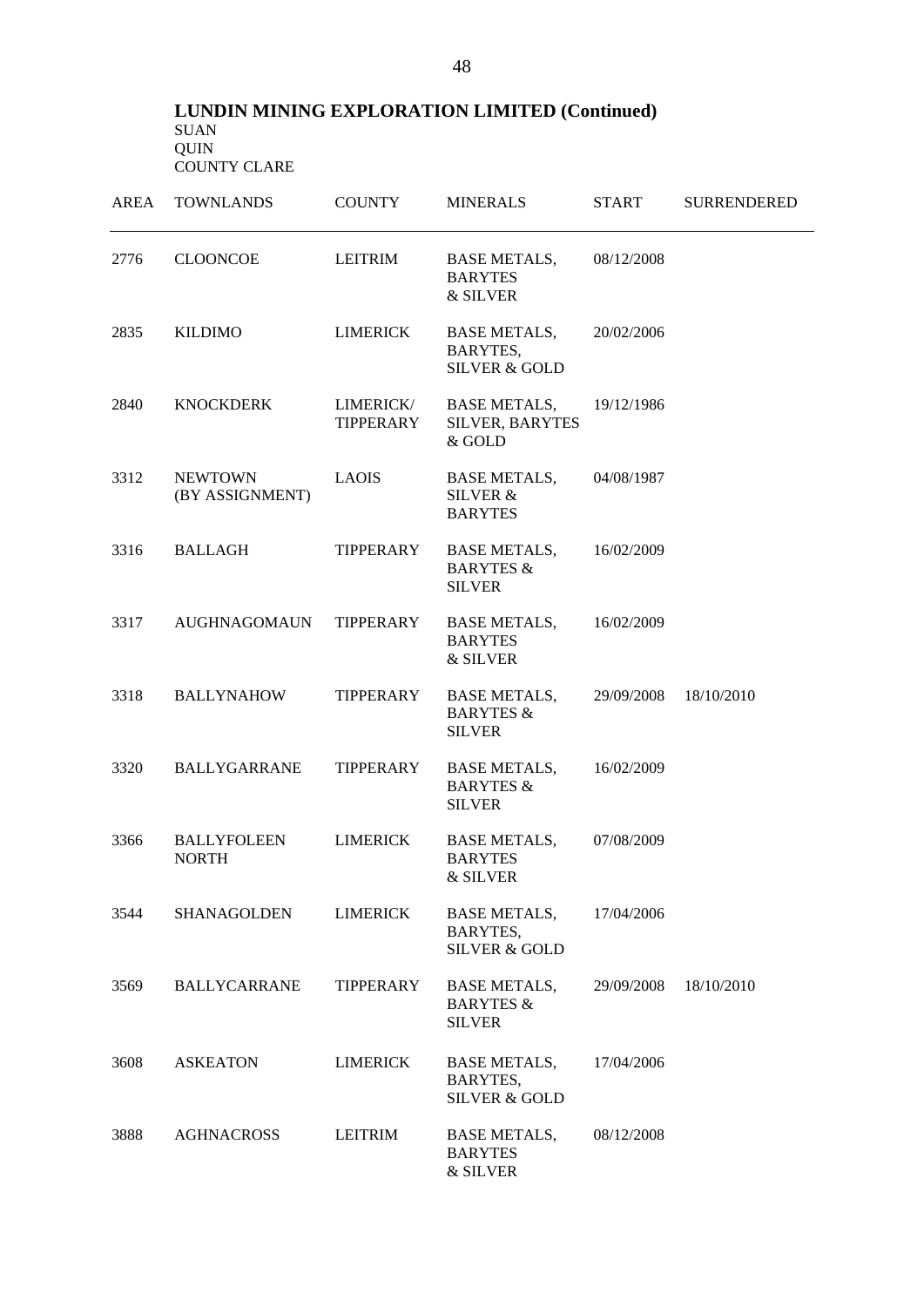**LUNDIN MINING EXPLORATION LIMITED (Continued)**  SUAN QUIN COUNTY CLARE

| AREA | <b>TOWNLANDS</b>                   | <b>COUNTY</b>             | <b>MINERALS</b>                                             | <b>START</b> | <b>SURRENDERED</b> |
|------|------------------------------------|---------------------------|-------------------------------------------------------------|--------------|--------------------|
| 3889 | <b>AGHINTASS</b>                   | <b>LEITRIM</b>            | <b>BASE METALS,</b><br><b>BARYTES</b><br>& SILVER           | 08/12/2008   |                    |
| 3890 | <b>ACRES</b>                       | <b>LEITRIM</b>            | <b>BASE METALS,</b><br><b>BARYTES</b><br>& SILVER           | 08/12/2008   |                    |
| 4036 | <b>KILCORAN</b><br>(BY ASSIGNMENT) | LAOIS/<br><b>KILKENNY</b> | <b>BASE METALS,</b><br>BARYTES,<br><b>SILVER &amp; GOLD</b> | 26/10/1981   |                    |

## **METALLUM EXPLORATION LIMITED**

8 SANDEL VILLAGE KNOCKLYNN ROAD COLERAINE CO DERRY, BT52 1WW

| AREA | <b>TOWNLANDS</b> | <b>COUNTY</b> | <b>MINERALS</b>                                                                        | <b>START</b> | <b>SURRENDERED</b> |
|------|------------------|---------------|----------------------------------------------------------------------------------------|--------------|--------------------|
| 1142 | AGHADREENAGH     | <b>CAVAN</b>  | BASE METALS,<br>BARYTES,<br>SILVER, GOLD<br>& PLATINUM<br><b>GROUP METALS</b>          | 08/06/2009   |                    |
| 1696 | ARDOOHY          | <b>CAVAN</b>  | BASE METALS,<br>BARYTES,<br>SILVER, GOLD<br>& PLATINUM<br><b>GROUP METALS</b>          | 08/06/2009   |                    |
|      | 2416 AGHNAHOLA   |               | MONAGHAN BASE METALS,<br>BARYTES,<br>SILVER, GOLD<br>& PLATINUM<br><b>GROUP METALS</b> | 08/06/2009   |                    |
| 2677 | AGHABOY          |               | MONAGHAN BASE METALS,<br>BARYTES,<br>SILVER, GOLD<br>& PLATINUM<br><b>GROUP METALS</b> | 16/02/2009   |                    |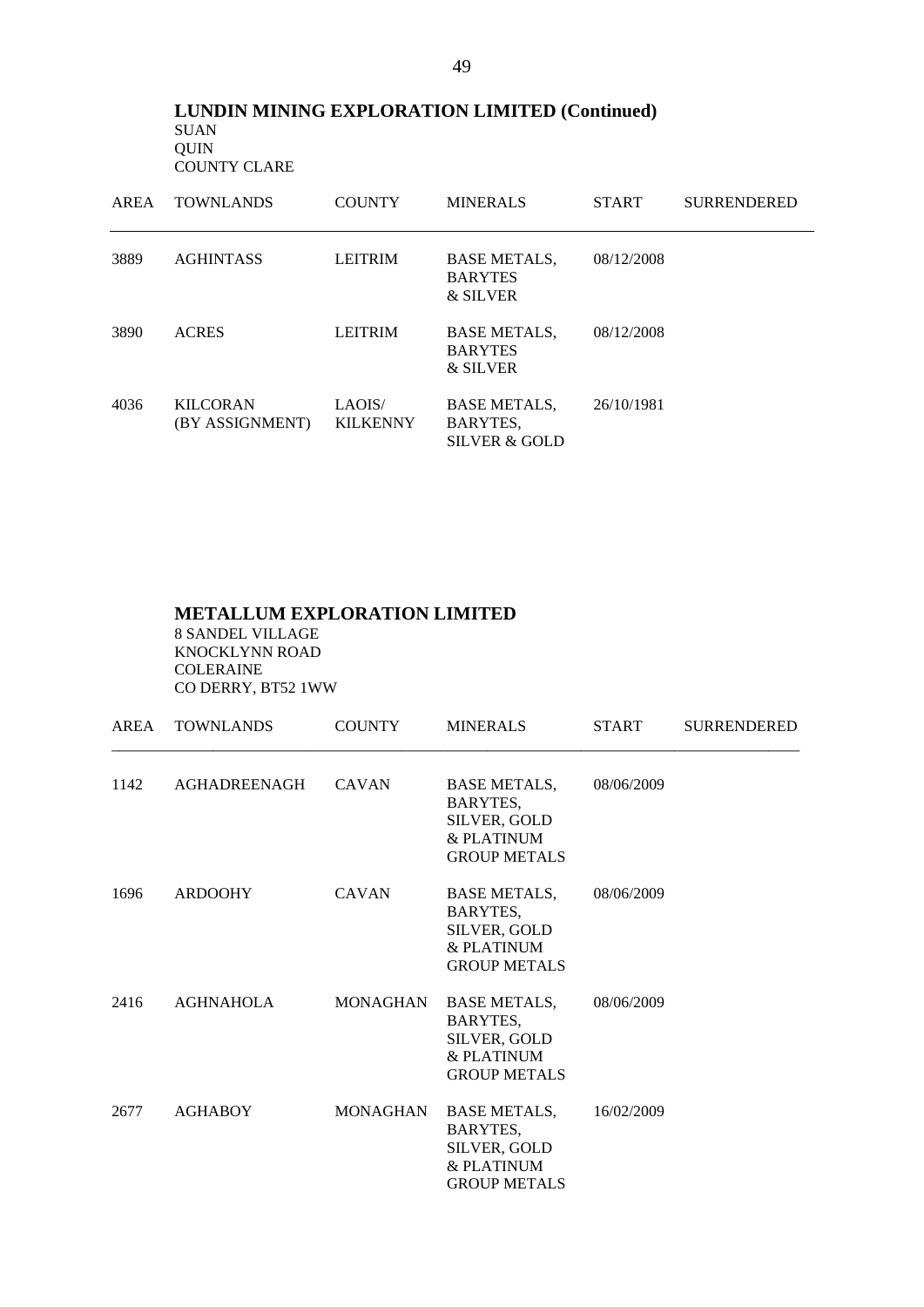**METALLUM EXPLORATION LIMITED (Continued)**  8 SANDEL VILLAGE KNOCKLYNN ROAD COLERAINE CO DERRY, BT52 1WW

|      | AREA TOWNLANDS               | <b>COUNTY</b>   | <b>MINERALS</b>                                                                      | <b>START</b> | <b>SURRENDERED</b> |
|------|------------------------------|-----------------|--------------------------------------------------------------------------------------|--------------|--------------------|
| 2678 | ARDNASALLEM                  | MONAGHAN        | BASE METALS,<br>BARYTES,<br>SILVER, GOLD<br>& PLATINUM<br><b>GROUP METALS</b>        | 16/02/2009   |                    |
| 2679 | <b>AGHALOUGHAN</b>           | MONAGHAN        | <b>BASE METALS,</b><br>BARYTES,<br>SILVER, GOLD<br>& PLATINUM<br><b>GROUP METALS</b> | 16/02/2009   |                    |
| 2680 | AGHAGAW                      | MONAGHAN        | <b>BASE METALS,</b><br>BARYTES,<br>SILVER, GOLD<br>& PLATINUM<br><b>GROUP METALS</b> | 16/02/2009   |                    |
| 2681 | AGHALISK                     | MONAGHAN        | <b>BASE METALS,</b><br>BARYTES,<br>SILVER, GOLD<br>& PLATINUM<br><b>GROUP METALS</b> | 16/02/2009   |                    |
| 2682 | <b>AGHANANIMY</b>            | MONAGHAN        | <b>BASE METALS,</b><br>BARYTES,<br>SILVER, GOLD<br>& PLATINUM<br><b>GROUP METALS</b> | 16/02/2009   |                    |
| 3209 | BARRATITOPPY<br><b>LOWER</b> | MONAGHAN        | BASE METALS,<br>BARYTES,<br>SILVER, GOLD<br>& PLATINUM<br><b>GROUP METALS</b>        | 16/02/2009   |                    |
| 3997 | <b>AGHADERRY</b>             | <b>MONAGHAN</b> | <b>BASE METALS,</b><br>BARYTES,<br>SILVER, GOLD<br>& PLATINUM<br><b>GROUP METALS</b> | 16/02/2009   |                    |
| 3998 | <b>AGHNAHA</b>               | <b>MONAGHAN</b> | <b>BASE METALS,</b><br>BARYTES,<br>SILVER, GOLD<br>& PLATINUM<br><b>GROUP METALS</b> | 16/02/2009   |                    |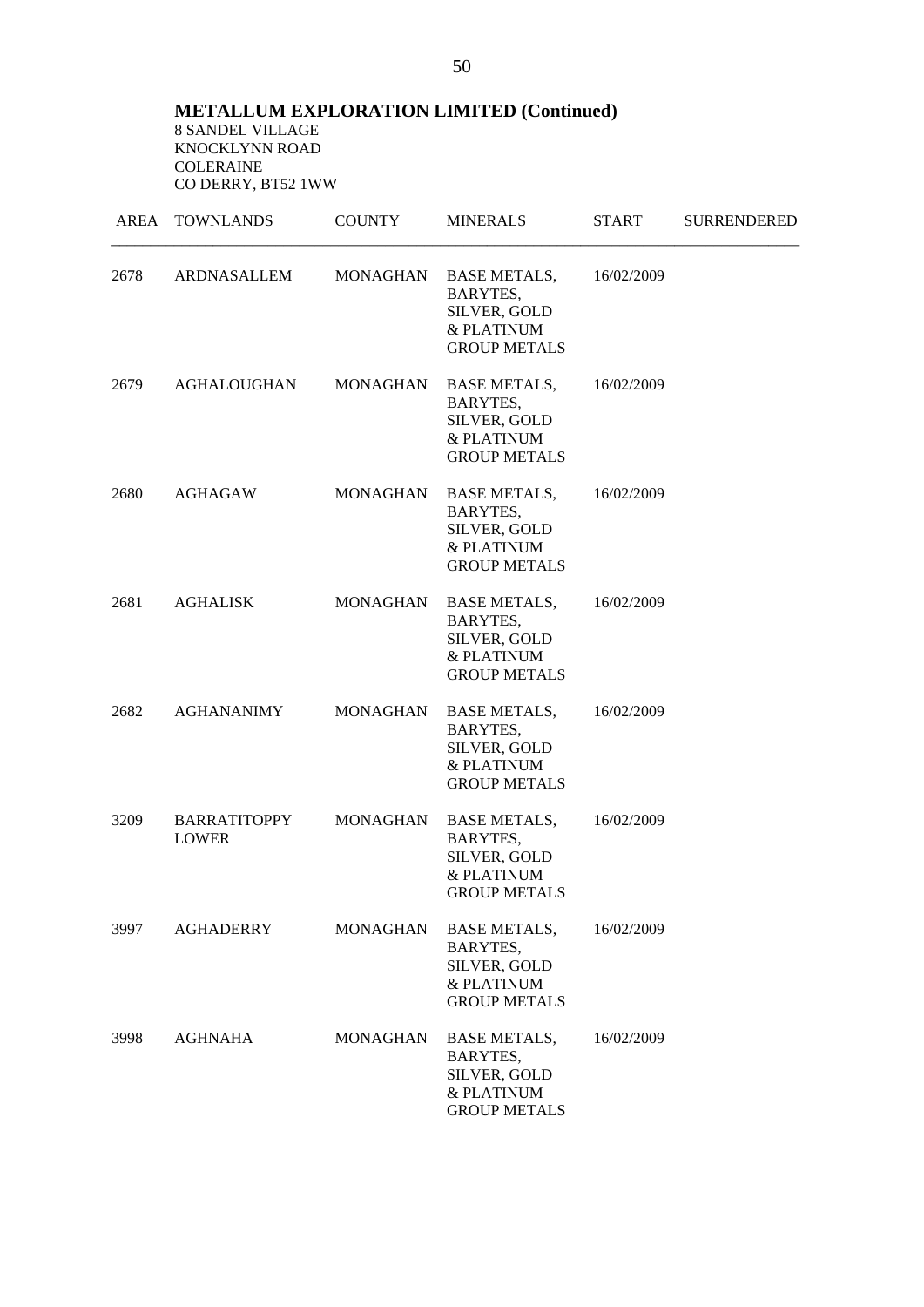**METALLUM EXPLORATION LIMITED (Continued)**  8 SANDEL VILLAGE KNOCKLYNN ROAD COLERAINE CO DERRY, BT52 1WW

| AREA | <b>TOWNLANDS</b> | <b>COUNTY</b> | <b>MINERALS</b>                                                                        | <b>START</b> | <b>SURRENDERED</b> |
|------|------------------|---------------|----------------------------------------------------------------------------------------|--------------|--------------------|
| 3999 | BRACKAGH         |               | MONAGHAN BASE METALS,<br>BARYTES,<br>SILVER, GOLD<br>& PLATINUM<br><b>GROUP METALS</b> | 16/02/2009   |                    |
| 4000 | <b>ACRES</b>     | MONAGHAN      | BASE METALS,<br>BARYTES,<br>SILVER, GOLD<br>& PLATINUM<br><b>GROUP METALS</b>          | 16/02/2009   |                    |
| 4001 | AGHNAGUIG        | <b>CAVAN</b>  | <b>BASE METALS,</b><br>BARYTES,<br>SILVER, GOLD<br>& PLATINUM<br><b>GROUP METALS</b>   | 08/06/2009   |                    |
| 4002 | <b>ALTARTATE</b> | MONAGHAN      | <b>BASE METALS,</b><br>BARYTES,<br>SILVER, GOLD<br>& PLATINUM<br><b>GROUP METALS</b>   | 08/06/2009   |                    |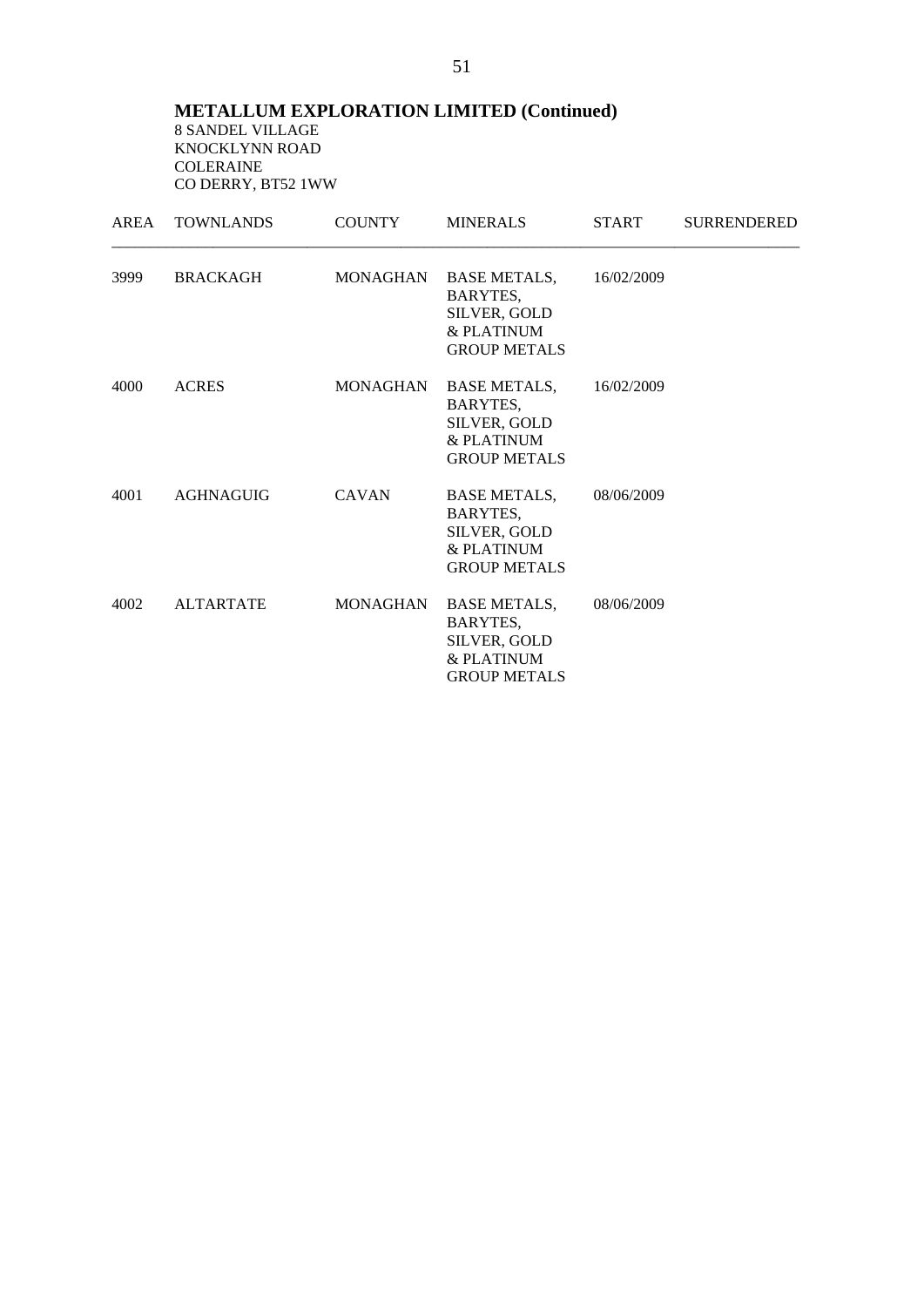## **MIDAS MINERAL RESOURCES LIMITED**  MAIN STREET OUGHTERARD CO GALWAY

| AREA | <b>TOWNLANDS</b>    | <b>COUNTY</b>    | <b>MINERALS</b>                                                | <b>START</b> | <b>SURRENDERED</b> |
|------|---------------------|------------------|----------------------------------------------------------------|--------------|--------------------|
| 405  | <b>SEAFIELD</b>     |                  | WATERFORD BASE METALS,<br>BARYTES,<br><b>SILVER &amp; GOLD</b> | 19/12/2007   |                    |
| 735  | <b>KILMEADAN</b>    | WATERFORD        | <b>BASE METALS,</b><br>BARYTES,<br><b>SILVER &amp; GOLD</b>    | 19/12/2007   |                    |
| 1373 | <b>CARTON</b>       | <b>GALWAY</b>    | <b>BASE METALS,</b><br>BARYTES,<br><b>SILVER &amp; GOLD</b>    | 19/12/2007   |                    |
| 1641 | <b>BALLINTOGHER</b> | <b>LAOIS</b>     | <b>BASE METALS,</b><br>BARYTES,<br><b>SILVER &amp; GOLD</b>    | 29/09/2008   |                    |
| 1913 | <b>LUFFANY</b>      | <b>KILKENNY</b>  | <b>BASE METALS,</b><br>BARYTES,<br><b>SILVER &amp; GOLD</b>    | 19/12/2007   |                    |
| 2219 | <b>AGHNAHILY</b>    | <b>LAOIS</b>     | <b>BASE METALS,</b><br>BARYTES,<br><b>SILVER &amp; GOLD</b>    | 29/09/2008   |                    |
| 2512 | <b>AGHAMADDOCK</b>  | <b>LAOIS</b>     | <b>BASE METALS,</b><br>BARYTES,<br><b>SILVER &amp; GOLD</b>    | 29/09/2008   |                    |
| 2610 | <b>NEALEPARK</b>    | <b>MAYO</b>      | <b>BASE METALS,</b><br>BARYTES,<br><b>SILVER &amp; GOLD</b>    | 19/12/2007   |                    |
| 2724 | <b>DOON</b>         | <b>GALWAY</b>    | <b>BASE METALS,</b><br>BARYTES,<br><b>SILVER &amp; GOLD</b>    | 19/12/2007   |                    |
| 2752 | <b>SCRAHAN</b>      |                  | WATERFORD BASE METALS,<br>BARYTES,<br><b>SILVER &amp; GOLD</b> | 19/12/2007   |                    |
| 2754 | <b>ADRAMONE BEG</b> | <b>WATERFORD</b> | <b>BASE METALS,</b><br>BARYTES,<br><b>SILVER &amp; GOLD</b>    | 19/12/2007   |                    |
| 2946 | <b>AGHADOWN</b>     | <b>CORK</b>      | <b>BASE METALS,</b><br>BARYTES,<br><b>SILVER &amp; GOLD</b>    | 26/08/2008   |                    |
| 2947 | <b>ARDAGH NORTH</b> | <b>CORK</b>      | <b>BASE METALS,</b><br>BARYTES,<br><b>SILVER &amp; GOLD</b>    | 26/08/2008   |                    |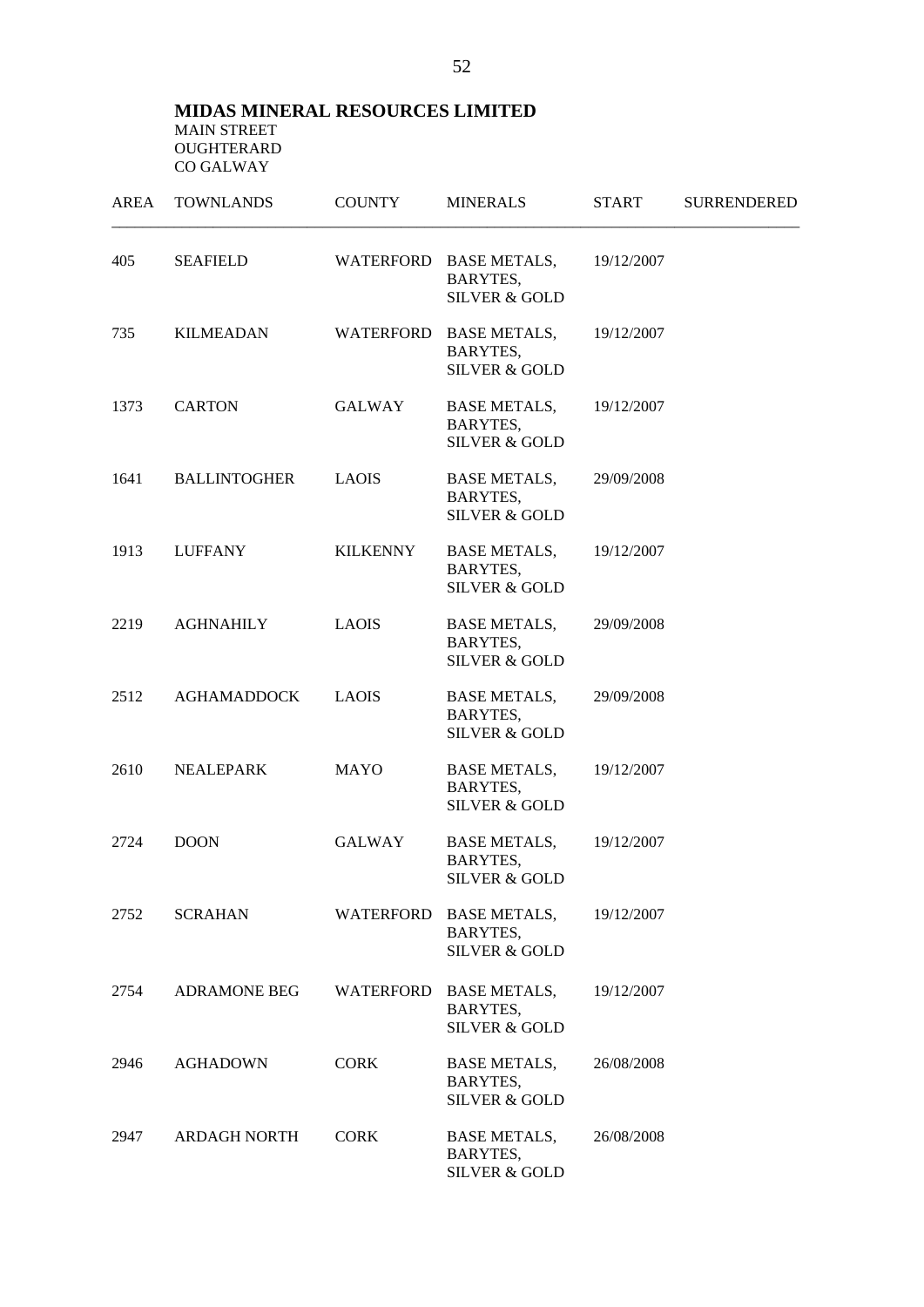## **MIDAS MINERAL RESOURCES LIMITED (Continued)**  MAIN STREET OUGHTERARD CO GALWAY

| <b>AREA</b> | <b>TOWNLANDS</b>  | <b>COUNTY</b>                 | <b>MINERALS</b>                                                | <b>START</b> | <b>SURRENDERED</b> |
|-------------|-------------------|-------------------------------|----------------------------------------------------------------|--------------|--------------------|
| 2948        | ARDAGILLA         | <b>CORK</b>                   | <b>BASE METALS,</b><br>BARYTES,<br><b>SILVER &amp; GOLD</b>    | 26/08/2008   |                    |
| 3063        | <b>BALLYARGUS</b> | <b>DONEGAL</b>                | <b>BASE METALS,</b><br>BARYTES,<br><b>SILVER &amp; GOLD</b>    | 19/05/2009   |                    |
| 3095        | <b>ARDMORE</b>    | <b>DONEGAL</b>                | <b>BASE METALS,</b><br>BARYTES,<br><b>SILVER &amp; GOLD</b>    | 24/09/2010   |                    |
| 3144        | <b>DERROURA</b>   | <b>GALWAY</b>                 | <b>BASE METALS,</b><br>BARYTES,<br><b>SILVER &amp; GOLD</b>    | 19/12/2007   |                    |
| 3166        | <b>LETTERFORE</b> | <b>GALWAY</b>                 | <b>BASE METALS,</b><br>BARYTES,<br><b>SILVER &amp; GOLD</b>    | 19/12/2007   |                    |
| 3194        | <b>KILMOVEE</b>   | <b>WATERFORD</b>              | <b>BASE METALS,</b><br>BARYTES,<br><b>SILVER &amp; GOLD</b>    | 19/12/2007   |                    |
| 3195        | <b>DOORNANE</b>   | KILKENNY/<br><b>WATERFORD</b> | <b>BASE METALS,</b><br>BARYTES,<br><b>SILVER &amp; GOLD</b>    | 19/12/2007   |                    |
| 3205        | <b>ADAMSTOWN</b>  | <b>WATERFORD</b>              | <b>BASE METALS,</b><br>BARYTES,<br><b>SILVER &amp; GOLD</b>    | 19/12/2007   |                    |
| 3206        | <b>RAHEENS</b>    | WATERFORD                     | <b>BASE METALS,</b><br>BARYTES,<br><b>SILVER &amp; GOLD</b>    | 19/12/2007   |                    |
| 3207        | <b>CROUGH</b>     |                               | WATERFORD BASE METALS,<br>BARYTES,<br><b>SILVER &amp; GOLD</b> | 19/12/2007   |                    |
| 3208        | <b>MONVOY</b>     |                               | WATERFORD BASE METALS,<br>BARYTES,<br><b>SILVER &amp; GOLD</b> | 19/12/2007   |                    |
| 3251        | GLENGOWLA EAST    | <b>GALWAY</b>                 | <b>BASE METALS,</b><br>BARYTES,<br><b>SILVER &amp; GOLD</b>    | 19/12/2007   |                    |
| 3323        | <b>ASHTOWN</b>    | WATERFORD                     | <b>BASE METALS,</b><br>BARYTES,<br><b>SILVER &amp; GOLD</b>    | 19/12/2007   |                    |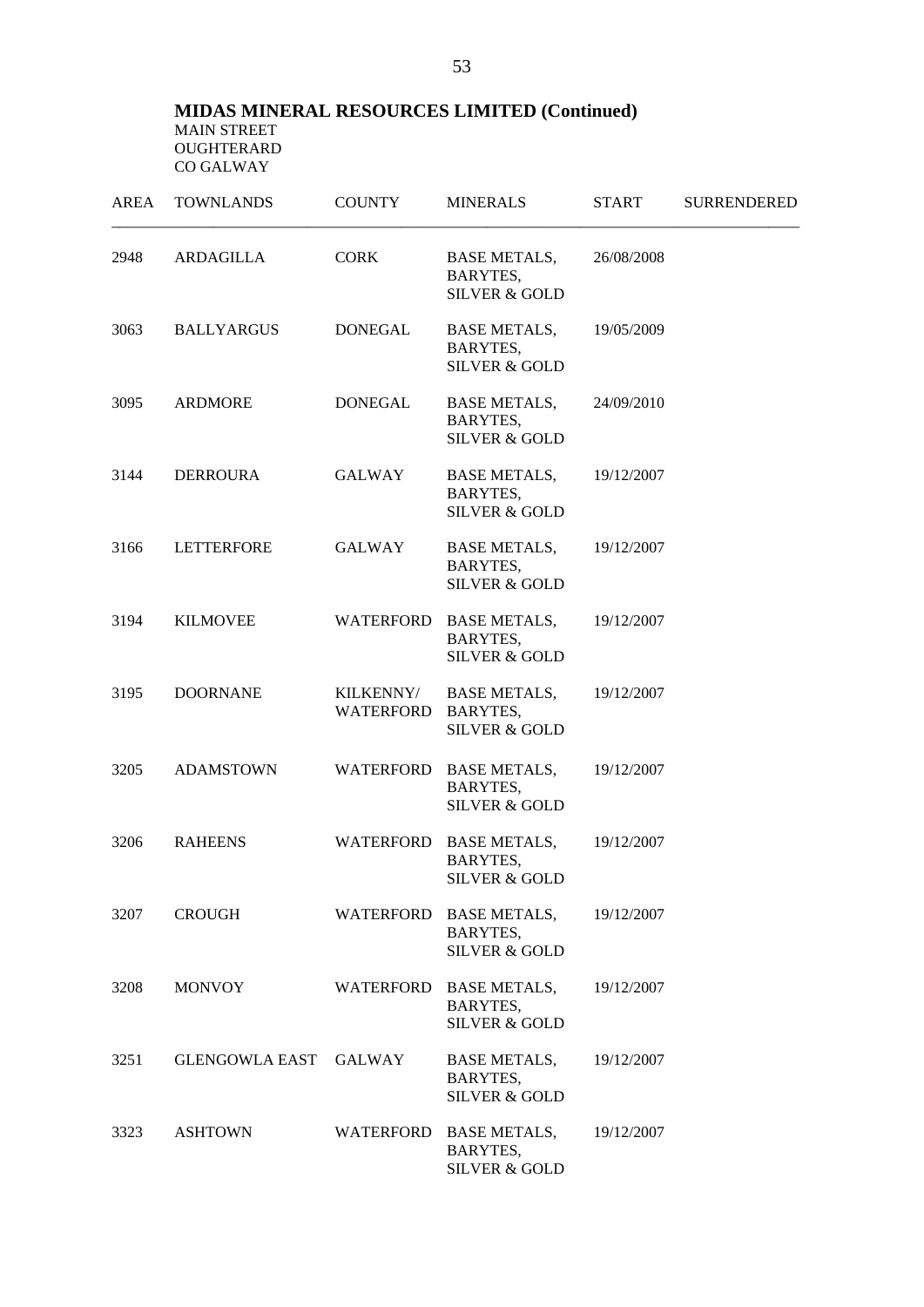## **MIDAS MINERAL RESOURCES LIMITED (Continued)**  MAIN STREET OUGHTERARD CO GALWAY

| AREA | <b>TOWNLANDS</b>    | <b>COUNTY</b>  | <b>MINERALS</b>                                                | <b>START</b> | <b>SURRENDERED</b> |
|------|---------------------|----------------|----------------------------------------------------------------|--------------|--------------------|
| 3423 | <b>CAHERNABROCK</b> | <b>MAYO</b>    | <b>BASE METALS,</b><br>BARYTES,<br><b>SILVER &amp; GOLD</b>    | 19/12/2007   |                    |
| 3424 | CARROWMORE          | <b>MAYO</b>    | <b>BASE METALS,</b><br>BARYTES,<br><b>SILVER &amp; GOLD</b>    | 19/12/2007   |                    |
| 3427 | <b>ASHGROVE</b>     | <b>KILDARE</b> | <b>BASE METALS,</b><br>BARYTES,<br><b>SILVER &amp; GOLD</b>    | 29/09/2008   |                    |
| 3467 | <b>AGHALAHARD</b>   | <b>MAYO</b>    | <b>BASE METALS,</b><br>BARYTES,<br><b>SILVER &amp; GOLD</b>    | 07/04/2009   |                    |
| 3505 | <b>WORMHOLE</b>     | GALWAY         | <b>BASE METALS,</b><br>BARYTES,<br><b>SILVER &amp; GOLD</b>    | 19/12/2007   |                    |
| 3506 | <b>CLAREMOUNT</b>   | <b>GALWAY</b>  | <b>BASE METALS,</b><br>BARYTES,<br><b>SILVER &amp; GOLD</b>    | 19/12/2007   |                    |
| 3518 | <b>FAHA</b>         |                | WATERFORD BASE METALS,<br>BARYTES,<br><b>SILVER &amp; GOLD</b> | 19/12/2007   |                    |
| 3570 | <b>QUILLIA</b>      |                | WATERFORD BASE METALS,<br>BARYTES,<br><b>SILVER &amp; GOLD</b> | 19/12/2007   |                    |
| 3571 | <b>CHEEKPOINT</b>   | WATERFORD      | <b>BASE METALS,</b><br>BARYTES,<br><b>SILVER &amp; GOLD</b>    | 19/12/2007   |                    |
| 3574 | <b>DEELISH</b>      |                | WATERFORD BASE METALS,<br>BARYTES,<br><b>SILVER &amp; GOLD</b> | 19/12/2007   |                    |
| 3649 | <b>AUGHRIM</b>      | KILDARE        | <b>BASE METALS,</b><br>BARYTES,<br><b>SILVER &amp; GOLD</b>    | 29/09/2008   |                    |
| 3662 | <b>BAUNREE</b>      | <b>LAOIS</b>   | <b>BASE METALS,</b><br>BARYTES,<br><b>SILVER &amp; GOLD</b>    | 29/09/2008   |                    |
| 3674 | <b>BALLYKING</b>    | <b>LAOIS</b>   | <b>BASE METALS,</b><br>BARYTES,<br><b>SILVER &amp; GOLD</b>    | 29/09/2008   |                    |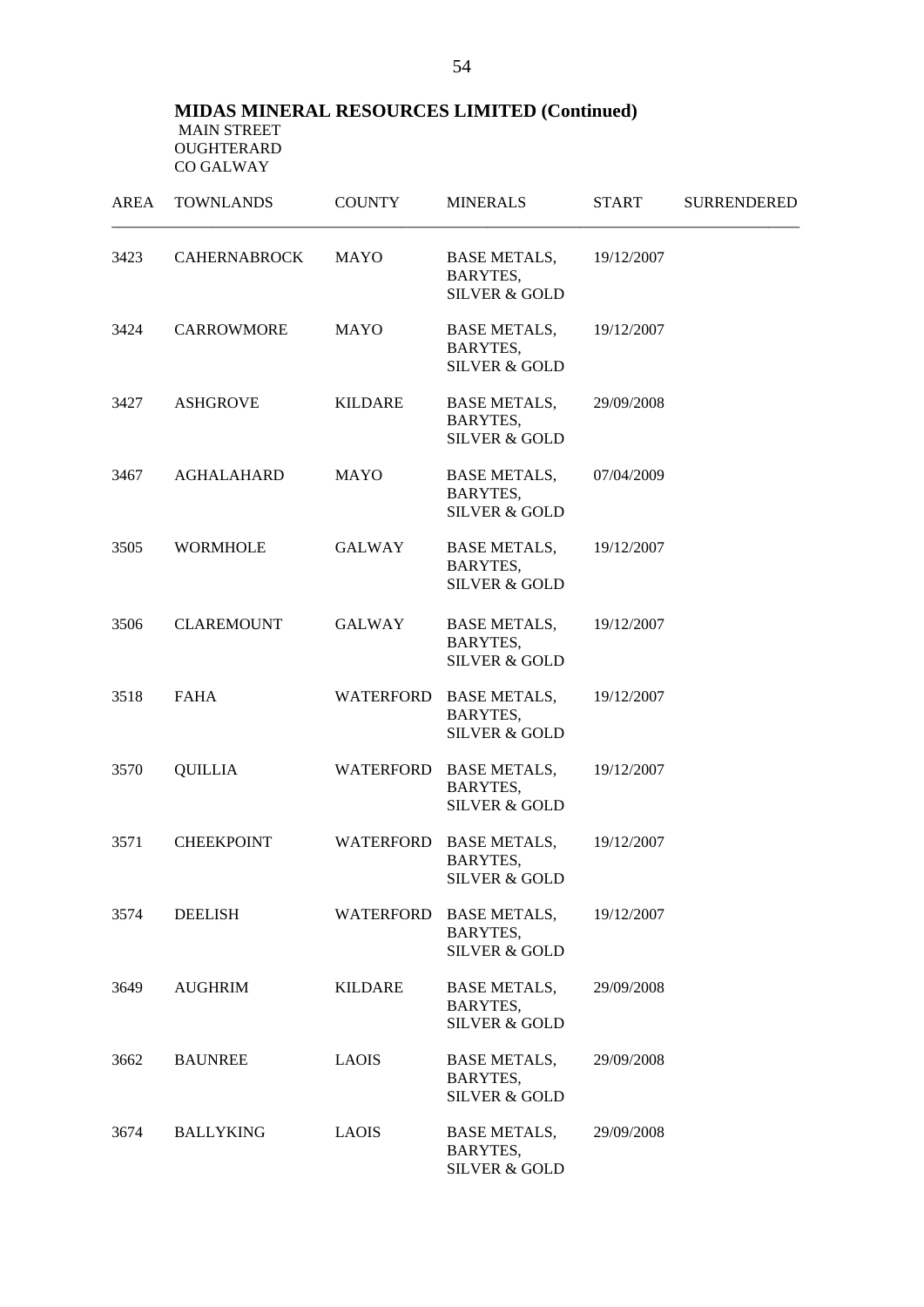## **MIDAS MINERAL RESOURCES LIMITED (Continued)**  MAIN STREET OUGHTERARD CO GALWAY

| AREA | <b>TOWNLANDS</b>    | <b>COUNTY</b>  | <b>MINERALS</b>                                             | <b>START</b> | <b>SURRENDERED</b> |
|------|---------------------|----------------|-------------------------------------------------------------|--------------|--------------------|
| 3675 | <b>BALLYCOOLAN</b>  | <b>LAOIS</b>   | <b>BASE METALS,</b><br>BARYTES,<br><b>SILVER &amp; GOLD</b> | 29/09/2008   |                    |
| 3682 | <b>GLENREVAGH</b>   | GALWAY         | <b>BASE METALS,</b><br>BARYTES,<br><b>SILVER &amp; GOLD</b> | 19/12/2007   |                    |
| 3820 | <b>CABRY</b>        | DONEGAL        | <b>BASE METALS,</b><br>BARYTES,<br><b>SILVER &amp; GOLD</b> | 19/05/2009   |                    |
| 3880 | <b>DERREIGHTER</b>  | GALWAY         | <b>BASE METALS,</b><br>BARYTES,<br><b>SILVER &amp; GOLD</b> | 19/12/2007   |                    |
| 3881 | LACKAVREA           | GALWAY         | <b>BASE METALS,</b><br>BARYTES,<br><b>SILVER &amp; GOLD</b> | 19/12/2007   |                    |
| 3921 | <b>CLEENAGH</b>     | <b>DONEGAL</b> | <b>BASE METALS,</b><br>BARYTES,<br><b>SILVER &amp; GOLD</b> | 24/09/2010   |                    |
| 3922 | ANNASLEE            | DONEGAL        | <b>BASE METALS,</b><br>BARYTES,<br><b>SILVER &amp; GOLD</b> | 24/09/2010   |                    |
| 3959 | BALLYGALLY          | GALWAY         | <b>BASE METALS,</b><br>BARYTES,<br><b>SILVER &amp; GOLD</b> | 19/12/2007   |                    |
| 3964 | <b>BALLYFRUIT</b>   | GALWAY         | <b>BASE METALS,</b><br>BARYTES,<br><b>SILVER &amp; GOLD</b> | 19/12/2007   |                    |
| 3965 | <b>RAFWEE</b>       | <b>GALWAY</b>  | <b>BASE METALS,</b><br>BARYTES,<br><b>SILVER &amp; GOLD</b> | 19/12/2007   |                    |
| 3966 | <b>POLLNAHALLIA</b> | <b>GALWAY</b>  | <b>BASE METALS,</b><br>BARYTES,<br>SILVER & GOLD            | 19/12/2007   |                    |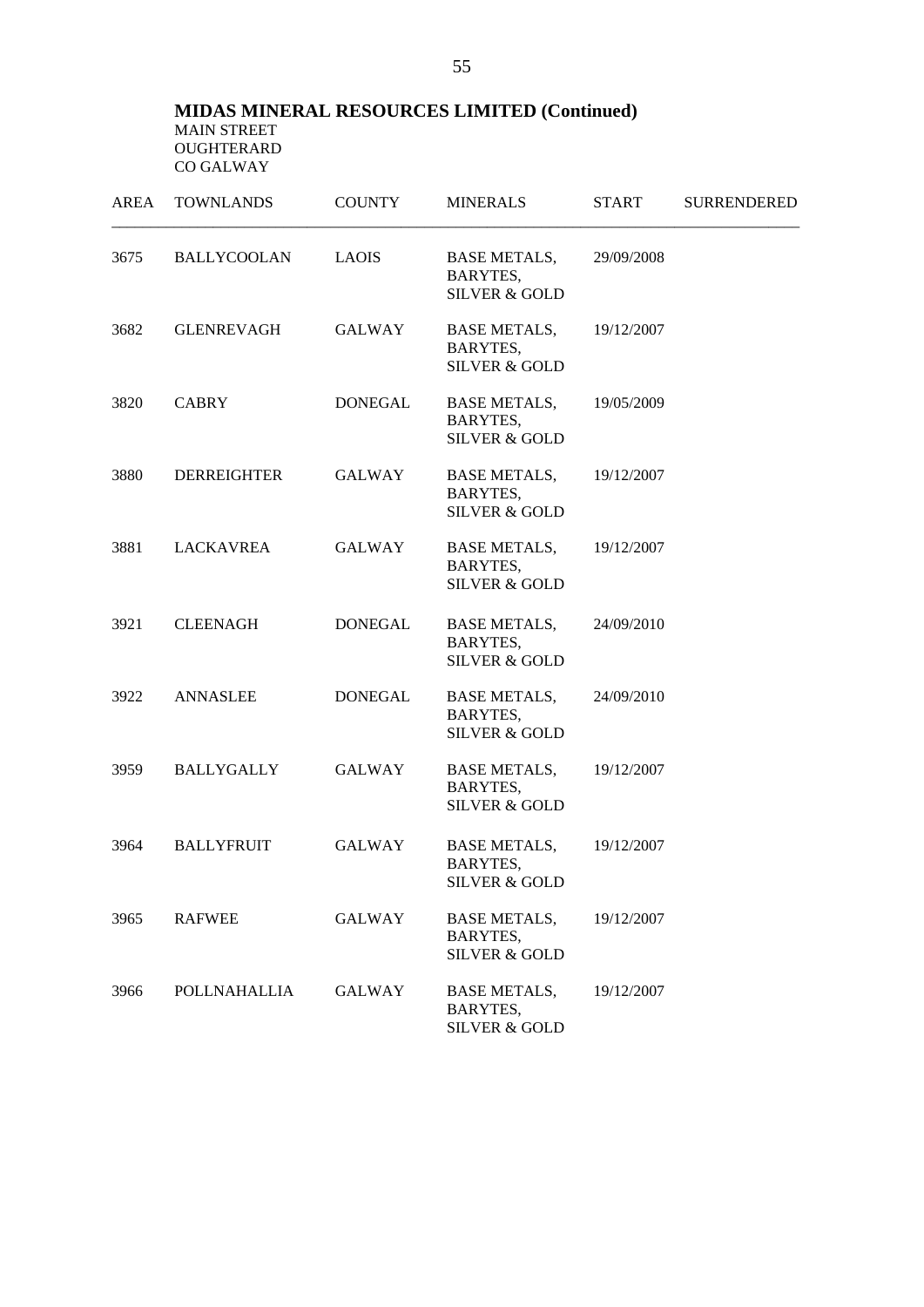#### **MINCO IRELAND LIMITED**  COOLFORE ROAD, QME ARDBRACKEN, NAVAN CO MEATH

| <b>AREA</b> | <b>TOWNLANDS</b>                   | <b>COUNTY</b>                 | <b>MINERALS</b>                                                                    | START      | <b>SURRENDERED</b> |
|-------------|------------------------------------|-------------------------------|------------------------------------------------------------------------------------|------------|--------------------|
| 635         | <b>ROXBOROUGH</b>                  | <b>LIMERICK</b>               | <b>BASE METALS,</b><br><b>BARYTES</b><br>& SILVER                                  | 06/12/1996 |                    |
| 636         | WHITEHALL                          | <b>LIMERICK</b>               | <b>BASE METALS,</b><br><b>BARYTES</b><br>& SILVER                                  | 06/12/1996 |                    |
| 2529        | <b>CAHERCONLISH</b>                | <b>LIMERICK</b>               | <b>BASE METALS,</b><br><b>BARYTES</b><br>& SILVER                                  | 06/12/1996 |                    |
| 2530        | <b>DROMBANE</b>                    | <b>LIMERICK</b>               | <b>BASE METALS,</b><br><b>BARYTES</b><br>& SILVER                                  | 13/11/1995 |                    |
| 3268        | <b>RACE</b>                        | <b>LIMERICK</b>               | <b>BASE METALS,</b><br><b>BARYTES</b><br>& SILVER                                  | 08/11/1991 |                    |
| 3342        | <b>COOGA LOWER</b>                 | <b>LIMERICK</b>               | <b>BASE METALS,</b><br><b>BARYTES &amp;</b><br><b>SILVER</b>                       | 25/05/1999 |                    |
| 3344        | <b>BRITTAS</b>                     | <b>LIMERICK</b>               | <b>BASE METALS,</b><br><b>BARYTES &amp;</b><br><b>SILVER</b>                       | 25/05/1999 |                    |
| 3431        | <b>LISNAGRY</b>                    | <b>LIMERICK</b>               | <b>BASE METALS,</b><br><b>BARYTES, SILVER</b><br>& PLATINUM<br><b>GROUP METALS</b> | 30/05/2005 |                    |
| 3647        | <b>CAPPAGH</b>                     | TIPPERARY/<br><b>LIMERICK</b> | <b>BASE METALS,</b><br><b>BARYTES</b><br>& SILVER                                  | 08/11/1991 |                    |
| 3908        | <b>INCHMORE</b><br>(BY ASSIGNMENT) | <b>LIMERICK</b>               | <b>BASE METALS,</b><br><b>BARYTES &amp;</b><br><b>SILVER</b>                       | 17/07/2001 |                    |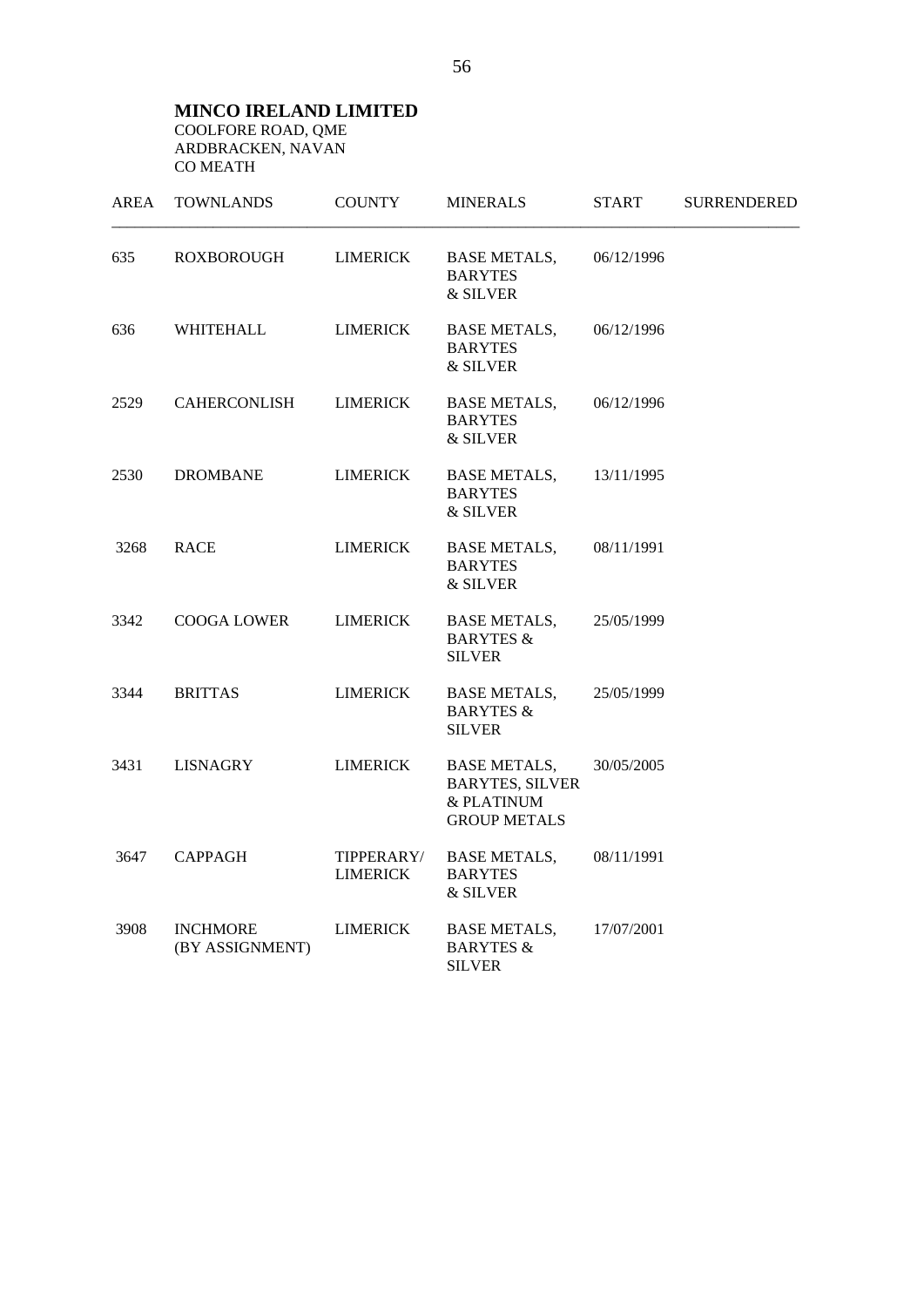| <b>MINCOR RESOURCES NL / FRACTORE PL</b><br>LEVEL 1, 56 ORD STREET<br>11 FRENCH STREET<br><b>WEST PERTH</b><br><b>CAMBERWELL</b><br>WESTERN AUSTRALIA 6005<br>VICTORIA 3124, AUSTRALIA |                   |                               |                                                             |              |                    |  |
|----------------------------------------------------------------------------------------------------------------------------------------------------------------------------------------|-------------------|-------------------------------|-------------------------------------------------------------|--------------|--------------------|--|
|                                                                                                                                                                                        | AREA TOWNLANDS    | <b>COUNTY</b>                 | <b>MINERALS</b>                                             | <b>START</b> | <b>SURRENDERED</b> |  |
| 468                                                                                                                                                                                    | <b>ARDOHILL</b>   | TIPPERARY/<br><b>LIMERICK</b> | <b>BASE METALS,</b><br>BARYTES,<br>SILVER & GOLD            | 08/08/2007   | 18/10/2010         |  |
| 2654                                                                                                                                                                                   | <b>BALLYCRANA</b> | TIPPERARY                     | <b>BASE METALS,</b><br>BARYTES,<br><b>SILVER &amp; GOLD</b> | 08/08/2007   | 18/10/2010         |  |
| 3552                                                                                                                                                                                   | <b>SHRONELL</b>   | TIPPERARY                     | <b>BASE METALS,</b><br>BARYTES,<br><b>SILVER &amp; GOLD</b> | 08/08/2007   | 18/10/2010         |  |

## **MYTILUS MINERALS LIMITED** 61 BELLISK DRIVE

 CUSHENDALL CO ANTRIM BT44 OAX

| AREA | <b>TOWNLANDS</b>  | <b>COUNTY</b>  | <b>MINERALS</b>                                                      | <b>START</b> | <b>SURRENDERED</b> |
|------|-------------------|----------------|----------------------------------------------------------------------|--------------|--------------------|
| 2819 | <b>LETTERILLY</b> | <b>DONEGAL</b> | <b>BASE METALS,</b><br>BARYTES,<br><b>SILVER, GOLD</b><br>& FLUORITE | 22/06/2010   |                    |
| 3072 | <b>ARDUN</b>      | <b>DONEGAL</b> | <b>BASE METALS,</b><br>BARYTES,<br>SILVER, GOLD<br>& FLUORITE        | 22/06/2010   |                    |
| 3372 | <b>TOOME</b>      | <b>DONEGAL</b> | <b>BASE METALS,</b><br>BARYTES,<br><b>SILVER, GOLD</b><br>& FLUORITE | 22/06/2010   |                    |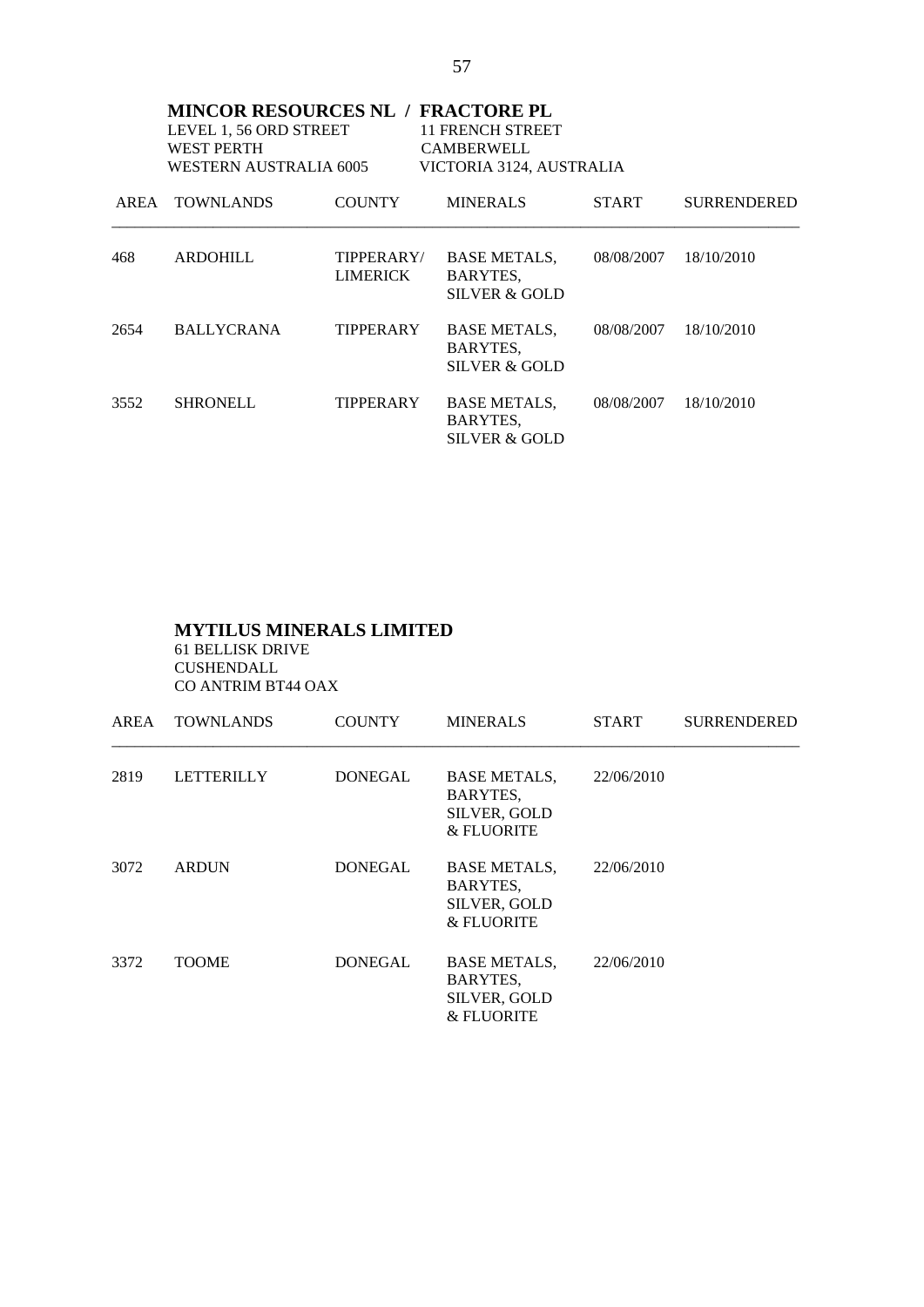**ORIEL SELECTION TRUST LIMITED**  C/O LHM CASEY MCGRATH 6 NORTHBROOK ROAD DUBLIN 6

| AREA | <b>TOWNLANDS</b>    | <b>COUNTY</b>  | <b>MINERALS</b>                                                                                                                          | <b>START</b> | <b>SURRENDERED</b> |
|------|---------------------|----------------|------------------------------------------------------------------------------------------------------------------------------------------|--------------|--------------------|
| 1022 | <b>FALLEIGHTER</b>  | MAYO           | <b>BASE METALS,</b><br>BARYTES,<br><b>SILVER &amp; GOLD</b>                                                                              | 27/04/2005   |                    |
| 2115 | <b>BARNES LOWER</b> | DONEGAL        | BASE METALS,<br>BARYTES,<br>SILVER, GOLD,<br><b>RARE EARTH</b><br><b>ELEMENTS &amp;</b><br>PLATINUM GROUP<br><b>METALS</b>               | 22/02/2010   |                    |
| 2545 | <b>ADDERWAL</b>     | <b>DONEGAL</b> | <b>BASE METALS,</b><br>BARYTES,<br>SILVER, GOLD,<br><b>RARE EARTH</b><br><b>ELEMENTS &amp;</b><br><b>PLATINUM GROUP</b><br><b>METALS</b> | 22/02/2010   |                    |
| 2546 | <b>BELLANAMORE</b>  | DONEGAL        | BASE METALS,<br>BARYTES,<br>SILVER, GOLD,<br><b>RARE EARTH</b><br><b>ELEMENTS &amp;</b><br>PLATINUM GROUP<br><b>METALS</b>               | 22/02/2010   |                    |
| 2795 | <b>CLEENGORT</b>    | DONEGAL        | <b>BASE METALS,</b><br>BARYTES,<br>SILVER, GOLD,<br><b>RARE EARTH</b><br><b>ELEMENTS &amp;</b><br>PLATINUM GROUP<br><b>METALS</b>        | 22/02/2010   |                    |
| 3774 | <b>RINN</b>         | <b>MAYO</b>    | <b>BASE METALS,</b><br>BARYTES,<br><b>SILVER &amp; GOLD</b>                                                                              | 27/04/2005   |                    |
| 3887 | <b>CASHEL</b>       | MAYO           | <b>BASE METALS,</b><br>BARYTES,<br><b>SILVER &amp; GOLD</b>                                                                              | 27/04/2005   |                    |
| 3929 | <b>GLENTAVRAUN</b>  | MAYO           | <b>BASE METALS,</b><br>BARYTES,<br><b>SILVER &amp; GOLD</b>                                                                              | 27/04/2005   |                    |
| 3930 | <b>KILMOVEE</b>     | MAYO           | <b>BASE METALS,</b><br>BARYTES,<br><b>SILVER &amp; GOLD</b>                                                                              | 27/04/2005   |                    |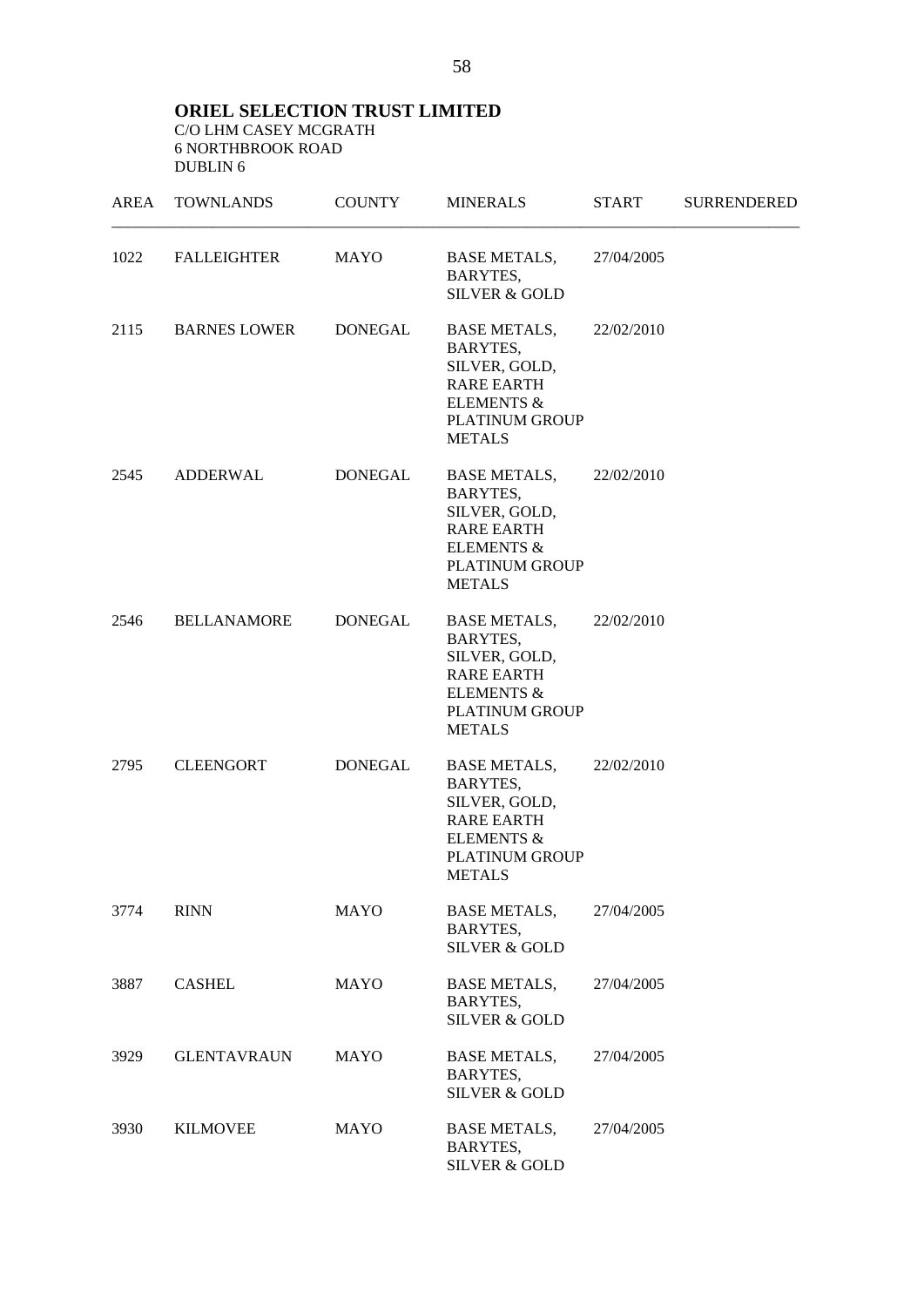**ORIEL SELECTION TRUST LIMITED (Continued)** C/O LHM CASEY MCGRATH 6 NORTHBROOK ROAD DUBLIN 6

| AREA | <b>TOWNLANDS</b>        | <b>COUNTY</b> | <b>MINERALS</b>                                                                                                                              | <b>START</b> | <b>SURRENDERED</b> |
|------|-------------------------|---------------|----------------------------------------------------------------------------------------------------------------------------------------------|--------------|--------------------|
| 3986 | CARRICKATIMPAN DONEGAL  |               | BASE METALS, 22/02/2010<br>BARYTES,<br>SILVER, GOLD,<br><b>RARE EARTH</b><br><b>ELEMENTS &amp;</b><br>PLATINUM GROUP<br><b>METALS</b>        |              |                    |
| 3987 | <b>ARDACHRIN</b>        | DONEGAL       | BASE METALS, 22/02/2010<br>BARYTES,<br>SILVER, GOLD,<br><b>RARE EARTH</b><br><b>ELEMENTS &amp;</b><br><b>PLATINUM GROUP</b><br><b>METALS</b> |              |                    |
| 4003 | <b>BALLYMAQUIN</b>      | DONEGAL       | <b>BASE METALS,</b><br>BARYTES,<br>SILVER, GOLD,<br><b>RARE EARTH</b><br><b>ELEMENTS &amp;</b><br><b>PLATINUM GROUP</b><br><b>METALS</b>     | 22/02/2010   |                    |
| 4004 | BALLYBUNINABBER DONEGAL |               | <b>BASE METALS,</b><br>BARYTES,<br>SILVER, GOLD,<br><b>RARE EARTH</b><br><b>ELEMENTS &amp;</b><br>PLATINUM GROUP<br><b>METALS</b>            | 22/02/2010   |                    |

# **ORMONDE BRICK LIMITED**

 CASTLECOMER COUNTY KILKENNY

|      | AREA TOWNLANDS        | <b>COUNTY</b>   | MINERALS                  | <b>START</b> | SURRENDERED |
|------|-----------------------|-----------------|---------------------------|--------------|-------------|
| 3345 | <b>GORTEEN (PART)</b> | <b>KILKENNY</b> | COAL &<br><b>FIRECLAY</b> | 14/09/1998   |             |

59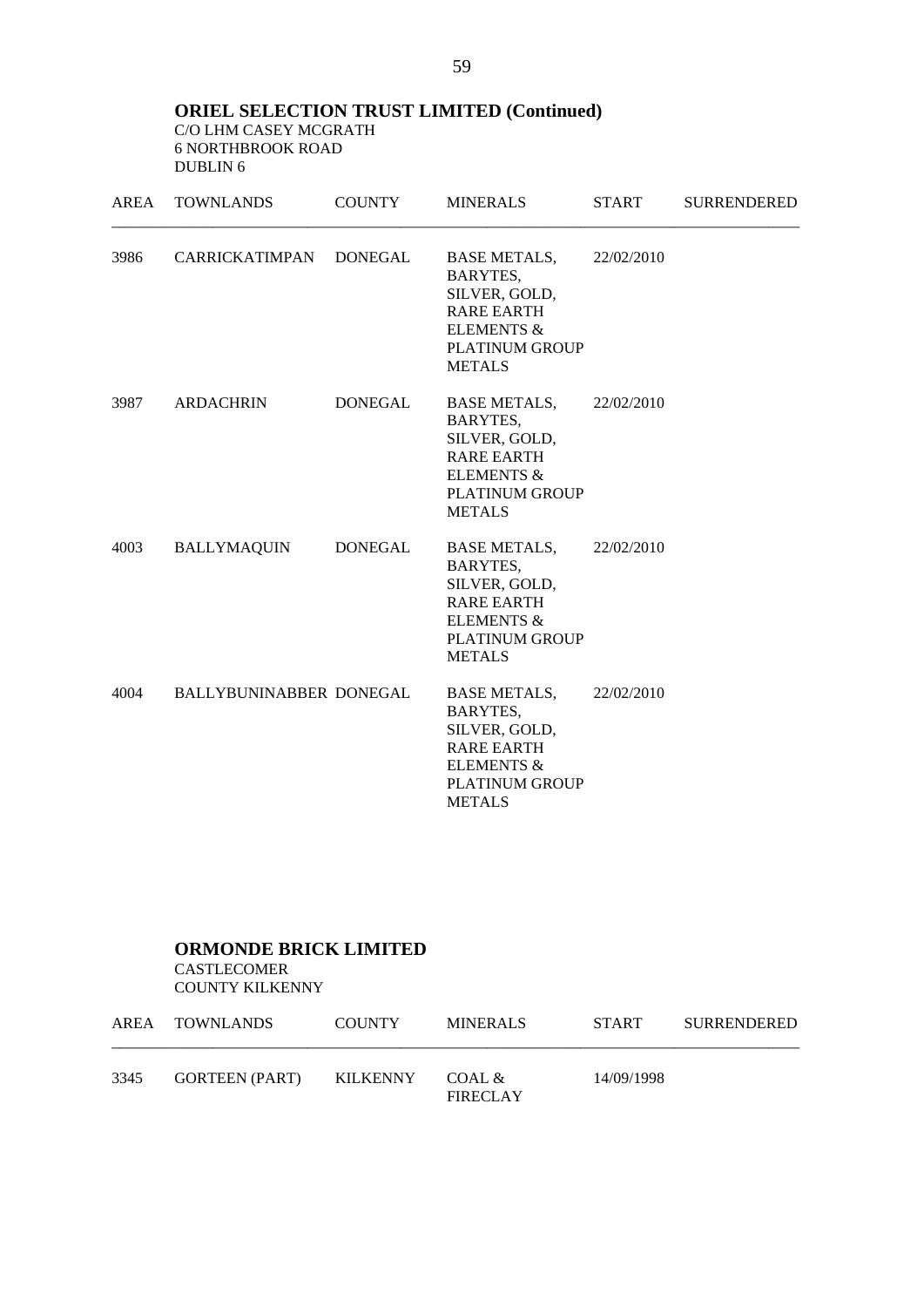**ORMONDE MINING PLC**  ORMONDE HOUSE METGES LANE NAVAN CO MEATH

| <b>AREA</b> | <b>TOWNLANDS</b>                     | <b>COUNTY</b>  | <b>MINERALS</b>                                                                                                                                 | <b>START</b> | <b>SURRENDERED</b> |
|-------------|--------------------------------------|----------------|-------------------------------------------------------------------------------------------------------------------------------------------------|--------------|--------------------|
| 1473        | <b>TINAHELY</b><br>(BY ASSIGNMENT)   | <b>WICKLOW</b> | <b>BASE METALS,</b><br>BARYTES,<br>SILVER, GOLD<br><b>TUNGSTEN</b><br><b>LITHIUM</b><br>MOLYBDENUM &<br><b>PLATINUM GROUP</b><br><b>METALS</b>  | 28/06/2006   | 05/08/2010         |
| 1715        | <b>BALLINGLEN</b><br>(BY ASSIGNMENT) | <b>WICKLOW</b> | <b>BASE METALS,</b><br>BARYTES,<br>SILVER, GOLD<br>TUNGSTEN,<br>LITHIUM,<br>MOLYBDENUM &<br>PLATINUM GROUP<br><b>METALS</b>                     | 28/06/2006   | 05/08/2010         |
| 1716        | <b>SHEILSTOWN</b><br>(BY ASSIGNMENT) | <b>WICKLOW</b> | <b>BASE METALS,</b><br><b>BARYTES,</b><br>SILVER, GOLD<br>TUNGSTEN,<br>LITHIUM,<br>MOLYBDENUM &<br><b>PLATINUM GROUP</b><br><b>METALS</b>       | 28/06/2006   | 05/08/2010         |
| 3029        | <b>CRAFFIELD</b><br>(BY ASSIGNMENT)  | <b>WICKLOW</b> | <b>BASE METALS,</b><br>BARYTES,<br>SILVER, GOLD,<br><b>TUNGSTEN</b><br><b>LITHIUM</b><br>MOLYBDENUM &<br><b>PLATINUM GROUP</b><br><b>METALS</b> | 28/06/2006   | 05/08/2010         |
| 3030        | <b>BALLINACOR</b><br>(BY ASSIGNMENT) | <b>WICKLOW</b> | <b>BASE METALS,</b><br><b>BARYTES,</b><br>SILVER, GOLD<br>TUNGSTEN,<br>LITHIUM,<br>MOLYBDENUM &<br>PLATINUM GROUP<br><b>METALS</b>              | 28/06/2006   | 05/08/2010         |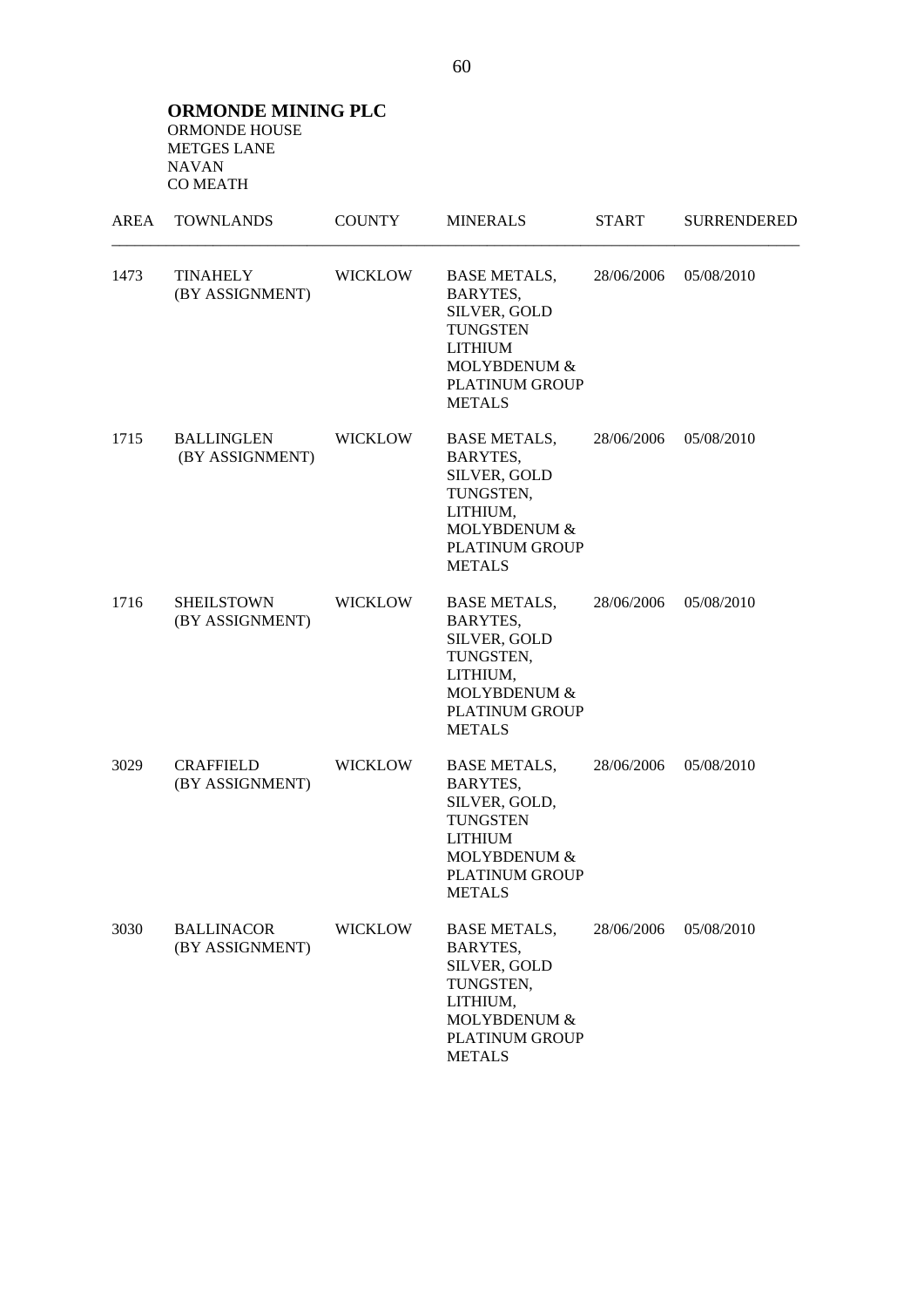#### **RAY HILLIARD LIMITED** CLIEVERAGH LISTOWEL COUNTY KERRY

| AREA | <b>TOWNLANDS</b>                  | <b>COUNTY</b> | <b>MINERALS</b>                                   | <b>START</b> | <b>SURRENDERED</b> |
|------|-----------------------------------|---------------|---------------------------------------------------|--------------|--------------------|
| 2394 | <b>CAHER</b><br>(E.D. CROOKHAVEN) | <b>CORK</b>   | <b>BASE METALS,</b><br><b>BARYTES</b><br>& SILVER | 16/02/2009   |                    |
| 3230 | ARDUSLOUGH                        | <b>CORK</b>   | <b>BASE METALS,</b><br><b>BARYTES</b><br>& SILVER | 16/02/2009   |                    |

## **RENNICKS AND BENNETT LIMITED** C/O BOLIDEN TARA MINES LTD. KNOCKUMBER NAVAN COUNTY MEATH

|      | AREA TOWNLANDS      | <b>COUNTY</b> | <b>MINERALS</b>                                              | <b>START</b> | <b>SURRENDERED</b> |
|------|---------------------|---------------|--------------------------------------------------------------|--------------|--------------------|
| 1496 | <b>SCALLANSTOWN</b> | MEATH         | <b>BASE METALS.</b><br><b>BARYTES &amp;</b><br><b>SILVER</b> | 16/08/1971   |                    |

#### **SUNRISE RESOURCES PLC**  SUNRISE HOUSE HULLEY ROAD MACCLESFIELD CHESHIRE SK10 2LP, UK

|      | AREA TOWNLANDS | <b>COUNTY</b> | <b>MINERALS</b>                                                                      | <b>START</b> | <b>SURRENDERED</b> |
|------|----------------|---------------|--------------------------------------------------------------------------------------|--------------|--------------------|
| 4033 | <b>ABBEY</b>   | <b>CORK</b>   | <b>BASE METALS,</b><br>BARYTES,<br>SILVER, GOLD<br>& PLATINUM<br><b>GROUP METALS</b> | 23/11/2009   |                    |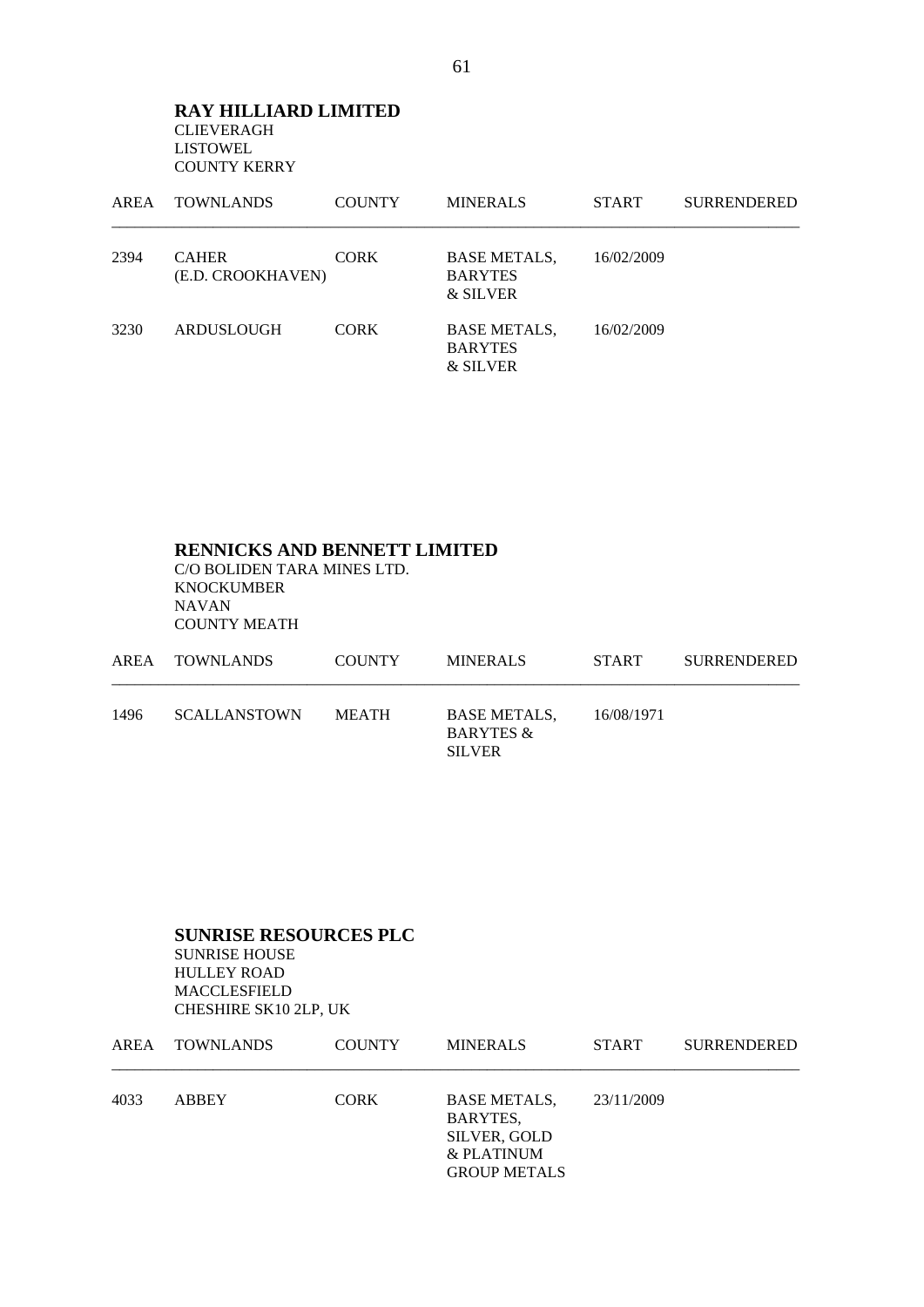#### **TECK IRELAND LTD**  5 WENTWORTH PLACE WICKLOW

| <b>AREA</b> | <b>TOWNLANDS</b>        | <b>COUNTY</b>   | <b>MINERALS</b>                                                                         | <b>START</b> | <b>SURRENDERED</b> |
|-------------|-------------------------|-----------------|-----------------------------------------------------------------------------------------|--------------|--------------------|
| 134         | <b>CARNAUN</b>          | GALWAY          | <b>BASE METALS,</b><br>BARYTES,<br>SILVER, GOLD<br>& PLATINUM<br><b>GROUP METALS</b>    | 25/01/2006   |                    |
| 184         | <b>CROSS</b>            | LONGFORD        | <b>BASE METALS,</b><br>BARYTES,<br>SILVER, GOLD<br>& PLATINUM<br><b>GROUP METALS</b>    | 20/02/2006   |                    |
| 643         | CARROWROE               | GALWAY          | <b>BASE METALS,</b><br>BARYTES,<br>SILVER, GOLD<br>& PLATINUM<br><b>GROUP METALS</b>    | 25/01/2006   |                    |
| 666         | EDGEWORTHSTOWN LONGFORD |                 | <b>BASE METALS,</b><br>BARYTES,<br>SILVER, GOLD<br>& PLATINUM<br><b>GROUP METALS</b>    | 15/12/2005   |                    |
| 667         | <b>KEELOGES</b>         | LONGFORD        | BASE METALS,<br>BARYTES,<br>SILVER, GOLD<br>& PLATINUM<br><b>GROUP METALS</b>           | 20/02/2006   |                    |
| 786         | ARDSHANBALLY            | <b>LIMERICK</b> | <b>BASE METALS,</b><br>BARYTES,<br>SILVER, GOLD<br>& PLATINUM<br><b>GROUP METALS</b>    | 19/10/2009   |                    |
| 1043        | <b>AGHANAPISHA</b>      |                 | WESTMEATH BASE METALS,<br>BARYTES,<br>SILVER, GOLD<br>& PLATINUM<br><b>GROUP METALS</b> | 20/02/2009   |                    |
| 1178        | GARR                    | <b>OFFALY</b>   | <b>BASE METALS,</b><br>BARYTES,<br>SILVER, GOLD<br>& PLATINUM<br><b>GROUP METALS</b>    | 08/08/2006   |                    |
| 1181        | <b>CLONBORE</b>         |                 | WESTMEATH BASE METALS,<br>BARYTES,<br>SILVER, GOLD<br>& PLATINUM<br><b>GROUP METALS</b> | 26/06/2006   |                    |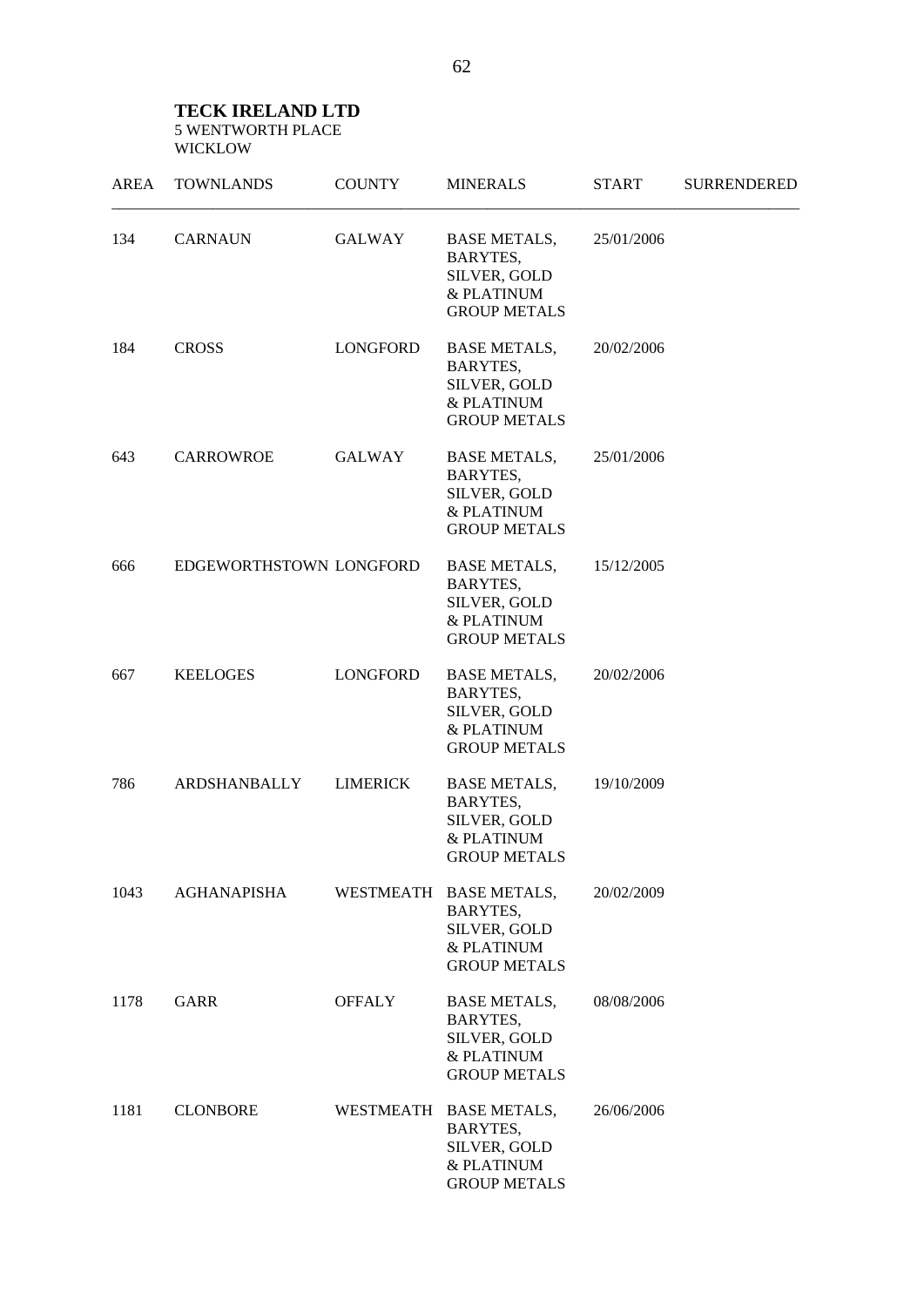#### **TECK IRELAND LTD (Continued)**  5 WENTWORTH PLACE WICKLOW

| AREA | <b>TOWNLANDS</b> | <b>COUNTY</b>             | <b>MINERALS</b>                                                                         | <b>START</b> | <b>SURRENDERED</b> |
|------|------------------|---------------------------|-----------------------------------------------------------------------------------------|--------------|--------------------|
| 1347 | MULTYFARNHAM     |                           | WESTMEATH BASE METALS,<br>BARYTES,<br>SILVER, GOLD<br>& PLATINUM<br><b>GROUP METALS</b> | 30/11/2005   |                    |
| 1351 | <b>TAGHMON</b>   |                           | WESTMEATH BASE METALS,<br>BARYTES,<br>SILVER, GOLD<br>& PLATINUM<br><b>GROUP METALS</b> | 30/11/2005   |                    |
| 1352 | BALLAGH          |                           | WESTMEATH BASE METALS,<br>BARYTES,<br>SILVER, GOLD<br>& PLATINUM<br><b>GROUP METALS</b> | 30/11/2005   |                    |
| 1383 | <b>BOTTOMY</b>   |                           | WESTMEATH BASE METALS,<br>BARYTES,<br>SILVER, GOLD<br>& PLATINUM<br><b>GROUP METALS</b> | 20/02/2006   |                    |
| 1385 | <b>MOYNE</b>     |                           | WESTMEATH BASE METALS,<br>BARYTES,<br>SILVER, GOLD<br>& PLATINUM<br><b>GROUP METALS</b> | 20/02/2006   |                    |
| 1406 | KILLUCAN         |                           | WESTMEATH BASE METALS,<br>BARYTES,<br>SILVER, GOLD<br>& PLATINUM<br><b>GROUP METALS</b> | 30/01/2006   |                    |
| 1587 | ABBEYLARA        | LONGFORD                  | <b>BASE METALS,</b><br>BARYTES,<br>SILVER, GOLD<br>& PLATINUM<br><b>GROUP METALS</b>    | 21/09/2010   |                    |
| 1588 | <b>AGHABOY</b>   | LONGFORD                  | <b>BASE METALS,</b><br>BARYTES,<br>SILVER, GOLD<br>& PLATINUM<br><b>GROUP METALS</b>    | 21/09/2010   |                    |
| 2062 | <b>RAHIN</b>     | OFFALY/<br><b>KILDARE</b> | <b>BASE METALS,</b><br>BARYTES,<br>SILVER, GOLD<br>& PLATINUM<br><b>GROUP METALS</b>    | 26/06/2006   |                    |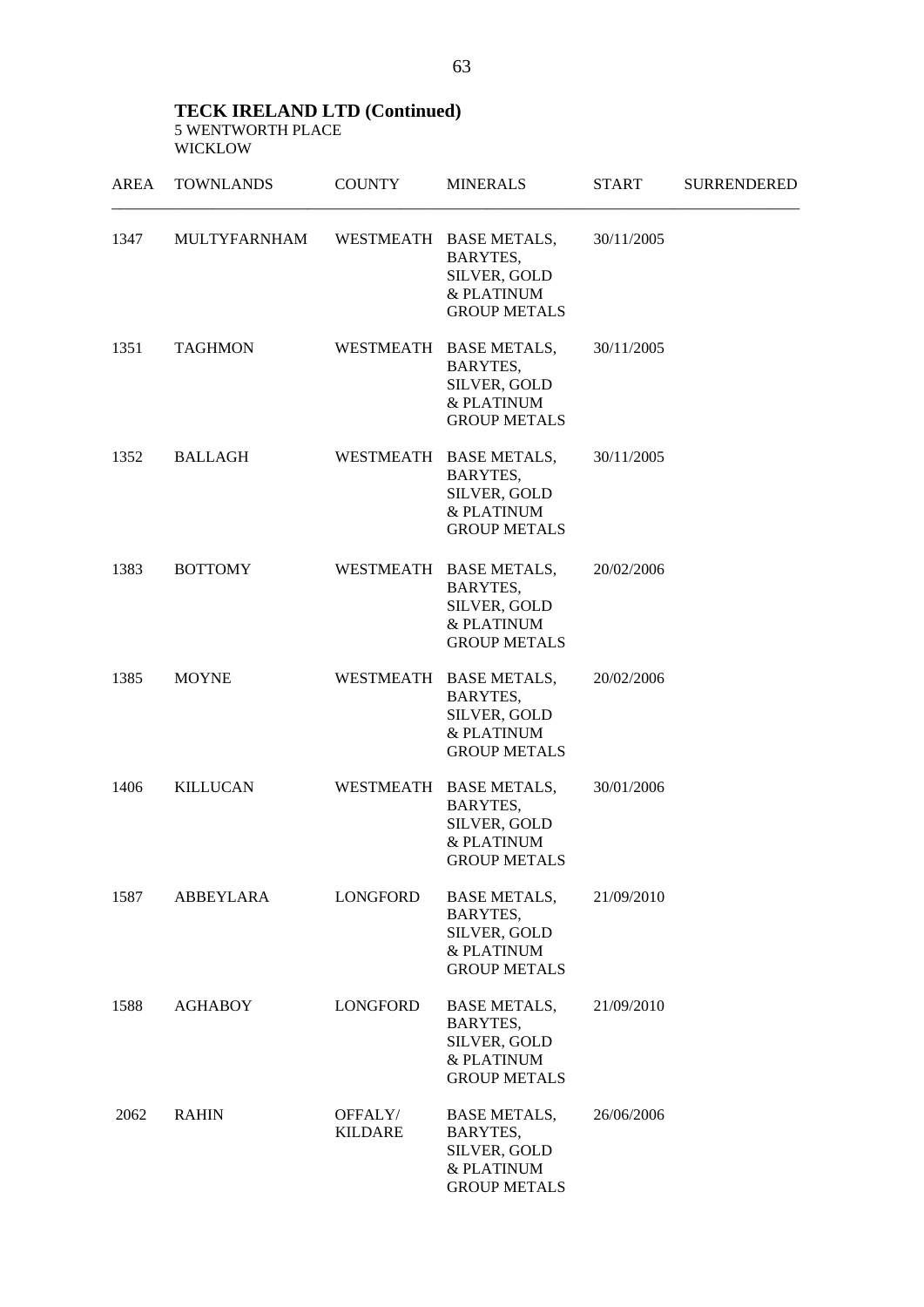#### **TECK IRELAND LTD (Continued)**  5 WENTWORTH PLACE WICKLOW

| AREA | <b>TOWNLANDS</b>      | <b>COUNTY</b>    | <b>MINERALS</b>                                                                      | <b>START</b> | <b>SURRENDERED</b> |
|------|-----------------------|------------------|--------------------------------------------------------------------------------------|--------------|--------------------|
| 2096 | RAHALLY               | GALWAY           | BASE METALS,<br>BARYTES,<br>SILVER, GOLD<br>& PLATINUM<br><b>GROUP METALS</b>        | 25/01/2006   |                    |
| 2097 | <b>BOOKEEN SOUTH</b>  | GALWAY           | <b>BASE METALS,</b><br>BARYTES,<br>SILVER, GOLD<br>& PLATINUM<br><b>GROUP METALS</b> | 25/01/2006   |                    |
| 2098 | BALLYNAGEERAGH GALWAY |                  | <b>BASE METALS,</b><br><b>BARYTES &amp;</b><br><b>SILVER</b>                         | 15/06/2009   |                    |
| 2099 | AGGARD BEG            | GALWAY           | <b>BASE METALS,</b><br><b>BARYTES &amp;</b><br><b>SILVER</b>                         | 15/06/2009   |                    |
| 2447 | <b>BALLYDUAG</b>      | TIPPERARY        | <b>BASE METALS,</b><br>BARYTES,<br>SILVER, GOLD<br>& PLATINUM<br><b>GROUP METALS</b> | 29/12/2009   |                    |
| 2539 | <b>KILLOWEN</b>       | <b>OFFALY</b>    | <b>BASE METALS,</b><br>BARYTES,<br>SILVER, GOLD<br>& PLATINUM<br><b>GROUP METALS</b> | 08/08/2006   |                    |
| 2540 | <b>CASTLEJORDAN</b>   | <b>MEATH</b>     | <b>BASE METALS,</b><br>BARYTES,<br>SILVER, GOLD<br>& PLATINUM<br><b>GROUP METALS</b> | 08/08/2006   |                    |
| 2564 | <b>BALLYCASEY</b>     | <b>TIPPERARY</b> | <b>BASE METALS,</b><br>BARYTES,<br>SILVER, GOLD<br>& PLATINUM<br><b>GROUP METALS</b> | 12/06/2008   |                    |
| 2567 | <b>ABBEVILLE</b>      | <b>TIPPERARY</b> | <b>BASE METALS,</b><br>BARYTES,<br>SILVER, GOLD<br>& PLATINUM<br><b>GROUP METALS</b> | 31/08/2006   |                    |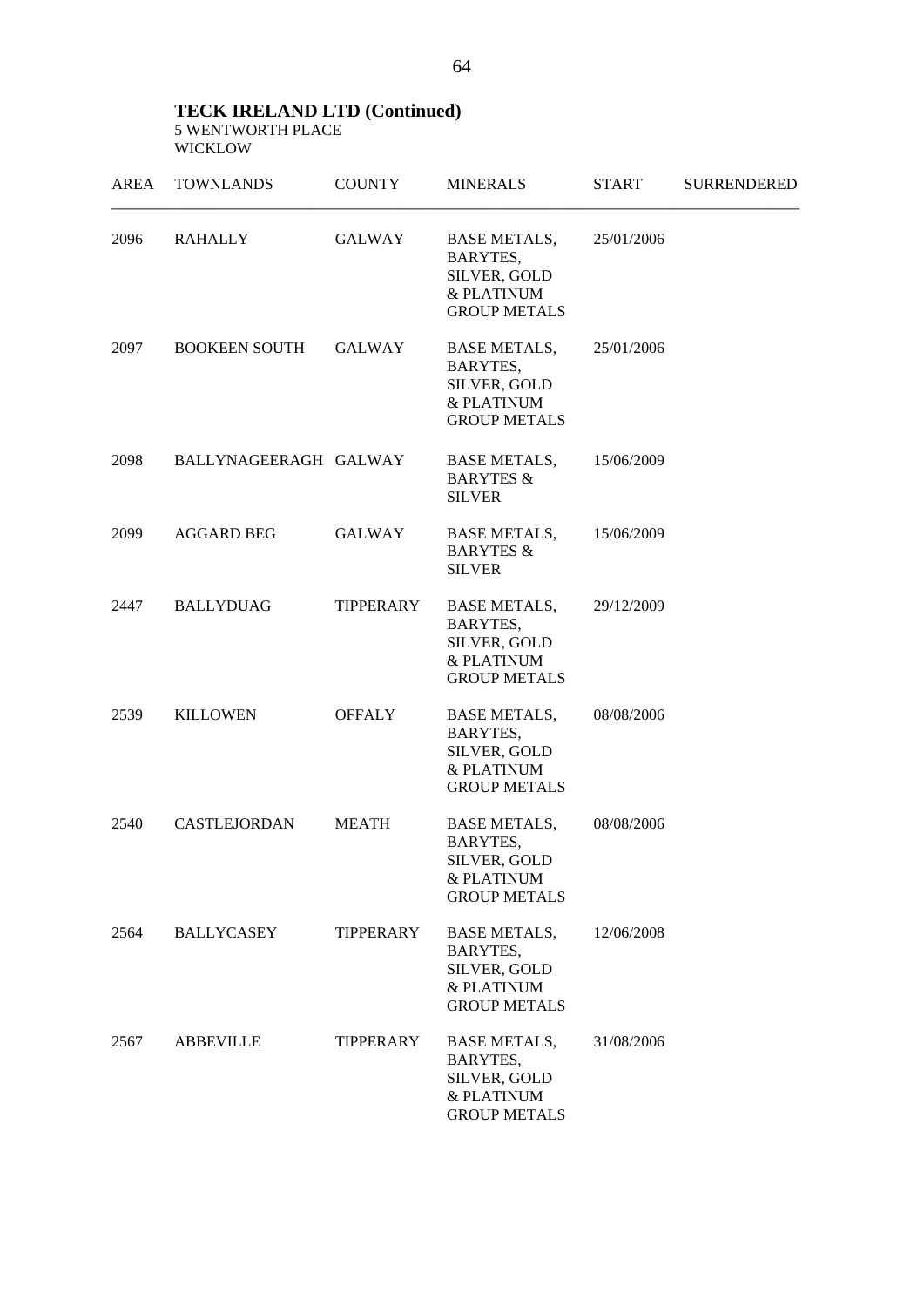## **TECK IRELAND LTD (Continued)**  5 WENTWORTH PLACE WICKLOW

| AREA | <b>TOWNLANDS</b>   | <b>COUNTY</b>   | <b>MINERALS</b>                                                                                | <b>START</b> | <b>SURRENDERED</b> |
|------|--------------------|-----------------|------------------------------------------------------------------------------------------------|--------------|--------------------|
| 2760 | LOUGHREA           | GALWAY          | BASE METALS,<br>BARYTES,<br>SILVER, GOLD<br>& PLATINUM<br><b>GROUP METALS</b>                  | 25/01/2006   |                    |
| 2774 | AGHAMORE           | LONGFORD        | BASE METALS,<br>BARYTES,<br>SILVER, GOLD<br>& PLATINUM<br><b>GROUP METALS</b>                  | 21/09/2010   |                    |
| 3152 | RAHARENRY          |                 | WESTMEATH BASE METALS,<br>BARYTES,<br>SILVER, GOLD<br>& PLATINUM<br><b>GROUP METALS</b>        | 30/01/2006   |                    |
| 3163 | <b>CALLOWBEG</b>   |                 | ROSCOMMON BASE METALS,<br><b>BARYTES,</b><br>SILVER, GOLD<br>& PLATINUM<br><b>GROUP METALS</b> | 26/03/2007   |                    |
| 3232 | <b>LYNN</b>        |                 | WESTMEATH BASE METALS,<br>BARYTES,<br>SILVER, GOLD<br>& PLATINUM<br><b>GROUP METALS</b>        | 16/11/2006   |                    |
| 3369 | <b>BALLYNAHOWN</b> | <b>LIMERICK</b> | <b>BASE METALS,</b><br>BARYTES,<br>SILVER, GOLD<br>& PLATINUM<br><b>GROUP METALS</b>           | 22/09/2010   |                    |
| 3374 | <b>MOYVALLEY</b>   | <b>KILDARE</b>  | <b>BASE METALS,</b><br>BARYTES,<br>SILVER, GOLD<br>& PLATINUM<br><b>GROUP METALS</b>           | 08/08/2006   |                    |
| 3405 | <b>AGHAFIN</b>     |                 | WESTMEATH BASE METALS,<br>BARYTES,<br>SILVER, GOLD<br>& PLATINUM<br><b>GROUP METALS</b>        | 20/02/2009   |                    |
| 3474 | <b>SRADUFF</b>     |                 | ROSCOMMON BASE METALS,<br>BARYTES,<br>SILVER, GOLD<br>& PLATINUM<br><b>GROUP METALS</b>        | 24/02/2006   |                    |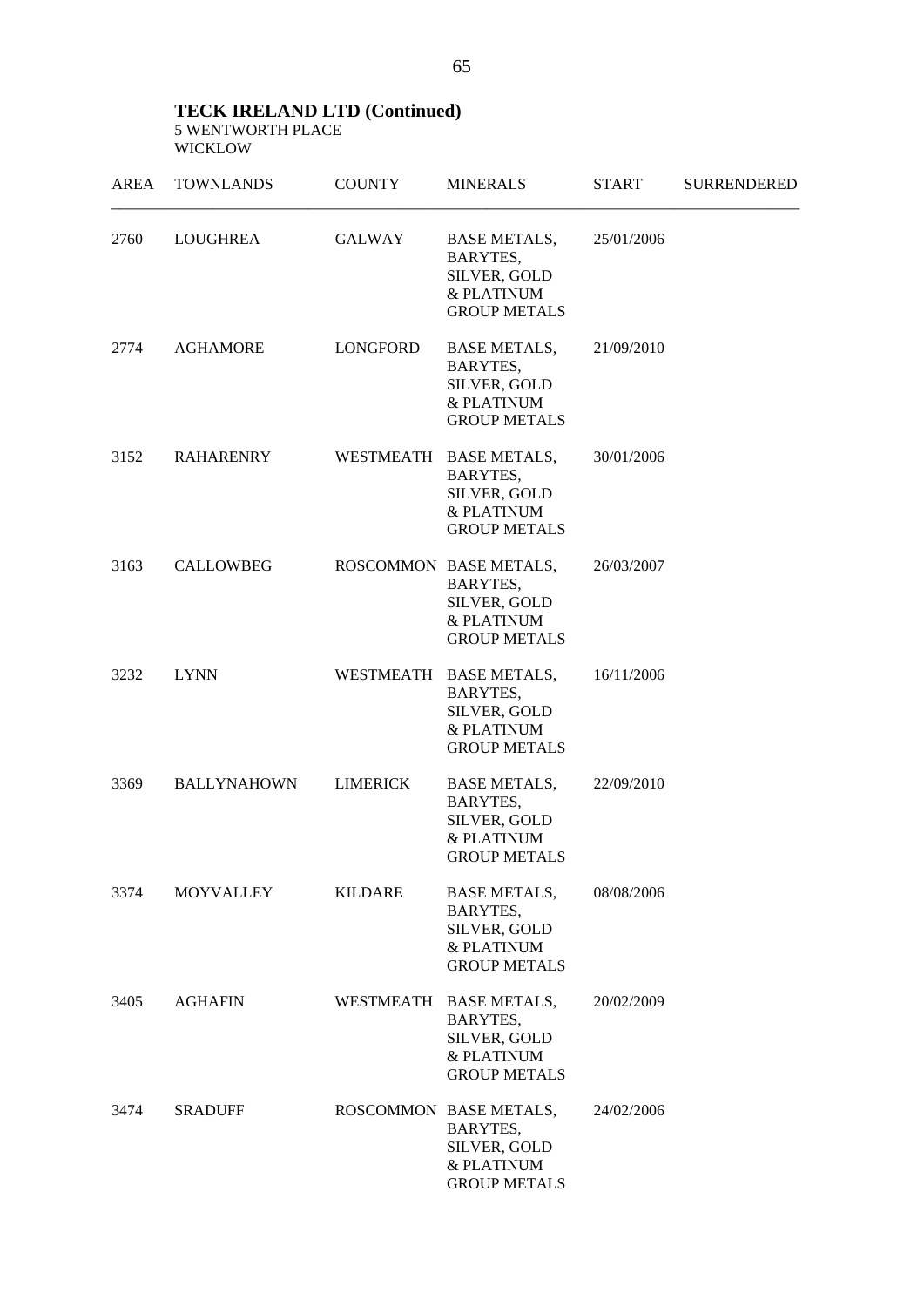### **TECK IRELAND LTD (Continued)**  5 WENTWORTH PLACE WICKLOW

| <b>AREA</b> | <b>TOWNLANDS</b>      | <b>COUNTY</b>    | <b>MINERALS</b>                                                                             | <b>START</b> | <b>SURRENDERED</b> |
|-------------|-----------------------|------------------|---------------------------------------------------------------------------------------------|--------------|--------------------|
| 3476        | <b>BALLYQUICK</b>     | TIPPERARY        | <b>BASE METALS,</b><br>BARYTES,<br>SILVER, GOLD<br>& PLATINUM<br><b>GROUP METALS</b>        | 31/01/2006   |                    |
| 3477        | <b>PORTLAND</b>       | TIPPERARY        | <b>BASE METALS,</b><br><b>BARYTES,</b><br>SILVER, GOLD<br>& PLATINUM<br><b>GROUP METALS</b> | 31/01/2006   |                    |
| 3575        | <b>RIVERSTOWN</b>     |                  | WESTMEATH BASE METALS,<br>BARYTES,<br>SILVER, GOLD<br>& PLATINUM<br><b>GROUP METALS</b>     | 26/06/2006   |                    |
| 3576        | <b>KINNEGAD</b>       |                  | WESTMEATH BASE METALS,<br>BARYTES,<br>SILVER, GOLD<br>& PLATINUM<br><b>GROUP METALS</b>     | 26/06/2006   |                    |
| 3634        | <b>CLONDALEE MORE</b> | LONGFORD         | <b>BASE METALS,</b><br>BARYTES,<br>SILVER, GOLD<br>& PLATINUM<br><b>GROUP METALS</b>        | 15/12/2005   |                    |
| 3636        | <b>CLONDALEE MORE</b> | <b>MEATH</b>     | <b>BASE METALS,</b><br>BARYTES,<br>SILVER, GOLD<br>& PLATINUM<br><b>GROUP METALS</b>        | 08/08/2006   |                    |
| 3727        | <b>BALLYNAVIN</b>     | TIPPERARY        | <b>BASE METALS,</b><br>BARYTES,<br>SILVER, GOLD<br>& PLATINUM<br><b>GROUP METALS</b>        | 12/06/2008   |                    |
| 3840        | LECARROW              | <b>GALWAY</b>    | <b>BASE METALS,</b><br>BARYTES,<br>SILVER, GOLD<br>& PLATINUM<br><b>GROUP METALS</b>        | 25/01/2006   |                    |
| 3878        | <b>BALLYCAPPLE</b>    | <b>TIPPERARY</b> | <b>BASE METALS,</b><br>BARYTES,<br>SILVER, GOLD<br>& PLATINUM<br><b>GROUP METALS</b>        | 12/06/2008   |                    |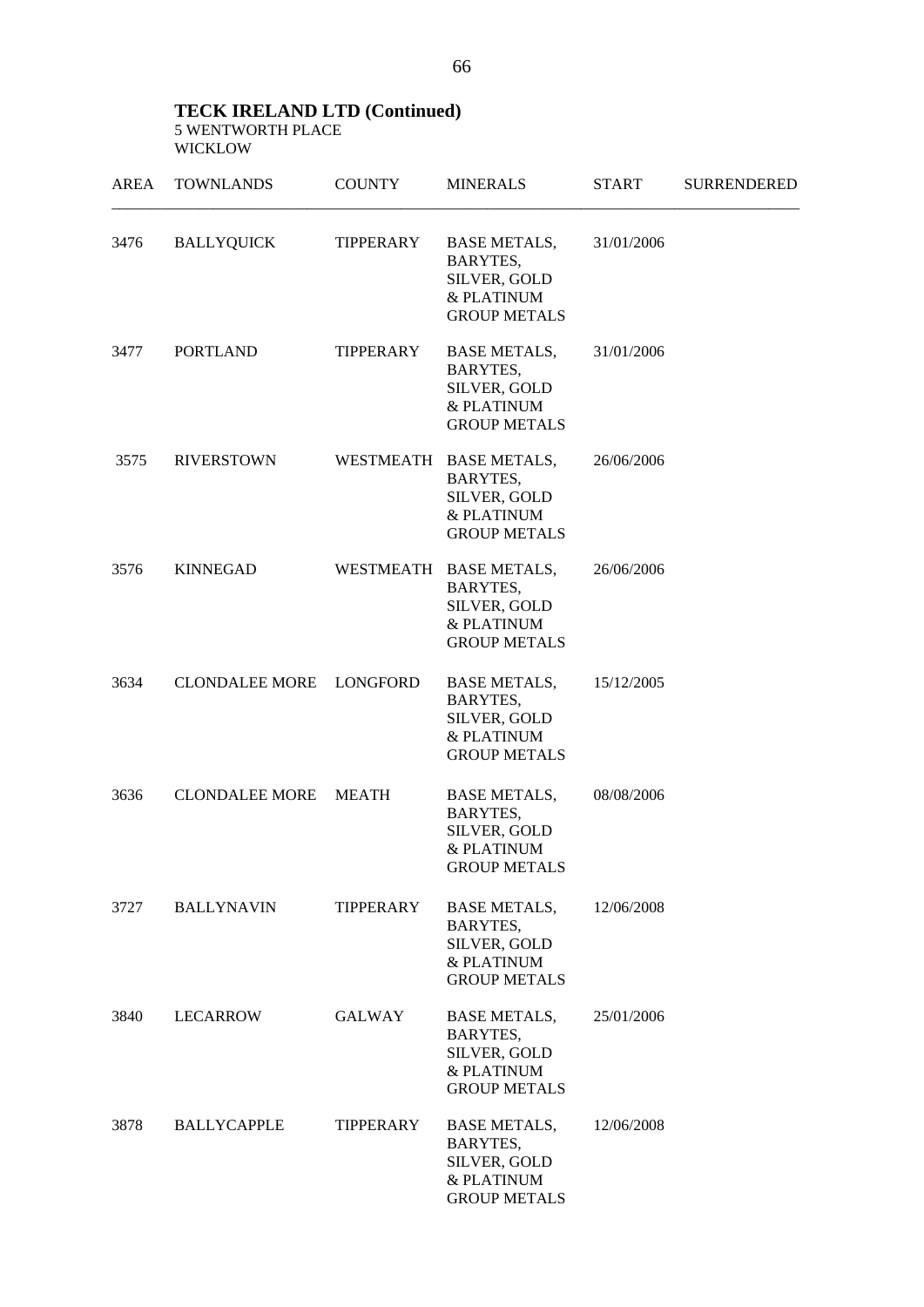### **TECK IRELAND LTD (Continued)**  5 WENTWORTH PLACE WICKLOW

| AREA | <b>TOWNLANDS</b> | <b>COUNTY</b> | <b>MINERALS</b>                                                                            | <b>START</b> | <b>SURRENDERED</b> |
|------|------------------|---------------|--------------------------------------------------------------------------------------------|--------------|--------------------|
| 3907 | ARDAVAGGA        | <b>OFFALY</b> | <b>BASE METALS,</b><br>BARYTES,<br>SILVER, GOLD<br>& PLATINUM<br><b>GROUP METALS</b>       | 12/06/2008   |                    |
| 3934 | <b>ROOSKAGH</b>  |               | ROSCOMMON BASE METALS,<br>BARYTES,<br>SILVER, GOLD<br>& PLATINUM<br><b>GROUP METALS</b>    | 24/02/2006   |                    |
| 3935 | SIONHILL         |               | WESTMEATH BASE METALS,<br>BARYTES,<br>SILVER, GOLD<br>& PLATINUM<br><b>GROUP METALS</b>    | 31/01/2006   |                    |
| 3937 | <b>MILLTOWN</b>  |               | WESTMEATH BASE METALS,<br>BARYTES,<br>SILVER, GOLD<br>& PLATINUM<br><b>GROUP METALS</b>    | 26/06/2006   |                    |
| 3938 | <b>TOOR</b>      | <b>MEATH</b>  | <b>BASE METALS,</b><br>BARYTES,<br>SILVER, GOLD<br>& PLATINUM<br><b>GROUP METALS</b>       | 26/06/2006   |                    |
| 3939 | <b>MOLERICK</b>  | <b>MEATH</b>  | <b>BASE METALS,</b><br>BARYTES,<br>SILVER, GOLD<br>& PLATINUM<br><b>GROUP METALS</b>       | 26/06/2006   |                    |
| 3996 | ANNAGH           | LONGFORD      | <b>BASE METALS,</b><br><b>BARYTES</b><br>SILVER, GOLD<br>& PLATINUM<br><b>GROUP METALS</b> | 20/02/2009   |                    |
| 4035 | <b>ATHLUMMON</b> | TIPPERARY     | <b>BASE METALS,</b><br>BARYTES,<br>SILVER, GOLD<br>& PLATINUM<br><b>GROUP METALS</b>       | 29/12/2009   |                    |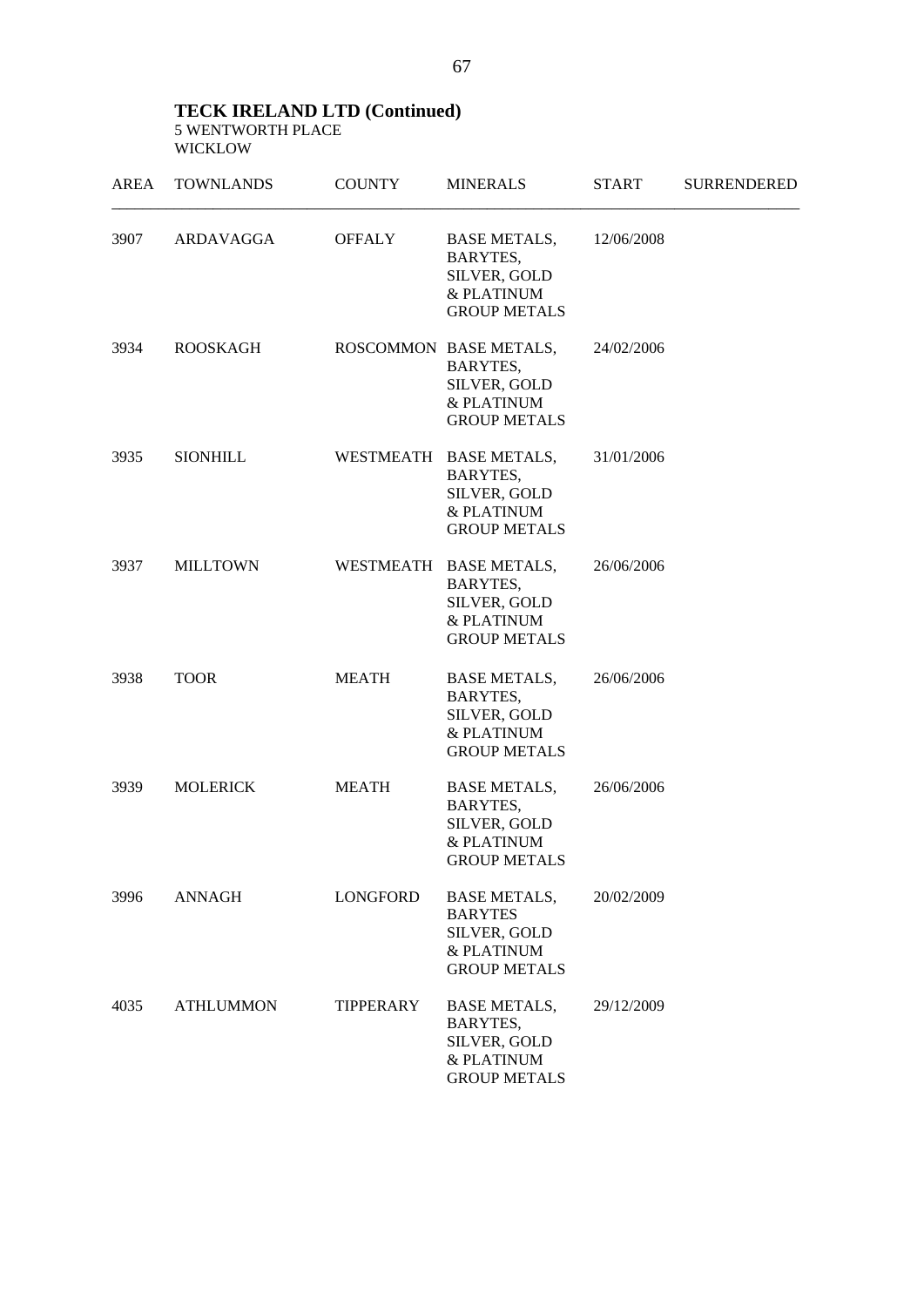### **TERRA ENERGY LTD**  18 FITZWILLIAM PLACE DUBLIN 2

| AREA | <b>TOWNLANDS</b>    | <b>COUNTY</b>                 | <b>MINERALS</b> | <b>START</b> | <b>SURRENDERED</b> |
|------|---------------------|-------------------------------|-----------------|--------------|--------------------|
| 3105 | <b>AGHATUBBRID</b>  | <b>KILKENNY</b>               | <b>COAL</b>     | 19/01/2010   |                    |
| 3353 | <b>BALLYLINNEN</b>  | <b>KILKENNY</b>               | <b>COAL</b>     | 19/01/2010   |                    |
| 4018 | <b>AGHATERRY</b>    | <b>LAOIS</b>                  | <b>COAL</b>     | 19/01/2010   |                    |
| 4019 | <b>MONEENROE</b>    | <b>KILKENNY</b>               | <b>COAL</b>     | 19/01/2010   |                    |
| 4020 | <b>CRUTT</b>        | <b>KILKENNY</b>               | <b>COAL</b>     | 19/01/2010   |                    |
| 4021 | <b>CLONBROCK</b>    | <b>LAOIS</b>                  | <b>COAL</b>     | 19/01/2010   |                    |
| 4022 | <b>DOONANE</b>      | <b>LAOIS</b>                  | COAL            | 19/01/2010   |                    |
| 4024 | <b>BAWNLEA</b>      | KILKENNY/<br><b>TIPPERARY</b> | <b>COAL</b>     | 19/01/2010   |                    |
| 4025 | <b>BALLINCURRY</b>  | <b>TIPPERARY</b>              | <b>COAL</b>     | 19/01/2010   |                    |
| 4026 | ARDRAGH             | <b>TIPPERARY</b>              | <b>COAL</b>     | 19/01/2010   |                    |
| 4027 | <b>BALLYNASTICK</b> | <b>TIPPERARY</b>              | <b>COAL</b>     | 19/01/2010   |                    |

 **THE LISHEEN MINING PARTNERSHIP**  LISHEEN, KILLORAN MOYNE THURLES CO TIPPERARY AREA TOWNILANDS COUNTY MINERALS START SURRENDERED

|      | AREA IOWNLANDS              | <b>COUNTY</b> | <b>MINERALS</b>                                  | START        | SURRENDERED |
|------|-----------------------------|---------------|--------------------------------------------------|--------------|-------------|
| 4030 | AGHADOEN<br>(BY ASSIGNMENT) | KILKENNY      | BASE METALS.<br><b>SILVER, BARYTES</b><br>& GOLD | - 19/12/1986 |             |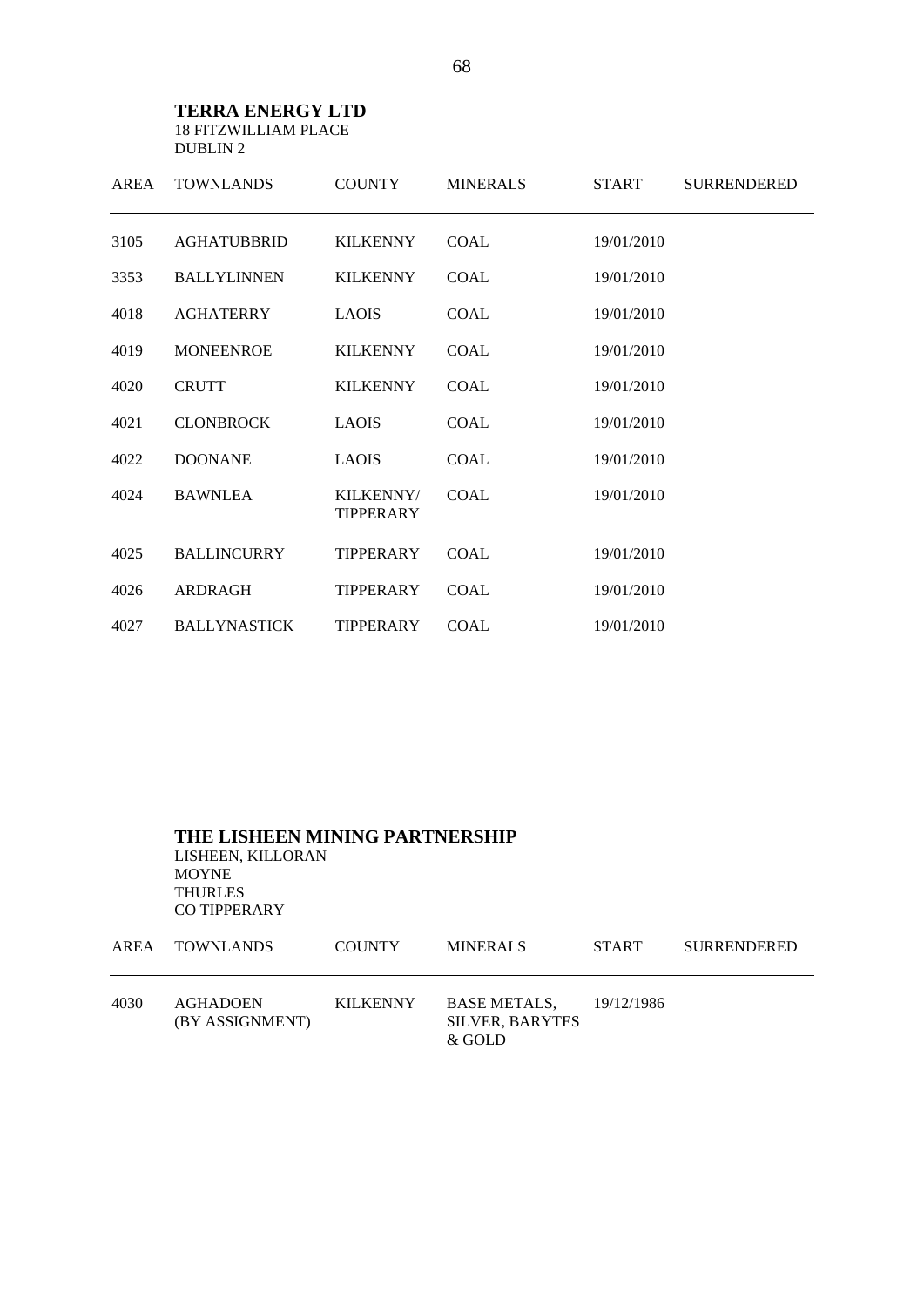**TNR GOLD CORP**  PO BOX 11604 SUITE 620-650 WEST GEORGIA STREET VANCOUVER, BC V6B 4N9 CANADA

| AREA | <b>TOWNLANDS</b>     | <b>COUNTY</b>  | <b>MINERALS</b>                                                                                                                 | <b>START</b> | <b>SURRENDERED</b> |
|------|----------------------|----------------|---------------------------------------------------------------------------------------------------------------------------------|--------------|--------------------|
| 1476 | <b>BALLYPIERCE</b>   | CARLOW         | <b>BASE METALS,</b><br>SILVER, GOLD,<br>CAESIUM, LITHIUM,<br>BERYLLIUM,<br>NIOBIUM, RUBIDIUM<br>& RARE EARTH<br><b>ELEMENTS</b> | 07/08/2009   |                    |
| 3407 | <b>BALLYNATTIN</b>   | CARLOW         | BASE METALS,<br>SILVER, GOLD,<br>CAESIUM, LITHIUM,<br>BERYLLIUM,<br>NIOBIUM, RUBIDIUM<br>& RARE EARTH<br><b>ELEMENTS</b>        | 07/08/2009   |                    |
| 3411 | <b>BALLYGLISHEEN</b> | <b>CARLOW</b>  | <b>BASE METALS,</b><br>SILVER, GOLD,<br>CAESIUM, LITHIUM,<br>BERYLLIUM,<br>NIOBIUM, RUBIDIUM<br>& RARE EARTH<br><b>ELEMENTS</b> | 07/08/2009   |                    |
| 3864 | <b>BALLARD</b>       | <b>WICKLOW</b> | <b>BASE METALS,</b><br>SILVER, GOLD,<br>CAESIUM, LITHIUM,<br>BERYLLIUM,<br>NIOBIUM, RUBIDIUM<br>& RARE EARTH<br><b>ELEMENTS</b> | 07/08/2009   |                    |
| 3893 | <b>AGHABEG</b>       | CARLOW         | <b>BASE METALS,</b><br>SILVER, GOLD,<br>CAESIUM, LITHIUM,<br>BERYLLIUM,<br>NIOBIUM, RUBIDIUM<br>& RARE EARTH<br><b>ELEMENTS</b> | 07/08/2009   |                    |
| 3894 | <b>BALLYBRACK</b>    | <b>CARLOW</b>  | <b>BASE METALS,</b><br>SILVER, GOLD,<br>CAESIUM, LITHIUM,<br>BERYLLIUM,<br>NIOBIUM, RUBIDIUM<br>& RARE EARTH<br><b>ELEMENTS</b> | 07/08/2009   |                    |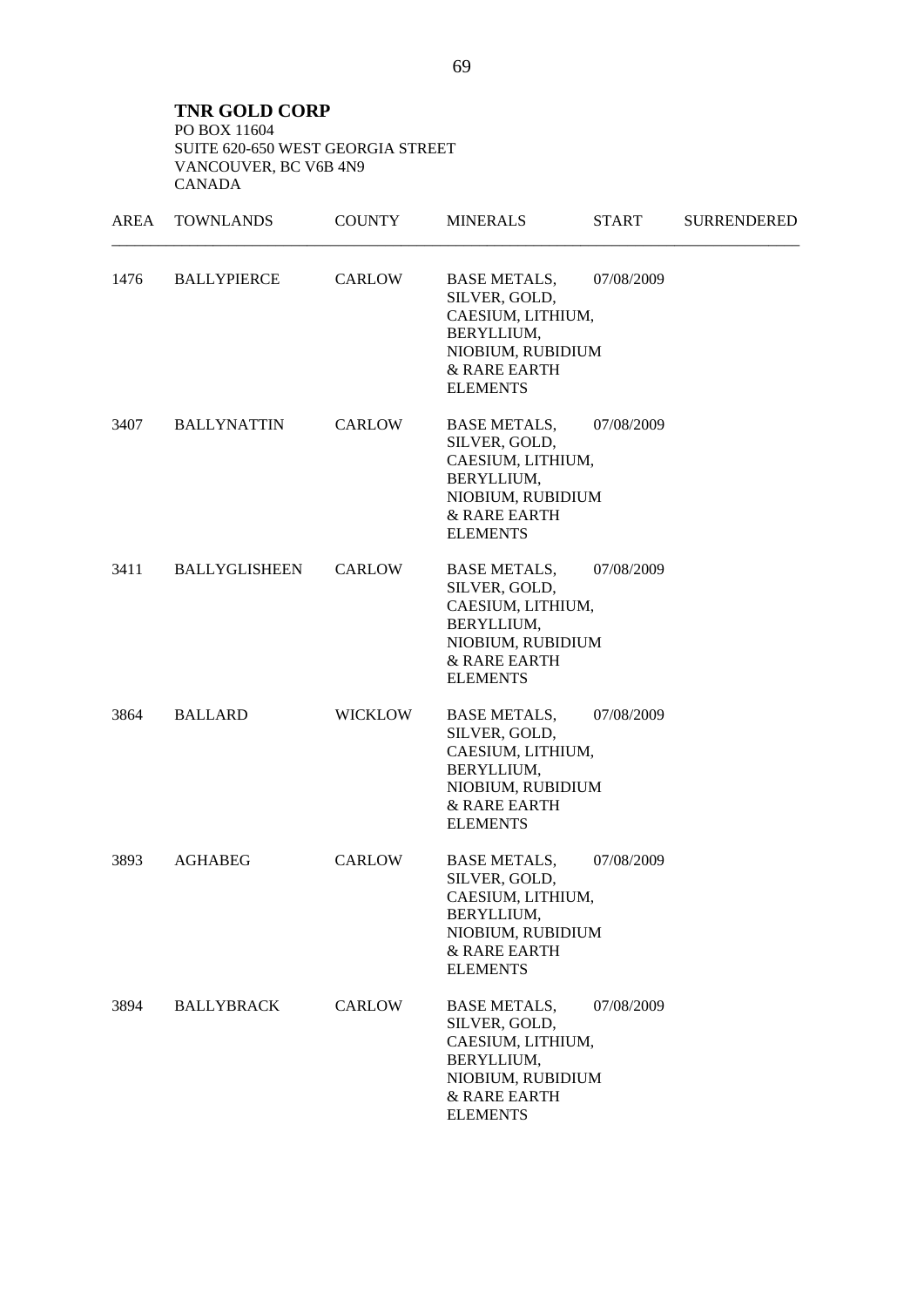**TNR GOLD CORP (Continued)**  PO BOX 11604 SUITE 620-650 WEST GEORGIA STREET VANCOUVER, BC V6B 4N9 CANADA

|      | AREA TOWNLANDS | <b>COUNTY</b>  | <b>MINERALS</b>                                                                                                          | <b>START</b> | <b>SURRENDERED</b> |
|------|----------------|----------------|--------------------------------------------------------------------------------------------------------------------------|--------------|--------------------|
| 4031 | <b>ACLARE</b>  | <b>CARLOW</b>  | BASE METALS,<br>SILVER, GOLD,<br>CAESIUM, LITHIUM,<br>BERYLLIUM,<br>NIOBIUM, RUBIDIUM<br>& RARE EARTH<br><b>ELEMENTS</b> | 07/08/2009   |                    |
| 4032 | AGHOWLE LOWER  | <b>WICKLOW</b> | BASE METALS,<br>SILVER, GOLD,<br>CAESIUM, LITHIUM,<br>BERYLLIUM,<br>NIOBIUM, RUBIDIUM<br>& RARE EARTH<br><b>ELEMENTS</b> | 07/08/2009   |                    |

### **UNICORN MINERAL RESOURCES LIMITED**

 C/O BRG LTD UNIT C, ATHY BUSINESS CAMPUS ATHY CO KILDARE

| AREA | <b>TOWNLANDS</b>    | <b>COUNTY</b>   | <b>MINERALS</b>                                                                                                         | <b>START</b> | <b>SURRENDERED</b> |
|------|---------------------|-----------------|-------------------------------------------------------------------------------------------------------------------------|--------------|--------------------|
| 1814 | BALLYKEOGHAN        | KILKENNY        | BASE METALS,<br>BARYTES,<br>SILVER, GOLD,<br><b>PLATINUM</b><br><b>GROUP METALS,</b><br><b>COBALT &amp; IRON</b>        | 08/09/2010   |                    |
| 1815 | BALLINCREA          | KILKENNY        | BASE METALS,<br>BARYTES,<br>SILVER, GOLD,<br><b>PLATINUM</b><br><b>GROUP METALS,</b><br><b>COBALT &amp; IRON</b>        | 08/09/2010   |                    |
| 3693 | <b>AGLISH NORTH</b> | <b>KILKENNY</b> | <b>BASE METALS,</b><br>BARYTES,<br>SILVER, GOLD,<br><b>PLATINUM</b><br><b>GROUP METALS,</b><br><b>COBALT &amp; IRON</b> | 08/09/2010   |                    |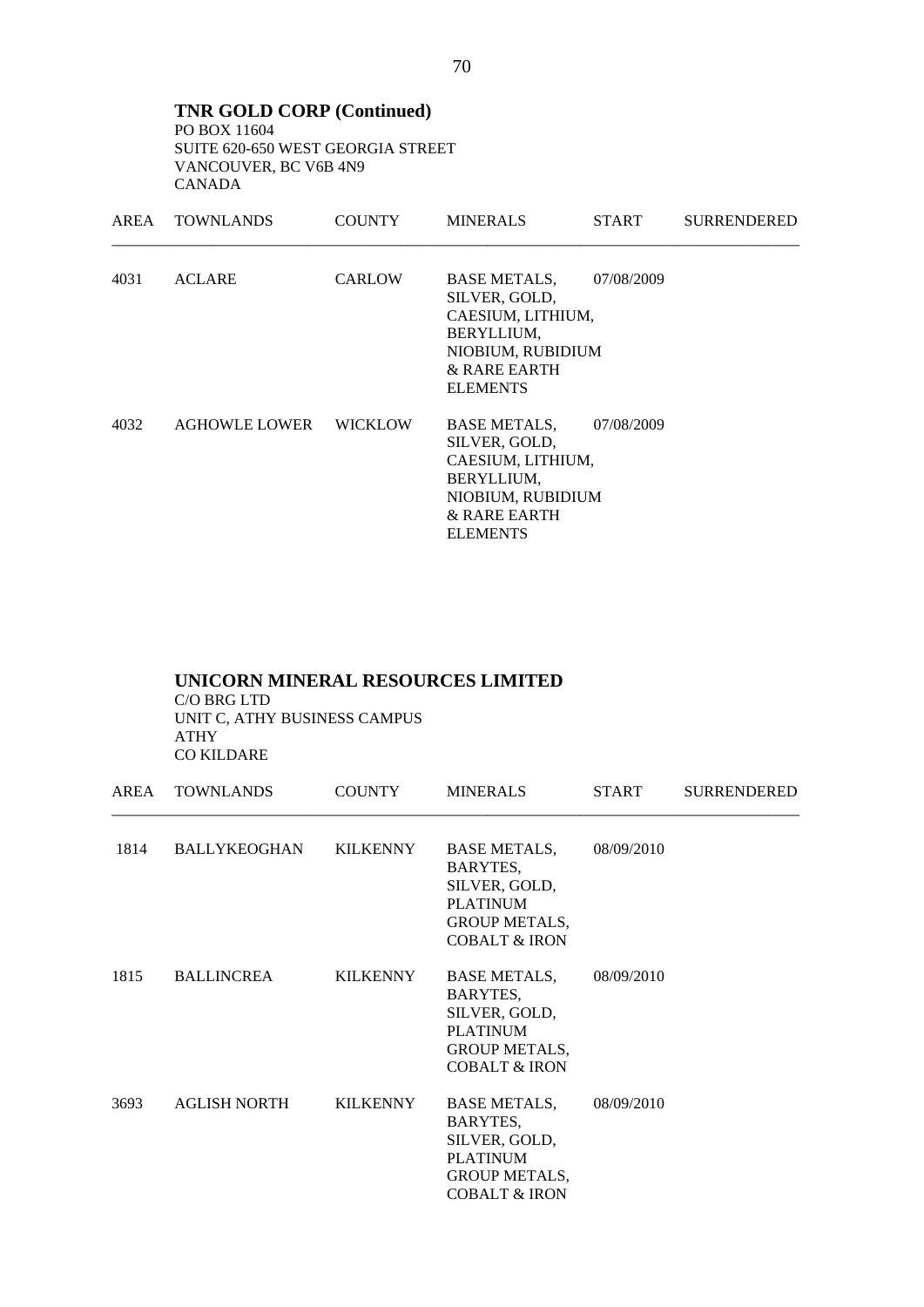### **UNICORN MINERAL RESOURCES LIMITED (Continued)**  C/O BRG LTD UNIT C, ATHY BUSINESS CAMPUS ATHY CO KILDARE

| AREA | <b>TOWNLANDS</b>   | <b>COUNTY</b>          | <b>MINERALS</b>                                                                                                         | <b>START</b> | <b>SURRENDERED</b> |
|------|--------------------|------------------------|-------------------------------------------------------------------------------------------------------------------------|--------------|--------------------|
| 3694 | ARDCLONE           | KILKENNY/<br>TIPPERARY | <b>BASE METALS,</b><br>BARYTES,<br>SILVER, GOLD,<br><b>PLATINUM</b><br><b>GROUP METALS,</b><br><b>COBALT &amp; IRON</b> | 08/09/2010   |                    |
| 3695 | BALLYGLASSOON      | KILKENNY               | BASE METALS,<br>BARYTES,<br>SILVER, GOLD,<br><b>PLATINUM</b><br><b>GROUP METALS,</b><br><b>COBALT &amp; IRON</b>        | 08/09/2010   |                    |
| 3706 | <b>BALLINDERRY</b> | <b>TIPPERARY</b>       | <b>BASE METALS,</b><br>BARYTES,<br>SILVER, GOLD,<br><b>PLATINUM</b><br><b>GROUP METALS,</b><br><b>COBALT &amp; IRON</b> | 08/09/2010   |                    |

 **V P POWER LTD** 

6 NORTHBROOK ROAD DUBLIN 6

|      | AREA TOWNLANDS                   | <b>COUNTY</b>                  | <b>MINERALS</b> | <b>START</b> | <b>SURRENDERED</b> |
|------|----------------------------------|--------------------------------|-----------------|--------------|--------------------|
| 3958 | KISH BANK BASIN OFF DUBLIN/ COAL | <b>WICKLOW</b><br><b>COAST</b> |                 | 09/08/2007   |                    |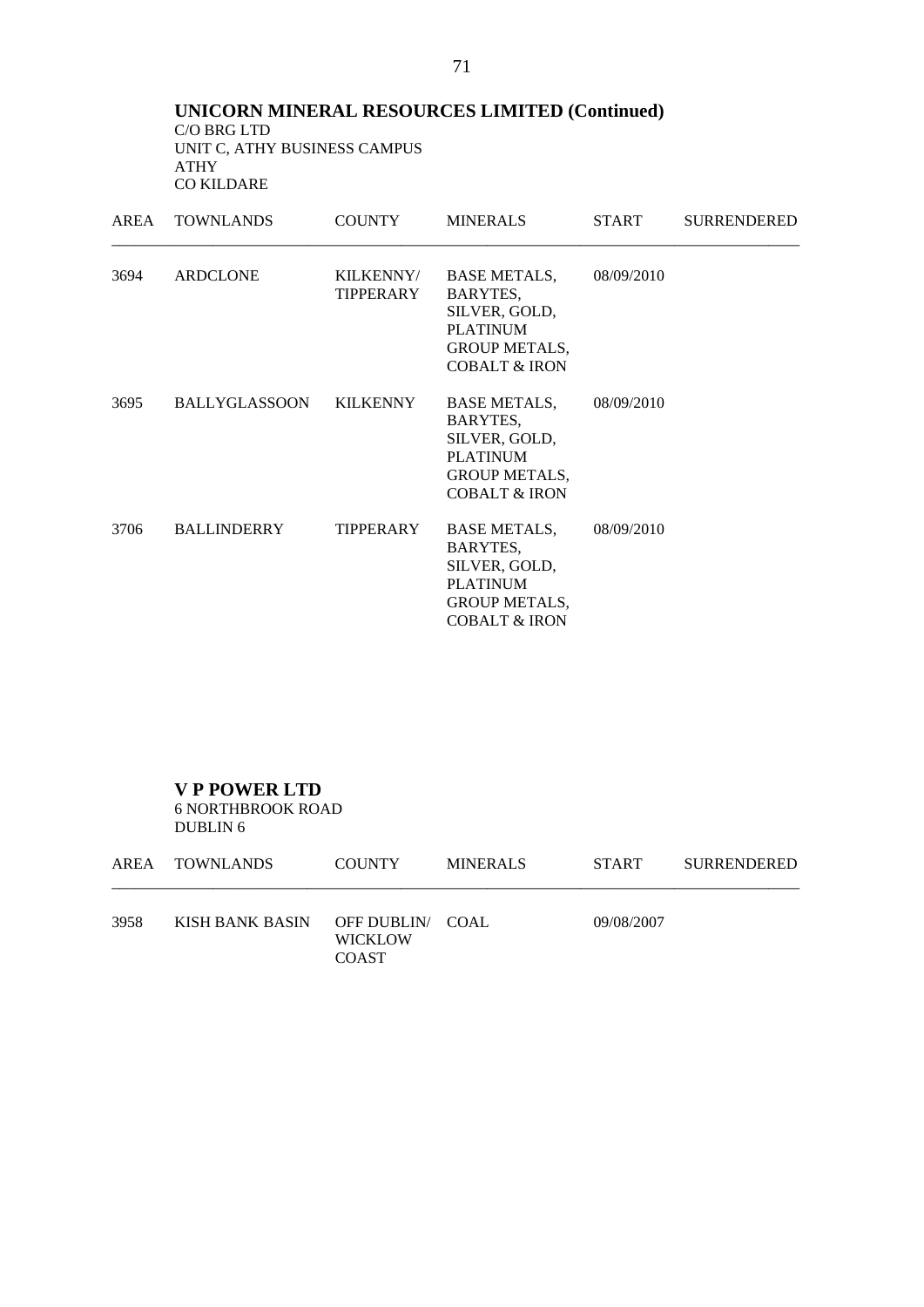**WESTCORK COPPER MINING COMPANY LIMITED**  8 KING STREET EAST, STE 1500 TORONTO ONTARIO CANADA M5C 1B5

| AREA | <b>TOWNLANDS</b>          | <b>COUNTY</b> | <b>MINERALS</b>                                                                                                                | <b>START</b> | <b>SURRENDERED</b> |
|------|---------------------------|---------------|--------------------------------------------------------------------------------------------------------------------------------|--------------|--------------------|
| 2897 | ARDGROOM<br><b>INWARD</b> | <b>CORK</b>   | <b>BASE METALS,</b><br>BARYTES,<br>SILVER, GOLD,<br><b>PLATINUM GROUP</b><br><b>METALS &amp; RARE</b><br><b>EARTH ELEMENTS</b> | 25/02/2010   |                    |
| 2899 | CANALOUGH                 | <b>CORK</b>   | <b>BASE METALS,</b><br>BARYTES,<br>SILVER, GOLD,<br>PLATINUM GROUP<br><b>METALS &amp; RARE</b><br><b>EARTH ELEMENTS</b>        | 25/02/2010   |                    |
| 2900 | <b>BRACKLOON</b>          | <b>CORK</b>   | BASE METALS,<br>BARYTES,<br>SILVER, GOLD,<br><b>PLATINUM GROUP</b><br><b>METALS &amp; RARE</b><br><b>EARTH ELEMENTS</b>        | 25/02/2010   |                    |
| 2901 | AGHABEG                   | <b>CORK</b>   | <b>BASE METALS,</b><br>BARYTES,<br>SILVER, GOLD,<br><b>PLATINUM GROUP</b><br><b>METALS &amp; RARE</b><br><b>EARTH ELEMENTS</b> | 25/02/2010   |                    |
| 3154 | <b>BAWNARD</b>            | <b>CORK</b>   | <b>BASE METALS,</b><br>BARYTES,<br>SILVER, GOLD,<br><b>PLATINUM GROUP</b><br><b>METALS &amp; RARE</b><br><b>EARTH ELEMENTS</b> | 25/02/2010   |                    |
| 3435 | <b>ALLIHIES</b>           | <b>CORK</b>   | <b>BASE METALS,</b><br>BARYTES,<br>SILVER, GOLD,<br><b>PLATINUM GROUP</b><br><b>METALS &amp; RARE</b><br><b>EARTH ELEMENTS</b> | 25/02/2010   |                    |

72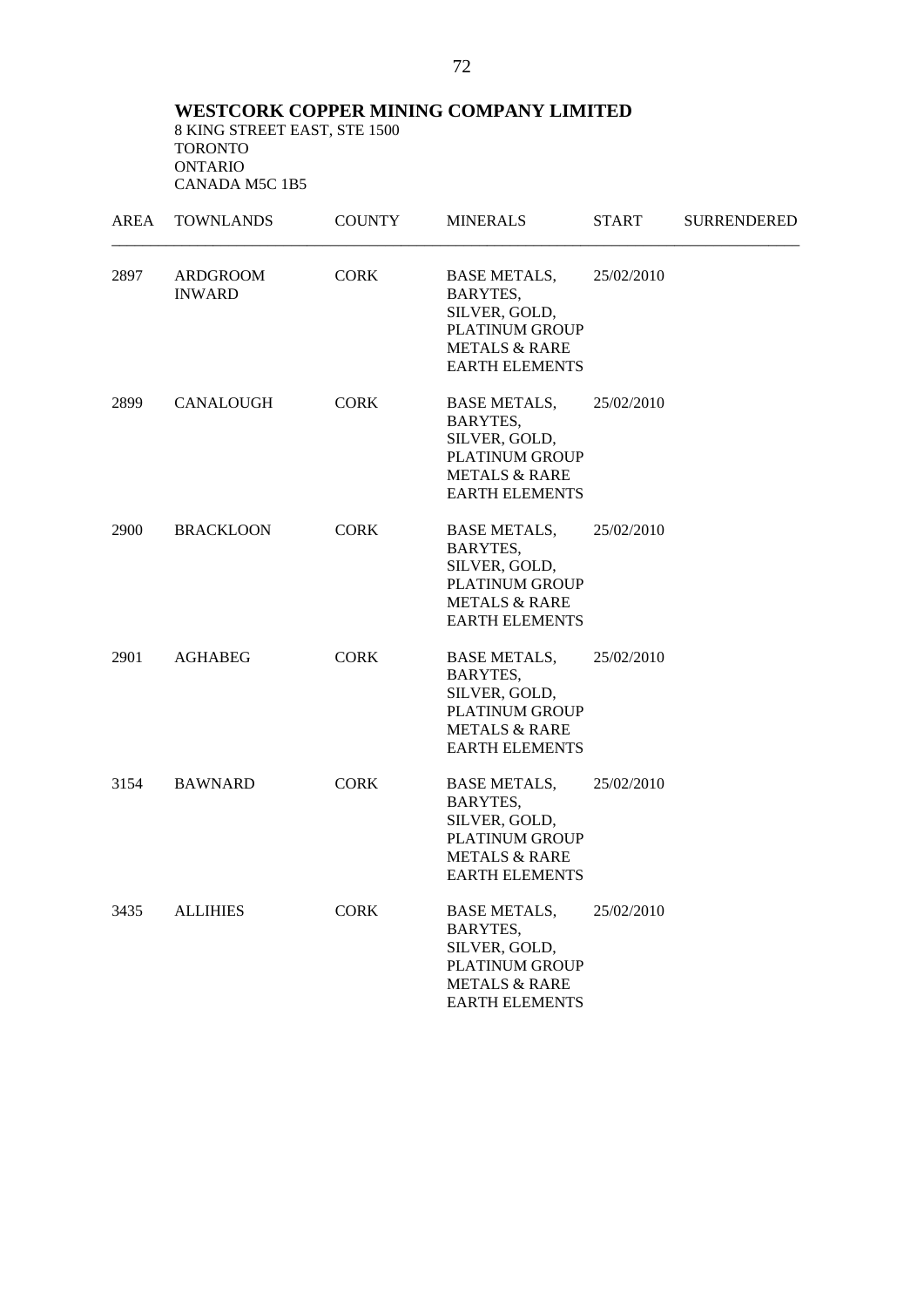**WESTLAND EXPLORATION LIMITED**  COOLFORE ROAD, QME ARDBRACKEN, NAVAN CO MEATH

| AREA  | <b>TOWNLANDS</b>                    | <b>COUNTY</b> | <b>MINERALS</b>                                              | <b>START</b> | <b>SURRENDERED</b> |
|-------|-------------------------------------|---------------|--------------------------------------------------------------|--------------|--------------------|
| 1440R | <b>GIBSTOWN</b><br>(BY ASSIGNMENT)  | <b>MEATH</b>  | <b>BASE METALS.</b><br><b>BARYTES &amp;</b><br><b>SILVER</b> | 23/10/1972   |                    |
| 1653  | <b>COOLBALLY</b><br>(BY ASSIGNMENT) | <b>LAOIS</b>  | <b>BASE METALS,</b><br><b>BARYTES &amp;</b><br><b>SILVER</b> | 22/02/1983   |                    |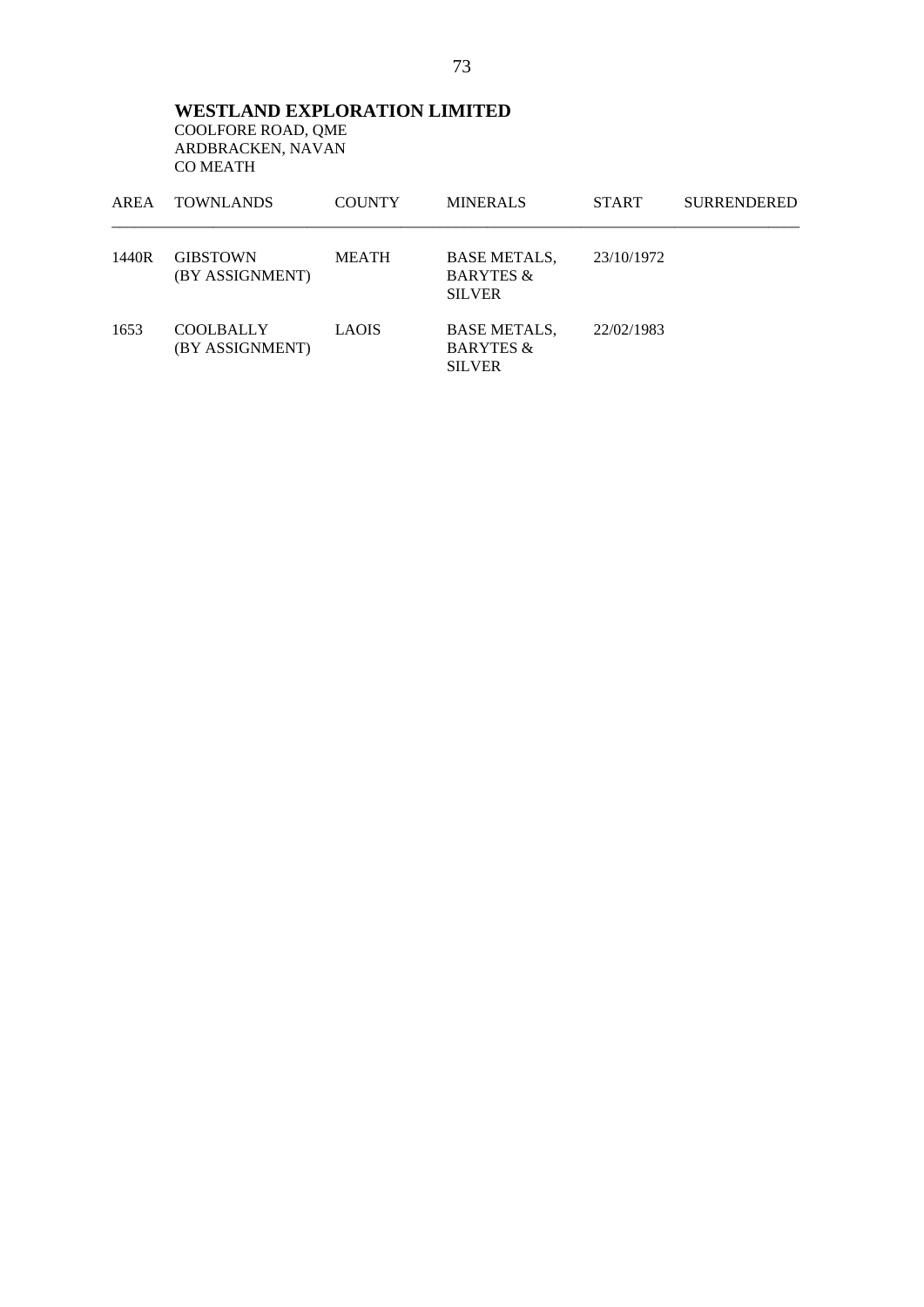# **PART 3**

# *Receipts*

## **Moneys collected by the Minister in the period from 1 July 2010 to 31 December 2010 under Minerals Development Acts, 1940-1999**

The total amount of moneys collected by the Minister under or by virtue of any lease, permission, or licence under those Acts was €3,637,617.60

# **Other receipts in the said period**

The total amount of moneys collected by the Minister during the period from other sources [leases granted under the Mines and Minerals Act, 1931 (No. 54)] amounted to €66.58.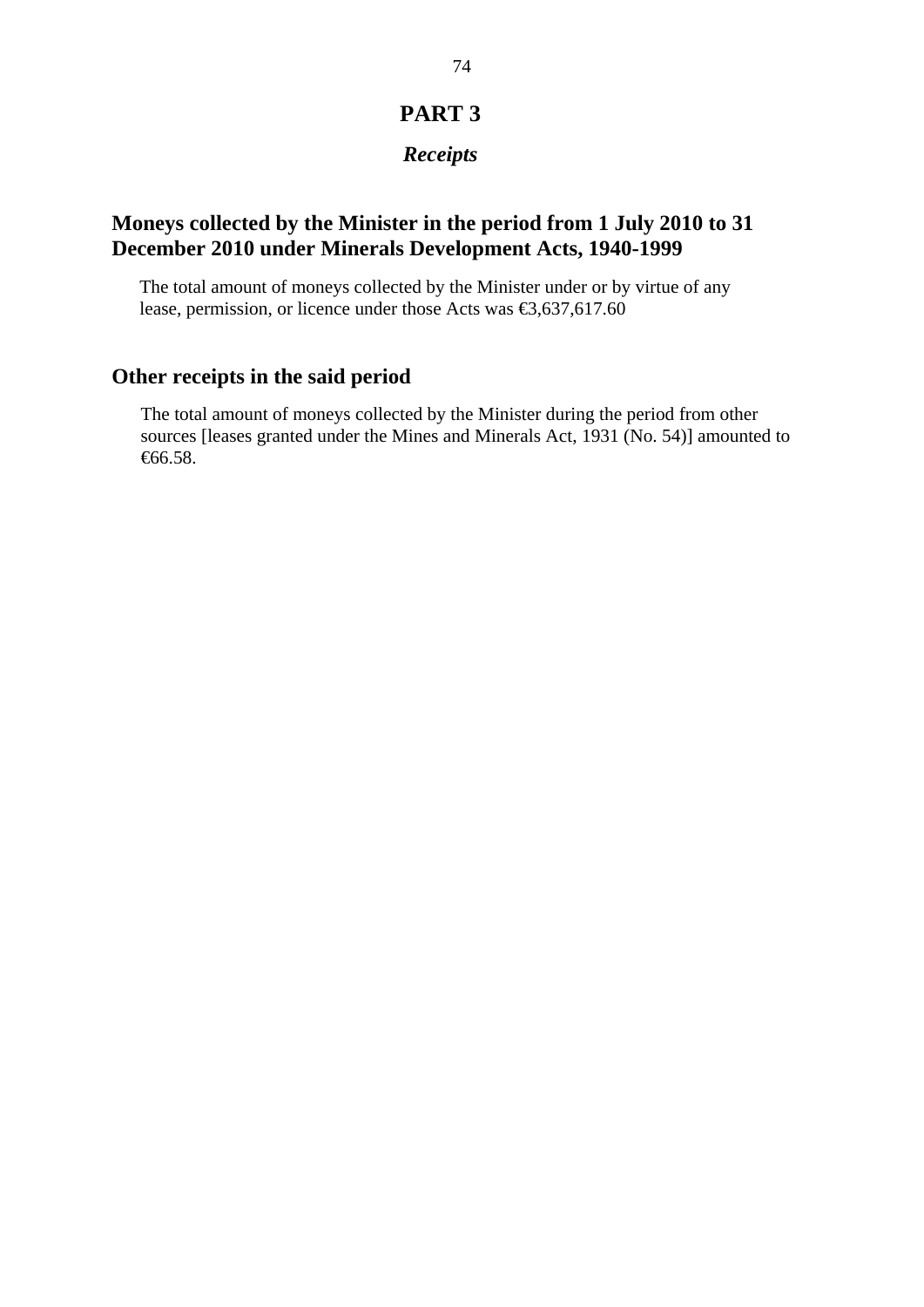# **PART 4**

# *Minerals Acquisition Orders made under the Minerals Development Act, 1940*

### **Minerals Acquisition Orders made under that Act were:**

- *(i)* Minerals Acquisition (Slieveardagh Coalfield) Order, 1941 (lands near Thurles, Co. Tipperary) (Coal)
- *(ii)* Minerals Acquisition (County Roscommon) Order, 1942 (lands near Gubbarudda, Co. Roscommon) (All minerals)
- *(iii)* Minerals Acquisition Order 1946 (lands near Kingscourt, Co. Cavan) (All minerals)
- *(iv)* Minerals Acquisition Order 1954 (lands near Avoca, Co. Wicklow) (All minerals)
- *(v)* Minerals Acquisition Order 1955 (lands near Avoca, Co. Wicklow) (All minerals)
- *(vi)* Minerals Acquisition (East Clare) Order, 1956 (lands near Ennis) (All minerals)
- *(vii)* Minerals Acquisition (Roaring Water) Order, 1956 (lands near Skibbereen, Co. Cork) (All minerals)
- *(viii)* Minerals Acquisition (Kenmare) Order, 1956 (lands near Kenmare, Co. Kerry) (All minerals)
- *(ix)* Minerals Acquisition (Bonmahon) Order, 1956 (lands near Bonmahon, Co. Waterford) (All minerals)
- *(x)* Minerals Acquisition (Allihies) Order, 1957 (lands near Allihies, Co. Cork) (All minerals)
- *(xi)* Minerals Acquisition (Allihies) Order, 1960 (lands near Allihies, Co. Cork) (All minerals)
- *(xii)* Minerals Acquisition (Carhoon and other townlands) Order, 1962 (lands near Tynagh, Co. Galway) (All minerals)
- *(xiii)* Minerals Acquisition (Druming and other townlands) Order, 1963 (lands near Druming, Co. Longford) (All minerals)
- *(xiv)* Minerals Acquisition (Ardateggle and other townlands) Order, 1964 (lands near Rossmore, Co. Laois) (All minerals)
- *(xv)* Minerals Acquisition (Gortdrum and other townlands) Order, 1965 (lands near Gortdrum, Co. Tipperary) (All minerals)
- *(xvi)* Minerals Acquisition (Gortnacleha and other townlands) Order, 1965 (lands near Silvermines, Co. Tipperary) (All minerals)
- *(xvii)* Minerals Acquisition (Ballybeg, Co. Clare) Order, 1970 (All minerals)